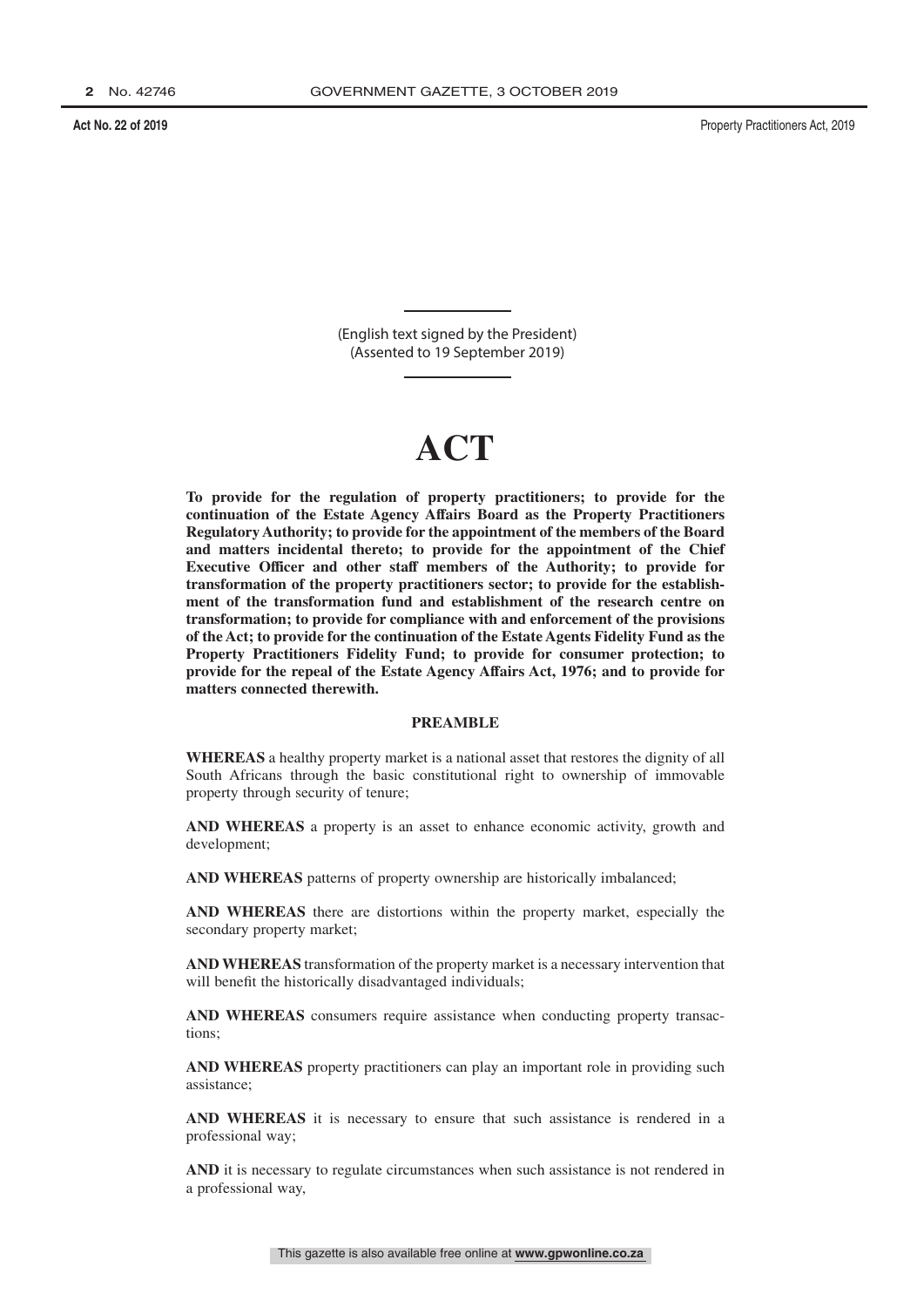(English text signed by the President) (Assented to 19 September 2019)

# $\bf MULAYO$

**Mulayotibe u khou ita mbetshelo dza u langula vhashumi vha zwa ndaka; u ita** mbetshelo malugana na u ya phanda ha Zhendedzi la zwa Ndaka sa lone<br>Maandalanga a.u.**Langula Vhashumi yha zwa Ndaka: u.ita m**betshelo malugana **Maandˆ alanga a u Langula Vhashumi vha zwa Ndaka; u ita mbetshelo malugana** na u thola mirado ya Bodo na zwińwe zwine zwa vhonala zwo tea; u ita mbetshelo<br>malugana na u thola Muofisi Mulangi na yhanwe yhashumi yha tshiimiswa tsha **malugana na u thola Muofisi Mulangi na vhan˙ we vhashumi vha tshiimiswa tsha Maandˆ alanga; u ita mbetshelo ya u shandukisa sekithara ya vhashumi vha zwa ndaka; u ita mbetshelo ya u thomiwa ha tshikwama tsha tshandukiso na u thomiwa** ha senthara ya <u>thod</u>isiso i lavhelesaho kha zwa tshanduko; u ita mbetshelo<br>malugana na u tavhedza na u teyhedzisa mbetshelo dza Mulayo; u ita mbetshelo **malugana na u tevhedza na u tevhedzisa mbetshelo dza Mulayo; u ita mbetshelo** malugana na u ya phanda ha Tshikwama tshi Thembeaho tsha Mazhendedzi a zwa<br>Ndaka sa tshone Tshikwama tshi Thembeaho tsha Vhashumi yha zwa Ndaka: u ita **Ndaka sa tshone Tshikwama tshi Thembeaho tsha Vhashumi vha zwa Ndaka; u ita mbetshelo malugana na u tsireledza vharengi; u ita mbetshelo malugana na u fhelisa Mulayo wa** *Estate Agency Affairs Act,* **1976; na u ita mbetshelo malugana na zwine zwa kwamana na zwenezwi.**

## MARANGA PHAN<mark>D</mark>A

**HU TSHI KHOU LAVHELESWA URI** maraga wa zwa ndaka wavhudi ndi thundu ya<br>lushaka ine ya yusuludza tshirunzi tsha Vhothe Vhathu yha Afrika Tshinembe nga kha lushaka ine ya vusuludza tshirunzi tsha Vhothe Vhathu vha Afrika Tshipembe nga kha<br>pfanelo dza ndemesa dza ndavotewa dza u vha mune wa ndaka i sa endedzej nga kha pfanelo dza ndemesa dza ndayotewa dza u vha mune wa ndaka i sa endedzei nga kha<br>tsireledzo va u vha mune wa ndaka ivo: tsireledzo ya u vha mune wa ndaka iyo;

**NAHONE HU TSHI KHOU LAVHELESWA URI** ndaka ndi thundu ine ya khwathisa<br>mvelanhanda na nyaluwo ya ikonomi na zwothe zwine zwa itwa kha ikonomi: mvelaphanda na nyaluwo ya ikonomi na zwothe zwine zwa itwa kha ikonomi;

**NAHONE HU TSHI KHOU LAVHELESWA URI** ndila dza u vha mune wa ndaka<br>zwila kale dzo vha dzi dza tshitalula: zwiļa kale dzo vha dzi dza tshiţalula;

**NAHONE HU TSHI KHOU LAVHELESWA URI** hu na zwi songo dzulaho zwavhud̥i kha maraga wa zwa ndaka, zwihulusa kha makete wa ndaka wa sekondari;

**NAHONE HU TSHI KHOU LAVHELESWA URI** u khwinisa makete wa zwa ndaka<br>ndi u dzhenelela u thusa zwi todeabo u itela uri yhathu ybo yhaiswabo nga tshitalula ndi u dzhenelela u thusa zwi todeaho u itela uri vhathu vho vhaiswaho nga tshitalula<br>zwila kale yba yhuelwe: zwiļa kale vha vhuelwe;

**NAHONE HU TSHI KHOU LAVHELESWA URI** vharengi vha toda thuso musi hu<br>tshi itwa thirantsekisheni dza thengiso va ndaka: tshi itwa <u>t</u>hirantsekisheni dza thengiso ya ndaka;

**NAHONE HU TSHI KHOU LAVHELESWA URI** vhashumi vha zwa ndaka vha nga shuma mushumo wa ndemesa kha u fha thusa iyo;

**NAHONE HU TSHI KHOU LAVHELESWA URI** zwi a todea u itela u vhona uri iyo thuso i khou netshedzwa nga ndila ya phrofeshinala: thuso i khou netshedzwa nga ndila ya phrofeshina<mark>l</mark>a;

**NAHONE** zwi a todea uri hu langulwe nyimele musi iyo thuso i sa khou netshedzwa<br>lwa phrofeshinala lwa phrofeshina<mark>l</mark>a,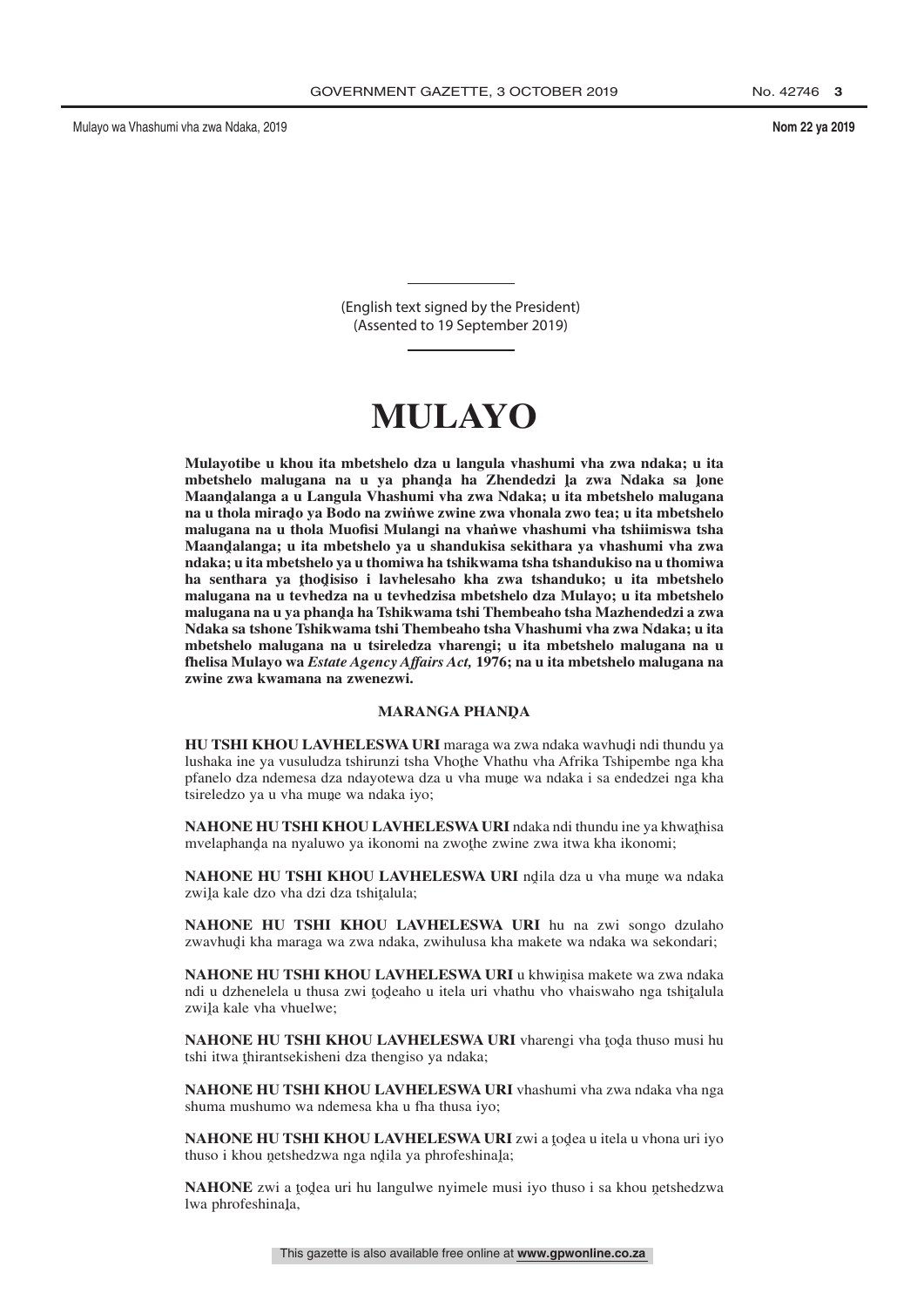**Act No. 22 of 2019** Property Practitioners Act, 2019

5

10

15

20

25

30

35

4

**BE** IT THEREFORE ENACTED by the Parliament of the Republic of South Africa, as follows:—

### **ARRANGEMENT OF SECTIONS**

*Sections*

| <b>CHAPTER 1</b>                                                           |                                                                                                                                                                                                                                                                                                          |  |  |  |
|----------------------------------------------------------------------------|----------------------------------------------------------------------------------------------------------------------------------------------------------------------------------------------------------------------------------------------------------------------------------------------------------|--|--|--|
| DEFINITIONS, APPLICATION, OBJECTS AND<br><b>ESTABLISHMENT OF AUTHORITY</b> |                                                                                                                                                                                                                                                                                                          |  |  |  |
| 1.<br>2.<br>3.<br>4.<br>5.<br>6.                                           | Definitions<br>Application of Act<br>Objects of Act<br>Exemption from Act<br>Establishment of Property Practitioners Regulatory Authority<br>Functions of Authority                                                                                                                                      |  |  |  |
|                                                                            | <b>CHAPTER 2</b>                                                                                                                                                                                                                                                                                         |  |  |  |
|                                                                            | <b>BOARD OF AUTHORITY</b>                                                                                                                                                                                                                                                                                |  |  |  |
| 7.<br>8.<br>9.<br>10.<br>11.<br>12.<br>13.<br>14.<br>15.                   | Composition and appointment of Board<br>Disqualification from membership of Board<br>Powers and duties of Board<br>Good governance and code of ethics<br>Conflict of interest of members of Board<br>Termination of Board membership<br>Meetings of Board<br>Committees of Board<br>Dissolution of Board |  |  |  |
|                                                                            | <b>CHAPTER 3</b>                                                                                                                                                                                                                                                                                         |  |  |  |
|                                                                            | APPOINTMENT OF CEO AND STAFF OF AUTHORITY                                                                                                                                                                                                                                                                |  |  |  |
| 16.<br>17.<br>18.<br>19.                                                   | Appointment of CEO<br>Staff of Authority<br>Conflict of interest of employees<br>Delegation                                                                                                                                                                                                              |  |  |  |
|                                                                            | <b>CHAPTER 4</b>                                                                                                                                                                                                                                                                                         |  |  |  |
|                                                                            | <b>TRANSFORMATION OF PROPERTY SECTOR</b>                                                                                                                                                                                                                                                                 |  |  |  |
| 20.<br>21.<br>22.<br>23.                                                   | Property sector transformation<br>Property Sector Transformation Fund<br>Property Sector Research Centre<br>Exemptions in respect of accounting records and trust accounts                                                                                                                               |  |  |  |
| <b>CHAPTER 5</b>                                                           |                                                                                                                                                                                                                                                                                                          |  |  |  |
|                                                                            | <b>COMPLIANCE AND ENFORCEMENT</b>                                                                                                                                                                                                                                                                        |  |  |  |
| 24.<br>25.<br>26.<br>27.                                                   | Appointment of inspectors<br>Powers of inspectors to enter, inspect, search and seize<br>Compliance notices<br>Fine as compensation                                                                                                                                                                      |  |  |  |

- 28. Lodging of complaints
- 29. Mediation
- 
- 30. Adjudication

45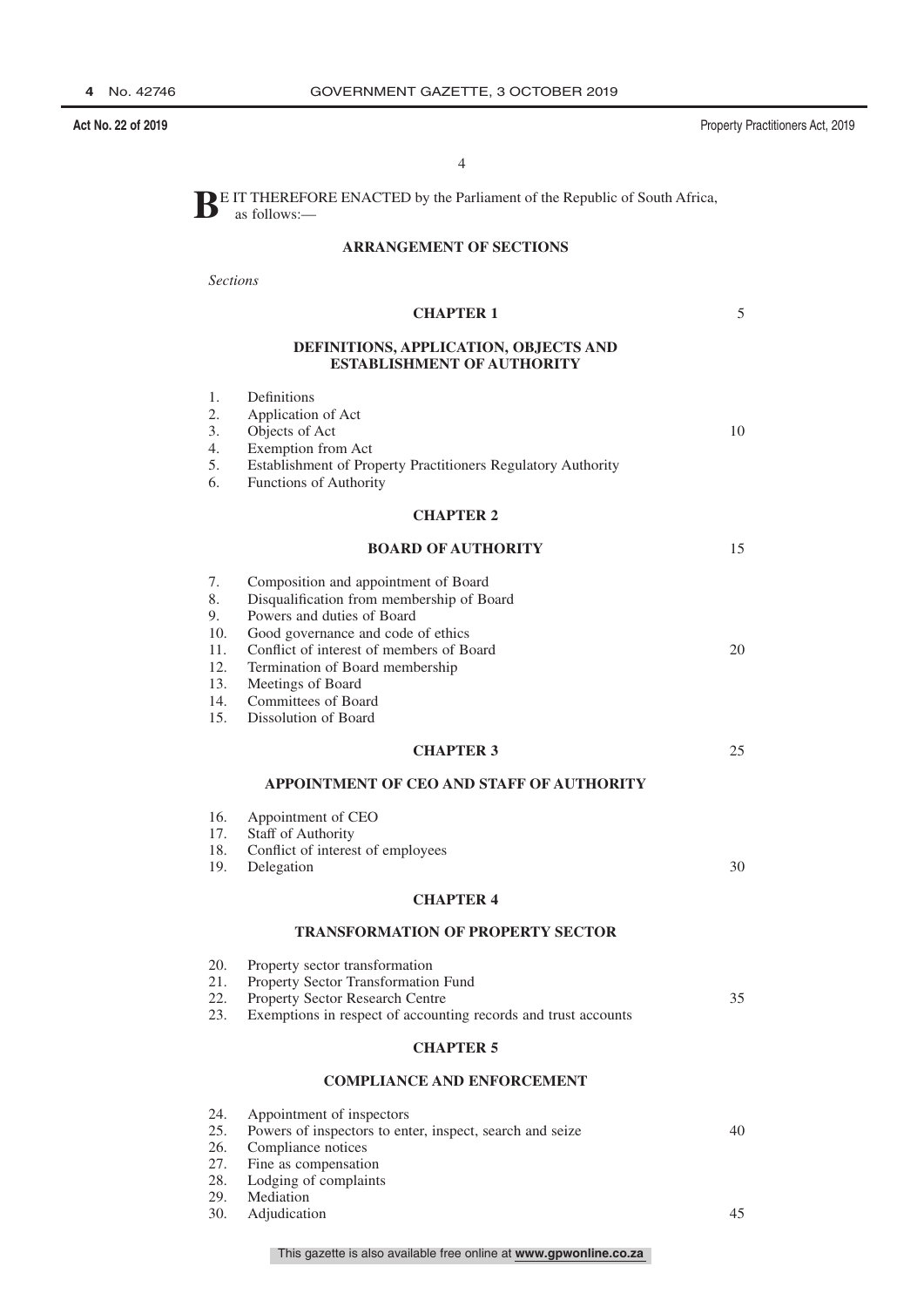Mulayo wa Vhashumi vha zwa Ndaka, 2019 **Nom 22 ya 2019** Nom 22 ya 2019

5

10

5

U KHWATHISWE nga Phalamennde ya Riphabuļiki ya Afrika Tshipembe, nga ndila i tevhelaho: i tevhelaho:—

### **NZUDZANYO DZA KHETHEKANYO**

*Khethekanyo*

halutshedzo

2. Zwine Mulayo wa kwama<br>3. Zwipikwa zwa Mulayo 3. Zwipikwa zwa Mulayo

U vhofhololwa kha u tevhedza Mulayo

 $\frac{1}{2}$ .

### **NDIMA YA 1**

### **T ˆ HALUTSHEDZO, ZWINE MULAYO WA KWAMA, ZWIPIKWA NA U THOMIWA HA MAANQALANGA**

5. U thomiwa ha Maandalanga a Ndangulo ya Vhashumi vha zwa Ndaka<br>6 Mishumo ya Maandalanga

| 6.                                                       | Mishumo ya Maandalanga                                                                                                                                                                                                                                                                                                               |    |
|----------------------------------------------------------|--------------------------------------------------------------------------------------------------------------------------------------------------------------------------------------------------------------------------------------------------------------------------------------------------------------------------------------|----|
|                                                          | <b>NDIMA YA 2</b>                                                                                                                                                                                                                                                                                                                    |    |
|                                                          | <b>BODO YA MAANDALANGA</b>                                                                                                                                                                                                                                                                                                           | 15 |
| 7.<br>8.<br>9.<br>10.<br>11.<br>12.<br>13.<br>14.<br>15. | Mirado yo vhumbaho Bodo na u tholwa ha iyi mirado<br>U sa tsha fusha thodea dza u vha murado wa Bodo<br>Maanda na mishumo ya Bodo<br>Kuvhusele kwavhudi na mulayo wa vhudifari<br>Khudano ya madzangalelo kha mirado ya Bodo<br>U fhelisa vhurado ha u vha murado wa Bodo<br>Mitangano ya Bodo<br>Komiti dza Bodo<br>U fhaladza Bodo | 20 |
|                                                          | <b>NDIMA YA 3</b>                                                                                                                                                                                                                                                                                                                    | 25 |
|                                                          | U THOLWA HA MUOFISI MULANGI NA VHASHUMI VHA MAANDALANGA                                                                                                                                                                                                                                                                              |    |
| 16.<br>17.<br>18.<br>19.                                 | U tholwa ha Muofisi Mulangi<br>Vhashumi vha Maandalanga<br>Khudano ya madzangalelo ya vhashumi<br>Vhurumelwa                                                                                                                                                                                                                         | 30 |
|                                                          | <b>NDIMA YA 4</b>                                                                                                                                                                                                                                                                                                                    |    |
|                                                          | TSHANDUKO YA SEKITHARA YA ZWA NDAKA                                                                                                                                                                                                                                                                                                  |    |
| 20.<br>21.<br>22.<br>23.                                 | Tshanduko ya sekithara ya zwa ndaka<br>Tshikwama tsha Tshanduko ya Sekithara ya zwa Ndaka<br>Senthara ya Thodisiso ya Sekithara ya zwa Ndaka<br>U vhofholola malugana na rekhodo dza akhaunthingi na akhaunthu dza<br>thirasiti                                                                                                      | 35 |
|                                                          | <b>NDIMA YA 5</b>                                                                                                                                                                                                                                                                                                                    |    |
|                                                          | U TEVHEDZA MULAYO NA U TEVHEDZISA MULAYO                                                                                                                                                                                                                                                                                             |    |
| 24.                                                      | U thola vhaingameli                                                                                                                                                                                                                                                                                                                  | 40 |

- 24. U thola vhaingameli
- 25. Maanda a vhaingameli a u dzhena, u ingamela, u todulusa na u dzhia<br>26. Maiyhadzo malugana na u teyhedza Mulayo
- 26. Ndivhadzo malugana na u tevhedza Mulayo<br>27. Ndatiso sa mbadelo
- 27. Ndațiso sa mbadelo<br>28. U vhiga mbilaelo
- 28. U vhiga mbilaelo
- 
- 29. Vhukonanyi 30. Khaţulo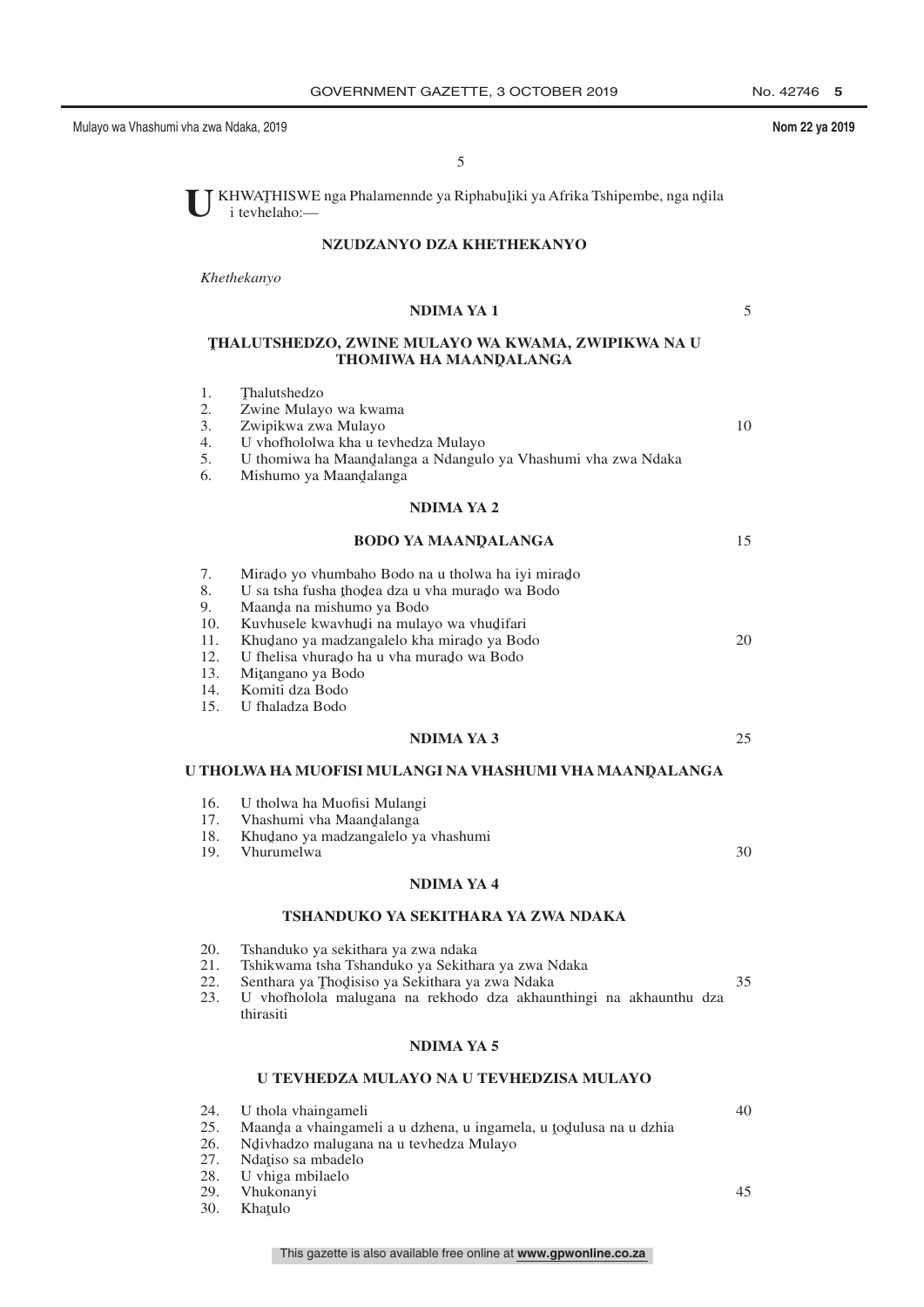**Act No. 22 of 2019** Property Practitioners Act, 2019

40

6

31. Adjudication Appeal Committee

### **CHAPTER 6**

### **FINANCES**

|                  | 32. Funds of Authority          |  |
|------------------|---------------------------------|--|
|                  | 33. Financial year and deposits |  |
| <b>CHAPTER 7</b> |                                 |  |

### **PROPERTY PRACTITIONERS FIDELITY FUND**

| Property Practitioners Fidelity Fund         |    |
|----------------------------------------------|----|
| Primary purpose of Fund                      |    |
| Control and management of Fund               | 10 |
| Claims from Fund                             |    |
| Payments from Fund                           |    |
| Authorisation of grants                      |    |
| Indemnity insurance                          |    |
| Fees payable by property practitioner        | 15 |
| Co-operation by claimant                     |    |
| Actions against Authority in respect of Fund |    |
| Application of insurance monies              |    |
| Transfer of rights and remedies to Authority |    |
| Fund exempt from insurance laws              | 20 |
|                                              |    |

### **CHAPTER 8**

### **PROPERTY PRACTITIONERS**

| 47. | Application for Fidelity Fund certificate                                    |    |
|-----|------------------------------------------------------------------------------|----|
| 48. | Prohibition on rendering services without Fidelity Fund certificate          |    |
| 49. | Mandatory time periods for issuing certificates                              | 25 |
| 50. | Disqualification from issue of Fidelity Fund certificate                     |    |
| 51. | Amendment of Fidelity Fund certificate                                       |    |
| 52. | Withdrawal or lapse of Fidelity Fund certificate                             |    |
| 53. | Mandatory display of Fidelity Fund certificate                               |    |
| 54. | Trust account                                                                | 30 |
| 55. | Duty of property practitioner to keep accounting records and other documents |    |
| 56. | Property practitioner not entitled to remuneration in certain circumstances  |    |
| 57. | Mandatory indemnity insurance                                                |    |
| 58. | Limitation on relationships with other property market service providers     |    |
| 59. | Insolvency or liquidation of property practitioner                           | 35 |
|     |                                                                              |    |

### **CHAPTER 9**

### **CONDUCT OF PROPERTY PRACTITIONERS**

- 60. Application of this Chapter and Chapter 10
- 61. Code of conduct for property practitioners
- 62. Sanctionable conduct<br>63. Undesirable practices
- Undesirable practices
- 64. Supervision of candidate property practitioners
- 65. Franchising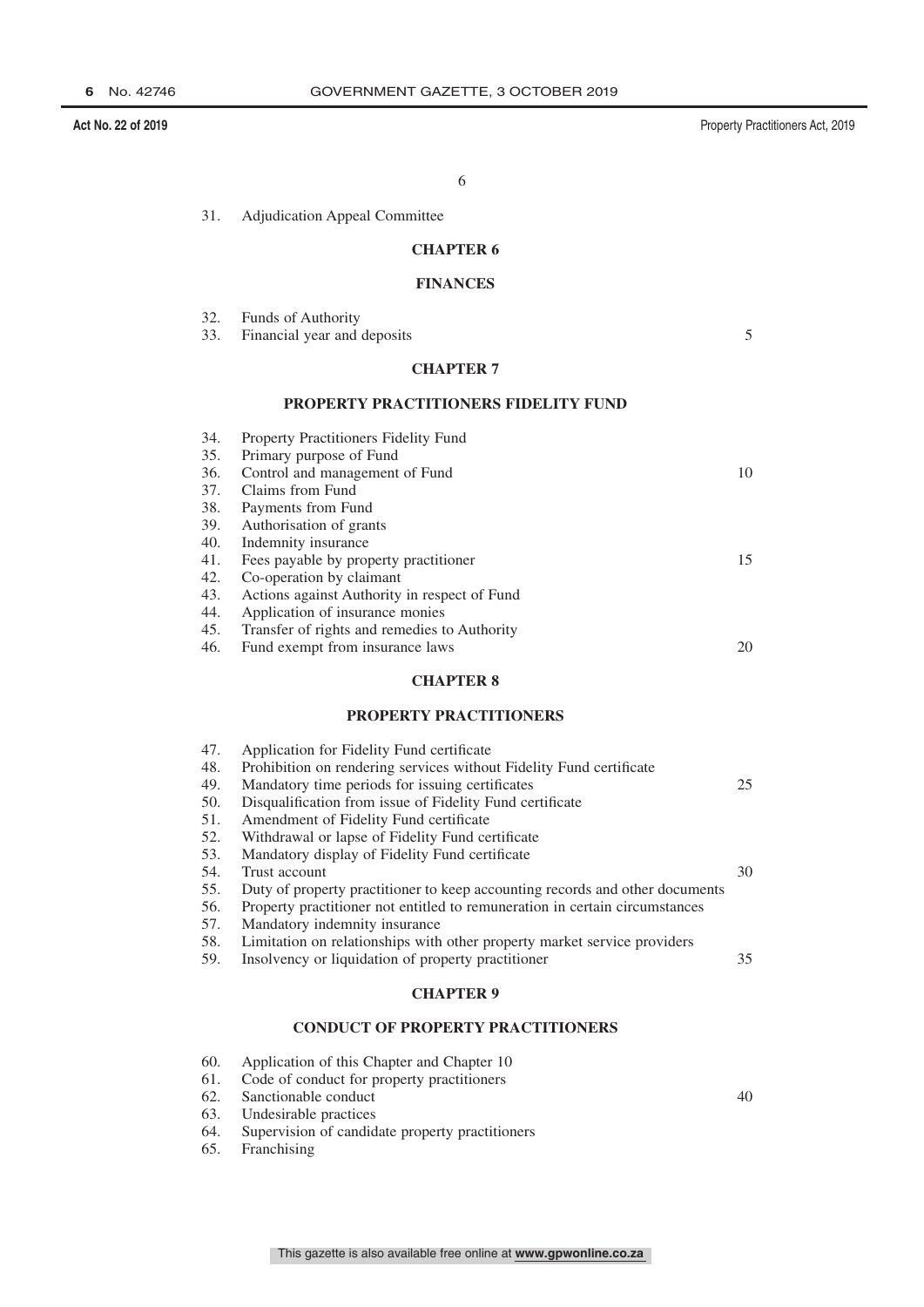5

45

7

31. Komiti ya Aphili ya Vhuhatuli

### **NDIMA YA 6**

### **MASHELENI**

| 32. |  | Masheleni a Maandalanga |  |
|-----|--|-------------------------|--|
|     |  |                         |  |

32. Masheleni a Maandalanga<br>33. Nwaha wa muvhalelano na dzidiphosithi

### **NDIMA YA 7**

#### **TSHIKWAMA TSHI THEMBEAHO TSHA VHASHUMI VHA ZWA NDAKA**

| 34. | Tshikwama tshi Thembeaho tsha Vhashumi yha zwa Ndaka  |    |
|-----|-------------------------------------------------------|----|
| 35. | Ndivho khulwane ya Tshikwama                          |    |
| 36. | Kulangele kwa Tshikwama                               | 10 |
| 37. | Mbilo dzi byaho kha Tshikwama                         |    |
| 38. | Mbadelo dzi byaho kha Tshikwama                       |    |
| 39. | U tendelwa ha magavhelo                               |    |
| 40. | Ndindakhombo ya u tsireledza tshinyalelo              |    |
| 41. | Masheleni a badelwaho nga mushumi wa zwa ndaka        | 15 |
| 42. | Tshumisano i lavhelelwaho kha muitambilo              |    |
| 43. | Maga ane a dzhielwa Maandalanga malugana na Tshikwama |    |
| 44. | Khumbelo ya tshelede dza ndindakhombo                 |    |
| 45. | U rathisela pfanelo na thasululo kha Maandalanga      |    |
| 46. | Masheleni a vhofhololwaho kha milayo ya ndindakhombo  | 20 |
|     |                                                       |    |

### **NDIMA YA 8**

### **VHASHUMI VHA ZWA NDAKA**

- 47. Khumbelo ya thanziela ya Tshikwama i Sumbedzaho u Thembea<br>48. Nyiledzo malugana na u netshedza tshumelo bu si na thanziela ya
- 48. Nyiledzo malugana na u netshedza tshumelo hu si na thanziela ya Tshikwama<br>i Sumbedzaho u Thembea i Sumbedzaho u Thembea 25
- 49. Zwifhinga zwine zwa tou vhofha zwa u netshedza thanziela<br>50. LLsa tsha fusha thodea dza u fhiwa thanziela va Tshikwami 50. U sa tsha fusha thodea dza u fhiwa thanziela ya Tshikwama i Sumbedzaho u Thembea Thembea
- 51. U khwiniswa ha thanziela ya Tshikwama i Sumbedzaho u Thembea<br>52. U dzhinlulwa kana u thela ha thanziela ya Tshikwama i Sumb
- 52. U dzhiululwa kana u fhela ha thanziela ya Tshikwama i Sumbedzaho u 30<br>Thembes Thembea
- 53. U tana thanziela ya Tshikwama i Sumbedzaho u Thembea zwine zwa tou<br>kombetshedza kombetshedza
- 54. Akhaunthu ya Thirasiti
- 55. Mushumo wa mushumi wa zwa ndaka wa u vhulunga dzirekhodo dza 35 akhaunthingi na manwe manwalwa
- 56. Mushumi wa zwa ndaka ha tei u wana muholo kha nyimele dzenedzo dzo teaho u sa wana
- 57. Ndindakhombo ya tsireledzo ine ya tou kombetshedza
- 58. Phungudzelo ya vhushaka na vhanu vhanetshedzatshumelo dza maraga ya 40 ndaka
- 59. U sa tsha vha na tshelede ya u badela zwikolodo kana u rengiswa ha thundu ya mushumi wa zwa ndaka

### **NDIMA YA 9**

## **VHUDˆ IFARI HA MUSHUMI WA ZWA NDAKA**

- 60. U shumiswa ha Ndima ya 9 na Ndima ya 10
- 61. Mulayo wa vhudifari ha vhashumi vha zwa ndaka<br>62. Mudifari yhune ha ita uri hu itwe ndatiso.
- 62. Vhudifari vhune ha ita uri hu itwe ndațiso $\overline{63}$  Maitele a sa todei
- 63. Maitele a sa todei<br>64. Il laybelesa mush
- 64. U lavhelesa mushumi wa zwa ndaka ane a kha di tou guda<br>65. Ulita furantshaisa 50
- 65. U ita furantshaisa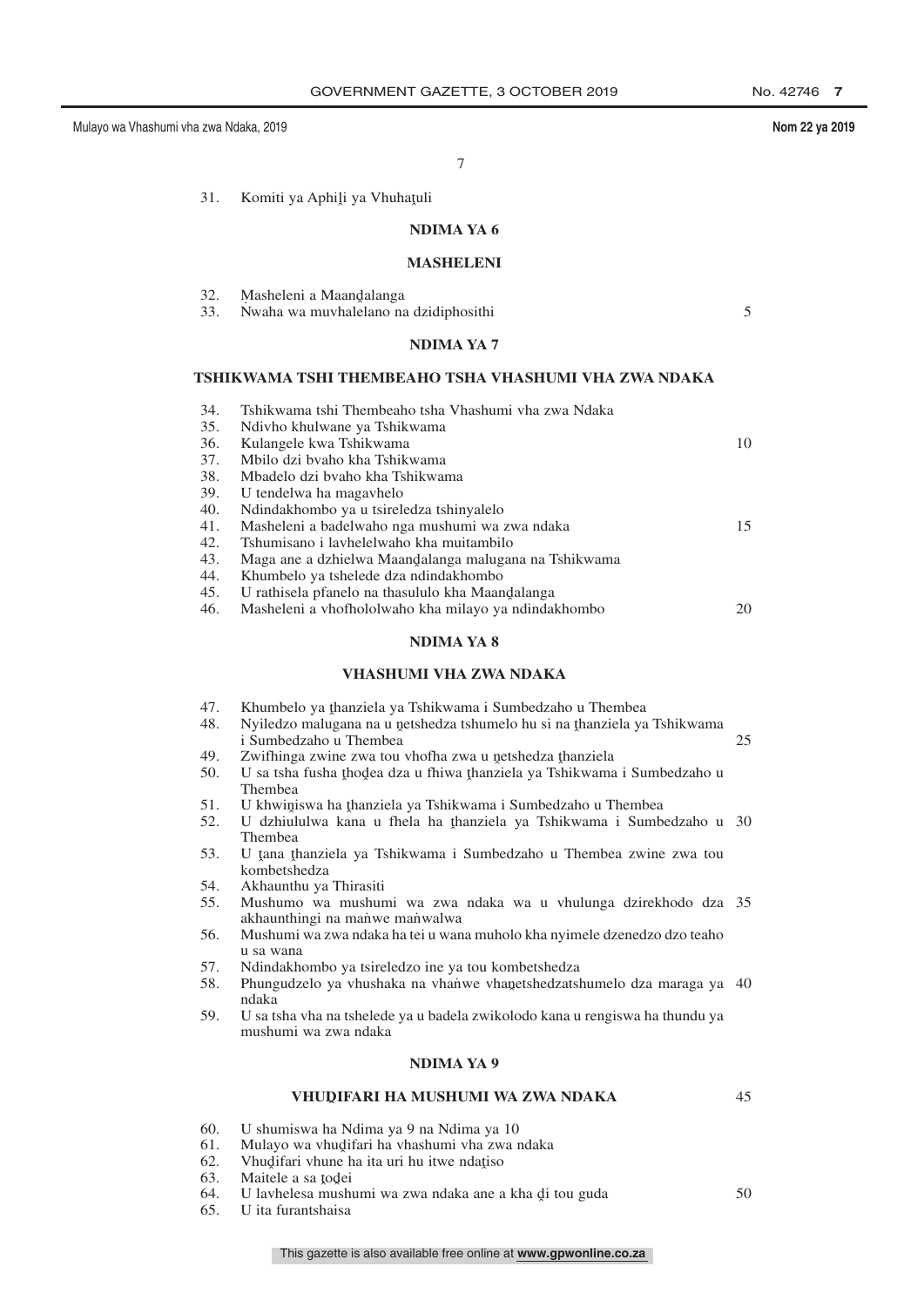**Act No. 22 of 2019** Property Practitioners Act, 2019

8

66. Prohibition on conduct to influence issue of certain certificates

### **CHAPTER 10**

### **CONSUMER PROTECTION**

67. Mandatory disclosure form

68. Agreements

69. Consumer education and information

### **CHAPTER 11**

#### **GENERAL**

|     | 70. Regulations                         |    |
|-----|-----------------------------------------|----|
| 71. | Penalties                               | 10 |
|     | 72. Delegation of powers by Minister    |    |
|     | 73. Legal proceedings against Authority |    |
|     | 74. Use of name of Authority            |    |
|     | 75. Transitional provisions             |    |
| 76. | Repeal                                  | 15 |
|     | 77. Short title and commencement        |    |

#### **CHAPTER 1**

### **DEFINITIONS, APPLICATION, OBJECTS AND ESTABLISHMENT OF AUTHORITY**

### **Definitions**

**1.** In this Act, unless the context otherwise indicates—

**''accounting records''**—

- *(a)* means information in written or electronic form concerning the trust accounts of the property practitioner as required in terms of this Act, including but not limited to, records of all transactions involving trust monies, general and 25 subsidiary ledgers and other documents and books used in the administration of the trust accounts; and
- *(b)* in relation to the property practitioner's business as such, means information in written or electronic form concerning the financial affairs of the business as required in terms of this Act or any other Act that may be applicable to the 30 business of the property practitioner, including but not limited to, records of assets, liabilities, income and expenses, general and subsidiary ledgers and other documents and books used in the preparation of financial statements of the business;

"audit" has the meaning ascribed to it in the Auditing Profession Act, 2005 (Act 35 No. 26 of 2005);

**''auditor''** means an individual or firm registered in terms of section 37 or 38 of the Auditing Profession Act, 2005 (Act No. 26 of 2005);

**''Authority''** means the Property Practitioners Regulatory Authority established in terms of section 5;

**''Board''** means the Board of Authority contemplated in Chapter 2;

**''candidate property practitioner''** means a person who has not yet met all the qualification or experience required as prescribed, to practise as a property practitioner and who is undergoing training under the supervision of a property practitioner, or a program created by the Authority;

**''CEO''** means the Chief Executive Officer of the Authority appointed in terms of section 17;

**''Chairperson''** means the Chairperson of the Board;

**''code of conduct''** means the code of conduct prescribed in terms of section 61; "consumer" means a consumer as defined in section  $1(a)$  or  $(c)$  of the Consumer 50 Protection Act, 2008 (Act No. 68 of 2008);

**''conveyancer''** means a conveyancer as defined in section 1 of the Attorneys Act, 1979 (Act No. 53 of 1979);

20

5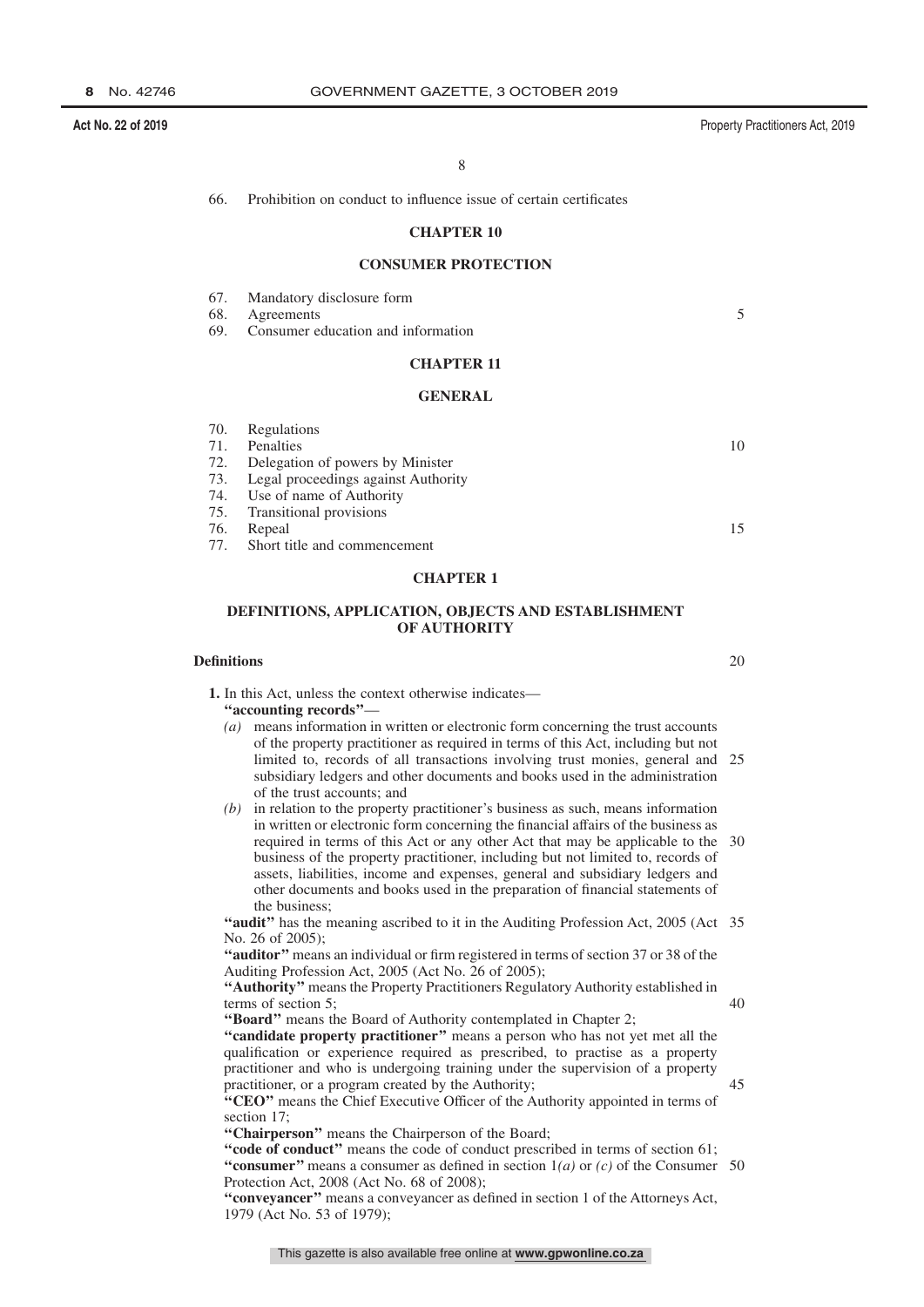20

9

66. Nyiledzo malugana na vhudifari ha u tutuwedza u netshedza thanziela<br>dzenedzo dzenedzo

### **NDIMA YA 10**

### **TSIRELEDZO YA VHARENGI**

- 67. Fomo ine ya tou kombetshedza ya u bvukulula 5
- 68. Thendelano
- 69. Ndivhiso na pfunzo zwa vharengi

### **NDIMA YA 11**

### **NYANGAREDZO**

| 70. | Ndangulo                                       | 10 |
|-----|------------------------------------------------|----|
| 71. | <b>N</b> datiso                                |    |
| 72. | U hwesa maanda nga Minista                     |    |
| 73. | Tsengo ya mulayo malugana na Maandalanga       |    |
|     | 74. U shumisa dzina ļa Maandalanga             |    |
|     | 75. Nzudzanyo dza tshanduko                    | 15 |
| 76. | Pheliso                                        |    |
|     | 77. Dzina lipfufhi na u thoma u shumisa Mulayo |    |
|     |                                                |    |

#### **NDIMA YA 1**

### **T ˆ HALUTSHEDZO, ZWINE MULAYO WA KWAMA, ZWIPIKWA NA U THOMIWA HA MAANQALANGA**

## **T ˆ halutshedzo**

**1.** Kha uno Mulayo, nga nnda ha musi zwo sumbedzwa nga inwe ndila—<br>"rekholo dza akhaunthingi" **''rekhodo dza akhaunthingi''**—

- (a) zwi amba ndivhiso yo tou nwalwaho ya ilekithironiki malugana na akhaunthu<br>dza thirasiti dza mushumi wa zwa ndaka dzi todwaho u ya nga uno Mulayo dza thirasiti dza mushumi wa zwa ndaka dzi todwaho u ya nga uno Mulayo, 25<br>bu tshi katelwa zwi sa gumibo kha rekhodo dza thirantsekisheni dzothe dzi hu tshi katelwa zwi sa gumiho kha, rekhodo dza thirantsekisheni dzothe dzi<br>kwamaho masheleni a thirasiti, rekhodo dza thirantsekisheninyangaredzi na kwamaho masheleni a thirasiti, rekhodo dza thirantsekisheninyangaredzi na<br>dza khamphani dzo farwaho nga khamphani khulwane na manwe manwalwa dza khamphani dzo farwaho nga khamphani khulwane na maniwe manwalwa na dzibugu dzi shumiswaho kha zwa vhulangi ha akhaunthu dza thirasiti; na
- (b) zwi tshi kwama bindu la mushumi wa zwa ndaka ngauralo, zwi amba 30<br>
polivializa vo tou nwalwaho kana va ilekithironiki ine va kwama zwa masheleni ndivhiso yo tou nwalwaho kana ya ilekithironiki ine ya kwama zwa masheleni<br>a bindu u ya nga zwi todwaho nga uno Mulayo kana Mulayo munwe na  $\frac{1}{2}$  a bindu u ya nga zwi todaho nga uno Mulayo kana Mulayo muniwe na bindu u ya nga zwi todaho nga uno Mulayo muniwe na muniwe na muniwe na muniwe na muniwe na muniwe na muniwe na muniwe na muniwe na muniwe na muniw munwe wo teaho bindu la mushumi wa zwa ndaka, hu tshi katelwa zwi sa<br>fheleliho kha rekhodo dza thundu, zwikologo, masheleni a dzhenaho na a fheleliho kha, rekhodo dza thundu, zwikolodo, masheleni a dzhenaho na a shumiswaho, thirantsekisheninyangaredzi na dza khamphani dzo fwarwaho 35<br>nga khamphani khulwane na manwe manwalwa a zwitatamennde zwa bindu: nga khamphani khulwane na mañwe mañwalwa a zwiţaţamennde zwa bindu;<br>lo<sup>22</sup> thalutshedzo va infi ili i dzhijwa i tshi wela kha zwa Mulayo wa A*uditino*

"**(tholo**" thalutshedzo ya ipfi ili i dzhiiwa i tshi wela kha zwa Mulayo wa *Auditing*<br>Profession Act, 2005 (Act No. 26 of 2005): *Profession Act, 2005 (Act No. 26 of 2005)*;

**"mutoli"** zwi amba muthu o n˙walisaho kana feme yo n˙walisaho u ya nga<br>khethekanyo ya 37 kana 38 ya Mulayo wa Auditing Profession Act. 2005 (Act No khethekanyo ya 37 kana 38 ya Mulayo wa *Auditing Profession Act, 2005 (Act No.* 40 *26 of 2005)*;

**"Maandalanga"** zwi amba Maandalanga a Ndaulo ya Vhashumi vha zwa Ndaka<br>o thomiwabo bu tshi khou teyhedzwa khethekanyo ya 5: o thomiwaho hu tshi khou tevhedzwa khethekanyo ya 5;

**"Bodo"** zwi amba Bodo ya Maandalanga yo bulwaho kha Ndima ya 2;<br>"mushumi wa zwa ndaka ane a kha di guda" zwi amba muthu a saa

**"mushumi wa zwa ndaka ane a kha di guda"** zwi amba muthu a saathu fusha 45<br>thodaa dzo fhalalabo dza ndalukano kana tsharzhamo i todaabo sa zwo ˆ randelwaho, kha zwi kwamaho u shuma sa mushumi wa zwa ndaka nahone a tshi thodea dzo fhelelaho dza ndalukano kana tshenzhemo i todeaho sa zwo<br>randelwaho kha zwi kwamaho u shuma sa mushumi wa zwa ndaka nahone a tshi kha di guda nga fhasi ha vhulavhelesi ha mushumi wa zwa ndaka, kana<br>mbekanyamushumo yo itwaho nga Maandalanga: mbekanyamushumo yo itwaho nga Maandalanga;<br>"Muofisi-Mulangi" zwi amba Muofisi-Mulangi y

**"Muofisi-Mulangi"** zwi amba Muofisi-Mulangi wa tshiimiswa tsha Maandalanga 50<br>o tholiwaho bu tshi khou teyhedzwa khethekanyo ya 17. o tholiwaho hu tshi khou tevhedzwa khethekanyo ya 17;

**''Mudzulatshidulo''** zwi amba Mudzulatshidulo wa Bodo;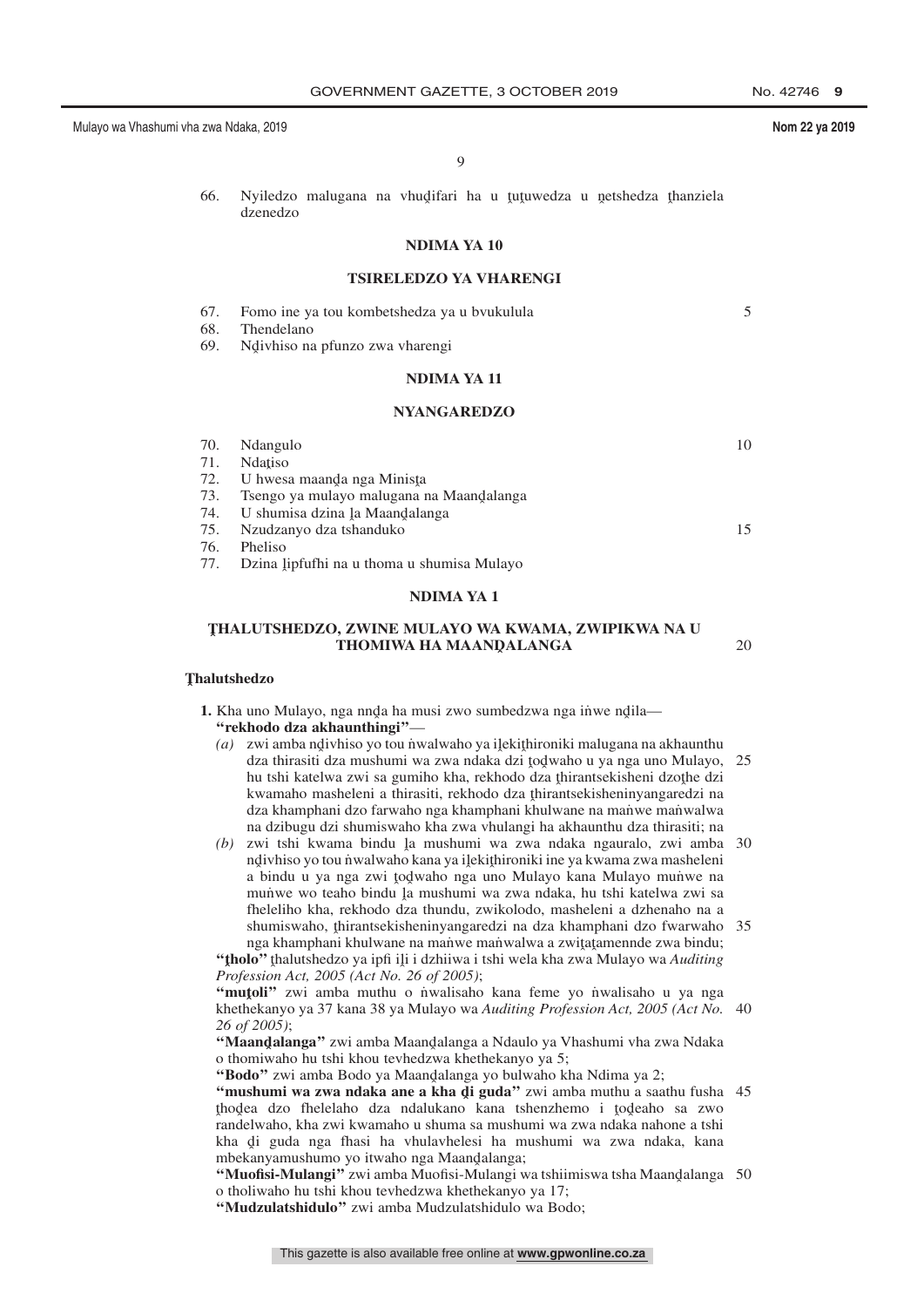**''days''** means calendar days including Saturdays, Sundays and Public Holidays but excluding the period between 15 December to 15 January of the preceding year; **''Department''** means the national Department of Human Settlements;

**''Estate Agency Affairs Act''** means the Estate Agency Affairs Act, 1976 (Act No. 112 of 1976);

**''Estate Agency Affairs Board''** means the Estate Agency Affairs Board established by section 2 of the Estate Agency Affairs Act;

**''Fund''** means the Property Practitioners Fidelity Fund contemplated in section 34;

"Fidelity Fund certificate" means a Fidelity Fund certificate contemplated in 10 section 47(1);

**''immediate family member''** means a parent, child, brother or sister, or any person married to such a person, or a life partner of such a person;

"inspector" means a person appointed in terms of section 24;

"mandatory disclosure form" means the form referred to in section 67; **''Minister''** means the Minister of Human Settlements;

**''principal''** means a property practitioner who is a director of a company, member of a close corporation, trustee of a trust, partner of a partnership or owner of sole proprietorship that operates as a property practitioner;

**''property practitioner''**—

20

15

5

*(a)* means any natural or juristic person who or which for the acquisition of gain on his, her or its own account or in partnership, in any manner holds himself, herself or itself out as a person who or which, directly or indirectly, on the instructions of or on behalf of any other person—

- (i) by auction or otherwise sells, purchases, manages or publicly exhibits for 25 sale property or any business undertaking or negotiates in connection therewith or canvasses or undertakes or offers to canvas a seller or purchaser in respect thereof;
- (ii) lets or hires or publicly exhibits for hire property or any business undertaking by electronic or any other means or negotiates in connection 30 therewith or canvasses or undertakes or offers to canvass a lessee or lessor in respect thereof;
- (iii) collects or receives any monies payable on account of a lease of a property or a business undertaking;
- (iv) provides, procures, facilitates, secures or otherwise obtains or markets 35 financing for or in connection with the management, sale or lease of a property or a business undertaking, including a provider of bridging finance and a bond broker, but excluding any person contemplated in the definition of ''financial institution'' in section 1 of the Financial Services Board Act, 1990 (Act No. 97 of 1990); 40
- (v) in any other way acts or provides services as intermediary or facilitator with the primary purpose to, or to attempt to effect the conclusion of an agreement to sell and purchase, or hire or let, as the case may be, a property or business undertaking, including, if performing the acts mentioned in this subparagraph, a home ownership association, but does 45not include—

*(aa)* a person who does not do so in the ordinary course of business;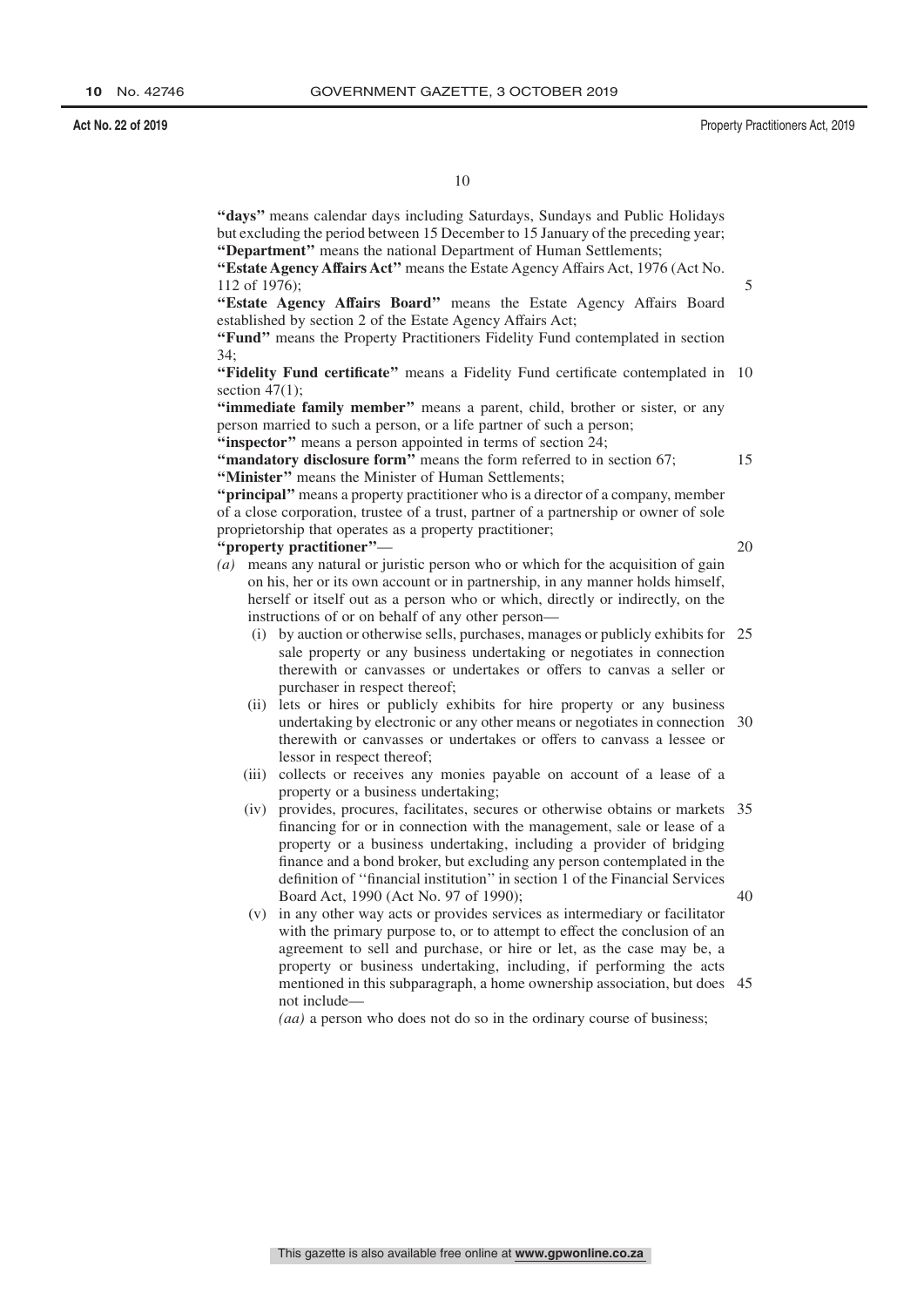5

10

15

30

 $40$ 

11

**"mulayo wa vhudifari"** zwi amba mulayo wa vhudifarri wo randelwaho hu tshi<br>khou teyhedzwa khethekanyo ya 61: khou tevhedzwa khethekanyo ya 61;

"**murengi**" zwi amba murengi sa zwe zwa talutshedzwa kha khethekanyo ya  $1(a)$ <br>kana (c) ya Mulayo wa Consumer Protection Act. 2008 (Act No. 53 of 1976): kana *(c)* ya Mulayo wa *Consumer Protection Act, 2008 (Act No. 53 of 1976)*;

**"murathisi wa ndaka"** zwi amba murathisi u ya nga zwe zwa talutshedzwa kha<br>khethekanyo ya 1 va Mulayo wa Attornays Act. 1979 (Act No 53 of 1979). khethekanyo ya 1 ya Mulayo wa *Attorneys Act, 1979 (Act No.53 of 1979)*;

**"maduvha"** zwi amba maduvha a khalenda hu tshi khou katelwa Migivhela,<br>Dzisondaba na Holodeni dza Nnyi na Nnyi fhedzi hu sa katelwi tshifhinga tsha Dzisondaha na Holodeni dza Nnyi na Nnyi fhedzi hu sa katelwi tshifhinga tsha vhukati ha dzi 15 Nyendavhusiku u swika dzi 15 Phando dzi rangelaho nwaha; **''Muhasho''** zwi amba Muhasho wa Lushaka wa zwa Madzulo a Vhathu;

**''Mulayo wa zwa Mazhendedzi a Ndaka''** zwi amba Mulayo wa *Estate Agency Affairs Act, 1976 (Act No. 112 of 1976)*;

**''Bodo ya zwa Mazhendedzi a Ndaka''** zwi amba Bodo ya zwa Mazhendedzi a Ndaka yo thomiwaho nga khethekanyo ya 2 ya Mulayo wa zwa Mazhendedzi Ndaka;

**''Tshikwama''** zwi amba Tshikwama tshi Thembeaho tsha Vhashumi vha zwa Ndaka tsho bulwaho kha khethekanyo ya 34;

**"thanziela ya Tshikwama i Sumbedzaho u Thembea"** zwi amba thanziela ya<br>Tshikwama i Sumbedzaho u Thembeaho yo bulwaho kha khethekanyo ya 47(1): Tshikwama i Sumbedzaho u Thembeaho yo bulwaho kha khethekanyo ya 47(1); **"murado wa muta wa tsinisa nga vhushaka"** zwi amba mubebi, nwana, 20<br>murathu kana mukamana / khaladzi, kana muthu munwe na munwe o murathu kana mukomana / khaladzi, kana muthu muniwe na muniwe o malaho/malwaho henefho, kana thama ya vhutshilo hothe ka uyo muthu;<br>"muingameli" zwi amba muthu o tholwaho bu tshi khou tayhedzwa khet **''muingameli''** zwi amba muthu o tholwaho hu tshi khou tevhedzwa khethekanyo ya 24;

"fomo ya u bvukulula ine ya tou kombetshedza" zwi amba fomo yo bulwaho 25 kha khethekanyo ya 67;

**"Minista"** zwi amba Minista wa zwa Madzulo a Vhathu;<br>**"Thoho**" zwi amba mushumi wa zwa ndaka ane a yba r

**"Thoho"** zwi amba mushumi wa zwa ndaka ane a vha mulangi wa khamphani,<br>murado wa konorasi thukhu, thirasitii wa thirasiti, thama kha tshumisano kana murado wa koporasi thukhu, thirasitii wa thirasiti, thama kha tshumisano kana<br>mune wa khamphani ya muthu muthibi sa mushumi wa zwa ndaka: mune wa khamphani ya muthu muthihi sa mushumi wa zwa ndaka;<br>"mushumi wa zwa ndaka" **''mushumi wa zwa ndaka''**—

- *(a)* zwi amba muthu wa vhukuma (mvelo) ane kana tshiimiswa tshine tsha shuma tshi tshi khou itela u wana mbuelo kha akhaunthu yatsho/yawe kana kha tshumisano ya u tou tamana, nga ndila ifhio na ifhio a difara, tshiimiswa tsha<br>difara sa muthu ana muna kana tshiimiswa tshone tshine zwo livha kana u sa difara sa muthu ene mune kana tshiimiswa tshone tshine zwo livha kana u sa 35<br>livha .nga kha ndaela dza kana ho imelwa muthu ufbio na ufbio ˆ livha, nga kha ndaela dza kana ho imelwa muthu ufhio na ufhio—
	- (i) nga okusheni kana nga in˙ we nd̥ila a rengisa, u renga, u langa kana a<br>tanela tshitshayba nga ha u rengisa ndaka kana bindu linwe na linwe ˆ kana u luvheledza malugana na zwenezwo kana u galatsha kana u dzhia tanela tshitshavha nga ha u rengisa ndaka kana bindu linwe na linwe<br>kana u luvheledza malugana na zwenezwo kana u galatsha kana u dzhia kana u fha murengisi kana murengi malugana na zwenezwi;
	- (ii) a hirisa kana kha tshitshavha, a tana uri hu na ndaka kana bindu linwe na<br>linwe nga ndila ya ilekithironiki kana ndila dzinwe na dzinwe kha la ita ˆ nyambedzano dzi kwamaho zwenezwi kana u galatsha kana u dzhia kana linwe nga ndila ya ilekithironiki kana ndila dzinwe na dzinwe kha, a ita<br>nyambedzano dzi kwamaho zwenezwi kana u galatsha kana u dzhia kana u fha zwi kwamaho u galatsha malugana na murenndi na murentisi;
	- (iii) ane a kuvhanganya kana u tanganedza tshelede inwe na inwe i 45<br>badelwaho kha akhaunthu malugana na ndaka ine ya khou renndiwa badelwaho kha akhaunthu malugana na ndaka ine ya khou renndiwa kana zwi tshi kwama bindu;
	- (iv) netshedza, renga, leludza, wana kana nga inwe ndila a wana kana u<br>wanambedza zwa u wana masheleni kana zwi kwamaho yhulangi u vhambedza zwa u wana masheleni kana zwi kwamaho vhulangi, u rengisa kana u renndisa ndaka kana bindu, hu tshi katelwa munetshedzi 50<br>wa masheleni a tshikolodo, na murengisi wa bondo wa bondo, fhedzi hu wa masheleni a tshikolodo, na murengisi wa bondo wa bondo, fhedzi hu sa katelwi muthu mun≀we na mun≀we o bulwaho kha thalutshedzo ya ipfi<br>"tshiimiswa tsha zwa masheleni" kha khethekanyo ya 1 ya Mulayo wa ''tshiimiswa tsha zwa masheleni'' kha khethekanyo ya 1 ya Mulayo wa *Financial Services Board Act, 1990 (Act No. 97 of 1990)*;
	- (v) ane nga ndila iniwe na inwe a ita kana a netshedza tshumelo sa 55<br>mukonanyi kana muleludzi ndiybo khulwane i ya u kana u lingedza u mukonanyi kana muleludzi ndivho khulwane i ya u, kana u lingedza u khunyeledza thendelano ya u rengisa na u renga, kana u hira kana u renndisa, kana u hira kana u renndisa, sa zwine nyimele ya vha zwone, kha ndaka kana mushumo wa bindu, hu tshi katelwa, arali a tshi khou shuma mishumo yo bulwaho kha pharagirafu thukhu, asosiesheni ya zwa 60<br>yhane yha dzinndu, fhedzi bu sa katelwi vhane vha dzinndu, fhedzi hu sa katelwi—<br>(aa) muthu ane a sa ite zwo raloho kha mu

*(aa)* muthu ane a sa ite zwo raloho kha mushumo wa bindu;

This gazette is also available free online at **www.gpwonline.co.za**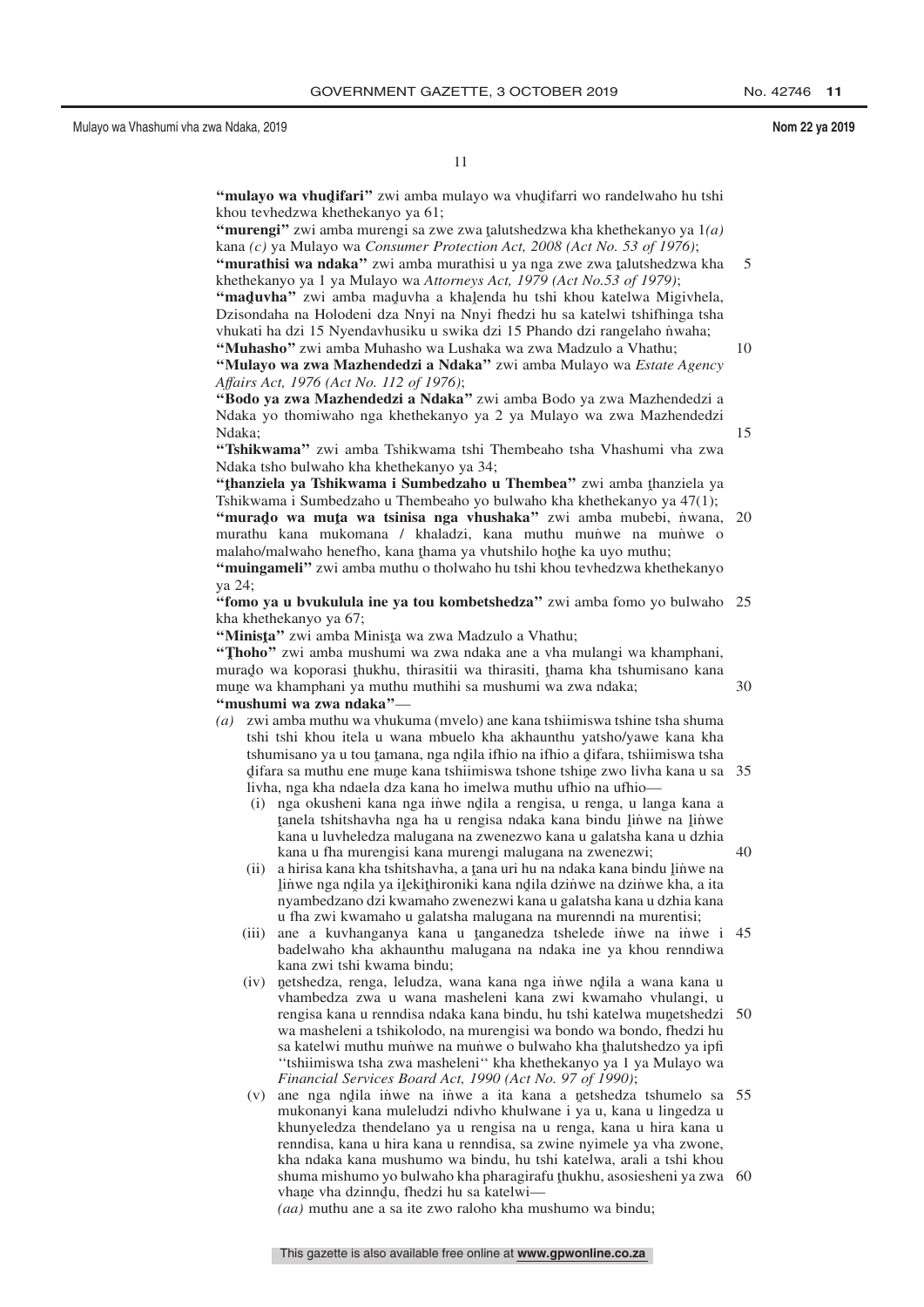45

12

- *(bb)* where the person is a natural person and that person in the ordinary course of business offers a property for sale which belongs to him or her in his or her personal capacity;
- *(cc)* an attorney or candidate attorney as defined in section 1 of the Attorneys Act, 1979 (Act No. 53 of 1979); or
- *(dd)* a sheriff as defined in section 1 of the Sheriffs Act, 1986 (Act No. 90 of 1986), when he or she performs any functions contemplated in paragraph *(a)* of this definition, irrespective of whether or not he or she has been ordered by a court of law to do so; or
- (vi) renders any other service specified by the Minister on the recommenda-10 tion of the Board from time to time by notice in the *Gazette*;
- *(b)* includes any person who sells, by auction or otherwise, or markets, promotes or advertises any part, unit or section of, or rights or shares, including time share and fractional ownership, in a property or property development;
- *(c)* includes any person who for remuneration manages a property on behalf of 15 another;
- *(d)* includes a trust in respect of which the trustee, for the acquisition of gain on the account of the trust, directly or indirectly in any manner holds out that it is a business which, on the instruction of or on behalf of any other person, performs any act referred to in paragraph *(a)*; 20
- *(e)* for the purposes of sections 34, 46, 48, 59, 60, 61 and 65 includes—
	- (i) any director of a company or a member of a close corporation who is a property practitioner as defined in paragraph *(a)*;
	- (ii) any person who is employed by a property practitioner as envisaged in paragraph *(a)* and performs on his, her or its behalf any act referred to in 25 subparagraph  $(i)$ ,  $(ii)$ ,  $(iv)$ ,  $(v)$  or  $(vi)$  of that paragraph;
	- (iii) any trustee of a trust which is a property practitioner as envisaged in paragraph *(d)*;
	- (iv) any person who is employed by a property practitioner as envisaged in paragraph *(b)* and performs on its behalf any act referred to in 30 subparagraph (i), (ii), (iv), (v) or (vi) of paragraph  $(a)$ ; and
	- (v) any person who is employed by a property practitioner contemplated in paragraph *(a)* or *(b)* to manage, supervise or control the day-to-day operations of the business of that property practitioner;
- *(f)* includes any person who is employed by or renders services to an attorney or 35 a professional company as defined in section 1 of the Attorneys Act, 1979, other than an attorney or candidate attorney, and whose duties consist wholly or primarily of the performance of any act referred to in subparagraph (i), (ii), (iii), (iv), (v) or (vi) of paragraph *(a)*, on behalf of such attorney or professional company whose actions will be specifically covered by the 40 Attorneys' Fidelity Fund and not the Property Practitioners Fidelity Fund;
- *(g)* for the purposes of section 61 and any regulation made under section 70, includes any person who was a property practitioner at the time when he or she was guilty of any act or omission which allegedly constitutes sanctionable conduct referred to in section 62,

but does not include an attorney who, on his own account or as a partner in a firm of attorneys or as a member of a professional company, as defined in section 1 of the Attorneys Act, 1979, or a candidate attorney as defined in that section, who performs any act referred to in paragraph *(a)*, in the course of and in the name of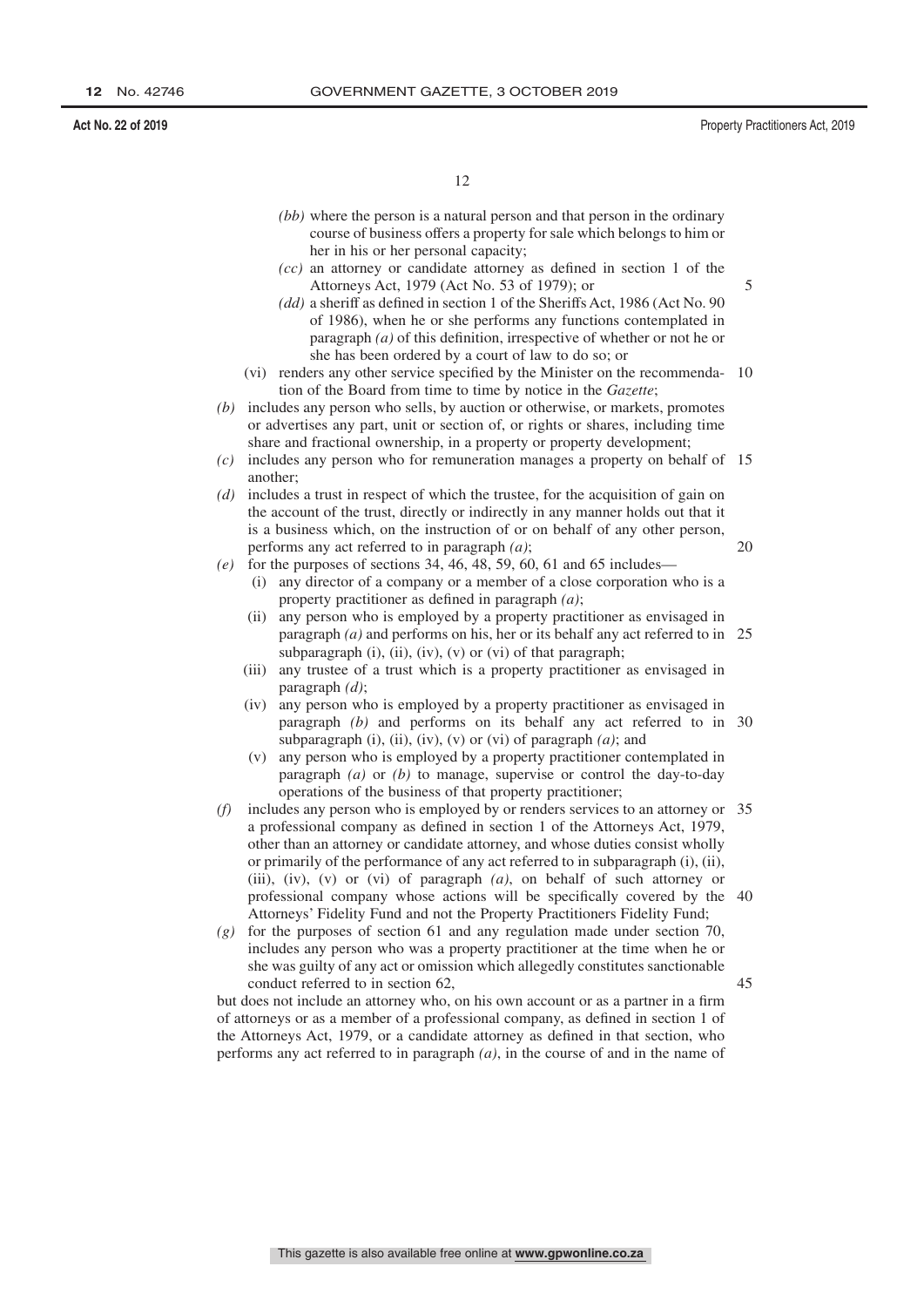35

- *(bb)* hune muthu a vha uri ndi muthu wa mvelo nahone uyo muthu kha mushumo zwawo wa bindu a rengisa ndaka ine ndi yawe o imela ene mune;
- *(cc)* axennde kana axennde ane a kha di tou guda sa zwe zwa talutshedzwa kha khethekanyo ya I ya Mulayo wa Attorneys Act ˆ *1979 (Act No.53 of 1979)*; kana talutshedzwa kha khethekanyo ya 1 ya Mulayo wa *Attorneys Act,* 5
- *(dd)* mudinda wa khothe sa zwe zwa talutshedzwa kha khethekanyo ya 1<br>
ya Mulayo wa Shariffs Act, 1986 (Act No. 90 of 1986), musi a tshi ya Mulayo wa *Sheriffs Act, 1986 (Act No. 90 of 1986),* musi a tshi shuma mishumo minwe na minwe yo bulwaho kha phara ya *(a)* ya ˆ kana thalutshedzo, hu songo sedzwa uri o laelwa nga khothe uri a ri pfalo; 10
- (vi) netshedza tshumelo inwe na inwe yo taluswaho nga Minista zwo<br>themendelwa nga Bodo misi yothe nga ndiyhadzo kha Gazete: themendelwa nga Bodo misi yoţhe nga ndivhadzo kha Gazete;<br>hi khou katalwa muthu munye na munye ang a rangisa nga
- *(b)* hu tshi khou katelwa muthu munve na munve ane a rengisa, nga okusheni kana nga iṅ̀we nd̥ila, kana u vhambadza, kungedzela tshipida tshin̄we na 15<br>tshinwe xuniti kana khethekanyo va pfanelo kana mikoyhe, bu tshi khou tshinwe, yuniti kana khethekanyo ya, pfanelo kana mikovhe, hu tshi khou katelwa u kovhekana tshifhinga tsha u vha vhane vha ndaka kana ndaka ine<br>vhane vhavo ndi vhanzhi, kha ndaka kana mveledziso va ndaka: vhane vhayo ndi vhanzhi, kha ndaka kana mveledziso ya ndaka;<br>bu tshi katelwa muthu munwe na munwe ane musi a tshi kh
- *(c)* hu tshi katelwa muthu mun˙ we na mun˙ we ane musi a tshi khou zwi itela muholo a langa ndaka o imela munwe; 20
- *(d)* hu tshi katelwa thirasiti ane thirasitii a shumaho mushumo munve na munve wo bulwaho kha pharagirafu ya *(a)*, u itela u wana mbuelo kha akhaunthu ya thirasiti, zwo livha kana u sa livha nga ndila inwe na inwe zwa vha uri ndi<br>hindu lina nga kha ndaala ya kana ho imalwa muthu munye na munye: bindu line, nga kha ndaela ya kana ho imelwa muthu muniwe na muniwe;<br>u itala ndivbo dza khathakanyo dza 34, 46, 48, 59, 60, 61, na 65 bu
- *(e)* u itela ndivho dza khethekanyo dza 34, 46, 48, 59, 60, 61 na 65 hu tshi 25 katelwa—
	- (i) mulangi munve na munve wa khamphani kana murado wa koporasi<br>thukhu ane a shuma sa mushumi wa zwa ndaka u ya nga thalutshedzo i ˆ re kha phara ya *(a)*; thukhu ane a shuma sa mushumi wa zwa ndaka u ya nga thalutshedzo i<br>re kha phara ya (a):
	- (ii) muthu munve na munve o tholwaho nga mushumi wa zwa ndaka sa zwo 30 lavhelelwaho kha phara ya *(a)* nahone ane a shuma o tou imiela mushumi wa zwa ndaka, a tshi shuma mushumo wo bulwaho kha phara thukhu ya  $\overline{f}$  $(i)$ ,  $(ii)$ ,  $(iv)$ ,  $(v)$  kana  $(vi)$  ya iyo phara;
	- (iii) thirasitii munve na munve wa thirasiti ane a vha mushumi wa zwa ndaka sa zwo lavhelelwaho kha phara ya *(d)*;
	- (iv) muthu mun˙ we na mun˙ we o tholwaho nga mushumi wa zwa ndaka sa zwo lavhelelwaho kha phara ya *(b)* nahone ane a shuma mishumo minwe na minwe o tou imela sa zwo bulwaho kha phara tukhu ya (i), (ii), (iv), (v) kana (vi) ya pharagirafu  $(a)$ ; na kana (vi) ya pharagirafu *(a)*; na
	- (v) muthu mun˙ we na mun˙ we o tholwaho nga mushumi wa zwa ndaka sa zwo 40 bulwaho kha phara ya *(a)* kana *(b)* u itela u langa, u lavhelesa kana u langula mashumele a duvha na duvha a bindu la uyo mushumi wa zwa<br>ndaka: ndaka;
- *(f)* hu tshi katelwa muthu mun̆we na mun̆we o tholwaho nga kana ane a netshedza<br>tshumalo kha axanda kana khamphani wa phrofeshinala sa zwe tshumelo kha axennde kana khamphani ya phrofeshinala sa zwo 45<br>talutehedzwaho kha khathakanyo ya Lya Mulayo wa Attornovs Act 1979 nga reference water and and the the kangle are a kha di guda, nahone are mishumo yawe.<br>India ha axennde kana axennde ane a kha di guda, nahone are mishumo yawe talutshedzwaho kha khethekanyo ya 1 ya Mulayo wa *Attorneys Act*, 1979, nga ya katela zwoţhe kana zwihulwanesa u shuma mushumo ufhio na ufhio wo<br>hulwaho kha phara thukhu ya (i) (ii) (iii) (iv) (y) kana (yi) dza phara ya (a) bulwaho kha phara <u>t</u>hukhu ya (i), (ii), (iii), (iv), (v) kana (vi) dza phara ya *(a)*;<br>bo imelyw uvo axennde kana khamphani ya phrofeshinala ine mishumo yavo ho imelwa uyo axennde kana khamphani ya phrofeshinala ine mishumo yayo i do katalwa nga Tshikwama tshi Thembegho tsha Axennde nabone hu si i do katelwa nga Tshikwama tshi Thembeaho tsha Axennde nahone hu si<br>Tshikwama tshi Thembeaho tsha Vhashumi yha zwa Ndaka: Tshikwama tshi Thembeaho tsha Vhashumi vha zwa Ndaka; 50
- *(g)* u itela ndivho dza khethekanyo ya 61 na ndangulo in˙ we na in˙ we yo itwaho nga fhasi ha khethekanyo ya 70, hu katelwa muthu munwe na munwe we a vha e mushumi wa zwa ndaka nga tshifhinga tsha musi a tshi vha na mulandu 55 wa u khakha hune o humbulelwa uri zwi ita uri a gwevhelwe vhudifari ho<br>hulwaho kha khathekanyo va 62, fhedzi zwi sa kateli axennde kana murado bulwaho kha khethekanyo ya 62, fhedzi zwi sa kateli axennde kana murado<br>wa khamphani ya phrofeshinala, sa zwe zwa talutshedzwa kha khethekanyo wa khamphani ya phrofeshinala, sa zwe zwa talutshedzwa kha khethekanyo<br>wa 1 ya Mulayo wa Attorneys Act, 1979, kana ayennde ane a kha di guda sa ya 1 ya Mulayo wa *Attorneys Act*, 1979, kana axennde ane a kha di guda sa zwo talutshedzwaho kha yeneyo khethekanyo, ane a shuma mushumo munve 60<br>na munwe wo bulwaho kha phara ya (a), ngomu ha, na nga dzina la, na u hya na mun $\mathbf w$ e wo bulwaho kha phara ya  $(a)$ , ngomu ha, na nga dzina <u>l</u>a, na u bva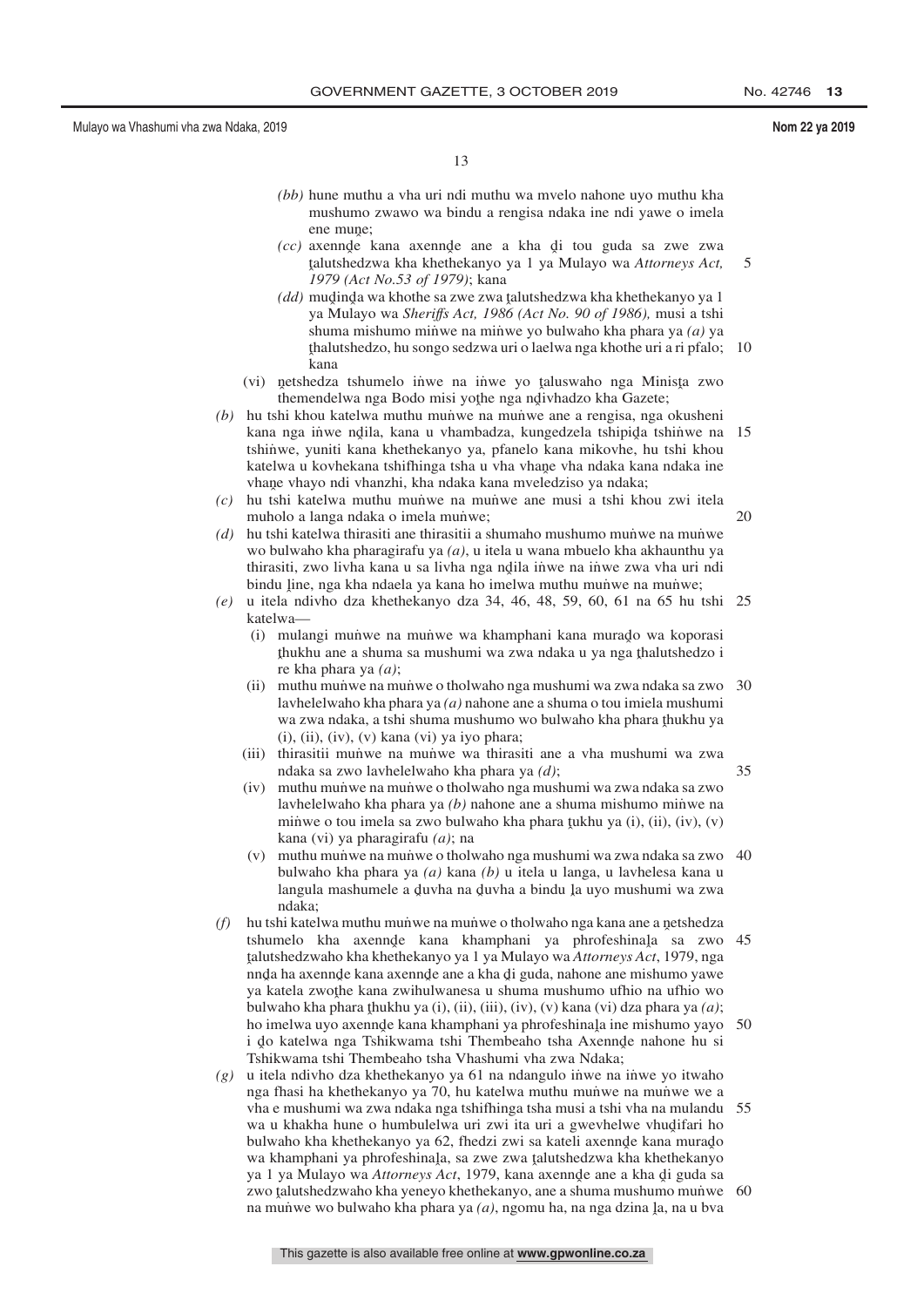and from the premises of such attorney's or professional company's practice, provided that such an act may not be performed—

- (i) in partnership with any person other than a partner in the practice of that attorney as defined in section 1 of the Attorneys Act, 1979; or
- (ii) through the medium of or as a director of a company other than such professional company; and 5

**''advertise''** for the purposes of this definition does not include advertising in compliance with the provisions of any other law;

**''prescribe''** means prescribe by regulation;

"**property**" means immovable property, and any interest, right or duty associated 10 with it as contemplated in section 2;

**''record''** means any recorded information regardless of form or medium;

**''registration certificate''** means a registration certificate as contemplated in section 47(2);

**''this Act''** includes any regulations made under this Act; and **''trust money''** means—

- *(a)* money entrusted to a property practitioner in his or her capacity as a property practitioner;
- *(b)* money collected or received by a property practitioner and payable in respect of or on account of any act referred to in subparagraph (i), (ii), (iii) or (iv) of 20 paragraph *(a)* of the definition of a "property practitioner";
- *(c)* any other money, including insurance premiums, collected or received by a property practitioner and payable in respect of any immovable property, business undertaking or contract for the building or erection of any improvements on immovable property. 25

### **Application of Act**

**2.** This Act applies to the marketing, promotion, managing, sale, letting, financing and purchase of immovable property, and to any rights, obligations, interests, duties or powers associated with or relevant to such property.

### **Objects of Act**

- **3.** The objects of the Act are to—
	- *(a)* provide for the regulation of property practitioners;
	- *(b)* provide for the establishment of the Authority;
	- *(c)* provide for the powers, functions and governance of the Authority;
	- *(d)* provide for the protection and promotion of the interests of consumers;
	- *(e)* provide for a dispute resolution mechanism in the property market;
	- *(f)* provide for the education, training and development of property practitioners and candidate Property Practitioners;
	- *(g)* provide for a framework for the licensing of property practitioners;
	- *(h)* provide for a just and equitable legal framework for the marketing, managing, 40 financing, letting, renting, sale and purchase of property;
	- *(i)* promote meaningful participation of historically disadvantaged individuals and small, micro and medium enterprises in the property market;
	- *(j)* provide for the transformation of the property market and the establishment of the Property Sector Transformation Fund; 45

30

35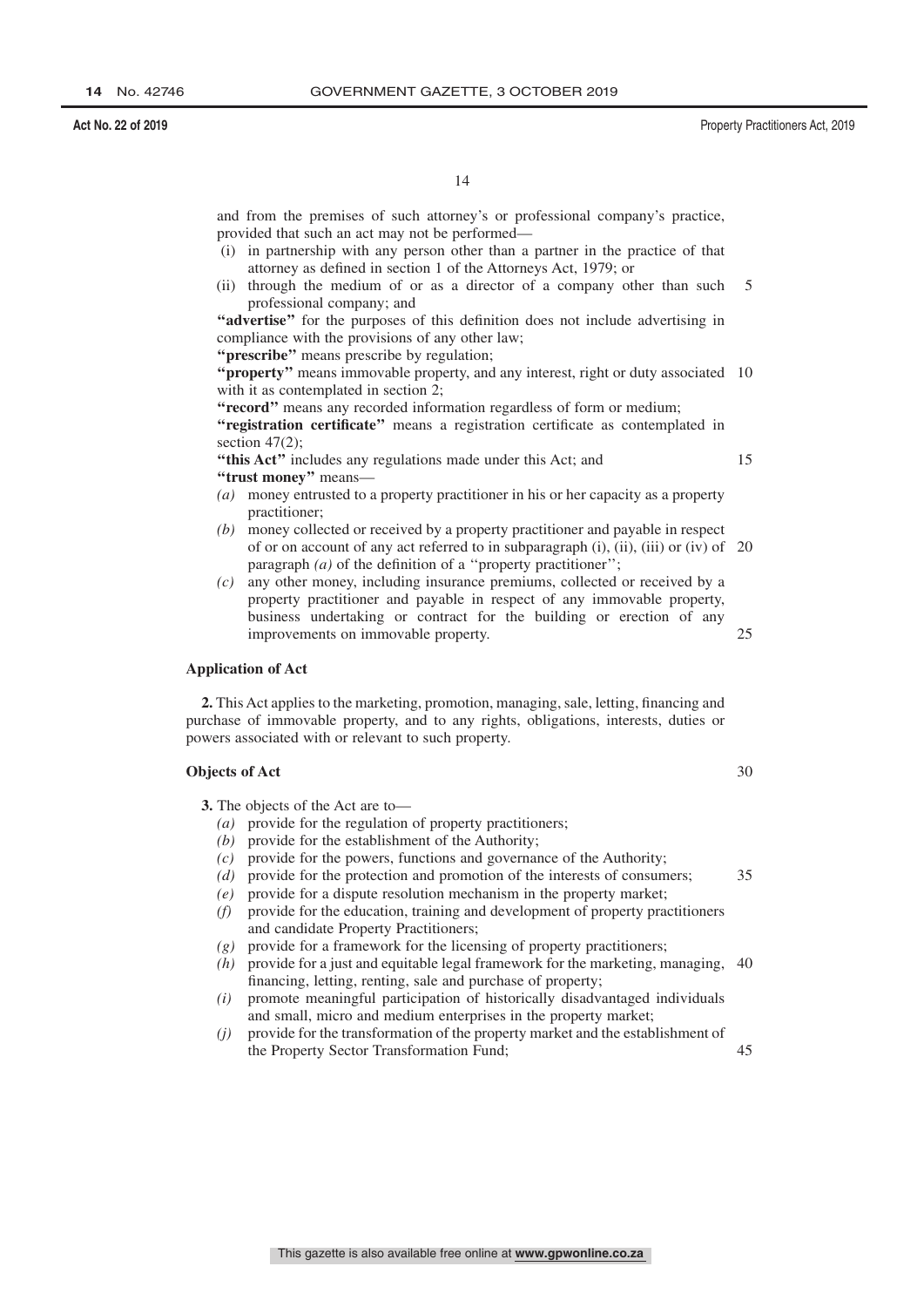10

15

15

kha zwifhato zwa uyo axennde kana mushumo wa khamphani ya<br>phrofeshinala tendajizwo zwa sa shunwe phrofeshinala, tenda izwo zwa sa shunwe—<br>(i) bu tshi khou shumisanwa na muthu r

- (i) hu tshi khou shumisanwa na muthu mun̄we na mun̄we nga nnda ha<br>mushumisani/thama kha zwa mushumo wa uvo axennde sa zwo mushumisani/thama kha zwa mushumo wa uyo axennde sa zwo<br>talutshedzwaho kha khethekanyo ya Lya Mulayo wa Attorneys Act ˆ 1979; kana talutshedzwaho kha khethekanyo ya 1 ya Mulayo wa *Attorneys Act*, 5
- (ii) nga kha tshirathisi tsha, kana sa mulangi wa khamphani nga nnda ha iyo<br>khamphani ya phrofeshinala na "u kungedzela" ngauri ndiybo dza ino khamphani ya phrofeshinala, na "u kungedzela" ngauri ndivho dza ino<br>thalutshedzo a dzi kateli u kungedzela bu u teyhedza mbetshelo dza ˆ mulayo; na thalutshedzo a dzi kateli u kungedzela hu u tevhedza mbetshelo dza

"randela" zwi amba u randela nga ndangulo;

**''ndaka''** zwi amba ndaka ine ya sa endedzee, na nyingapfuma, pfanelo kana muthelo une wa kwama yeneyo thundu sa zwe zwa bulwa kha khethekanyo ya 2; **''rekhodo''** zwi amba rekhodo ifhio na ifhio hu songo sedzwa uri ndi rekhodo ya lushaka de;<br>**"thanziela**"

**"thanziela ya u n˙walisa"** zwi amba <u>t</u>hanziela ya u n˙walisa sa zwe zwa bulwa kha<br>khethekanyo ya 47(2): khethekanyo ya 47(2);

**''uno Mulayo''** hu katelwa ndangulo dzo itwaho nga fhasi ha uno Mulayo; nahone **''masheleni a thirasiti''** zwi amba—

- *(a)* masheleni ane o fariwa nga mushumi wa zwa ndaka saizwi e mushumi wa zwa 20 ndaka;
- *(b)* masheleni o kuvhanganywaho kana o tanganedzwaho nga mushumi wa zwa<br>ndaka nahone ane a badelwa u ya nga zwe zwa bulwa kha nharagirafu thukhu ndaka nahone ane a badelwa u ya nga zwe zwa bulwa kha pharagirafu thukhu<br>ya (i) (ii) (iii) kana (iy) ya pharagirafu ya (g) ya thalutshedzo ya infi ya (i), (ii), (iii) kana (iv) ya pharagirafu ya *(a)* ya <u>thalutshedzo ya ipfi</u><br>"mushumi wa zwa ndaka": ''mushumi wa zwa ndaka'';  $25$
- *(c)* tshelede in˙ we na in˙ we, hu tshi katelwa mbadelo dza ndindakhombo, yo kuvhanganywaho kana yo tanganedzwaho nga mushumi wa zwa ndaka<br>nabone i hadelwaho malugana na thundu ifhio na ifhio i sa endedzwi hindu nahone i badelwaho malugana na thundu ifhio na ifhio i sa endedzwi, bindu kana kontiraka ya tshifhato kana u fhatwa ha zwi kwamaho u khwinisa ndaka<br>i sa endedzej i sa endedzei. 30

### **Zwine Mulayo wa kwama**

**2.** Zwi kwamiwaho nga hoyu Mulayo ndi zwa mbambadzo, vhulangi, thengiso, u renndisa, u fha masheleni na u renga ndaka i sa endedzei, na pfanelo dzini we na dzini we, zwine zwa vha mbofho, nyingapfuma, mishumo na maanda zwine izwi zwi livhanywa<br>na venevo ndaka na yeneyo ndaka. 35

### **Zwipikwa zwa Mulayo**

**3.** Zwipikwa zwa Mulayo ndi u—

- *(a)* ita mbetshelo malugana na u langula vhashumi vha zwa ndaka;
- $(a)$  ita mbetshelo malugana na u thomiwa ha Maandalanga;
- $(c)$  ita mbetshelo malugana na maanda, mishumo na vhuvhusi ha Maandalanga; 40<br>(d) ita, mbetshelo, malugana, na isireledzo na u tutuwedza, madzangalelo a
- (d) ita mbetshelo malugana na tsireledzo na u <u>t</u>utuwedza madzangalelo a vharenoi: vharengi;
- *(e)* ita mbetshelo malugana na zwi kwamaho ndila ya u tandulula phambano kha<br>maraga wa zwa ndaka: maraga wa zwa ndaka;
- (f) ita mbetshelo malugana na pfunzo, vhugudisi na mvelaphanda kha vhashumi 45<br>
tha zwa ndaka na vhashumi yha zwa ndaka vhane yha kha di guda: vha zwa ndaka na vhashumi vha zwa ndaka vhane vha kha di guda;<br>u ita mbetshelo malugana na mutheo wa u fha laisentse vhashumi
- $(g)$  u ita mbetshelo malugana na mutheo wa u fha laisentse vhashumi vha zwa ndaka: ndaka;
- $(h)$  ita mbetshelo ya mulayo u sa dzhiiho sia zwi tshi da kha mafhungo a u khambadza u langa u kolodisa masheleni u hirisa renndisa thengiso na u vhambadza, u langa, u kolodisa masheleni, u hirisa, renndisa, thengiso na u 50 renga ndaka;
- *(i)* u tutuwedza u dzhenelela hu pfadzaho kha avho vhe vha vho khethululwa<br>zwila kale na kha zwi kwamabo yhubindudzi yhutukusa, yhutuku na ha zwila kale na kha zwi kwamaho vhubindudzi vhuţukusa, vhuţuku na ha<br>vhukati kha zwa maraga wa ndaka: vhukati kha zwa maraga wa ndaka;
- *(j)* ita mbetshelo malugana na khwinifhadzo ya maraga wa zwa ndaka na u 55<br>thomiwa ha Tshikwama tsha Tshanduko ya Sekithara ya zwa Ndaka: thomiwa ha Tshikwama tsha Tshanduko ya Sekithara ya zwa Ndaka;
- *(k)* ita mbetshelo kha u khwinisa maraga wa zwa ndaka u itela uri Vhathu vha Afrika Tshinembe yha kone-yho u yha yhane yha ndaka musi hu na u Afrika Tshipembe vha kone-vho u vha vhane vha ndaka musi hu na u<br>dzhenelela na u itwa ha mbekanyamushumo dza vhane vhane vha vha dzhenelela na u itwa ha mbekanyamushumo dza vhane vhane vha vha<br>vharengi vha ndaka nga ndila ine va swikelelea nabone kha maraga wa vharengi vha ndaka nga ndila ine ya swikelelea nahone kha maraga wa 60<br>sekondari: na sekondari; na

This gazette is also available free online at **www.gpwonline.co.za**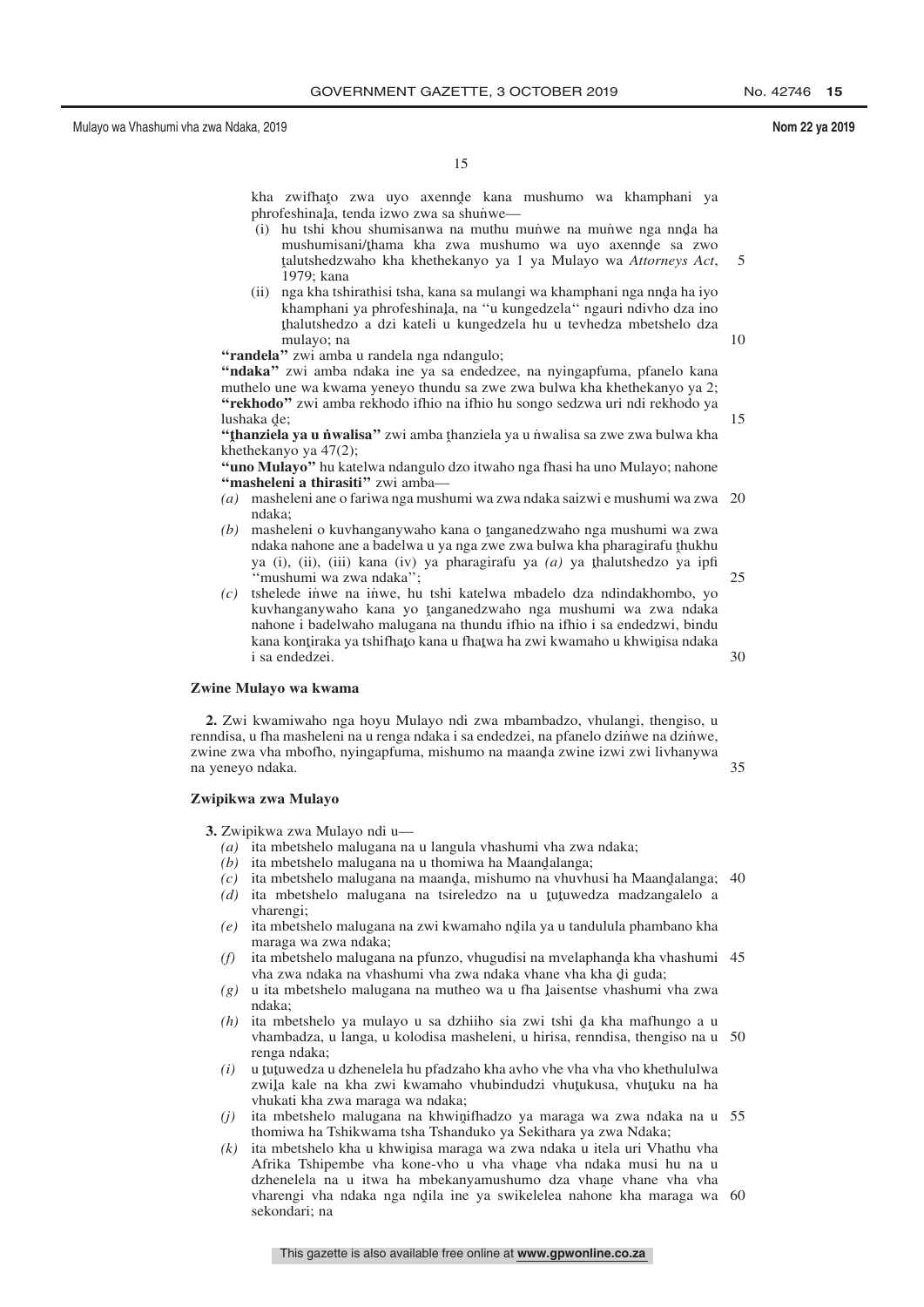- *(k)* provide for the transformation of the property market that facilitates property ownership to more South Africans through structured interventions and the creation of property consumer ownership programmes in the affordable and secondary market; and
- *(l)* create a mechanism for responding and implementation of directives received from the Minister, from time to time. 5

### **Exemption from Act**

**4.** (1) Any person (hereinafter referred to as the applicant) may, subject to the provisions of this section, be exempted from compliance with any specific provision of this Act.

(2) The applicant must, in the prescribed manner and form, submit the application for exemption to the Authority, accompanied by—

*(a)* an explanation of the reasons for the application; and

*(b)* any applicable supporting documents.

(3) The Authority may direct the applicant to—

- *(a)* furnish additional information which may be relevant; and
- *(b)* appear in person before the Authority to support his or her application and provide verbal responses to questions raised by the Authority.

(4) *(a)* Any person may raise an objection to the Authority as prescribed regarding the exemption which has been granted to a person or an entity in terms of this section. 20

*(b)* The Authority must consider the objection and determine whether such objection may be sustained.

(5) The Authority must consider and decide on the application, taking into account whether—

- *(a)* the granting of the exemption is likely to impact negatively on the interests of 25 the general public;
- *(b)* the granting of the exemption is likely to impact negatively on competition in the property sector or the property practitioners' industry;
- *(c)* the granting of the exemption is likely to benefit one section of the property practitioners' industry to the detriment of another; 30
- *(d)* appropriate, sufficient and effective regulatory protection of consumers' rights and interests exists; and
- *(e)* the exemption would not defeat the objects of the Act.

(6) The Authority may—

- *(a)* approve the application, together with a record of the matters contemplated in 35 subsection (7): Provided that the exemption may not exceed three years and may not be applied retrospectively;
- *(b)* decline the application; or
- *(c)* refer the application back to the applicant for further investigation or consideration, as the case may be. 40

(7) If the Authority approves the application, the Authority must publish the decision on its website, which must include—

- *(a)* the provision of the Act from which exemption is granted;
- *(b)* the person to whom the exemption applies;
- *(c)* the date from which and the date up to when the exemption applies;
- *(d)* any conditions that apply to the exemption;
- *(e)* the reasons for granting the exemption;
- *(f)* a declaration that the granting of an exemption does not create any special rights or legitimate interests which may apply to the category of persons so exempted; and
- *(g)* a declaration that any exemption granted may be amended or withdrawn subject to the provisions of this section.

(8) Any person who is adversely affected by the decision of the Authority may request the Authority to provide written reasons.

(9) *(a)* Any person may, at any time in writing, request the Minister to review any 55exemption granted in terms of this section.

*(b)* The Minister must instruct the person requesting the review to notify the Authority as well as any other person specified by the Minister, for the account of the person requesting that review, and to submit any comments received to the Minister.

45

50

10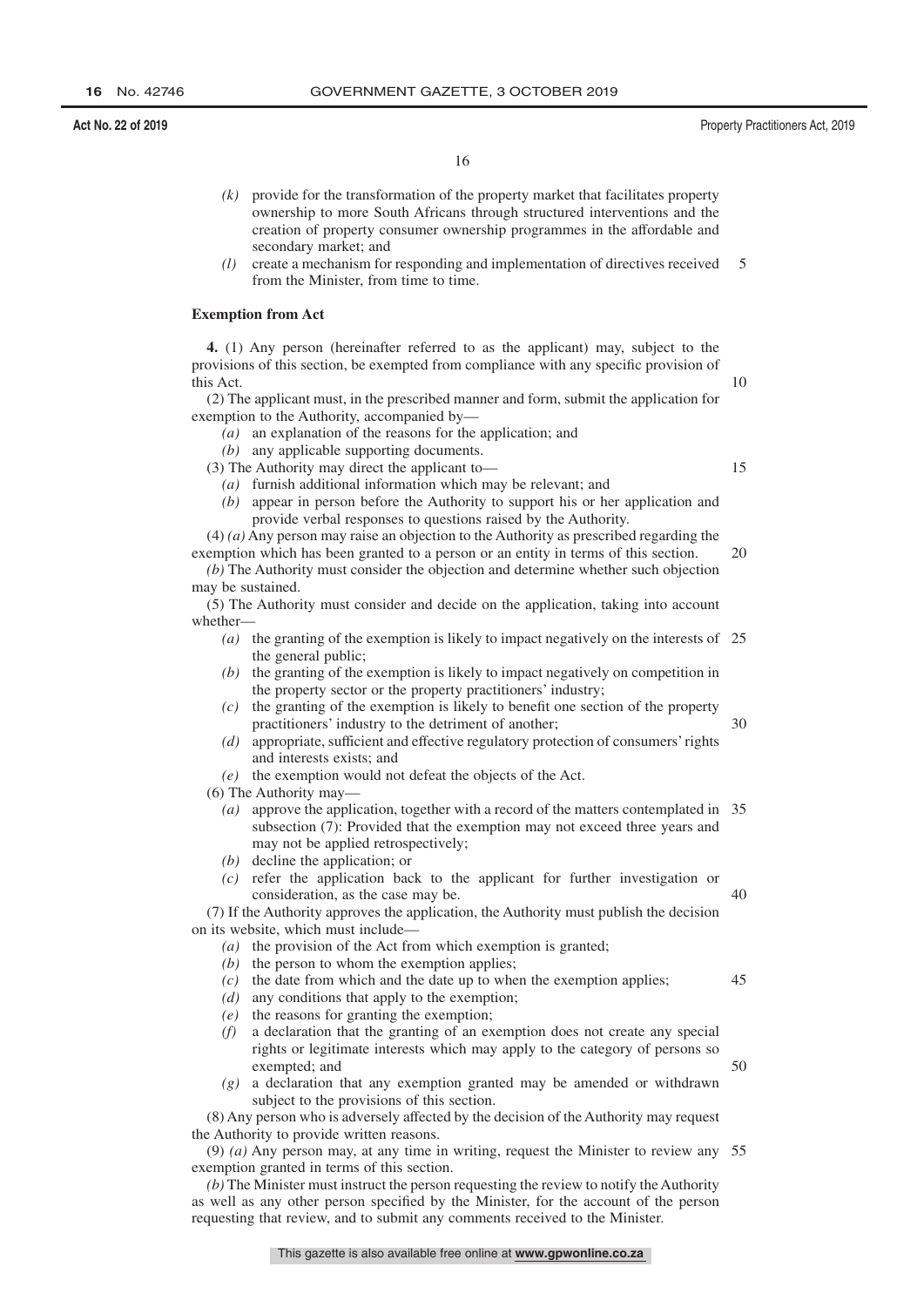5

10

17

(l) ita ndila ya u fhindula na u shumisa zwo laelwaho nga Minista misi yothe.

### **U vhofhololwa kha u tevhedza Mulayo**

**4.** (1) Muthu munwe na munwe (afha a tshi khou vhidzwa u pfi muhumbeli) a tshi khou tevhedza mbetshelo dza ino khethekanyo, a nga vhofhololwa uri a sa tevhedze yeneyo mbetshelo ya uno Mulayo.

(2) Muhumbeli a tshi khou tevhedza ndila na fomo yo teaho u tea u isa khumbelo kha Maandalanga ya uri a tendelwe u sa vhofhiwa nga Mulayo, nahone khumbelo i<br>fhelekedzwe nga fhelekedzwe nga —

(a) thalutshedzo ya mbuno dza iyo khumbelo; na<br>(b) manwalwa manwe na manwe o teabo

*(b)* manwalwa maniwe na maniwe o teaho.

(3) Maandalanga a do vhudza muhumbeli uri a— $(a)$ , nekedze inwe ndivhiso ine va khou todea:

 $(a)$  nekedze inwe ndivhiso ine ya khou todea; nahone

(b) a divhonadze phanda ha maandalanga u itela uri a tikedze khumbelo yawe na<br>u filipinadze phanda ha maandalanga u itela uri a tikedze khumbelo yawe na u fhindula mbudziso nga mulomo dzine Maandalanga a do vhudzisa.<br>Muthu munwe na munwe a nga hanedzana na Maandalanga sa zi

(4). *(a)* Muthu munve na munve a nga hanedzana na Maandalanga sa zwe zwa<br>adalwa malugana na u yhofhololwa ho natshedzwaho muthu kana tshiimiswa u ya nga randelwa malugana na u vhofhololwa ho netshedzwaho muthu kana tshiimiswa u ya nga<br>ino khathakanyo ino khethekanyo. 15

(*b*) Maandalanga a tea u lavhelesa khanedzo nahone Maandalanga a lavhelese uri naa<br>a khanedzo i a khwathisedzwa naa iyo khanedzo i a khwathisedzwa naa.<br>(5) Maandalanga a tea u layhelesa

(5) Maandalanga a tea u lavhelesa nahone Maandalanga a dzhie tsheo malugana na 20<br>umbelo, a tshi khou dzhiela ntha arali khumbelo, a tshi khou dzhiela ntha arali— $(a)$ , u tandala uho u sa taybedza un

- (a) u tendela uho u sa tevhedza uno Mulayo zwi tshi do kwama tshitshavha<br>tshotha nga ndila i si vaybudi: tshoţhe nga ndila i si yavhudi;<br>u tendela u sa teyhedza uno M
- (b) u tendela u sa tevhedza uno Mulayo zwi tshi do kwama mutatisano nga ndila<br>ilai yaybudi kha sekithara ya zwa ndaka kana sekithara ya yhashumi yha zwa i si yavhud̥i kha sekithara ya zwa ndaka kana sekithara ya vhashumi vha zwa 25<br>ndaka: ndaka;
- $(c)$  u tendela uho u sa tevhedza uno Mulayo zwi tshi do vhuedza khethekanyo uthibi fhedzi khe ndowetshumo ya zwa yhashuni yha zwa ndaka ngeno hu nthihi fhedzi kha ndowetshumo ya zwa vhashumi vha zwa ndaka ngeno hu<br>tshi khou huybala vhanwe: tshi khou huvhala vhanwe;
- *(d)* hu na ndangulo ya tsireledzo ya pfanelo dza vharengi vha ndaka yo teaho, yo 30 linganelaho nahone ine ya khou shumiswa; na
- *(e)* u tendela u sa tevhedza uno Mulayo zwi tshi do thithisa zwipikwa zwa<br>Mulayo Mulayo.

(6) Maandalanga a a nga—<br> $(a)$  tendela iyo khumba

- *(a)* tendela iyo khumbelo, khathihi na rekhodo ya mafhungo o bulwaho kha 35 khethekanyo thukhu ya (7): Tenda u tendela ha sa pade minwaha miraru nahone hu sa do shumiswa ho sedzwa zwa murahu;<br>hanela ivo khumbelo: kana
- *(b)* hanela iyo khumbelo; kana
- *(c)* humisela murahu khumbelo kha muhumbeli u itela uri hu itwe tsedzuluso kana u lavhelesa, u ya nga zwine nyimele ya vha zwone. 40

(7) Arali Maandalanga a tendela iyo khumbelo, Maandalanga a tea uri a andadze iyo<br>ago kha webusaithi ya one Maandalanga, nabone iyo nyandadzo i tea u katela... tsheo kha webusaithi ya one Maandalanga, nahone iyo nyandadzo i tea u katela—<br> $(a)$ , mbetshelo ya Mulayo ine ya khou ita uri hu yhe na u yhofbolola:

- *(a)* mbetshelo ya Mulayo ine ya khou ita uri hu vhe na u vhofholola;
- *(b)* muthu ane a khou vhofhololwa;
- *(c)* datumu ya uri u vhofholola zwi thoma lini zwa guma lini;
- *(d)* nyimele dzinwe na dzinwe dzine dza khou shumiswa kha uho u vhofholola; *(e)* mbuno dzine dza khou ita uri hu vhe na uho u vhofhololwa;
- *(f)* hu bulwe uri u vhofhololwa a hu iti uri hu vhe na pfanelo dza tshipentshela kana dzangalelo lo teaho line la nga shumiswa kha khethekanyo ya vhathu<br>vhane vha khou vhofbololwa: na vhane vha khou vhofhololwa; na
- $(g)$  u bula uri u vhofhololwa ho tendelwaho hu nga khwinifhadzwa kana u dzhinlulwa hu tshi khou teyhedzwa mbetshelo ya ino khethekanyo dzhiululwa hu tshi khou tevhedzwa mbetshelo ya ino khethekanyo.

(8) Muthu munve na munwe ane a kwamea nga ndila i si yavhudi nga tsheo ya<br>aandalanga a nga humbela uri Maandalanga a mu the mbuno dzo tou nwalwaho Maandalanga a nga humbela uri Maandalanga a mu fhe mbuno dzo tou niwalwaho.<br>(9) (a) Muthu munwe na munwe nga tshifhinga tshinwe na tshinwe nga u tou nw

(9)  $(a)$  Muthu munve na munwe nga tshifhinga tshinwe na tshinwe nga u tou niwala 55 a nga humbela Minisţa uri a ţole mbofhololo iṅ̀we na iṅ̀we yo fhiwaho u ya nga ino<br>khethekanyo khethekanyo.

(b) Minista u tea u laela muthu ane a khou humbela tholo ya mbofhololo uri a<br>uhadze Maandalanga na muthu o bulwaho nga Minista u itela muthu ane a khou divhadze Maandalanga na muthu o bulwaho nga Minista, u itela muthu ane a khou<br>humbela tholo na u isa mahumbulwa o tanganedzwaho kha Minista <sup>t</sup>angazi waangananga na maha o oliwaho nga winisaa, a icia n<br>humbela tholo, na u isa mahumbulwa o tanganedzwaho kha Minista. 60

45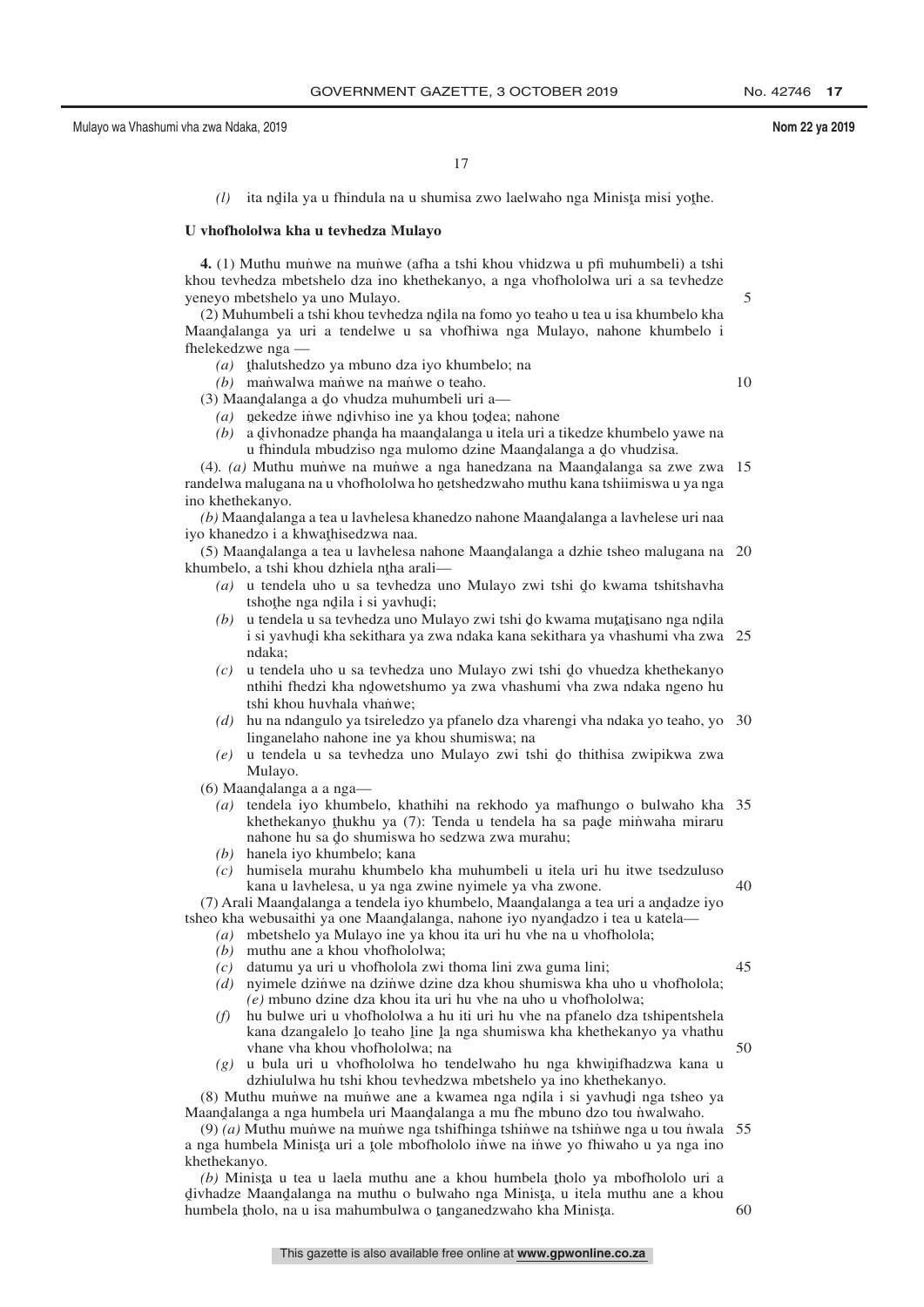### **Act No. 22 of 2019** Property Practitioners Act, 2019

18

(10) The Authority may on good grounds amend, suspend or withdraw an exemption. (11) The Authority must publish the exemption on its website.

### **Establishment of Property Practitioners Regulatory Authority**

**5.** (1) There is hereby established a juristic person to be known as the Property Practitioners Regulatory Authority.

(2) The Authority is a National Public Entity subject to the Public Finance Management Act, 1999 (Act No. 1 of 1999).

(3) The Authority is governed and acts through a Board known as the Board of the Authority.

(4) The Authority must provide regulatory mechanisms in respect of the financing, 10 marketing, managing, letting, hiring, sale, property consumer education and purchase of property, and may do all that is necessary or expedient to achieve the objects of this Act.

(5) The Authority is accountable to the Minister.

### **Functions of Authority**

**6.** The functions of the Authority are to—

- *(a)* regulate the conduct of property practitioners in dealing with the consumers;
- *(b)* regulate the conduct of property practitioners in so far as marketing, managing, financing, letting, renting, hiring, sale and purchase of property are concerned;
- *(c)* regulate and ensure that there is compliance with the provisions of the Act; 20
- *(d)* ensure that the consumers are protected from undesirable and sanctionable practices as set out in section 62 and section 63;
- *(e)* regulate any other conduct which falls within the ambit of the Act in as far as property practitioners and consumers in this market are concerned;
- *(f)* provide for the education, training and development of property practitioners 25 and candidate property practitioners;
- *(g)* educate and inform consumers about their rights as set out in section 69; and
- *(h)* implement measures to ensure that the property sector is transformed as set out in Chapter 4.

### **CHAPTER 2**

### **BOARD OF AUTHORITY**

### **Composition and appointment of Board**

**7.** (1) The Board consists of—

- *(a)* not less than nine but not more than 12 non-executive members, including the Chairperson, appointed by the Minister; and 35
- *(b)* the CEO, who serves on the Board by virtue of his or her office.

(2) The total number of the Board members contemplated in subsection  $(1)(a)$  must consist of—

- *(a)* a combination of the following skills and competencies:
	- (i) Sufficient financial expertise;
	- (ii) relevant legal experience;
	- (iii) sufficient experience as property practitioners;
	- (iv) sufficient experience in rural and land reform;
	- (v) sufficient experience in the promotion and protection of the consumer interests; and  $\overline{45}$

15

30

40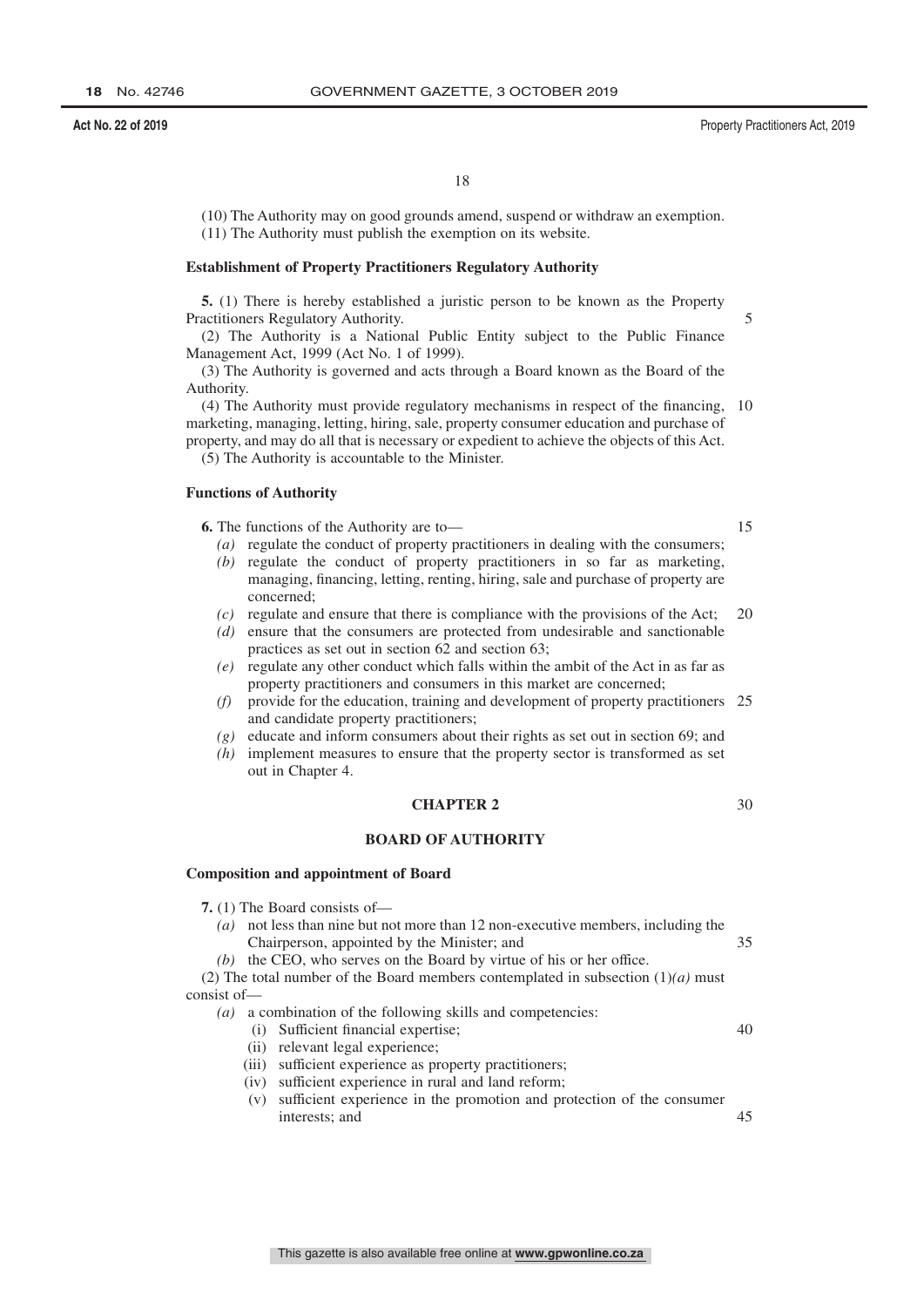5

19

(10) Maandalanga arali hu na mbuno dzavhudi, a nga khwinisa, imisa kana u<br>biulula.ubo.u.ybofbolola dzhiulula uho u vhofholola.

(11) Maandalanga a tea u andadza uho u vhofholola kha webusaiti ya one Maan<mark>dalanga</mark>.

## U thomiwa ha Maand̥alanga a Ndangulo ya Vhashumi vha zwa Ndaka<br>'

**5.** (1) Hu khou thomiwa tshiimiswa tshine tsha pfi Maandalanga a Ndangulo ya asehumi ya zwa Ndaka Vhashumi vha zwa Ndaka.

(2) Maandalanga ndi Tshiimiswa tsha Muvhuso wa Lushaka hu tshi khou tevhedzwa<br>ulayo wa *Public Manggamant Act*, 1999 (Act No. 1 of 1999) Mulayo wa *Public Management Act*, 1999 (Act No. 1 of 1999).

(3) Maandalanga a vhuswa na u shuma nga kha Bodo ine ya pfi Bodo ya 10<br>aandalanga Maandalanga.<br>(A) Maanda

(4) Maandalanga a tea u fha ndìla dza ndangulo malugana na zwa u fha masheleni, u<br>ambadza, u ranndisa, u birisa, thangisa, u ranga ndaka na pfunzo yharangi yha ndaka vhambadza, u renndisa, u hirisa, thengiso, u renga ndaka na pfunzo vharengi vha ndaka, na uri Maandalanga a nga ita zwoțhe zwine zwa toda kana zwine zwa tea u itwa nga u<br>tayhanya u itela u swikelela zwinikwa zwa uno Mulayo ˆ tavhanya u itela u swikelela zwipikwa zwa uno Mulayo. 15

(5) Maandalanga a vhiga ngei kha Minisţa.

## **Mishumo ya Maandˆ alanga**

**6.** Mishumo ya Maandalanga ndi u—

- (a) langula vhudifari ha vhashumi vha zwa ndaka musi vha tshi shumana na vharenoi: vharengi; 20
- *(b)* langula vhudifari ha vhashumi vha zwa ndaka zwi tshi kwama mbambadzo, u<br>langa , u fha masheleni , u renndisa , u birisa, thengiso na zwa u renga ndaka: langa, u fha masheleni, u renndisa, u hirisa, thengiso na zwa u renga ndaka;
- *(c)* langula na u vhona uri mbetshelo dza Mulayo dzi tevhedzwe;
- (d) vhona uri vharengi vho tsireledzea kha zwiito zwi sa todei na maitele ane a ita<br>uri bu itwa ndatiso u va nga ba zwo sumbedzwaho kha khathekanyo va 62 na uri hu itwe ndațiso u ya nga ha zwo sumbedzwaho kha khethekanyo ya 62 na 25<br>khethekanyo ya 63: khethekanyo ya 63;
- *(e)* langula vhudifari vhunwe na vhunwe vhune ha wela kha tshikoupu tsha<br>Mulayo zwi tshi kwama yhashumi yha zwa ndaka na yharangi kha maraga: Mulayo zwi tshi kwama vhashumi vha zwa ndaka na vharengi kha maraga;
- (f) netshedza pfunzo, vhugudisi na mvelaphanda zwa vhashumi vha zwa ndaka<br>na vhashumi vha zwa ndaka yhane vha kha di guda: na vhashumi vha zwa ndaka vhane vha kha di guda;<br>na vhashumi vha zwa ndaka vhane vha kha di guda;<br>funza na u divhisa vharangi nga ba nfanelo dzavbo d 30
- (g) funza na u divhisa vharengi nga ha pfanelo dzavho dzi re kha khethekanyo ya<br>60: na 69; na
- *(h)* shumisa maga u itela u vhona uri sekithara ya zwa ndaka i shanduke nahone i khwinifhale sa zwo sumbedzwaho kha Ndima ya 4.

### **NDIMA YA 2**

35

45

## **BODO YA MAANQALANGA**

## Mira<mark>do yo vhumbaho Bodo na u tholwa ha iyi mirad</mark>o

**7.** (1) Bodo i na mirado—

- (a) i si ho fhasi ha mirado ya tahe fhedzi i sa padi fumimbili ya mirado i sa weli<br>kha khoro tshitumbe, bu tshi khou katelwa Mudzulatshidulo o tholwaho nga kha khoro-tshitumbe, hu tshi khou katelwa Mudzulatshidulo o tholwaho nga 40 Minisţa; na<br>Muofisi-Mi
- *(b)* Muofisi-Mulangi ane a shuma kha Bodo nga nwambo wa uri ndi ene o faraho ofisi.

(2) Nomboro yothe yo fhelela ya mirado ya Bodo yo bulwaho kha khethekanyo ukhu ya  $(1)(a)$  i tea u yha na thukhu ya  $(1)(a)$  i tea u vha na —

- $(a)$  vhathu vha re na vhukoni ho tanganelanaho kha zwi tevhelaho:<br> $(i)$  ndivbo vo linganaho kha zwa masheleni:
	- (i) ndivho yo linganaho kha zwa masheleni;<br>ii) teharzhamo yo taabo kha zwa mulayo:
	- (ii) tshenzhemo yo teaho kha zwa mulayo;
	- (iii) tshenzhemo yo linganaho ya u shuma sa mushumi wa zwa ndaka;
	- (iv) tshenzhemo yo linganaho kha zwa mbuedzedzo ya mashangohaya na 50mavu;
	- (v) tshenzhemo yo linganaho malugana na nyaluwo na tsireledzo ya madzangalelo a vharengi; na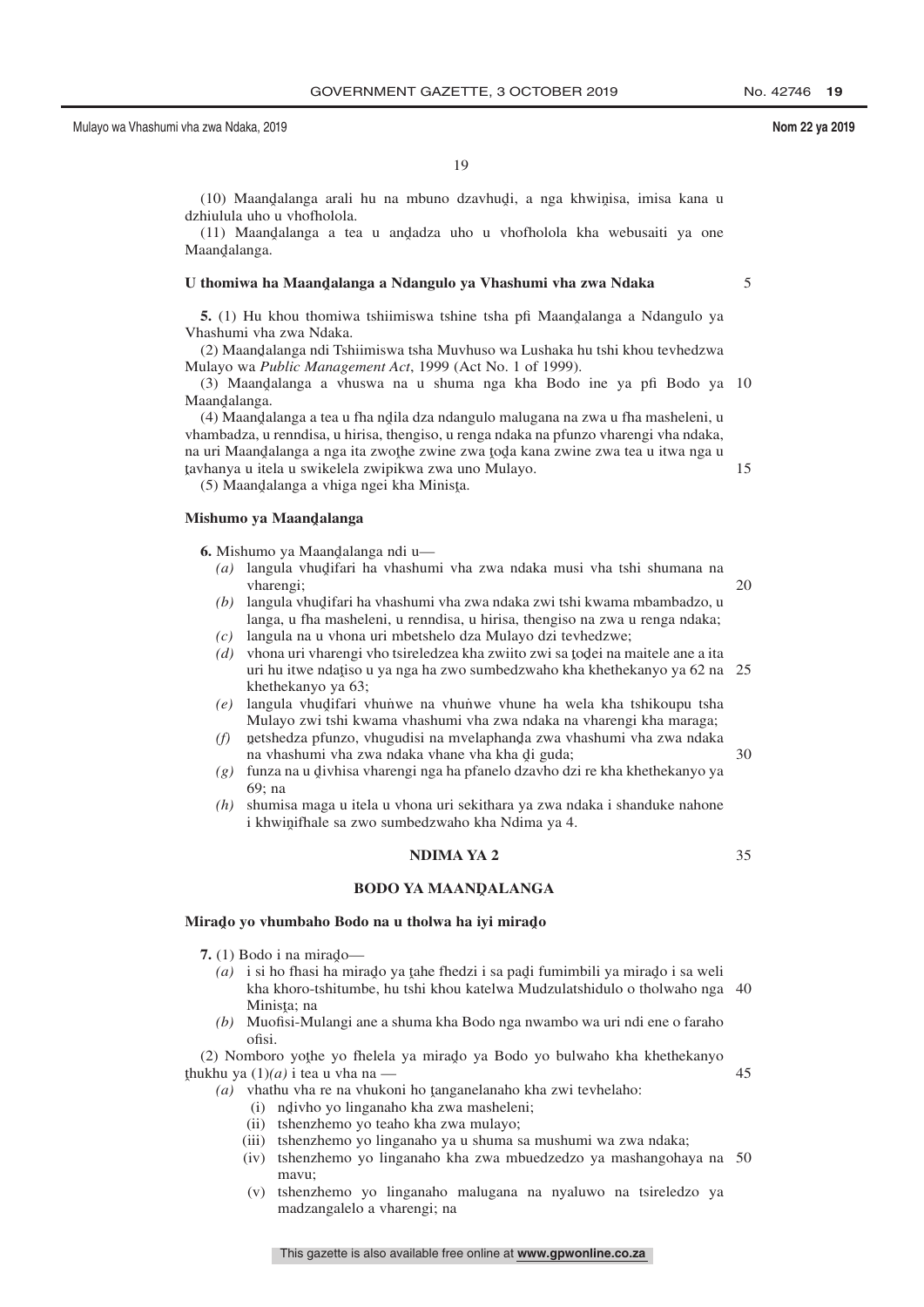30

20

- *(b)* at least—
	- (i) one member nominated by the Minister of Trade and Industry, in consultation with the Minister; and
	- (ii) one member nominated by the Minister of Public Works, in consultation with the Minister.

(3) *(a)* The Minister must, prior to the appointment of members of the Board as contemplated in subsection  $(1)(a)$ , or to filling a vacancy, issue an invitation in the *Gazette* and at least two newspapers circulating nationally in the Republic for the nomination of persons meeting the requirements to serve on the Board.

(b) A member of the Board contemplated in subsection  $(1)(a)$  who is not a public 10 servant or in the full-time employ of the State may be paid out of the funds of the Authority the remuneration and allowances that may be determined generally or in any particular case by the Minister in concurrence with the Minister of Finance.

(4) The Minister must ensure that—

- *(a)* the appointment of members of the Board is governed by the overriding 15 principle of selection based on merit, determined by an assessment of—
	- (i) the objects, functions and operations of the Authority;
	- (ii) the competencies collectively required for serving on the Board, including the relevant skills, expertise and experience relating to governing an organ of state, having regard to subsection (2); and 20
	- (iii) the qualifications, skills, expertise and experience of each individual prospective candidate;
- *(b)* the Board is broadly representative with regard to race, gender and disability; and
- *(c)* the majority of persons serving on the Board are not public servants 25 contemplated in section 8 of the Public Service Act, 1994 (Proclamation No. 103 of 1994).

(5) When the Chairperson of the Board—

- *(a)* is absent from a meeting of the Board, the remaining members must nominate one of them to act as Chairperson for that meeting; or
- *(b)* vacates his or her office, the Minister must within three months appoint a Chairperson in accordance with subsection (3).

(6) A non-executive member of the Board holds office for a period of three years.

(7) A member of the Board who is upon completion of his or her three-year term of office eligible for reappointment, but— 35

*(a)* no member may serve more than two consecutive terms of office; and

*(b)* the Minister may not reappoint more than five members of the same Board.

### **Disqualification from membership of Board**

**8.** The Minister may not appoint a person to the Board—

- *(a)* who is not a South African citizen or a permanent resident, and who is not 40 ordinarily resident in the Republic;
- *(b)* who is a member of Parliament, a member of a provincial legislature, a member of Cabinet or a Deputy Minister, a Premier or other member of a provincial executive council, a member of the National House of Traditional Leaders or a Provincial House of Traditional Leaders, or a mayor or other 45 member of a municipal council;
- *(c)* who or whose spouse, life partner, immediate family member, business partner or associate, holds an office in or is employed by or has any other interest whatsoever, whether direct or indirect, in any company or other entity which supplies goods or renders services to the Authority, unless such an 50interest is declared for purposes of considering that person's nomination;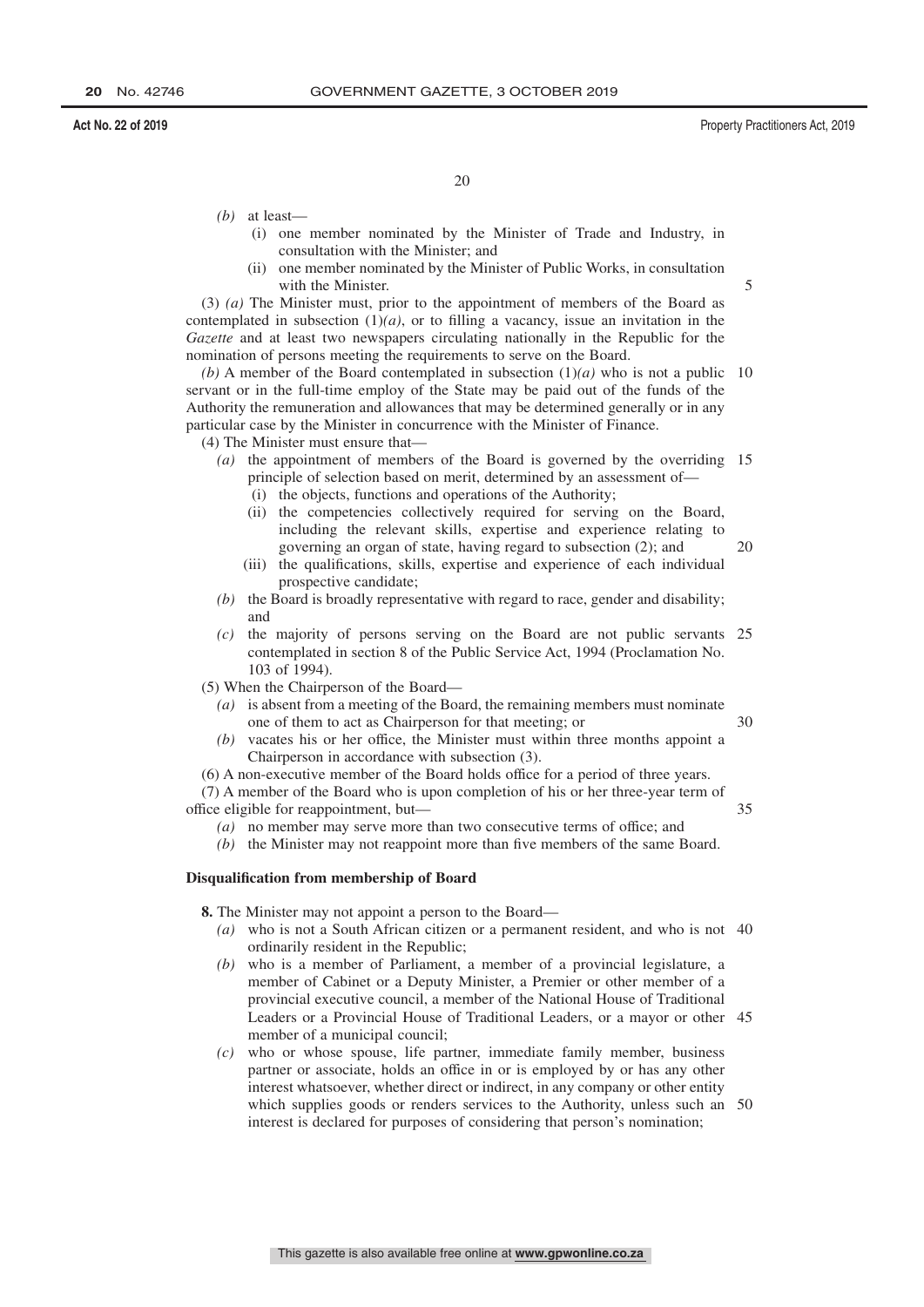21

- $(b)$  mirado i si ho fhasi ha—
	- (i) murado muthihi o nangiwaho nga Minista wa zwa Makwevho na<br>Mowetshumo: a tshi khou kwamana na Minista: na Ndowetshumo; a tshi khou kwamana na Minista; na<br>murado muthibi o nangiwabo nga Minista wa Tshuma
	- (ii) murado muthihi o nangiwaho nga Minista wa Tshumelo dza Tshitshavha,<br>a tshi khou kwamana na Minista a tshi khou kwamana na Minisţa.<br>ta phanda ha musi bu tshi tholwa

 $(3)$  (a) Minista phanda ha musi hu tshi tholwa mirado ya Bodo sa zwe zwa bulwa kha<br>ethekanyo thukhu ya  $(1)(a)$ , kana u yala tshikhala, ene Minista u do ita thambo kha khethekanyo thukhu ya (1)(*a*), kana u vala tshikhala, ene Minista u do ita thambo kha<br>Gazete na kha gurannda dzi si ho fhasi ha mbili dza lushaka kha Rinhabuliki u itela uri Gazete na kha gurannda dzi si ho fhasi ha mbili dza lushaka kha Riphabuliki u itela uri<br>hu nangwe yhathu yhane yha fusha thodea dza uri yha shumele Bodo hu nangwe vhathu vhane vha fusha thodea dza uri vha shumele Bodo.<br>(b) Murado, wa Bodo, wo bulwaho, kha khethekanyo thukhu ya

*(b)* Murado wa Bodo wo bulwaho kha khethekanyo thukhu ya  $(1)(a)$  ane a si mushumeli wa muvhuso kana a sa khou shumaho kha Muvhuso lwa tshifhinga tsho fhelelaho a nga badelwa masheleni a Maandalanga sa muhulo na magavhelo ane a nga<br>tiwa nga u tou angaredza kana kha nyimele yenevo ha ta Minista a tshi khou tendelana tiwa nga u tou angaredza kana kha nyimele yeneyo ha ta Minista a tshi khou tendelana<br>na Minista wa zwa Masheleni na Minista wa zwa Masheleni.<br>(4) Minista u tea u yhona ur 10

(4) Minista u tea u vhona uri u—<br> $(a)$  tholiwa ha mirado ya Bode

15

25

45

50

5

- (a) tholiwa ha mirado ya Bodo zwi tshi khou vhuswa nga ndayo dza u nanguludza<br>zwo sendeka kha u tea ha muthu onovo zwo sendeka yho kha thathuybo ya zwo sendeka kha u tea ha muthu onoyo, zwo sendeka-vho kha thathuvho ya—<br>(i) zwinikwa mishumo na mashumele zwa Maandalanga:
	- (i) zwipikwa, mishumo na mashumele zwa Maandalanga;<br>ii), yhukoni yhune ha todea kha u shuma kha Bodo, hu t
	- (ii) vhukoni vhune ha todea kha u shuma kha Bodo, hu tshi khou katelwa<br>vhukoni ndivbo na tshenzhemo malugana na u langa tshiimiswa tsha vhukoni, ndivho na tshenzhemo malugana na u langa tshiimiswa tsha 20<br>muyhuso, ho layheleswa khethekanyo thukhu ya (2): na muvhuso, ho lavheleswa khethekanyo thukhu ya (2); na<br>ndalukano, yhukoni, na tshenzhemo zwa muthu munwe i
	- (iii) ndalukano, vhukoni, na tshenzhemo zwa muthu munuve na munuve ane a khou lavhelelwa;
- *(b)* Nga vhuphara, Bodo yo tanganyisa vhathu yo sedza u imelwa ha murafho, mbau na vhubolafhali: na mbeu na vhuholefhali; na
- *(c)* vhunzhi ha vhathu vha shumaho kha Bodo a si vhashumeli vha muvhuso sa zwo bulwaho kha khethekanyo ya 8 ya Mulayo wa *Public Service Act*, 1994 (Proclamtion No. 103 of 1994).
- (5) Musi Mudzulatshidulo wa Bodo a—
- (a) si ho muṭanganoni wa Bodo, mirado i re hone i tea u nanga murado muthihi 30<br>uri a yhe ene Mudzulatshidulo wa mutangano: kana uri a vhe ene Mudzulatshidulo wa mutangano; kana<br>tutshela ofisi Minista u tea u thola Mudzulatshidulo
- (b) tutshela ofisi, Minista u tea u thola Mudzulatshidulo muswa hu saathu u fhela<br>minwedzi miraru u ya nga khethekanyo thukbu ya (3) minwedzi miraru u ya nga khethekanyo thukhu ya (3).<br>rado wa Bodo ane a si murado wa khorotshitumbe u yha

(6) Murado wa Bodo ane a si murado wa khorotshitumbe u vha kha ofisi ya Bodo lwa<br>nwaba miraru minwaha miraru. 35

(7) Murado wa Bodo musi o fhedza tshifhinga tsha minwaha miraru ya u vha kha ofisi<br>Udovha a tholea shedzi u a dovha a tholea, fhedzi—

- *(a)* a hu na murado ane a nga shuma lwa zwifhinga zwine zwa fhira luvhili kha ofisi zwi tshi khou tou tevhekana; na
- (b) Minista a nga si dovhe a thola mirado mithihi ine ya fhira mitanu i tshi bva kha 40<br>yenevo Bodo vo fhelelwebo nga tshifbinga yeneyo Bodo yo fhelelwaho nga tshifhinga.

## U sa tsha fusha <u>t</u>hodea dza u vha murado wa Bodo

**8.** Minista a nga si thole muthu kha Bodo— $(a)$ , ang a sa ybe Mudzulano wa Afrika.

- (a) ane a sa vhe Mudzulapo wa Afrika Tshipembe kana mudzulapo wa tshothe,<br>nabone ane a sa vhe mudzuli fhedzi kha Pinhabuliki: nahone ane a sa vhe mudzuli fhedzi kha Riphabuliki;<br>ane a vha murado wa Phalamennde, murado wa vhi
- *(b)* ane a vha murado wa Phalamennde, murado wa vhusimamilayo ha vundu, murado wa Khabineta kana Muthusa Munkrimia kana munye murado wa Khabinete kana Muthusa Minista, Muphrimia kana munwe murado wa khorotshitumbe ya vundu, murado wa Nndu ya Lushaka ya<br>Vhuranganhanda ha Sialala kana Nndu ya Vundu ya Vhuranganhanda ha Vhurangaphanda ha Sialala kana Nndu ya Vundu ya Vhurangaphanda ha<br>Sialala kana meyara kana munwe murado wa khoro ya masinala: Sialala, kana meyara kana munve murado wa khoro ya masipala;<br>ane mufarisi kana ane mufarisi wawe, thama ya yhutshilo hothe
- $f(c)$  ane mufarisi kana ane mufarisi wawe, thama ya vhutshilo hothe, murado wa<br>teinisa wa muta thama kana mushumisani kha zwa vhuhindudzi, o fara ofisi tsinisa wa muta, thama kana mushumisani kha zwa vhubindudzi, o fara ofisi<br>kha kana o tholwa nga kana u na dzangalelo kha, lo liyhaho kana li songo kha kana o tholwa nga kana u na dzangalelo kha, lo livhaho kana li songo<br>livhaho, kha khamphani inwe na inwe kana tshinwe tshimiswa tshine tsha livhaho, kha khamphani inwe na inwe kana tshinwe tshiimiswa tshine tsha rengisela thundu kana u fha tshumelo kha one Maandalanga, nga nnda ha<br>musi ilo dzangalelo lo hyukulwa u itela ndiybo dza uri u nangiwa ha uvo musi ilo dzangalelo lo bvukulwa u itela ndivho dza uri u nangiwa ha uyo<br>muthu bu lavheleswe: muthu hu lavheleswe; 55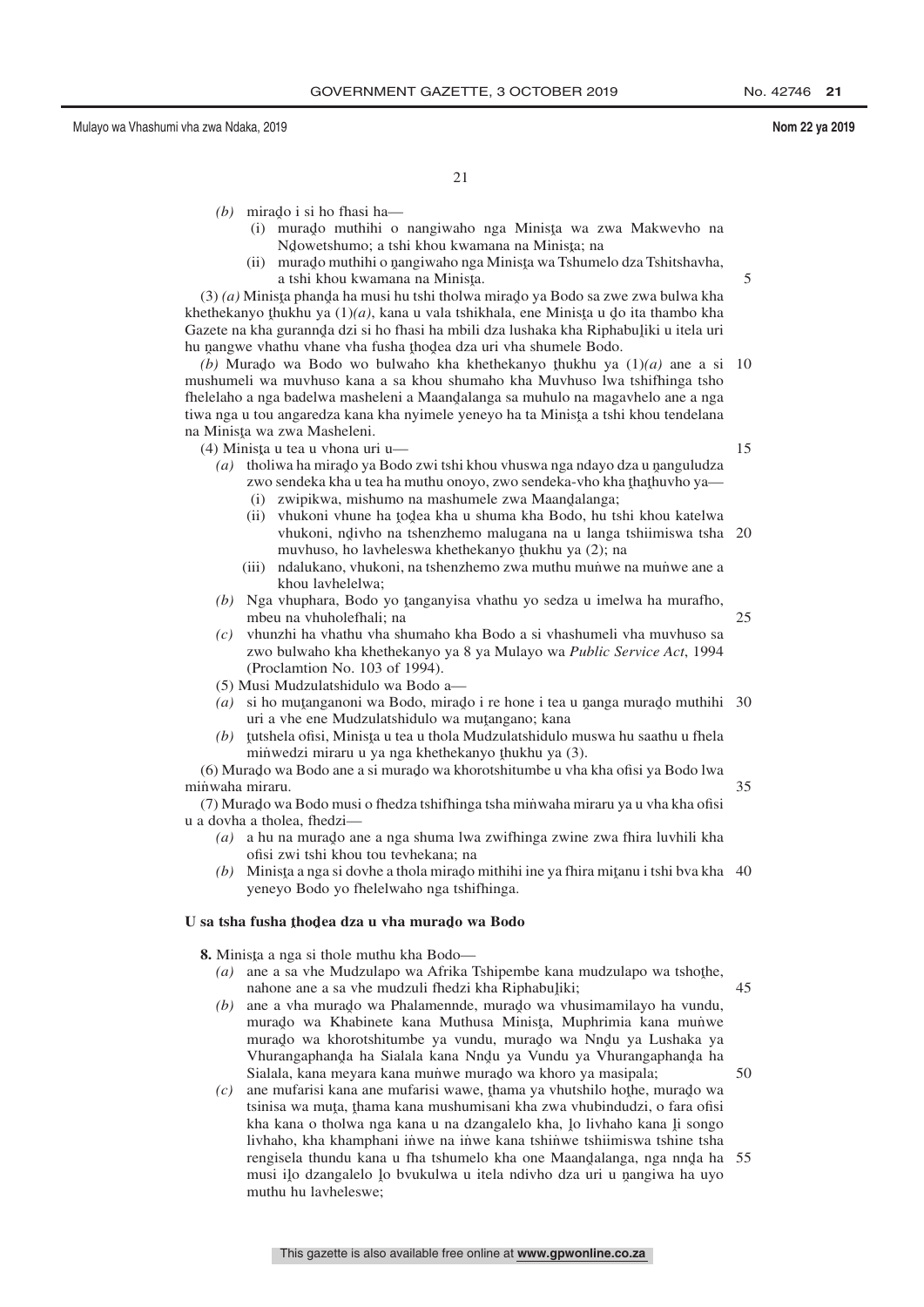25

35

22

- *(d)* who is disqualified to act as a director of a company incorporated in terms of the Companies Act, 2008 (Act No. 71 of 2008);
- *(e)* who has been found in any civil or criminal proceedings by a court of law, whether in the Republic or elsewhere, to have acted fraudulently, dishonestly, unprofessionally, dishonourably or in breach of a fiduciary duty, or of any other offence for which such person has been sentenced to direct imprisonment without the option of a fine, other than an offence committed prior to 27 April 1994 demonstrably associated with political objectives; 5
- *(f)* whose name, or the name of a juristic person of whom the person was a director, member, trustee, partner, shareholder, holder of membership or other 10 beneficial interest has been listed by the National Treasury on its Register for Tender Defaulters established by section 29 of the Prevention and Combating of Corrupt Activities Act, 2004 (Act No. 12 of 2004);
- *(g)* who has been discharged from a position of trust;
- *(h)* whose membership of a board or other accounting authority of a public entity 15 as defined in section 1 of the Public Finance Management Act, 1999 (Act No. 1 of 1999), has been prematurely terminated due to a dishonourable discharge;
- *(i)* who has at any time been found to be in contravention of this Act or the Estate Agency Affairs Act;
- *(j)* who is of unsound mind; or
- *(k)* who is an unrehabilitated insolvent.

### **Powers and duties of Board**

**9.** The functions of the Board are to—

- *(a)* ensure that the Authority complies with this Act and any other applicable law;
- *(b)* ensure that the Authority performs its duties efficiently and effectively;
- *(c)* provide corporate governance for the Authority;
- *(d)* determine and enforce the broad policy framework within which the Authority must pursue its objects and perform its functions;
- *(e)* ensure that the Authority exercises its powers in accordance with the principles of transparency and accountability; 30
- *(f)* manage the marketing, promotion, sale, lease, financing, purchasing, registration and transfer of property of the Authority;
- *(g)* advise the Minister on—
	- (i) the efficacy of this Act;
	- (ii) the state of transformation of the industry;
	- (iii) prescribing of regulations;
	- (iv) education and training of property practitioners; and
	- (v) any other matter on which the Minister requires the advice of the Board;
- *(h)* maintain the Fund and hold it in trust; and
- *(i)* perform any other power or duty conferred on the Board by this Act or any 40 other applicable law.

### **Good governance and code of ethics**

**10.** (1) The Board must—

- *(a)* approve codes of ethics applicable to all members of the Board and employees of the Authority, respectively; and
- *(b)* from time to time, review those codes to ensure compliance with all current law, principles of good governance and ethical behaviour.

(2) Nothing in this section prevents the Board from voluntarily adopting any code, protocol or charter not in conflict with any policy, code, protocol, guideline or similar document contemplated in subsection (1) and applicable to its members.

50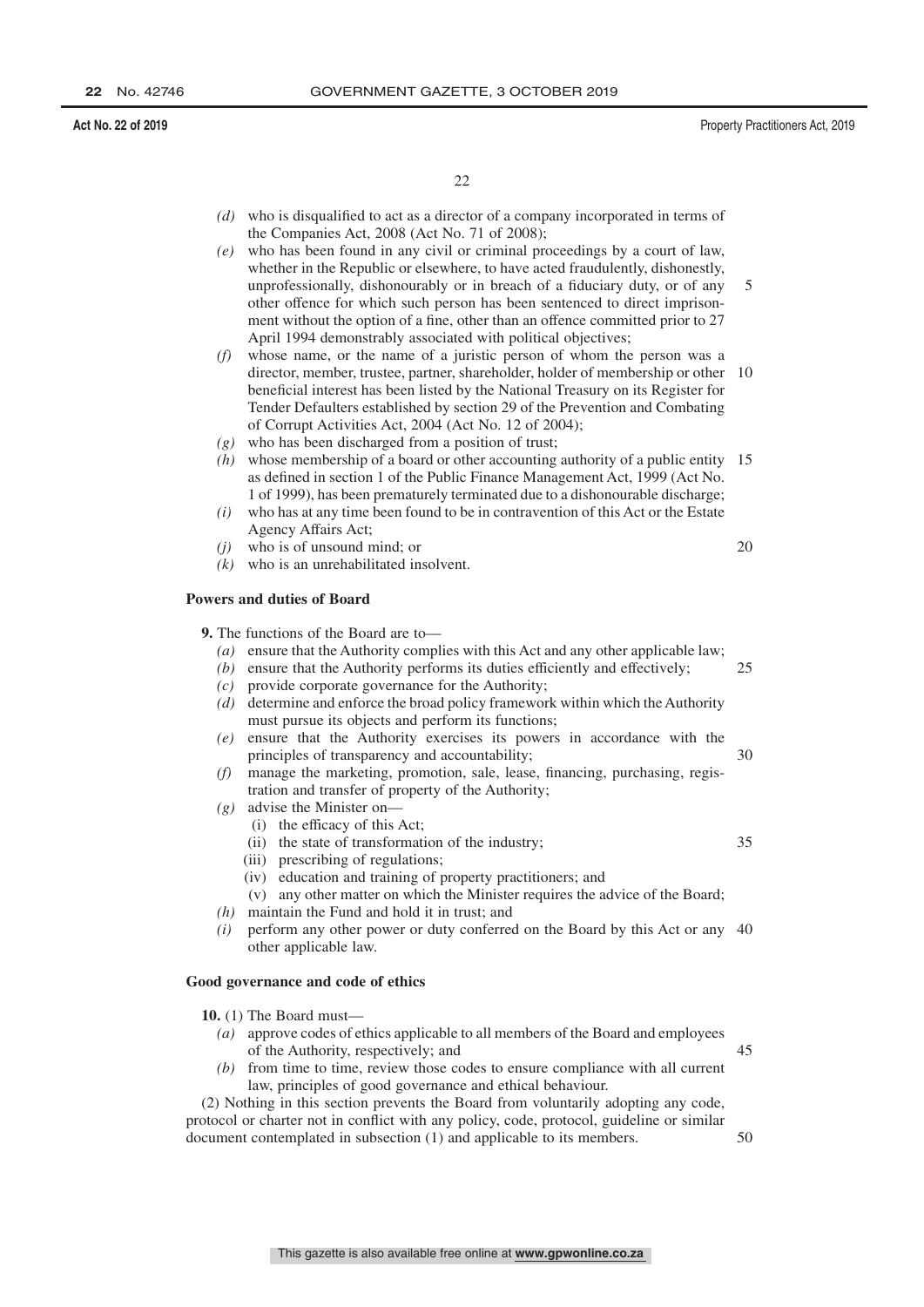23

- *(d)* ane o bviswa uri a sa tsha vha Mulanguli wa khamphani yo katelwaho hu tshi khou tevhedzwa Mulayo wa *Companies Act, 2008 (Act No.71 of 2008)*;
- *(e)* ane o wanwa mulandu kha zwi kwamaho mbilo kana vhugevhenga tsengoni nga khothe ya mulayo, hu nga vha hu kha la Afrika Tshipembe kana<br>mashangodayba uri muthu uyo o ita yhufbura ha nga fhulufbedzea nga ndila mashangod̄avha, uri muthu uyo o ita vhufhura, ha ngo fhulufhedzea, nga ndila<br>i si ya phrofeshinala, u sa fhulufhedzea kana u yunda yhudifhinduleli ha u yha i si ya phrofeshinala, u sa fhulufhedzea kana u vunda vhudifhinduleli ha u vha<br>mulondoli wa masheleni/thundu, kana yhutshinyi yhunwe na yhunwe he uvo mulondoli wa masheleni/thundu, kana vhutshinyi vhunwe na vhunwe he uyo muthu a vhu ita nahone a gwevhelwa tou dzula țironngoni hu si na u badela<br>ndatiso, nga nnda ha vhutshinvi he ha itwa phanda ha dzi 21 I ambamai 1994 ndatiso, nga nnda ha vhutshinyi he ha itwa phanda ha dzi 21 Lambamai 1994<br>nabone yhu tumanabo na zwa politiki: nahone vhu tumanaho na zwa politiki;<br>ana dzina lawe, kana dzina la tshiimi 5 10
- (f) ane dzina lawe, kana dzina la tshiimiswa he muthu uyo a vha e mulanguli,<br>murado, thiracitii, thama, mufaramukoybe, a na yhurado, kana linya murado, thirasitii, thama, mufaramukovhe, a na vhurado kana linwe<br>dzanoalelo likha mutayba wa itwaho nga Gwama la Lushaka kha Pezhisitara dzangalelo li kha mutevhe wo itwaho nga Gwama la Lushaka kha Rezhisitara<br>va u swifhadzwa ha dzina la munetshedzi wa tshumelo nga thendara vo ya u swifhadzwa ha dzina la munetshedzi wa tshumelo nga thendara yo<br>thomiwaho u ya nga khathakanyo ya 29 ya Mulayo wa Prayantian and thomiwaho u ya nga khethekanyo ya 29, ya Mulayo wa *Prevention and* 15 *Combating of Corrupt Activities Act*, 2004 (Act No. 12 of 2004);
- *(g)* ane o rulwa mushumo wa u vha thirasiti;
- $(h)$  ane vhurado hawe ha u vha kha Bodo kana kha mañwe maandalanga a vhudfhinduleli kha tshiimiswa tsha tshiishayha sa zwo talutshedzwaho kha vhud fhinduleli kha tshiimiswa tsha tshitshavha sa zwo talutshedzwaho kha<br>khethekanyo ya Lya Mulayo wa *Public Finance Management Act* 1999 (Act khethekanyo ya 1 ya Mulayo wa *Public Finance Management Act*, 1999 (Act 20 No. 1 of 1999), vhurado uho ho fheliswa tshifhinga tshi saathu u swika nga<br>nwambo wa u sa fhulufhedzea: n˙ wambo wa u sa fhulufhedzea;
- *(i)* ane nga tshifhinga tshin˙ we na tshin˙ we a wanwa mulandu wa u pfukekanya uno Mulayo kana Mulayo wa *Estate Agency Affairs Act*, 1976;
- *(j)* ane a zwo ngo dzudzana maluvhini; kana

25

*(k)* ane o kundelwa u badela zwikolodo zwawe lwe a sa tsha vusuludzea.

## **Maandˆ a na mishumo ya Bodo**

**9.** Mishumo ya Bodo ndi u—

- (a) vhona uri Maandalanga a khou tevhedza uno Mulayo na minwe milayo yothe<br>vo tesho: yo teaho; 30
- $(b)$  vhona uri Maandalanga a khou shuma mishimo yao zwavhudi;<br> $(c)$  patshedza yhuvhusi kho one Maandalanga;
- $(c)$  netshedza vhuvhusi kha one Maandalanga;
- (*d*) lavhelesa na u tevhedzisa mutheo wa mbekanyamaitele ine Maandalanga a tea<br>alanga na u tevhedzisa mutheo wa mbekanyamaitele ine Maandalanga a tea u swikelela zwipikwa na u shuma mishumo yao;
- (e) vhona uri Maandalanga a khou shumisa maaanda nga ndila i re khagala 35<br>nabone nga ndila va yhudifhinduleli: nahone nga ndila ya vhudifhinduleli;<br>langa mbambadzo u kungedzela
- *(f)* langa mbambadzo, u kungedzela, thengiso, thendelano ya u rennda, u lambedza masheleni, u renga, u n˙ walisa na u rathisa ndaka ya Maand̥alanga;<br>eletshedza Minista kha
- $(g)$  eletshedza Minisţa kha—
	- (i) u shuma zwavhudi ha uno Mulayo;<br>ii) u nyimele ya u khwinisa ndowetshun
	- (ii) nyimele ya u khwinisa ndowetshumo;<br>iii) u randela ndangulo;
	- (iii) u randela ndangulo;
	- (iv) pfunzo na vhugudisi kha avho vhashumi vha zwa ndaka; na
	- (v) mafhungo maṅ̀we na man˙we ane Minista a toda ngeletshedzo i bvaho kha Bodo kha Bodo; 45
- *(h)* tikedza Tshikwama na uri tshi vhe kha thirasitii; na
- *(i)* shuma mushumo mun˙ we na mun˙ we kana mushumo we wa hweswa Bodo u ya nga uno mulayo kana minwe milayo yothe yo teaho.

## <mark>Kuvhusele kwavhud</code>i na mulayo wa vhud<code>ifari</code></mark>

- **10.** (1) Bodo i tea u—
	- (a) tendela milayo ya vhud͡tari yo teaho kha mirad̄o yothe ya Bodo na vhashumi<br>vha Maandalanga: na vha Maandalanga; na<br>tola iyo milayo ya yh
	- $(b)$ tola iyo milayo ya vhudifari misi yothe u itela u vhona uri i khou anana na ulayo yothe ndayo dza kuyhusele kwaybudi na mikhwa yayhudi milayo yothe, ndayo dza kuvhusele kwavhudi na mikhwa yavhudi.<br>Lino khethekanyo a bu na tshi thiyhelaho Bodo kha u yha na mulay

(2) Kha ino khethekanyo a hu na tshi thivhelaho Bodo kha u vha na mulayo munve 55 na mun˙ we, kuitele kana tshata i sa hanedzaniho na mbekanyamaitele, mulayo, kuitele, tsumbandila kana linwalwa sa zwo ambiwaho kha khethekanyo thukhu ya (1) nahone lo<br>fanelaho mirado ya yone Bodo fanelaho mirado ya yone Bodo.

50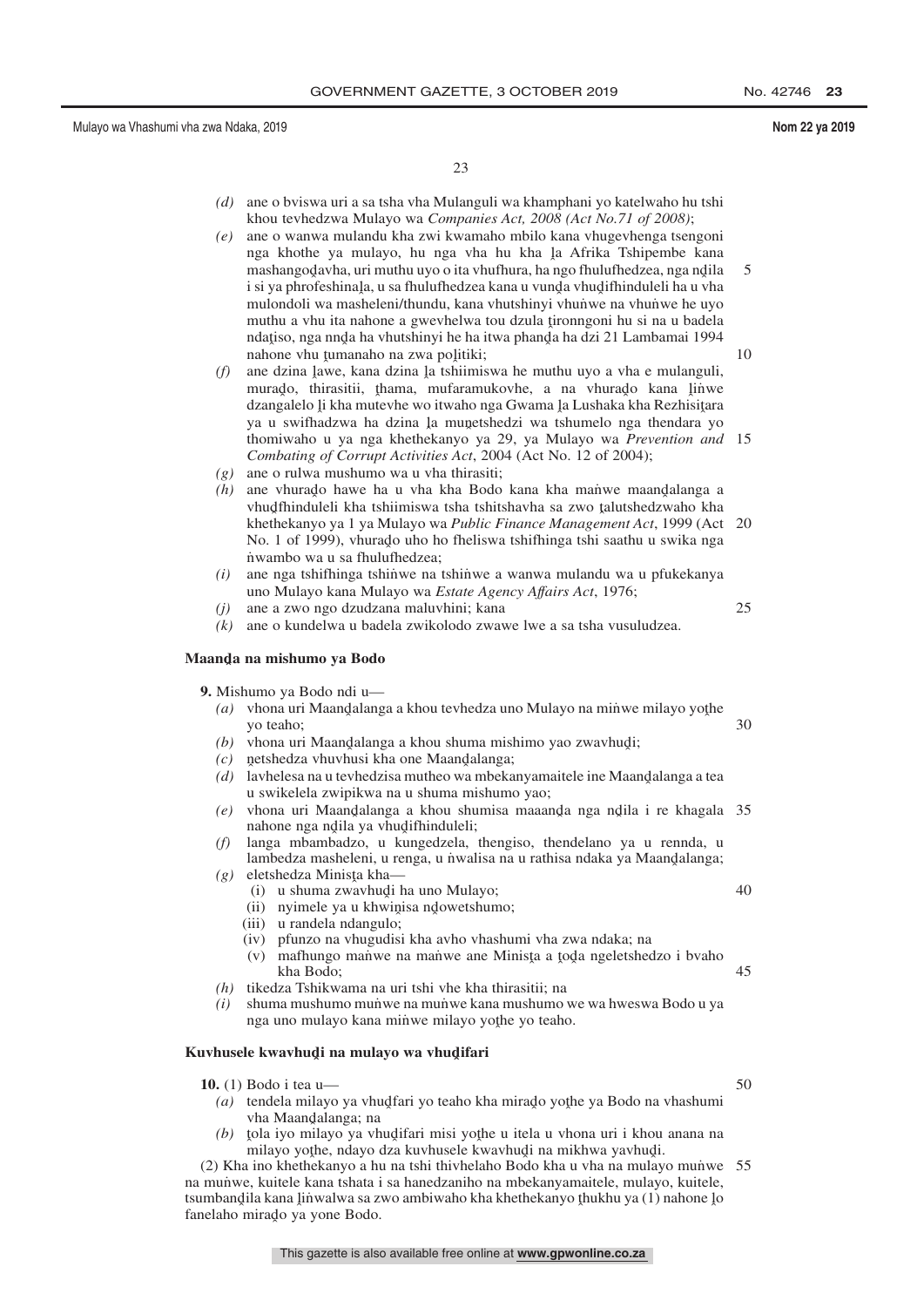$24$ 

### **Conflict of interest of members of Board**

**11.** (1) A member of the Board must, upon appointment, submit a declaration to the Minister, made under oath or by affirmation, to the effect that he or she is not disqualified from appointment as contemplated in section 8.

(2) A member of the Board or of a committee of the Board, as the case may be, must immediately when he or she becomes aware of any conflict of interest, in writing, inform the Chairperson of the Board or the chairperson of a Board committee, as the case may be, of such conflict, and the relevant chairperson must immediately excuse that member from participating and voting in any part of a meeting or proceedings where the matter that has caused such a conflict is considered. 5 10

(3) The Chairperson of the Board or of a committee of the Board must, immediately when he or she becomes aware of any conflict of interest, in writing, inform the Board or the Board committee of such conflict, and the Chairperson must recuse himself or herself from participating and voting in any part of a meeting or proceedings where the matter that has caused such a conflict is considered.

### **Termination of membership of Board**

**12.** (1) The Minister may, after having afforded a member of the Board a reasonable opportunity to make submissions in writing, terminate that member's membership of the Board if that member has—

- *(a)* failed to immediately declare any conflict of interest as contemplated in 20 section 11;
- *(b)* repeatedly and knowingly disregarded or contravened any code of ethics contemplated in section 10 or any other applicable law; or
- *(c)* failed to attend three consecutive meetings of the Board or a Board committee without the permission of the Chairperson or of the Board or the Chairperson 25 of the relevant Board committee.

(2) The Minister must, when terminating the membership of a member of the Board, in writing, inform both the Board and that member of the reasons for that termination.

(3) If a member of the Board at any time during his or her term of office becomes disqualified to be a Board member on any of the grounds contemplated in section 8, that 30 member—

- *(a)* must immediately in writing inform the Minister and the Chairperson of the Board of that disqualification, and once the Minister has been so informed he or she must forthwith in writing remove that member from the Board; and
- *(b)* may not attend a Board meeting or a Board committee meeting from the time 35 he or she has so become disqualified until he or she is removed by the Minister.

(4) A member of the Board may resign by giving one month's notice in writing to the Minister.

(5) The termination of membership of the Board or resignation from the Board does 40 not in any way prevent or influence the institution or continuance of proceedings against the person whose membership of the Board was terminated or who resigned from the Board, as the case may be.

### **Meetings of Board**

**13.** (1) The Board must meet at least once in every three months.

45

(2) The Chairperson or Board must forthwith call a special meeting of the Board, if requested in writing to do so by at least three members of the Board.

(3) A majority of members of the Board constitute a quorum for a meeting of the Board.

(4) The Chairperson has a casting vote only.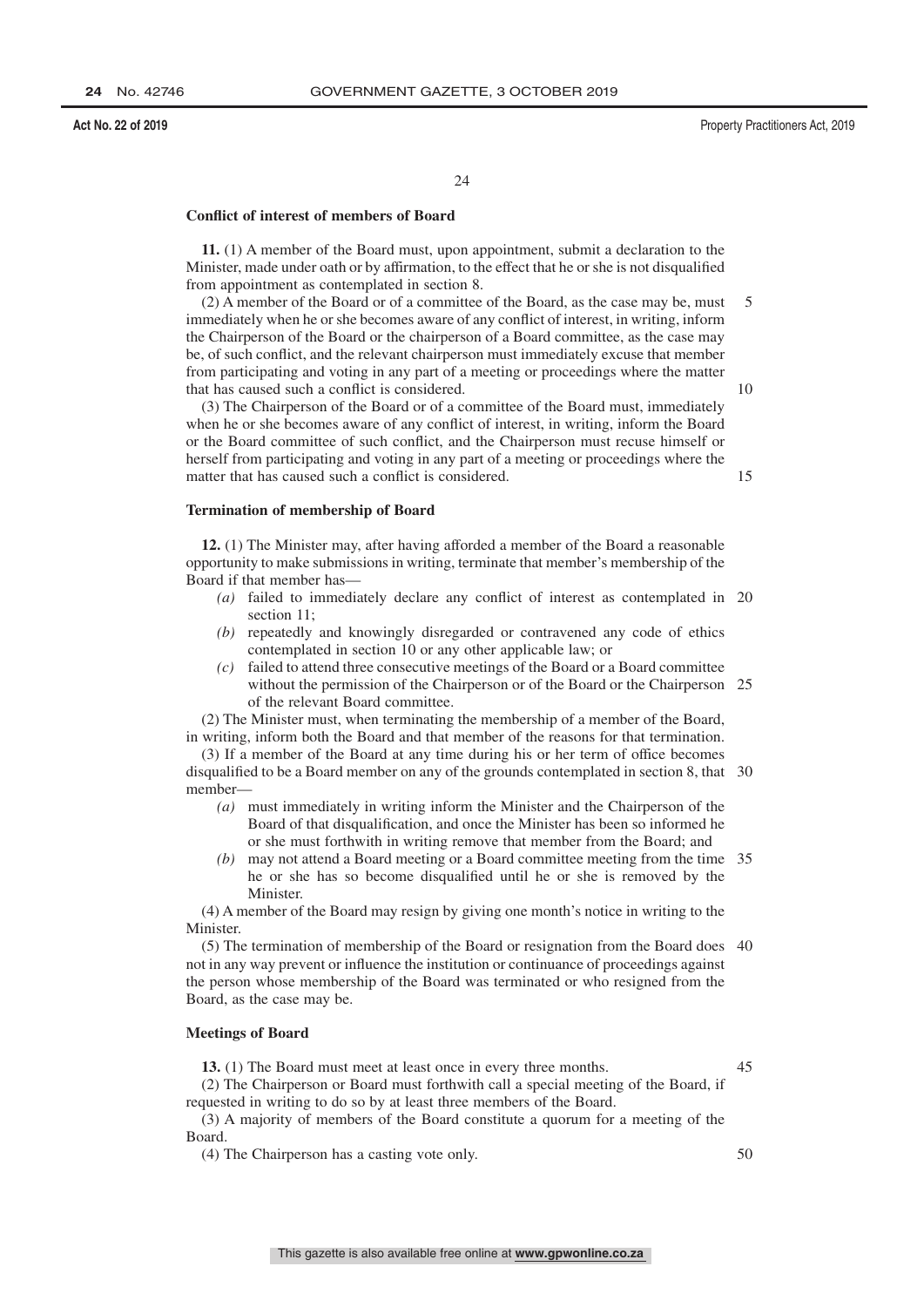25

25

## <mark>Khudano ya madzangalelo kha mirad</mark>o ya Bodo

**11.** (1) Murado wa Bodo musi a tshi tou tholiwa u tea u bvukululela Minista, nahone<br>vo zwo itwa nga u tou ana kana u tou khwathisedza nga ndila ina zwa do ita uri zwa izwo zwo itwa nga u tou ana kana u tou khwathisedza nga ndila ine zwa do ita uri zwa<br>sa sie a sa tsha fusha thodea dza u tholwa sa zwe zwa hulwa kha khethekanyo ya 8 sa sie a sa tsha fusha thodea dza u tholwa sa zwe zwa bulwa kha khethekanyo ya 8.<br>(2) Murado wa Bodo kana komiti ya Bodo, u ya nga bune nyimele ya yha zwone, n

(2) Murado wa Bodo kana komiti ya Bodo, u ya nga hune nyimele ya vha zwone, nga<br>ayhanya musi a tshi to u diyha uri bu na khudano ya madzangalelo, nga u tou nwala u tavhanya musi a tshi to u divha uri hu na khudano ya madzangalelo, nga u tou nwala<br>u tea u yhudza Mudzulatshidulo wa komiti ya Bodo, u ya nga hune nyimele ya yha u tea u vhudza Mudzulatshidulo wa komiti ya Bodo, u ya nga hune nyimele ya vha zwone, a mu vhudze nga ha iyo khud̄ano, na uri nga u tou tavhanya, mudzulatshidulo o<br>taabo u taa u imisa uyo murado kha u dzhenelela na u youtha kha mutangano ufbio na teaho u tea u imisa uyo murado kha u dzhenelela na u voutha kha mutangano ufhio na<br>ufhio kana zwinye na zwinye zwine zwa khou itwa zwa yha zwi tehi kwama zwenezwo ufhio kana zwinʻwe na zwinʻwe zwine zwa khou itwa zwa vha zwi tshi kwama zwenezwo 10 zwe zwa vhanga uri hu vhe na khudano ya madzangalelo.<br>(3) Mudzulatshidulo wa Bodo kana komiti ya Bodo nga 5

(3) Mudzulatshidulo wa Bodo kana komiti ya Bodo nga u tavhanya zwenezwi a tshi<br>u thoma u divha nga ha khudano ya madzangalelo nahone nga u tou nyala u teo u tou thoma u divha nga ha khudano ya madzangalelo nahone nga u tou nwala, u tea u<br>divhadza Bodo kana komiti ya Bodo nga ha iyo khudano, nahone Mudzulatshidulo u tea divhadza Bodo kana komiti ya Bodo nga ha iyo khudano, nahone Mudzulatshidulo u tea<br>u dibyisa kha u dzhanalala na u vouta kha mutangano kana zwinwe na zwinwe zwine givinaliza Bodo kana komiti ya Bodo nga na iyo kinagano, kanone madzialaishidato a tea<br>u dibvisa kha u dzhenelela na u vouta kha mutangano kana zwiniwe na zwinwe zwine 15 zwa khou itwa zwo vhangaho uri hu vhe na khud̥ano ya madzangalelo.

## Ufhelisa vhurado ha u vha murado wa Bodo

**12.** (1) Nga murahu ha musi murado wa Bodo o fhiwa tshikhala tsha u netshedza<br>umadzwa nga u tou nwala. Minista a nga fhelisa yhurado ha uyo murado wa u yha ˆ kha Bodo arali uyo muradˆ o wa Bodo o likumedzwa nga u tou ṅ̀wala, Minisṭa a nga fhelisa vhuraḍo ha uyo muraḍo wa u vha<br>kha Bodo arali uyo murado wa Bodo o

- (a) kundelwa u dibvukulula nga u tavhanya malugana na khudano ya madzangalelo sa zwo bulwaho kha khethekanyo ya 11. madzangalelo sa zwo bulwaho kha khethekanyo ya 11;
- (b) pfuka kana a songo thonifha milayo ya vhudifari lunzhi nga khole sa zwe zwa<br>hulwa kha khethekanyo ya 10 kana kha mulayo munwe na munwe wo teaho: bulwa kha khethekanyo ya 10 kana kha mulayo mun˙ we na mun˙ we wo teaho; kana
- (c) kundelwa u vha hone kha mitangano miraru i tshi tou tevhekana ya Bodo kana<br>komiti ya Bodo ngeno a songo fhiwa thandalo nga Mudzulatshidulo kana komiti ya Bodo ngeno a songo fhiwa thendelo nga Mudzulatshidulo kana Bodo kana Mudzulatshidulo wa komiti ya Bodo yo teaho.

(2) Musi Minista a tshi fhelisa vhurado ha murado ha u vha kha Bodo, nga u tou nwala<br>e Minista u tea u divhica Bodo na murado uyo nga ha mbuno dza uri ndi ngani a tshi ene Minista u tea u divhisa Bodo na murado uyo nga ha mbuno dza uri ndi ngani a tshi 30<br>khou fhelisa yhurado ha murado wa Bodo khou fhelisa vhurado ha murado wa Bodo.<br>(3) Arali murado wa Bodo nga tshiftinga

(3) Arali murado wa Bodo nga tshifhinga tshinwe na tshinwe musi a tshi khou shuma<br>2. ofisi a mbo sa tsha fusha thodaa dza u yha murado wa Bodo zwo yhangwa nga kha ofisi a mbo sa tsha fusha thodea dza u vha murado wa Bodo zwo vhangwa nga<br>mbuno dzo bulwabo kha khathakanyo ya 8, uyo murado mbuno dzo bulwaho kha khethekanyo ya 8, uyo murado—<br> $(a)$ , nga u taybanya, nabone, nga u tou nwala u

- (a) nga u tavhanya nahone nga u tou niwala u tea u divhisa Minista na 35<br>Mudzulatshidulo wa Bodo nga uho u sa tsha fusha thodea hawe na uri Mudzulatshidulo wa Bodo nga uho u sa tsha fusha thodea hawe, na uri<br>zwenezwi musi Minista o divhiswa nga ha izwi, nga u tou nwala ene Minista zwenezwi musi Minista o divhiswa nga ha izwi, nga u tou niwala, ene Minista<br>u tea u namba a byisa uvo murado wa Bodo: nabone u tea u namba a bvisa uyo murado wa Bodo; nahone
- *(b)* a nga si tsha dzhenela muţangano wa Bodo kana muţangano wa komiti ya Bodo misi yatha musi o yha ana a sa tsha fusha thodaa u swika a tshi byjevy Bodo misi yoţhe musi o vha ane a sa tsha fusha ţhod̥ea u swika a tshi bviswa 40<br>nga Minista nga Minista.<br>rado wa Bo

(4) Murado wa Bodo a nga dirula mushumo nga u tou fha ndivhadzo ya nwedzi<br>uthihi o tou zwi nwalala Minista muthihi o tou zwi niwalela Minisța.<br>(5) U fhelisa vhurado kha Bode

(5) U fhelisa vhurado kha Bodo kana u rula mushumo a zwi thivheli kana a zwi<br>wyedzi tshijiniswa kana u ya phanda na u sengisa muthu ane yhurado hawe kha Bodo ˆ ho fheliswa kana o rula mushumo wa Bodo, u ya nga nyimele. tutuwedzi tshiimiswa kana u ya phanda na u sengisa muthu ane vhurado hawe kha Bodo 45<br>ho fheliswa kana o rula mushumo wa Bodo, u ya nga nyimele

## **Miˆ tangano ya Bodo**

**13.** (1) Bodo i tea u ţangana lu si ho fhasi ha luthihi kha minwedzi miraru minwe na minwe.

(2) Mudzulatshidulo u kana Bodo i tea u ramba mutangano wa tshipentshela wa 50<br>odo arali zwo humbelwa nga u tou nwala uri zwi pfi pfalo nga mirado i si bo fhasi ha Bodo, arali zwo humbelwa nga u tou n˙wala uri zwi pfi pfalo nga mirado i si ho fhasi ha<br>miraru vo salabo va Bodo miraru yo salaho ya Bodo.

(3) Vhunzhi ha mirado ya Bodo ndi yone ine ya vhumba khoramu ya mutangano wa<br>odo Bodo.

(4) Arali u voutha ha wa thai, Mudzulatshidulo voutu yawe u ifha tshigwada tshine a 55funa uri hu kone u dzhiiwa tsheo.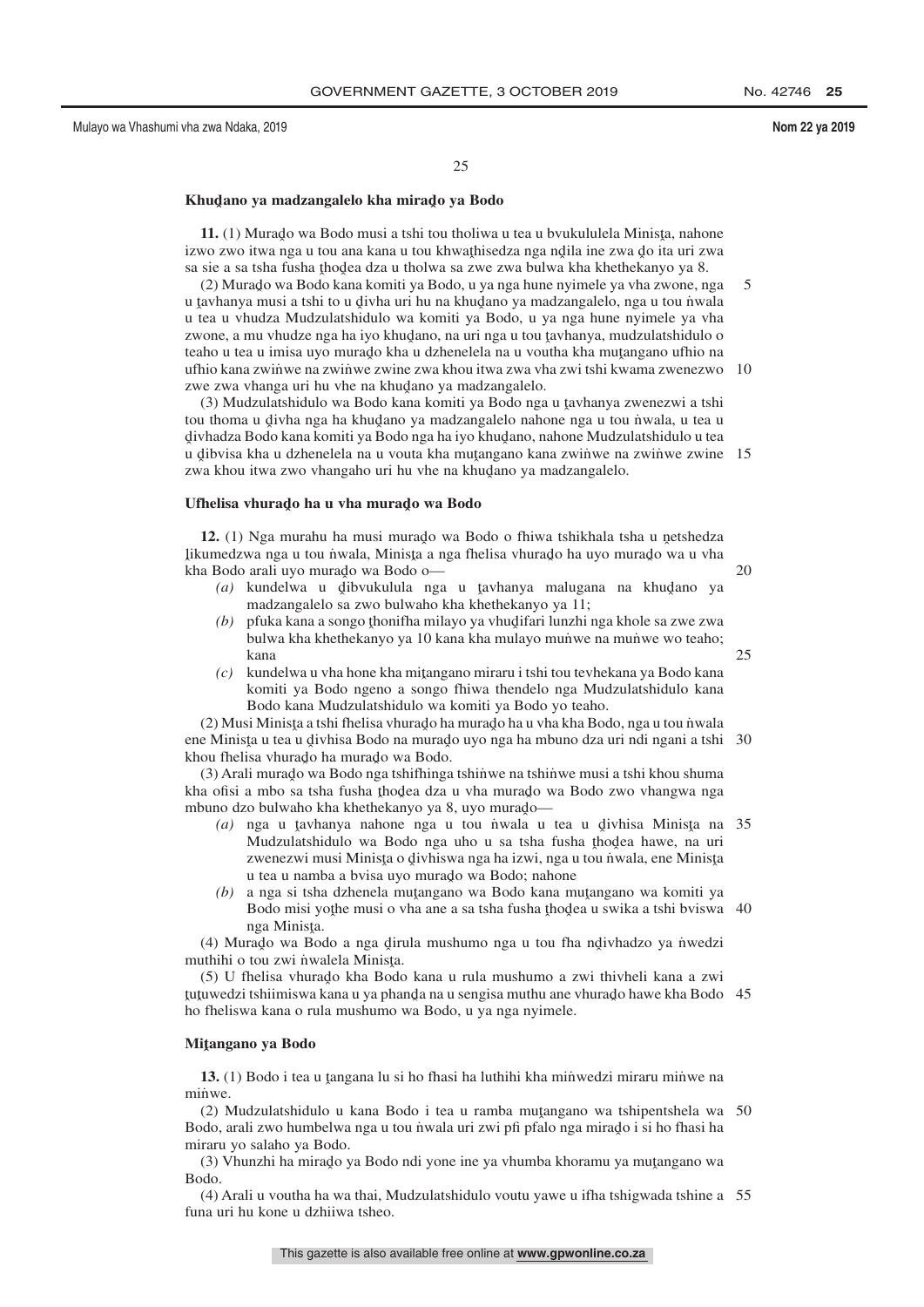26

(5) Any minutes of a meeting, or a decision, signed by the Chairperson of the meeting, or by the chairperson of the next meeting of the Board, as the case may be, is evidence of the proceedings of that meeting or adoption of that decision, as the case may be.

(6) A meeting of the Board may be conducted by electronic communication and individual Board members may participate in a meeting by electronic communication, if the Board so approves, but the electronic communication facility employed must enable all persons participating in that meeting to communicate concurrently with each other without an intermediary and to participate effectively in the meeting. 5

(7) The Board must, in addition to this section, adopt a charter setting out its rules of operation in line with applicable good corporate governance codes.

(8) The Board determines its own procedures at meetings of the Board.

### **Committees of Board**

**14.** (1) The Board may appoint committees to assist it in efficiently and effectively performing its functions and exercising its powers.

(2) The Chairperson of the Board may not serve on any of the Board's committees. 15

(3) The Board must determine the experience and qualifications of the members of the committees as well as the composition, period of service, rules and procedures of those committees.

(4) The Board remains responsible and accountable for anything done by its committees.  $20$ 

### **Dissolution of Board**

**15.** (1) Subject to the provisions of the Promotion of Administrative Justice Act, 2000 (Act No. 3 of 2000), the Minister may dissolve the Board if—

- *(a)* the Board collectively disregards or contravenes any document contemplated in section 10 or any applicable law; or
- *(b)* the Auditor-General has for two successive years qualified his or her audit report or noted matters of emphasis or has declined to express an opinion on the accounts, financial statements and financial management of the Authority.

(2) Upon dissolution of the Board, the Minister must appoint an administrator to take over the functions of the Board and to do anything which the Board might otherwise be empowered or required to do by or under this Act, subject to such conditions as the Minister may determine. 30

(3) The appointment contemplated in subsection (2) may not exceed a period of 12 months.

### **CHAPTER 3**

35

50

25

### **APPOINTMENT OF CEO AND STAFF OF AUTHORITY**

### **Appointment of CEO**

**16.** (1) The Board must, with the approval of the Minister, appoint a suitably qualified and experienced person as CEO for a period not exceeding five years.

(2) The CEO is accountable to the Board and is responsible and accountable for the 40 day-to-day management and operations of the Authority.

(3) The Board must, prior to the appointment of the CEO, satisfy itself that the person whom it intends to appoint has a suitable combination of qualifications, skills and experience to lead and manage the Authority.

(4) The appointment of the CEO is subject to the conclusion of a written performance 45 contract entered into between the CEO and the Board within three months of the appointment of the CEO.

(5) The CEO and any company in which he or she is a director may not trade with the Authority within 12 months after the termination of his or her employment by or resignation from the Authority.

(6) A CEO may be re-appointed after the expiration of his or her term of office for one additional term of five years.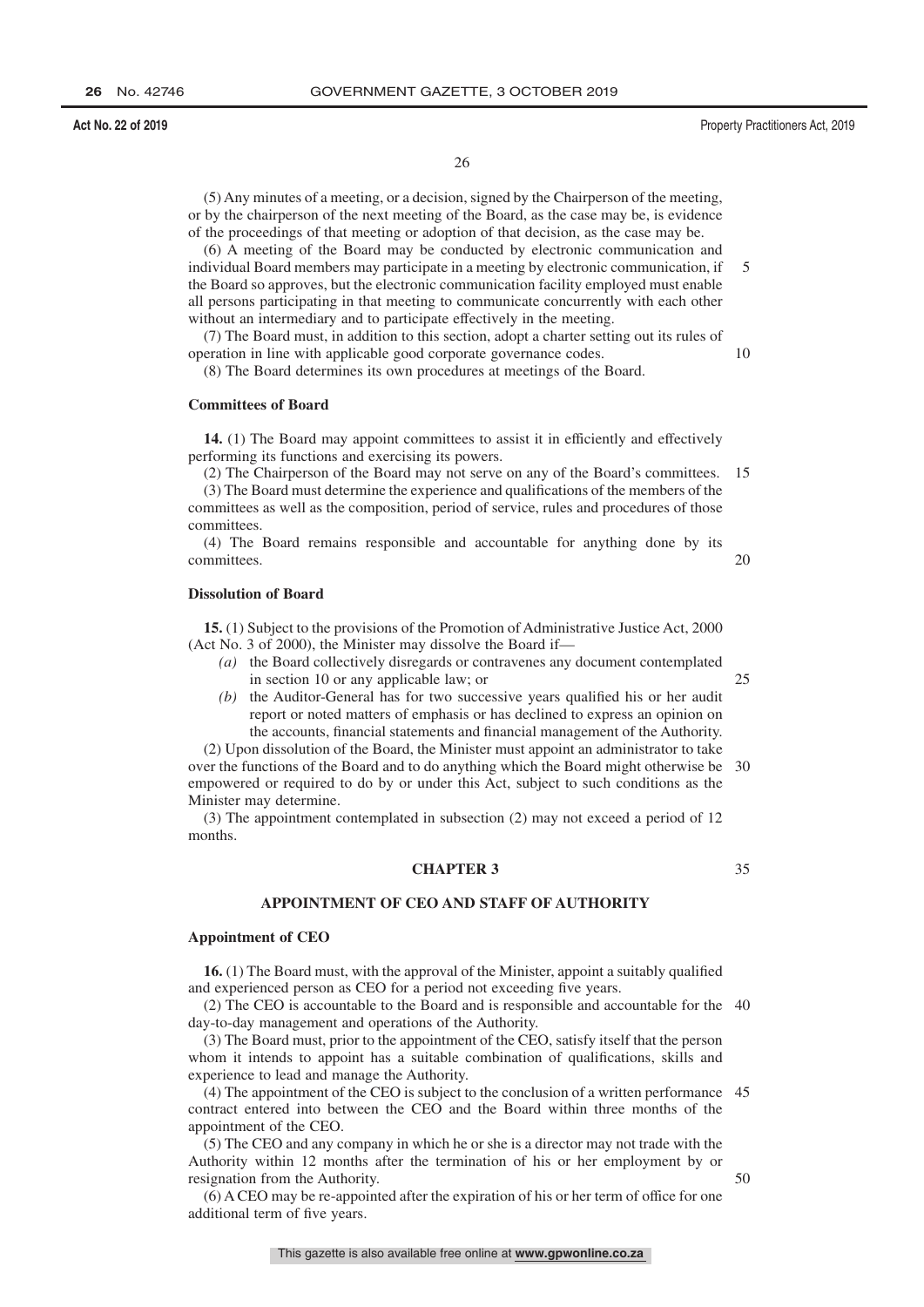27

(5) Maambiwa man˙ we na man˙ we a mutangano, kana tsheo, zwo sainwaho nga<br>udzulatshidulo wa mutangano, kana nga mudzulatshidulo wa mutangano u teyhelaho Mudzulatshidulo wa muţangano, kana nga mudzulatshidulo wa muţangano u tevhelaho<br>wa Bodo, u ya nga nyimele, ndi bone yhutanzi ha zwe zwa itwa kha uvo mutangano wa Bodo, u ya nga nyimele, ndi hone vhutanzi ha zwe zwa itwa kha uyo mutangano<br>kana tsheo ve va tendelanwa, zwi tshi va nga nyimele kana tsheo ye ya tendelanwa, zwi tshi ya nga nyimele.

(6) Muṭangano wa Bodo u nga farwa hu tshi khou shumiswa vhudavhidzani ha<br>kithironiki na uri muthu ane a yha murado wa Bodo a nga dzhenela mutangano wa ilekithironiki na uri muthu ane a vha murado wa Bodo a nga dzhenela mutangano wa<br>Bodo a khou shumisa yhudayhidzani ha ilekithironiki, arali zwo tendiwa nga Bodo ng kapinomiki na an-matha ane a vila manago wa bodo a nga uzifeneta magangano wa<br>Bodo a khou shumisa vhudavhidzani ha i jekithironiki, arali zwo tendiwa nga Bodo,<br>fhedzi vhudavhidzani ha ilekithironiki vhune ha khou shumis fhedzi vhudavhidzani ha iļekithironiki vhune ha khou shumiswa vhu tea u ita uri vhathu<br>vhotbe vha kone u dzhenela mutangano nga khathihi bu si na munwe wa vhukati nabone vhothe vha kone u dzhenela mutangano nga khathihi hu si na mun'we wa vhukati nahone<br>u dzhenela uho hu konadzee zwayhudi u dzhenela uho hu konadzee zwavhudi.<br>(7) Nga ntha ha ino khethekanyo. Bo 5 10

(7) Nga ntha ha ino khethekanyo, Bodo i tea u vha na tshata ine ya khou sumbedza<br>avo dza kushumele dzine dza elana na milayo va maybusele aybudi ndayo dza kushumele dzine dza elana na milayo ya mavhusele avhudi.<br>(8) Bodo ndi yone ine ya ta maitele avo a mitangano ya Bodo.

(8) Bodo ndi yone ine ya ta maitele ayo a mitangano ya Bodo.

#### **Komiti dza Bodo**

14. (1) Bodo i nga thola dzikomiti u itela u thusa kha mashumele avhudu a mishumo 15<br>u shumisa maanda na u shumisa maanda.<br>(2) Mudzulatshidule

(2) Mudzulatshidulo wa Bodo a nga shuma kha komiti inwe na inwe ya Bodo.

(3) Bodo i tea u ta tshenzhemo na ndalukano dza mirado ya dzikomiti khathihi na<br>whumbele adzo yhulanfu ha tshifhinga tsha u shuma kha dzikomiti ndavo na maitele mavhumbele adzo, vhulapfu ha tshifhinga tsha u shuma kha dzikomiti, ndayo na maitele a idzo komiti. 20

(4) Bodo ndi yone i re na vhudifhinduleli ha tshinwe na tshinwe tshine tsha itwa nga<br>miti komiti.

### **Ufhaladza Bodo**

**15.** (1) Hu tshi khou tevhedzwa mbetshelo dza Mulayo wa *Promotion of Administrative Justice Act*, 2000 *(Act No. 3 of 2000)*, Minista a nga fhaladza Bodo—<br>(a) arali Bodo vothe nga gute i songo teyhedza kana musi yo pfuka linwalw

- (a) arali Bodo yothe nga gute i songo tevhedza kana musi yo pfuka linwalwa<br>lifbio na lifbio lo bulwabo kha khethekanyo ya 10 kana mulayo munwe na ˆ mun˙ we wo fanelaho; kana lifhio na lifhio lo bulwaho kha khethekanyo ya 10 kana mulayo munwe na<br>munwe wo fanelaho: kana
- *(b)* Mutoli-Muangaredzi lwa minwaha mivhili i tshi tou tevhekana a vha a khou hyisa muyhigo wa uri zwa masheleni a zwi tshimbili zwayhudi nahone hu na bvisa muvhigo wa uri zwa masheleni a zwi tshimbili zwavhudi nahone hu na 30<br>zwine zwa khou ombedzelwa kana o hana u amba muhumbulo malugana na zwine zwa khou ombedzelwa kana o hana u amba muhumbulo malugana na dziakhaunthu, zwiţaţamennde na kulangele kwa masheleni a Maandlanga.<br>si bu tshi tou fhaladzwa Bodo. Minista u tea u thola mulangi ane a do shur

(2) Musi hu tshi tou fhaladzwa Bodo, Minista u tea u thola mulangi ane a do shuma<br>shumo ya Bodo na u ita tshinwe na tshinwe, a tshi khou teyhedza idzo nyimele dzine mishumo ya Bodo na u ita tshinwe na tshinwe, a tshi khou tevhedza idzo nyimele dzine Minista a ta.<br>(3) U tholi 35

(3) U tholiwa ho bulwaho kha khethekanyo thukhu ya (2), a hu padi minwedzi ya 12.

### **NDIMA YA 3**

## UTHOLWA HA MUOFISI MULANGI NA VHASHUMI VHA MAAN<mark>D</mark>ALANGA

#### **U tholwa ha Muofisi Mulangi**

**16.** (1) Bodo musi Minista o zwi tendela, i tea u thola muthu o teaho ane a fusha 40<br>odea nabone a re na tshenzhemo ane a do shuma sa Muofisi Mulangi lwa minwaba i xioxea nanone<br>sa padi mitanu.<br>(2) Muofisi N thodea nahone a re na tshenzhemo ane a do shuma sa Muofisi Mulangi lwa minwaha i<br>sa nadi mitanu

(2) Muofisi Mulangi u vhiga kha Bodo nahone u na vhudifhinduleli kha mushumo wa<br>ulangi duvba na duvba na mashumele a Maandalanga vhulangi duvha na duvha na mashumele a Maandalanga.<br>(3) Bodo musi hu saathu u tholwa Muofisi Mulangi i te

(3) Bodo musi hu saathu u tholwa Muofisi Mulangi i tea u thoma ya fushea uri muthu 45 ane ya khou toda u thola u na ndalukano, vhukoni na tshenzhemo zwa vhurangaphanda<br>na u langa Maandalanga na u langa Maandalanga.<br>(4) II tholwa ha Muofi

(4) U tholwa ha Muofisi Mulangi hu tevhedza u khunyeledzwa ha kontiraka yo tou<br>valwaho ya mashumele yhukati ha Bodo na Muofisi Mulangi hu saathu u fhela n˙ walwaho ya mashumele vhukati ha Bodo na Muofisi Mulangi hu saathu u fhela minwedzi miraru musi ho tholwa Muofisi Mulangi.

(5) Muofisi Mulangi na khamphani in˙ we na in˙ we ine a vha mulangi wayo a i tei u ita zwa makwevho na Maandalanga hu saathu u fhela miṅ̀wedzi ya 12 nga murahu ha musi<br>ho fhela mushumo wa Muofisi Mulangi nga kana nga u tou rula mushumo ho fhela mushumo wa Muofisi Mulangi nga, kana nga u tou rula mushumo.

(6) Muoofisi Mulangi a nga tholwa hafhu nga murahu ha u fhela ha tshifhinga tshawe tsha u shuma kha ofisi nahone a nga tholwa hafhu lwa min̈we min̈waha mit̯anu.

50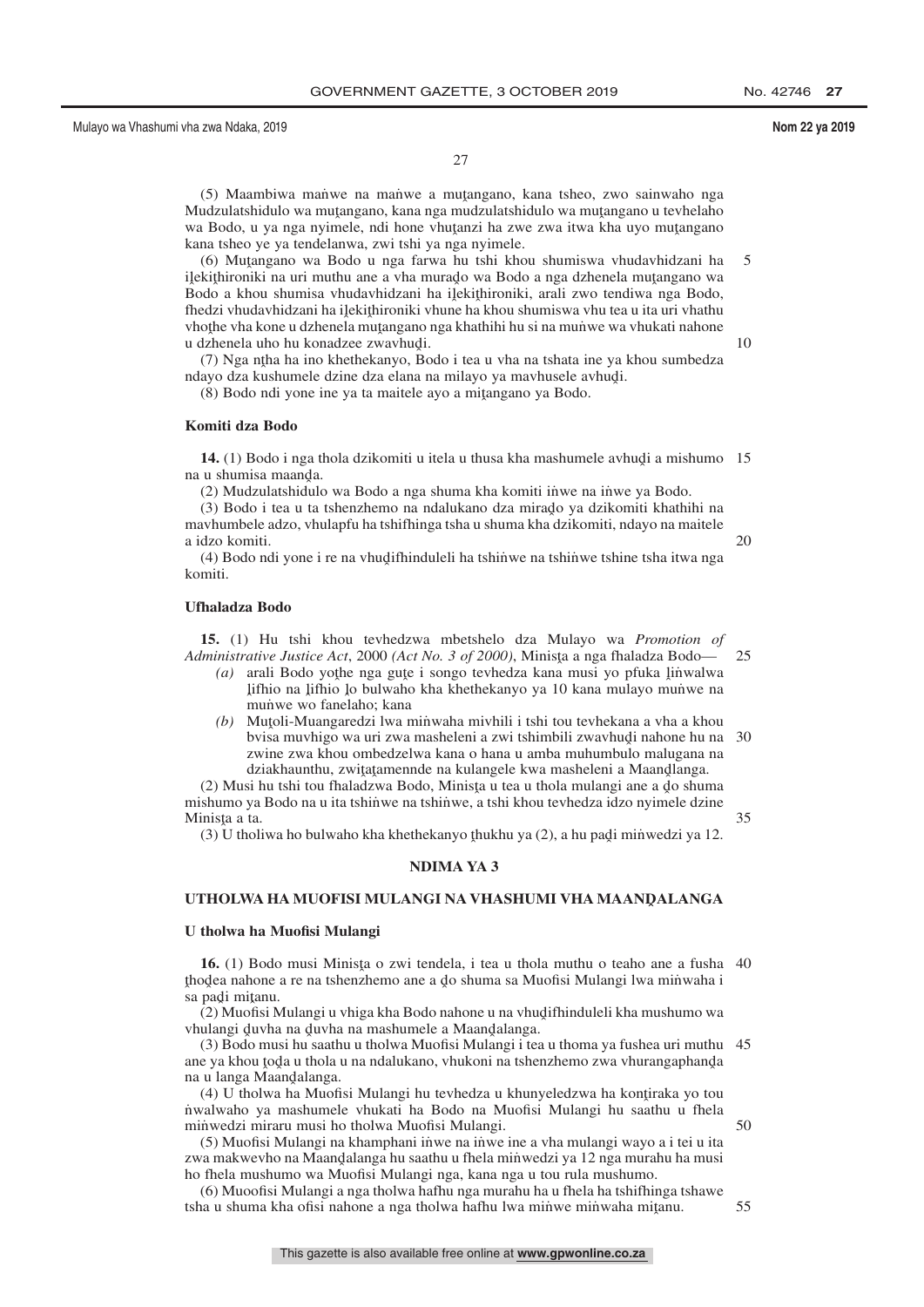28

(7) The CEO may resign by giving three months' notice in writing to the Board, unless the parties agree on a shorter period.

(8) Upon resignation or removal of the CEO, the Board must immediately appoint a new CEO or another suitable person as acting CEO on the terms and conditions determined by the Board, until a new CEO is appointed.

(9) If the Board has not appointed a new CEO within six months after the position of the CEO became vacant, the Board must within 14 days after the expiry of that six-month period report to the Minister the reasons why it has not done so.

(10) The termination of the CEO's employment contract or the CEO's resignation does not in any way prevent or influence the institution or continuance of legal or 10 disciplinary proceedings against him or her.

#### **Staff of Authority**

**17.** (1) The CEO must appoint suitably qualified persons to assist the CEO to efficiently and effectively perform his or her functions under this Act, in accordance with an employment policy approved by the Board.

(2) The CEO must ensure that all employees of the Authority are adequately qualified and trained for their respective positions.

(3) The code of ethics for employees of the Authority contemplated in section 10(1) applies to all employees of the Authority to the extent indicated in the code.

### **Conflict of interest of employees**

**18.** (1) An employee of the Authority must, on appointment, submit to the CEO a statement in writing in which that person declares whether or not he or she has any direct or indirect interest, financially or otherwise, which—

- *(a)* may constitute a conflict of interest in respect of his or her functions as a member of staff of the Authority; or 25
- *(b)* could reasonably be expected to compromise the Authority in the performance of its functions.

(2) If an employee of the Authority acquires an interest contemplated in subsection (1), he or she must immediately in writing declare that fact to the CEO.

(3) An employee of the Authority may not be present at, or take part in, the discussion 30 of or the taking of a decision on any matter before the Authority in which that member has an interest contemplated in subsection (1).

(4) An employee of the Authority may not use his or her position or privileges, or confidential information obtained as a member of staff of the Authority, for personal gain or to improperly benefit another person.

(5) The Authority must institute disciplinary proceedings against any employee of the Authority who fails or refuses to comply with or contravenes subsection  $(1)$ ,  $(2)$ ,  $(3)$  or (4) in accordance with applicable employment and labour law.

(6) The Authority must keep a register of the interests of members of staff disclosed in terms of subsections (1) and (2), and must update that register every three months. 40

#### **Delegation**

**19.** (1) The CEO may, in writing, delegate any of his or her functions or powers to any of the staff members of the Authority subject to any qualifications he or she may determine.

(2) The delegation of any function or power under subsection (1) does not preclude 45the CEO from exercising such function or power.

20

35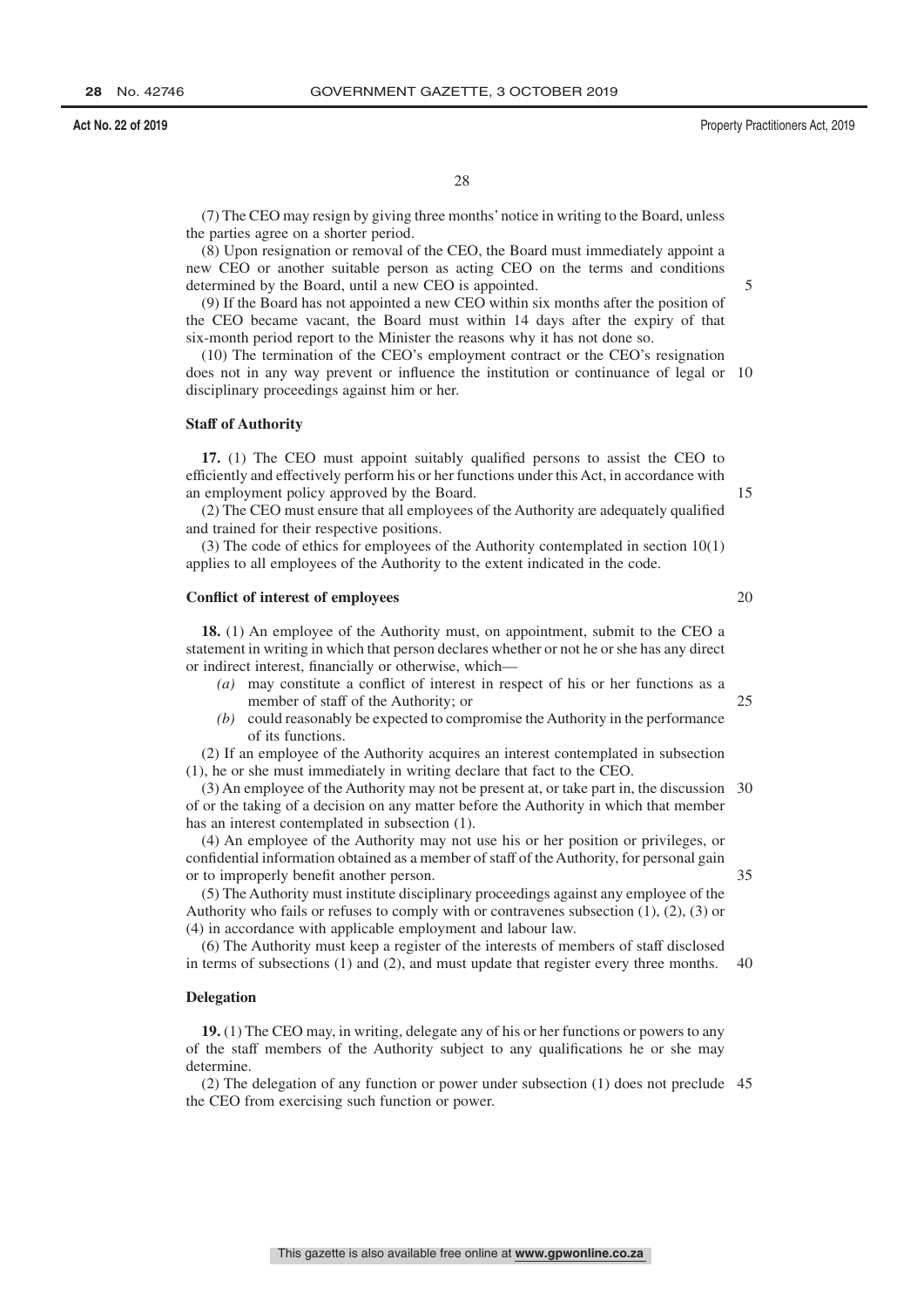(7) Muofisi Mulangi a nga rula mushumo nga u tou ita ndivhadzo ya minwedzi miraru<br>bone o tou nwalela Bodo, nga nnda ha musi Bodo na Muofisi Mulangi ybo tendelana nahone o tou n˙walela Bodo, nga nnd̥a ha musi Bodo na Muofisi Mulangi vho tendelana<br>kha tshifhinga tshipfufbi kha tshifhinga tshipfufhi.

(8) Musi Muofisi Mulangi o rula mushumo kana o pandelwa, Bodo i tea u thola Muofisi Mulangi muswa nga u tavhanya kana muṅ̀we muthu o teaho ane a do tou farela<br>Muofisi Mulangi bu tshi khou teyhedzwa milayo yo tiwaho nga Bodo u swika bu tshi Muofisi Mulangi hu tshi khou tevhedzwa milayo yo tiwaho nga Bodo u swika hu tshi tholwa Muofisi Mulangi muswa. 5

(9) Arali Bodo i songo thola Muofisi Mulangi muswa kha minwedzi ya rathi nga murahu ha musi poso ya Muofisi Mulangi yo vha na tshikhala, Bodo musi hu saathu u fhela maduvha a 14 nga murahu ha u fhela ha iyo minwedzi ya rathi i tea u vhigela 10<br>Minista mbuno dza uri ndi ngani bu songo tholwa Muofisi Mulangi muswa Minista mbuno dza uri ndi ngani hu songo tholwa Muofisi Mulangi muswa.<br>(10) U fheliswa ha kontiraka ya u tholwa ha Muofisi Mulangi kana u rula

(10) U fheliswa ha kontiraka ya u tholwa ha Muofisi Mulangi kana u rula mushumo<br>2. Muofisi Mulangi 2. zwi-thiyheli, kana 2. zwi-tutuwedzi u teyhelwa ha mulayo nga Muofisi Mulangi a zwi thivheli kana a zwi tutuwedzi u tevhelwa ha mulayo<br>malugana na uvo Muofisi Mulangi a sa tsha shumabo kha Maandalanga malugana na uyo Muofisi Mulangi a sa tsha shumaho kha Maan<mark>d</mark>alanga.

## **Vhashumi vha maandˆ alanga**

**17.** (1) Muofisi Mulangi u tea u thola vhathu vho teaho uri vha thuse Muofisi Mulangi u itela uri ene Muofisi Mulangi a kone u shuma zwavhudi mishumo yawe nga fhasi ha<br>uno Mulavo, bu tshi khou teyhedzwa mbekanyamaitele ya zwa mushumo na matholele uno Mulayo, hu tshi khou tevhedzwa mbekanyamaitele ya zwa mushumo na matholele yo tanganedzwaho nga Bodo.<br>(2) Muofisi Mulangi u teau

(2) Muofisi Mulangi u tea u vhona uri vhashumi vhothe vha Maandalanga vha khou 20<br>sha thodea nabone vho qudiswa ho sedzwa idzo poso dzaybo fusha thodea nahone vho gudiswa ho sedzwa idzo poso dzavho.<br>(3) Mulavo wa vhudifari wa vhashumi vha tshiimiswa t

 $(3)$  Mulayo wa vhudifari wa vhashumi vha tshiimiswa tsha Maandalanga wo<br>phiwabo kha khethekanyo ya 10(1) u katela yhashumi yhothe yha tshiimiswa tsha ambiwaho kha khethekanyo ya  $10(1)$  u katela vhashumi vhothe vha tshiimiswa tsha<br>Maandalanga u va nga henefho he zwa sumbedziswa zwone kha mulayo wa yhudifari Maand̥alanga u ya nga henefho he zwa sumbedziswa zwone kha mulayo wa vhud̥ifari.

## **Khudˆ ano dza madzangalelo ya vhashumi**

**18.** (1) Mushumi wa tshiimiswa tsha Maandalanga musi a tshi tou tholwa u tea u isa<br>utatamennde kha Muofisi Mulangi tsho tou nwalwa tshine khatsho mushumi u tea u tshiţaţamennde kha Muofisi Mulangi tsho tou niwalwa tshine khatsho mushumi u tea u<br>bula madzangalelo o liyhaho kana a songo liyhaho, a zwa masheleni arali e hone kana bula madzangalelo o livhaho kana a songo livhaho, a zwa masheleni arali e hone kana nga inwe ndila, ane—<br>(a) a nga ita uri

- (a) a nga ita uri hu vhe na khudano ya madzangalelo malugana na mishumo yawe 30<br>sa izwi e mushumi wa tshiimiswa tsha Maandalanga; kana sa izwi e mushumi wa tshiimiswa tsha Maandalanga; kana<br>a khou laybelelwa uri a nga kwama nga ndila i si yayhuo
- (b) a khou lavhelelwa uri a nga kwama nga ndila i si yavhudi tshiimiswa tsha<br>Maandalanga kha u shuma mishumo Maandalanga kha u shuma mishumo.<br>Ji mushumi wa tshiimiswa tsha Ma

(2) Arali mushumi wa tshiimiswa tsha Maandalanga a mbo vha na khudano ya dzanaalelo sa zwo ambwaho kha khethekanyo thukhu ya (1) u tea u nwalela Muofisi madzangalelo sa zwo ambwaho kha khethekanyo thukhu ya (1), u tea u niwalela Muofisi 35<br>Mulangi nga u tou taybanya u itela u bula ilo dzangalelo Mulangi nga u tou tavhanya u itela u bula ilo dzangalelo.<br>(3) Mushumi wa tshiimiswa tsha Maandalanga a nga si

(3) Mushumi wa tshiimiswa tsha Maandalanga a nga si kone u vha hone kana a nga<br>kone u dzhenelela kha zwa u rera madzhiele a tsheo kha fhungo linwe na linwe la si kone u dzhenelela kha zwa u rera madzhiele a tsheo kha fhungo linwe na linwe la<br>tshiimiswa tsha Maandalanga hune uvo mushumi a yha na khudano va dzangalelo kha tshiimiswa tsha Maandalanga hune uyo mushumi a vha na khudano ya dzangalelo kha<br>zwenezwo zwine zwa khou rerwa sa zwe zwa ambiwa kha khethekanyo thukhu ya (1) zwenezwo zwine zwa khou rerwa sa zwe zwa ambiwa kha khethekanyo thukhu ya (1).<br>(4) Mushumi wa tshiimiswa tsha Maandalanga a nga si shumise yhuimo hawe kana 40

(4) Mushumi wa tshiimiswa tsha Maandalanga a nga si shumise vhuimo hawe kana<br>00 khetheaho/privileges, kana mafhungo a tshidzumbe e a a wana sa mushumi wa zwo khetheaho/privileges, kana mafhungo a tshidzumbe e a a wana sa mushumi wa tshiimiswa tsha Maandalanga, a vho zwi itela u vhuelwa ene mune kana a ita uri munwe<br>muthu a vhuelwe nga ndila i songo teaho muthu a vhuelwe nga ndila i songo teaho.<br>(5) Maandalanga a tea u ita uri bu ybe n

(5) Maandalanga a tea u ita uri hu vhe na maga a usenga uri hu kaidzwe mushumi wa 45<br>ijimiswa teha Maandalanga a kundelwaho kana a hanabo u anana na kana a nfukaho tshiimiswa tsha Maandalanga a kundelwaho kana a hanaho u anana na kana a pfukaho<br>khethekanyo thukhu dza (1) (2) (3) kana (4) u ya nga mulayo wa zwa mushumo wo khethekanyo ţhukhu dza (1), (2), (3) kana (4) u ya nga mulayo wa zwa mushumo wo<br>teabo teaho.

(6) Tshiimiswa tsha Maandalanga tshi tea u niwalisa madzangalelo a vhashumi o<br>lwaho u va nga khethekanyo dza (1) na (2) nahone redzhisitara i tea u dzula i songo bulwaho u ya nga khethekanyo dza (1) na (2), nahone redzhisitara i tea u dzula i songo 50<br>salela murahu kha minwedzi miraru minwe na minwe salela murahu kha minwedzi miraru minwe na minwe.

### **Vhurumelwa**

**19.** (1) Nga u tou niwala, Muofisi Mulangi, a nga hwesa mishumo yawe na maanda<br>ge mushumi munwe na munwe wa tshiimiswa tsha Maandalanga bu tshi khou awe mushumi mun˙ we na mun˙ we wa tshiimiswa tsha Maand̯alanga hu tshi khou<br>teyhedzwa ndalukano dzine ene mune Muofisi Mulangi a tou dzi ta tevhedzwa ndalukano dzine ene mune Muofisi Mulangi a tou dzi ta.<br>(2) U hweswa ha mishumo na maanda nga fhasi ha khethekanyo th

(2) U hweswa ha mishumo na maanda nga fhasi ha khethekanyo thukhu ya (1), a zwi<br>yheli Muofisi Mulangi u shuma iyo mishumo na u shumisa maanda thivheli Muofisi Mulangi u shuma iyo mishumo na u shumisa maanda.

15

25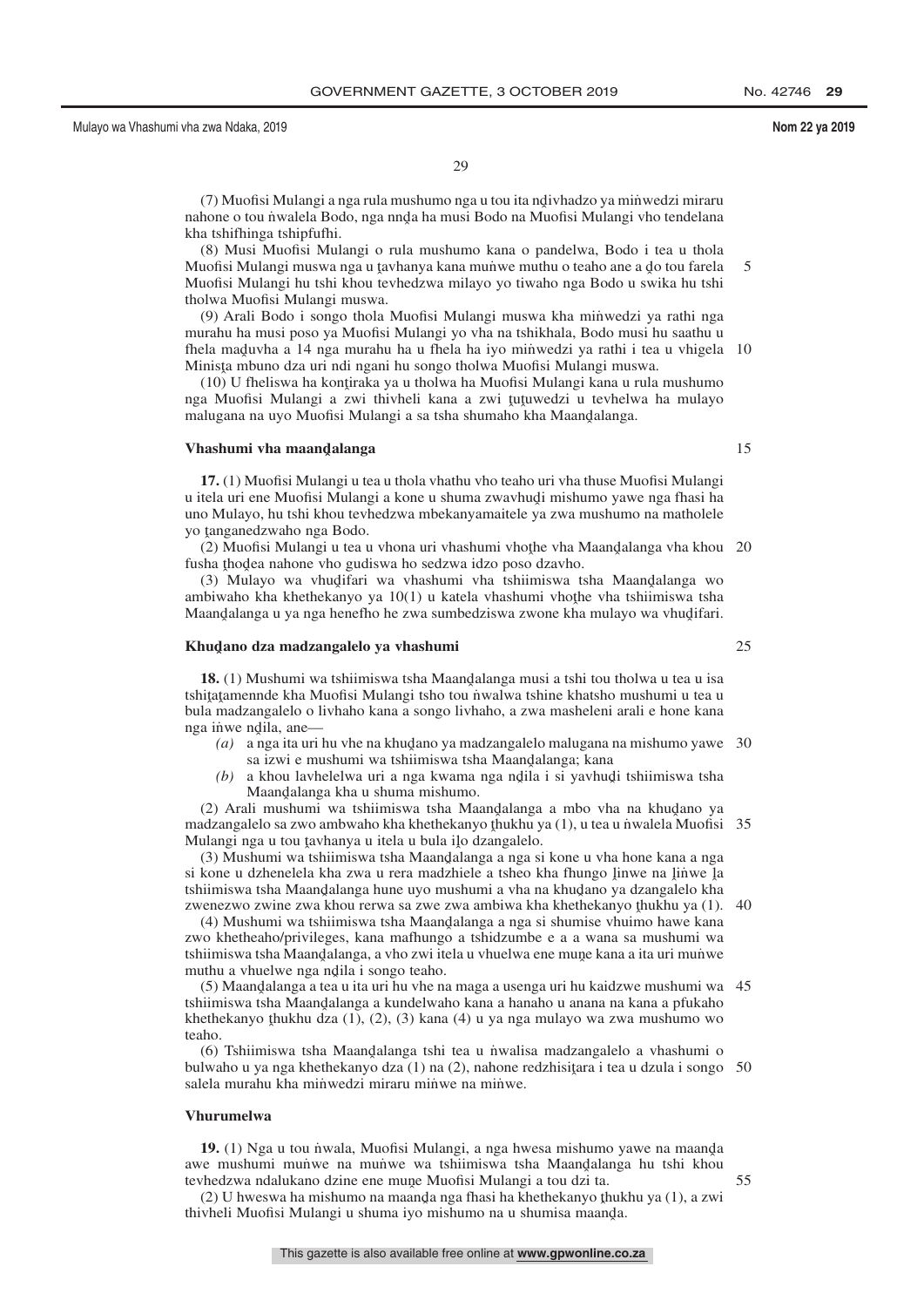**Act No. 22 of 2019** Property Practitioners Act, 2019

30

(3) The CEO remains responsible and accountable for all acts and omissions in terms of or under such a delegation.

(4) The CEO may in writing revoke any delegation under subsection (1).

(5) The CEO must maintain a register of all delegations under subsection (1).

### **CHAPTER 4**

### **TRANSFORMATION OF PROPERTY SECTOR**

### **Property sector transformation**

**20.** (1) The Property Sector Transformation Charter Code as amended from time to time applies to all property practitioners.

(2) When procuring property related goods and services, all organs of state must 10 utilise the services of property practitioners who comply with the broad-based black economic empowerment and employment equity legislation and policies.

(3) The Authority must from time to time—

- *(a)* implement and assess measures to progressively promote an inclusive and integrated property sector;
- *(b)* implement appropriate measures and assess the state of transformation within the property sector;
- *(c)* create such mechanisms for the continuous monitoring and evaluation of the sector performance on the transformation imperatives and granting of incentives as may be prescribed; and
- *(d)* introduce measures to be implemented, which may include incubation and capacity building programmes to redress the imbalances of the past.

### **Property Sector Transformation Fund**

**21.** (1) The Authority must, within six months of its establishment, open a Property Sector Transformation Fund into which grants contemplated in section 38 are paid. 25

(2) The Minister may prescribe measures to promote economic transformation by facilitating the accessibility of finance for property ownership, property development and investment in order to enable meaningful participation of historically disadvantaged individuals including women, youth and people with disabilities.

(3) The Authority must utilise the Property Sector Transformation Fund in such a 30 manner as may be prescribed, which may include the following transformation and empowerment programmes:

- *(a)* Principalisation Programme, to promote Black owned firms and principals.
- *(b)* Regularisation Programme, to promote and encourage participation of the historically disadvantaged due to non-compliance.
- *(c)* Consumer Awareness Programme, to promote awareness of property transactions and business undertaking.
- *(d)* Work Readiness Programme, to promote and enhance participation of the historically disadvantaged in the property sector.

(4) The Authority must in consultation with the services SETA develop special 40dispensation for the training and development of the historically disadvantaged which must include recognition of prior learning.

20

35

15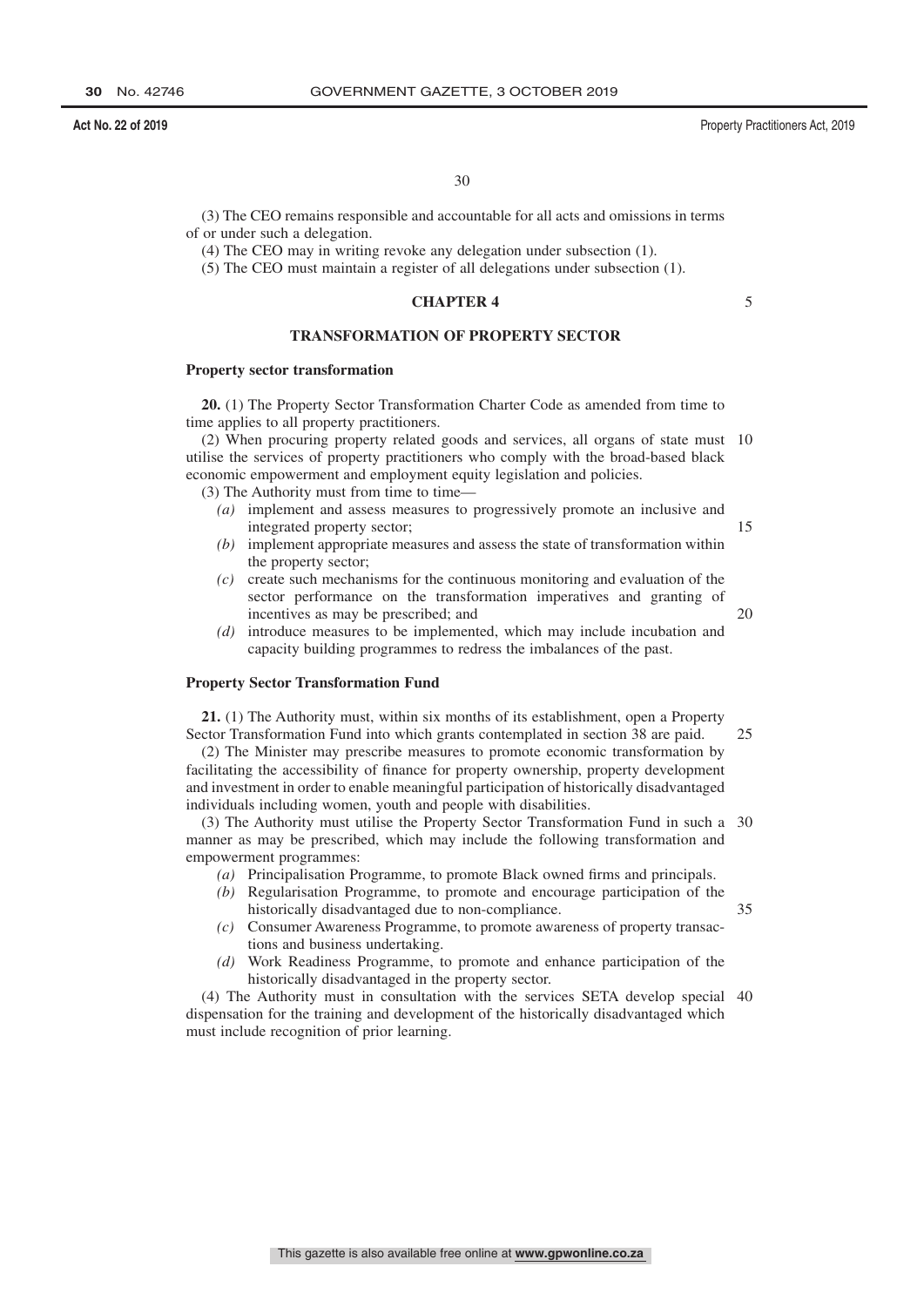50

55

31

(3) Muofisi Mulangi ndi ene ane a dzula a na vhudifhinduleli kha zwothe zwo itwaho<br>zwi songo itwaho nga uvbo yhurumelwa na zwi songo itwaho nga uvho vhurumelwa.

(4) Muofisi Mulangi nga u tou ṅ̀wala u tea u dzhiulula maand̥a kha vhurumelwa u ya<br>a khathakanyo thukbu ya (1) nga khethekanyo thukhu ya (1).<br>(5) Muqfisi Mulangi u taa l

 $(5)$  Muofisi Mulangi u tea u vhulunga redzhisitara ya vhurumelwa nga fhasi ha<br>ethekanyo thukhu ya  $(1)$ khethekanyo <u>t</u>hukhu ya (1). 5

### **NDIMA YA 4**

### **TSHANDUKO YA SEKITHARA YA ZWA NDAKA**

### **Tshanduko ya sekithara ya zwa ndaka**

**20.** (1) Mulayo wa Tshata ya Tshanduko ya Sekithara ya zwa Ndaka une wa 10 khwiniswa misi yothe u khou kwama kana u katela vhashumi vhothe vha zwa ndaka.<br>(2) Musi bu tobi khou itwa zwa u ranga tshumelo na thundu zwi tshi khov kwam

(2) Musi hu tshi khou itwa zwa u renga tshumelo na thundu zwi tshi khoy kwama ndaka, zwiimiswa zwote zwa muvhuso zwi tea u shumisa tshumelo ya vhashumi vha<br>zwa ndaka vhane vha anana na *broad hased, hlask esonomis emnowerment*, na zwa ndaka vhane vha anana na *broad-based black economic empowerment* na mbekanyamaitele na mulayosinwa wa zwa ulingana mushumoni. 15

 $(3)$  Misi yothe maandalanga a tea u—

- (a) shumisa na u lavhelesa maga u itela u tutuwedza uri hu vhe na sekithara ya<br>zwa ndaka ya tanganalanaho nahone ine ya katela munive na munive: zwa ndaka yo tanganelanaho nahone ine ya katela muñwe na muñwe;<br>shumisa maga o taabo na u laybelesa nyimele ya tshanduko kha sekith
- *(b)* shumisa maga o teaho na u lavhelesa nyimele ya tshanduko kha sekithara ya zwa ndaka; 20
- $(c)$  ita ndila dzenedzo dzine dza ita uri hu vhe na u dzulela u lavhelesa na u thathuyhiwa ha kushumele kwa sekithara kha zwa tehanduko ine va tou ˆ kombetshedza na u fha malamba u ya nga zwine zwa nga vha zwo randelwa; thathuvhiwa ha kushumele kwa sekithara kha zwa tshanduko ine ya tou<br>kombetshedza na u tha malamba u ya nga zwine zwa nga yha zwo randelwa: na
- *(d)* thoma maga ane a tea u tevhedzwa, ane a nga katela u gudisa na 25 mbekanyamushumo dza u alusa vhukoni izwi zwi tshi khou itelwa u lulamisa zwi kwamaho u sa lingana ha vhathu zwi<mark>l</mark>a kale.

### **Tshikwama tsha Tshanduko ya Sekithara ya zwa Ndaka**

**21.** (1) Maandalanga hu saathu u fhela minwedzi ya rathi o sikiwa, a tea u vula<br>hikwama teha Tshanduko ya Sekithara ya zwa Ndaka tehine khateho magayhelo o Tshikwama tsha Tshanduko ya Sekithara ya zwa Ndaka tshine khatsho magavhelo o 30 bulwaho a do kona u badelwa.<br>(2) Minista a nga randala r

(2) Minista a nga randela maga a u alusa tshanduko ya ikonomi nga u leludza u<br>ikalelwa ha masheleni ane a konisa yhathu u renga ndaka, u hindulisa na u hyeledzi swikelelwa ha masheleni ane a konisa vhathu u renga ndaka, u bindulisa na u bveledzi ndaka u itela vhe vha vha vho khethululwa zwiļa kale na vhone vha kone u<br>dzhanalala vho bu tehi khou katelwa vhafumakadzi vhaswa na vhatbu vhane vha khou dzhenelela-vho hu tshi khou katelwa vhafumakadzi, vhaswa na vhathu vhane vha khou 35 tshila na vhuholefhali.

(3) Maandalanga a tea u shumisa Tshikwama tsha Tshanduko ya Sekithara ya zwa<br>Jaka nga ndila yo randelwaho, zwine izwi zwi nga katela mbekanyamushumo dza u Ndaka nga ndila yo randelwaho, zwine izwi zwi nga katela mbekanyamushumo dza u<br>maandafhadza na tshanduko dzi teyhelaho: maandafhadza na tshanduko dzi tevhelaho:<br>(a) Mbekanyamushumo dzine dza a

- *(a)* Mbekanyamushumo dzine dza alusa vhurangaphanda ha vharema na feme 40 dzine vhane vhadzo ndi vharema.<br>Mbekanyamushumo va ndangulo
- (b) Mbekanyamushumo ya ndangulo, u itela u alusa na u tutuwedza u dzhenelela<br>tha awba wha wha who khathululwa zwila kale zwo itiswa nga u sa ha avho vhe vha vho khethululwa zwila kale, zwo itiswa nga u sa<br>taybedza milayo na mbekanyamaitele tevhedza milayo na mbekanyamaitele.
- $(c)$  Mbekanyamushumo dzine dza ita uri vharengi vha vhe na ndivho, izwi zwi 45<br>tehi khou italwa uri vha divha nga ha thirantsakishani dza ndaka na tshi khou itelwa uri vha divhe nga ha thirantsekisheni dza ndaka na<br>thandalano kha zwi kwamabo bindu thendelano kha zwi kwamaho bindu.
- *(d)* Mbekanyamushumo dzine dza ita uri muthu a kone mushumo, u itela u zwiļa kaleni kha sekithara ya zwa ndaka.<br>andalanga a tea uri a tshi khou kwamana r tutuwedza na u khwathisa u dzhenelela ha avho vhe vha vha vho khethululwa<br>zwila kaleni kha sekithara va zwa ndaka

(4) Maandalanga a tea uri a tshi khou kwamana na tshumelo dza vha Maandalanga a<br>kithara ya Vhuqudisi na Pfunzo (SETA) a hyeledzise sisiteme ya tshinentshela ya u Sekithara ya Vhugudisi na Pfunzo (SETA) a bveledzise sisiteme ya tshipentshela ya u<br>itela yhugidisi na u hveledzisa yhathu yhe yha yha yho khethululwa zwila kale ine ivi itela vhugidisi na u bveledzisa vhathu vhe vha vha vho khethululwa zwiļa kale ine iyi<br>sisitema va tshinantshala i taa u dzhiala ntha ndivho ve vhathu vha kona u i wana bu si sisiteme ya tshipentshela i tea u dzhiela ntha ndivho ye vhathu vha kona u i wana hu si<br>nga u tou gudela tshikoloni nga u tou gudela tshikoloni.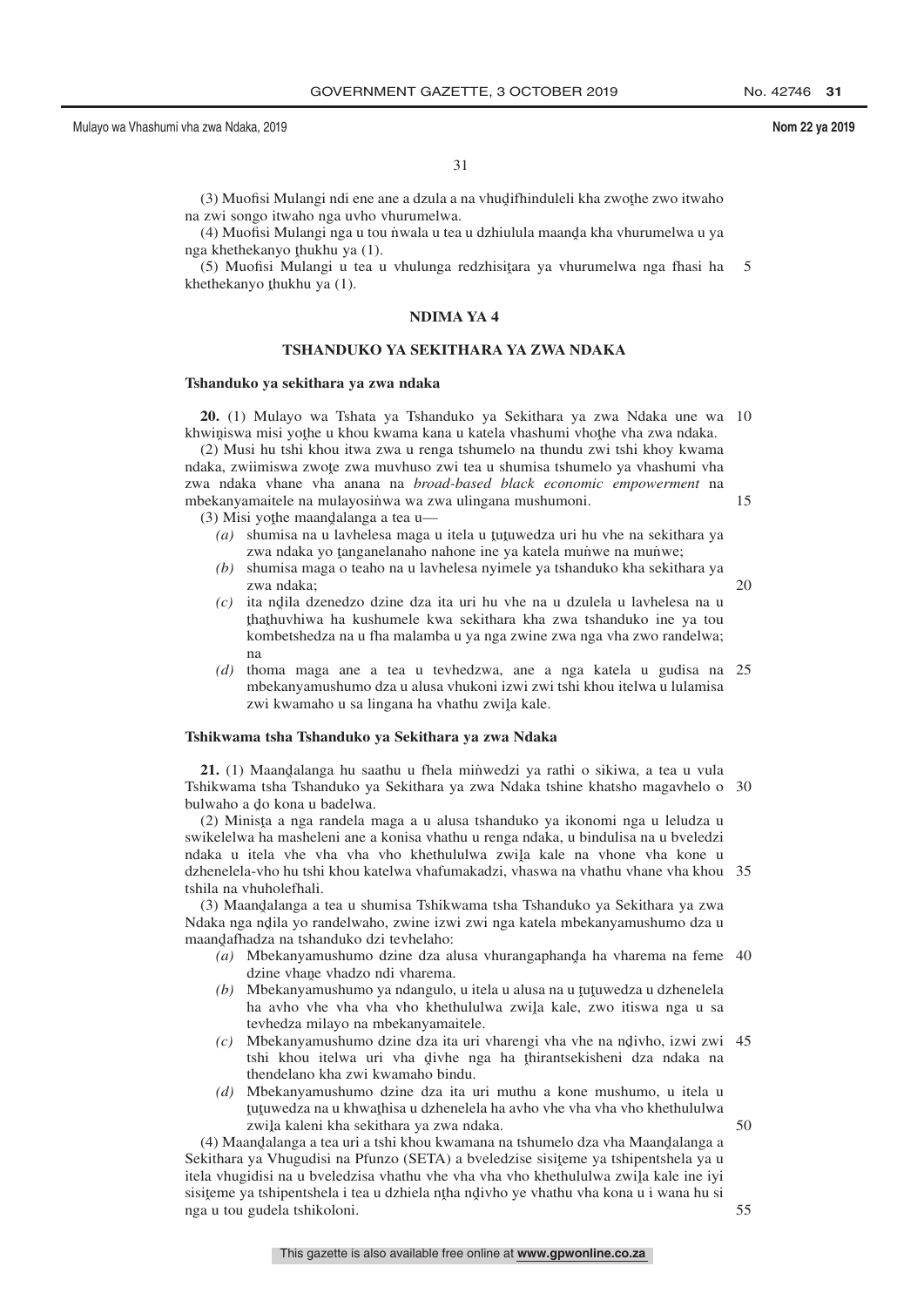**Act No. 22 of 2019** Property Practitioners Act, 2019

5

10

32

### **Property Sector Research Centre**

**22.** (1) The Property Sector Research Centre is hereby established.

(2) The Property Sector Research Centre must conduct market research in partnership with the National Research Foundation and institutions of higher learning.

- (3) The Property Sector Research Centre must—
	- *(a)* be aimed at increasing the national scientific research and innovation capability through the development of human capacity and stimulating the generation of new knowledge in the property sector;
	- *(b)* be the central repository of expert knowledge on pre-determined areas of the transformation of the property sector in South Africa; and
	- *(c)* support the realisation of South Africa's transformation into knowledge-based economy in which the generation of knowledge translates into socioeconomic benefits.

(4) The property sector research agenda must prioritise the following:

- *(a)* Identification of barriers to entry and meaningful participation in the property 15 sector by historically disadvantaged individuals;
- *(b)* Demographic distribution of skills that determine resilience in the property sector;
- *(c)* An inclusive, accessible and transformatory curriculum development and enhancement in the technical and vocational education and training and 20 higher education sectors in South Africa;
- *(d)* Systematic patterns of discriminatory behaviour in the property development and management value-chain;
- *(e)* Efficacy of compliance, monitoring and enforcement mechanisms to advance the transformation of the property sector; 25
- *(f)* The rural-urban dynamic in property sector growth and transformation; and
- *(g)* The contribution of the property sector in urban spatial transformation and economy.

(5) The Property Sector Research Centre must annually promote consumer awareness and education, which must include:

- *(a)* The education of consumers on their rights and responsibilities in respect of property ownership and development;
- *(b)* All the empowerment programmes of the Authority; and
- *(c)* Consumer protection and lodging of claims

### **Exemptions in respect of accounting records and trust accounts**

**23.** (1) A property practitioner whose turnover is below R2,5 million must cause his, her or its accounting records to be subjected to an independent review by a registered accountant subject to the provisions of section  $54(1)$  to  $(7)$ , applied with the necessary changes.

(2) The Minister may by notice in the *Gazette*—

- *(a)* determine the circumstances under which certain property practitioners may be exempted from keeping trust accounts; and
- *(b)* determine a different dispensation for the review of accounting records for those property practitioners.

### **CHAPTER 5**

### **COMPLIANCE AND ENFORCEMENT**

### **Appointment of inspectors**

**24.** (1) The CEO—

*(a)* must appoint any suitably qualified person as an inspector; and

40

30

35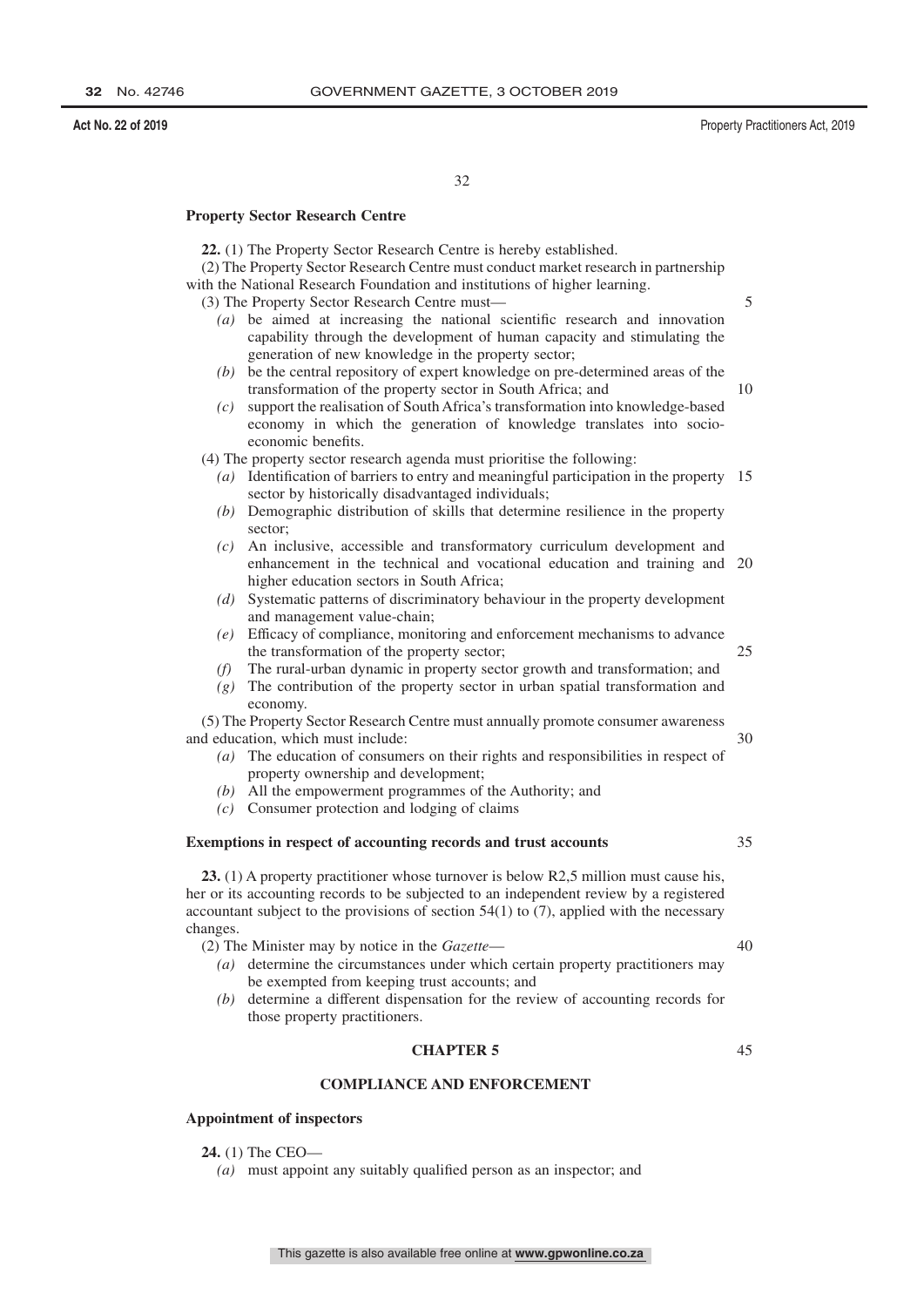15

25

33

## **Senthara ya Tˆ hodˆ isiso ya Sekithara ya zwa Ndaka**

**22.** (1) Afha hu khou thomiwa Senthara ya Thodisiso ya Sekithara ya zwa Ndaka.<br>(2) Senthara ya Thodisiso ya Sekithara ya zwa Ndaka i tea u ita thodisiso nga l (2) Senthara ya Thodisiso ya Sekithara ya zwa Ndaka i tea u ita thodisiso nga ha maraga i tshi khou shumisana na *National Research Foundation* na zwiimiswa zwa pfunzo ya ntha.<br>(3) Senthara

(3) Senthara ya Thodisiso ya Sekithara ya zwa Ndaka i tea u—<br>(a) engedza thodisiso ya lushaka ya sainthifiki na yhukon

- *(a)* engedza thodisiso ya lushaka ya sainthifiki na vhukoni ha u thoma zwithu zwiewa na kha mveledzico ya vhukoni ha vhathu na u tutuwedza u sikwa ha zwiswa na kha mveledziso ya vhukoni ha vhathu na u tutuwedza u sikwa ha<br>ndivbo ntswa kha sekithara ya zwa ndaka: nd ivho ntswa kha sekithara ya zwa ndaka;
- (b) tea u vha yone dulu lihulwane la ndivho ya vhadivhi malugana na masia a<br>(b) tea u vha yone dulu lihulwane la ndivho ya vhadivhi malugana na masia a dzulaho o tiwa u itela tshanduko kha sekithara ya zwa ndaka kha shango la<br>Afrika Tshinembe: na Afrika Tshipembe; na 10
- *(c)* tikedza uri tshanduko Afrika Tshipembe i vhonale i ya vhukuma kha ikonomi yo sendekaho kha ndivho ine u sikw a ha ndivho zwa vha zwi tshi khou amba<br>mbuelo kha zwa ikonomi na matshilisano mbuelo kha zwa ikonomi na matshilisano.

(4) Adzhenda ya thodisiso ya sekithara ya zwa ndaka i tea u dzhielesa ntha zwi<br>chelabo: tevhelaho:

- *(a)* U kona u divha zwi thivhelaho u dzhena na u dzhenela lwo fhelelaho kha sekithara ya zwa ndaka nga aybo yhe yha yha yho khethululwa zwila kale: sekithara ya zwa ndaka nga avho vhe vha vho khethululwa zwila kale;<br>Phadaladzo, va ndivho na vhukoni, kha mirafho u itela u lavheles
- *(b)* Phadaladzo ya ndivho na vhukoni kha mirafho u itela u lavhelesa 20<br>khamifhadzo kha sekithara ya zwa ndaka: khwinifhadzo kha sekithara ya zwa ndaka;<br>U kona u katela yhathu yhothe u swikel
- *(c)* U kona u katela vhathu vhothe, u swikelela ha vhothe na u khwathisa na myeledziso va kharikhulamu vo shandukaho kha sekithara dza vhugudisi na mveledziso ya kharikhuļamu yo shandukaho kha sekithara dza vhugudisi na primzo va ntha na primzo va mishumo va pfunzo ya ntha na pfunzo ya mishumo ya zwanda na thekhenikhala shangoni<br>la Afrika Tshinembe la Afrika Tshipembe;
- *(d)* Sisieme ya zwiito zwa mikhwa ya tshitalula kha mveledziso ya ndaka na<br>ndaulo ya zwiito zwa mpeledziso ya ndaka: ndaulo ya zwi kwamaho mveledziso ya ndaka;
- *(e)* kushumele kwa ndila dza u anana, u lavhelesa na u tevhedzisa milayo na mbekanyamaitele u itela u khwinisa tshanduko kha sekithara ya zwa ndaka: mbekanyamaitele u itela u khwinisa tshanduko kha sekithara ya zwa ndaka;<br>u shanduka-shanduka kha zwi kwamaho mashangohaya u ya kha yhuno h
- *(f)* u shanduka-shanduka kha zwi kwamaho mashangohaya u ya kha vhupo ha 30 dzidoroboni kha nyaluwo na tshanduko ya sekithara ya zwa ndaka; na<br>u shela mulenzhe ha sekithara ya zwa ndaka kha ikonomi na tshandi
- *(g)* u shela mulenzhe ha sekithara ya zwa ndaka kha ikonomi na tshanduko ya vhupo ha dzidoroboni;<br>thara va Thodisiso va S

(5) Senthara ya Thodisiso ya Sekithara ya zwa Ndaka nga nwaha munwe na munwe<br>aa u tutuwedza zwi kwamaho pfunzo na ndiybo ya yharengi, zwine zwa katela: i tea u tutuwedza zwi kwamaho pfunzo na ndivho ya vharengi, zwine zwa katela:<br>(a) Pfunzo ya vharengi ine ya kwama pfanelo dzaybo na vhudifhinduleli h 35

- (a) Pfunzo ya vharengi ine ya kwama pfanelo dzavho na vhudifhinduleli havho<br>malugana na u vha mune wa ndaka na u hyeledzisa ndaka: malugana na u vha mune wa ndaka na u bveledzisa ndaka;<br>Mbekanyamushumo dzothe dza u maandafhadza dza one N
- (b) Mbekanyamushumo dzothe dza u maandafhadza dza one Maandalanga; na<br>(c) Tsireledzo va yharengi na u yhiga zwi kwamaho mbilo
- *(c)* Tsireledzo ya vharengi na u vhiga zwi kwamaho mbilo.

### **U vhofholola malugana na rekhodo dza akhaunthingi na akhaunthu dza thirasiti** 40

23. (1) Mushumi wa zwa ndaka ane tshelede ye a shuma nga nwaha ya vha fhasi ha miļioni dza R2.5 u tea u ita uri rekhodo dzawe dza akhaunthingi dzi lavheleswe kana u<br>tolwa nga muakhaunthenthe o nwalisabo bu tshi, khou teyhedzwa mbetshelo dza ˆ khethekanyo ya 54(1) u ya kha (7), dzi tshi khou shumiswa na tshanduko dzo fanelaho. tolwa nga muakhaunthenthe o n˙ walisaho hu tshi khou tevhedzwa mbetshelo dza

- (2) Nga ndivhadzo kha *Gazete* Minista a nga—<br>(a) laybelesa nyimele dzine nga fhasi hadzo *(a)* lavhelesa nyimele dzine nga fhasi hadzo vhenevho vhashumi vha zwa ndaka vha nga vhofhololwa kana u tendelwa uri vha sa vhe na akhaunthu dza thirasiti; na
	- (b) u lavhelesa sisiteme yo fhambanaho u itela u tola rekhodo dza akhaunthingi<br>dza avho vhashumi yba zwa ndaka dza avho vhashumi vha zwa ndaka.

50

45

### **NDIMA YA 5**

### **UTEVHEDZA MULAYO NA U TEVHEDZISA MULAYO**

### **U thola vhaingameli**

- **24.** (1) Muofisi Mulangi—
	- (a) u tea u thola muthu munve na munve o teaho nahone ane a fusha thodea uri 55 a vhe ene muingameli; nahone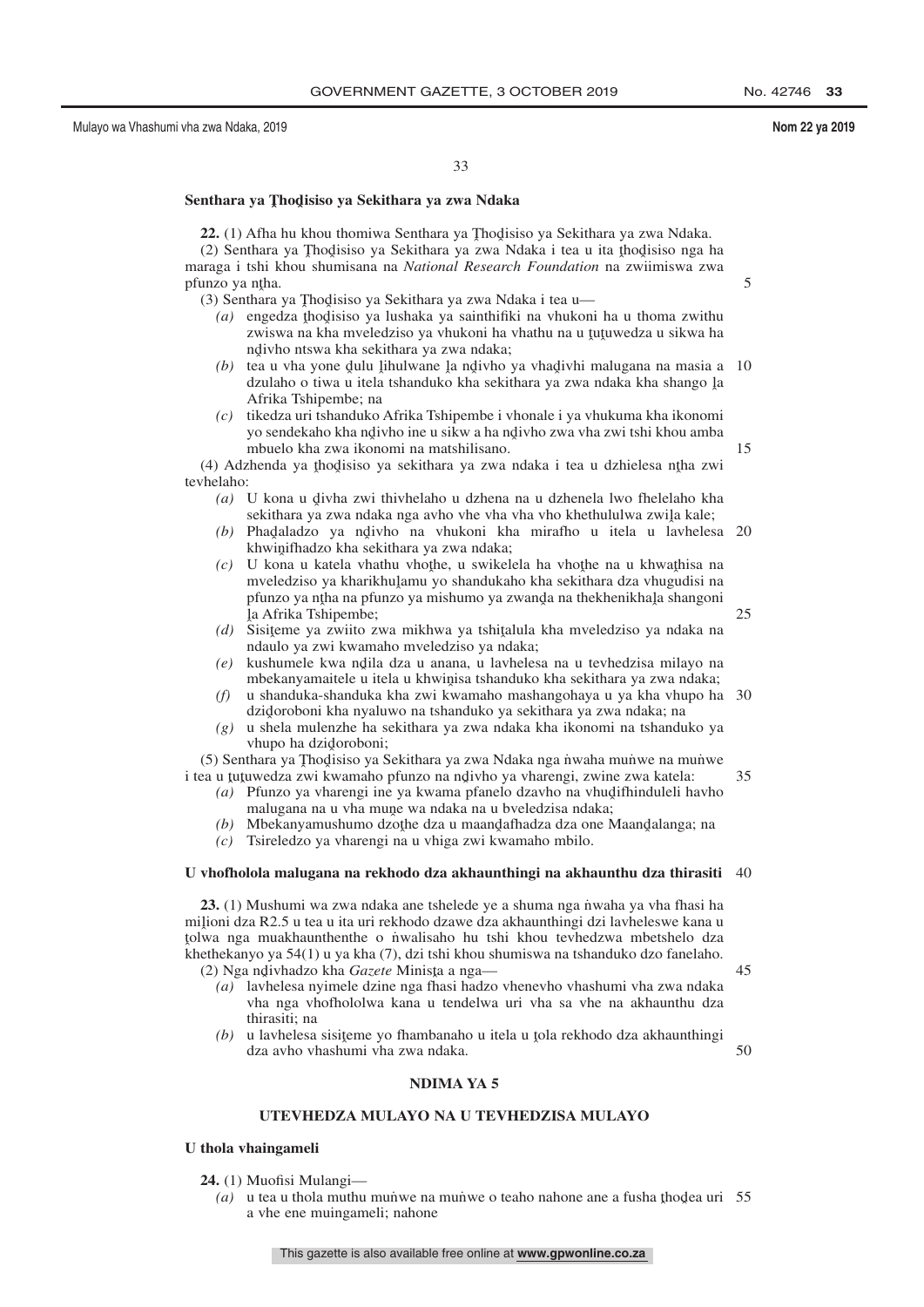*(b)* must issue each inspector with a certificate in the prescribed form stating that the person has been appointed as an inspector in terms of this Act and with the inspector's identification card.

(2) When the inspector performs his or her functions in terms of this section, the inspector must—

- *(a)* be in possession of a certificate of appointment or an inspector's identification card issued to that inspector in terms of subsection (1)*(b)*;
- *(b)* immediately show that certificate or inspector's identification card to any person who—
	- (i) is affected by the inspector's actions in terms of this Act; or
	- (ii) requests to see the certificate or inspector's identification card; and
- *(c)* have the powers of a peace officer as defined in section 1 of the Criminal Procedure Act, 1977 (Act No. 51 of 1977), and may exercise the powers conferred on a peace officer by law.

### **Powers of inspectors to enter, inspect, search and seize**

**25.** (1) An inspector may, at any reasonable time and without prior notice, conduct an inspection to determine whether the provisions of this Act are being or have been complied with, and for that purpose, may without a search warrant—

- *(a)* enter and inspect any business premises, except a private residence, of a property practitioner;
- *(b)* require the property practitioner, manager, employee or an agent of the property practitioner to—
	- (i) produce to him or her the fidelity fund certificate of that property practitioner;
	- (ii) produce to him or her any book, record or other document related to the 25 inspection and in the possession or under the control of that property practitioner, manager, employee or agent; or
	- (iii) furnish him or her with such information in respect of the fidelity fund certificate, book, record or other document at such a place and in such manner as the inspector may determine; and
- *(c)* examine or make extracts from, or copies of, any such fidelity fund certificate, book, record or other document.

(2) Where a property practitioner conducts his or her business at his or her private residence, the inspector must notify the property practitioner in advance and in writing before conducting the inspection in terms of subsection (1), and set out the details of the 35 inspection.

(3) An inspector may, on authority of a search warrant—

- *(a)* enter and search any premises and any person on those premises if there are reasonable grounds for believing that there is an article or record therein that has a bearing on the inspection;
- *(b)* examine any such article or record that is in those premises;
- *(c)* request any person on the premises to unlock or otherwise provide unhindered access to any safe, storage facility or other receptacle on the premises, or to point out any other person on the premises who can do so;
- *(d)* request information about any article, document or record that has a bearing 45 on the inspection;
- *(e)* take extracts from, or make copies of, any book, computer, document or record that is on or in the premises and that has a bearing on the inspection;
- *(f)* use any computer system on the premises that has a bearing on the inspection, or require assistance of any person on the premises to use that computer 50system, to—
	- (i) search any data contained in or available on that computer system; or
	- (ii) reproduce any record from that data;

15

20

30

40

5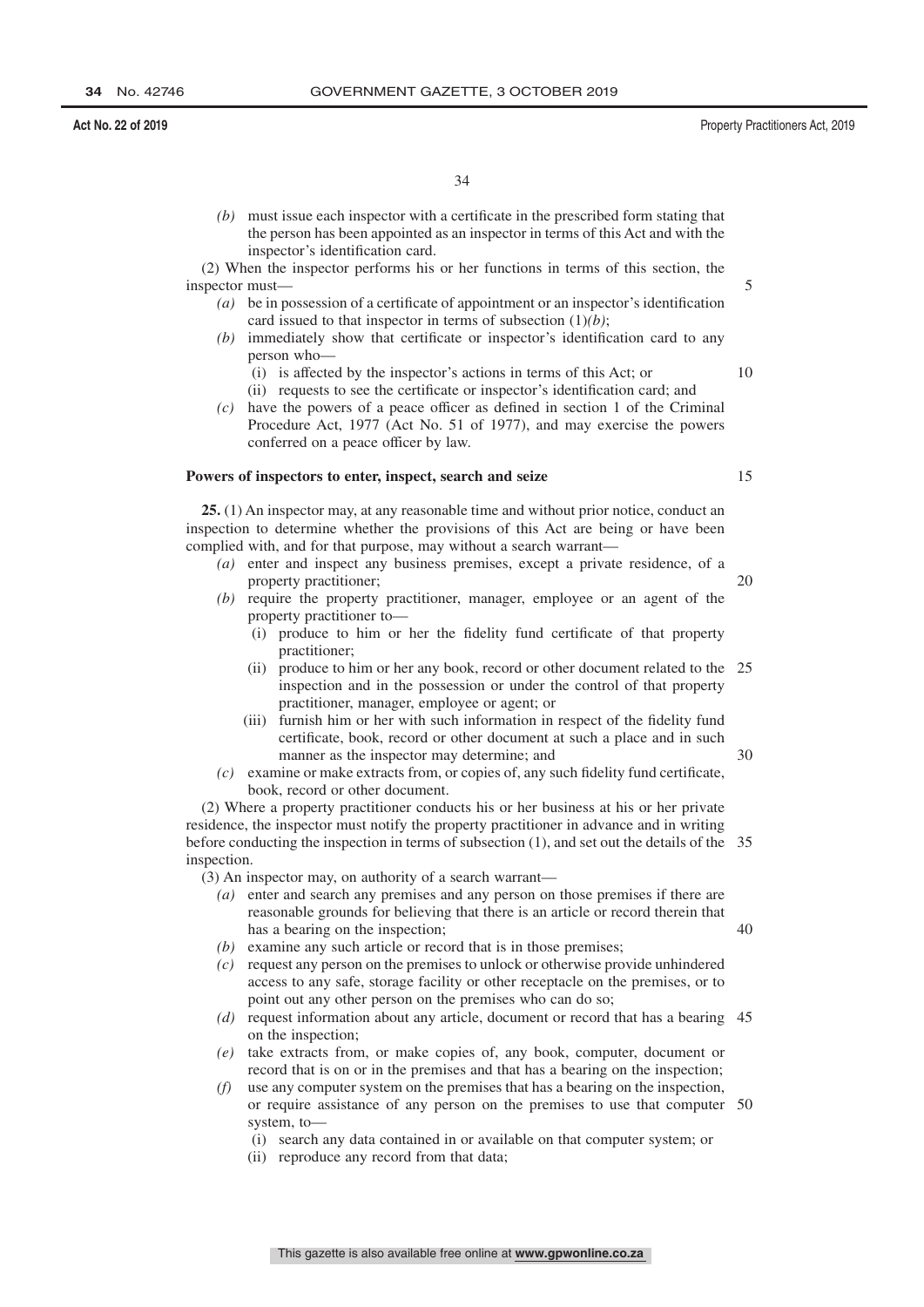5

15

35

*(b)* u tea u fha muingameli munwe na munwe thanziela nga ndila yo randelwaho,<br>hu hulwe-ybo uri muthu o tholelwa uri a ybe muingameli hu tshi khou hu bulwe-vho uri muthu o tholelwa uri a vhe muingameli hu tshi khou tevhedzwa uno Mulayo nahone hu vhe na khadi ya vhune ya muingameli uyo.<br>E muingameli a tshi khou shuma mishumo yawe u ya nga ino khethekanyo.

(2) Musi muingameli a tshi khou shuma mishumo yawe u ya nga ino khethekanyo, muingameli u tea—

- (a) u vha a na thanziela ya uri o tholwa kana a na khadi ya vhune ya muingameli<br>u ya nga khethekanyo thukhu ya  $(1)(h)$ : u ya nga khethekanyo <u>thukhu ya (1)</u>*(b)*;<br>u sumbedza thanziela kana khadi yaw
- *(b)* u sumbedza thanziela kana khadi yawe ya vhune kha muthu muniwe na muniwe ane munwe ane-
	- (i) a kwamea nga zwine muingameli a ita u ya nga uno Mulayo; kana (ii) a humbela u vhona thanziela kana khadi ya vhune ya muingameli; na<br>maanda a muofisiri wa Mulalo sa zwo talutshedzwaho kha khethekanyo ya 10
- *(c)* maanda a muofisiri wa Mulalo sa zwo talutshedzwaho kha khethekanyo ya 1<br>wa Mulayo wa Criminal Procedure Act, 1977 (Act No 51 of 1977) na uri a nga ya Mulayo wa *Criminal Procedure Act*, 1977 *(Act No.51 of 1977)*, na uri a nga shumisa maanda o hweswaho muofisiri wa zwa Mulalo nga mulayo.

## **Maandˆ a a vhaingameli a u dzhena, u ingamela, u <sup>ˆ</sup> todˆ ulusa na u dzhia**

**25.** (1) Muingameli nga tshifhinga tshin̆we na tshin̆we tshi pfadzaho nahone a songo ranga u divhadza a nga ingamela u itela u lavhelesa uri naa mbetshelo dza uno Mulayo<br>dzi khou tevhedzwa, kana, dzo, tevhedzwa, nahone, hu, songo, yhuva, ha, yha, na dzi khou tevhedzwa kana dzo tevhedzwa, nahone hu songo vhuya ha vha na  $k$ hwathisedzo ya u todulusa—

- *(a)* a nga dzhena a ingamela kha zwifhato zwa bindu, nga nnd̄ani ha hayani hune 20<br>ha dzulwa bone, ha mushumi wa zwa ndaka: ha dzulwa hone, ha mushumi wa zwa ndaka;
- (b) toda mushumi wa zwa ndaka, mulanguli, mushumi kana razhendedzi wa<br>mushumi wa zwa ndaka a tshi mushumi wa zwa ndaka a tshi—
	- (i) sumbedza muingameli thanziela ya tshikwama i sumbedzaho u thembea<br> $x_1$  ya uyo mushumi wa zwa ndaka: ya uyo mushumi wa zwa ndaka; 25
	- (ii) sumbedza muingameli bugu, rekhodo inwe na inwe, kana manwe manwalwa ane uyo mushumi wa zwa ndaka, mulanguli, mushumi kana razhendedzi a vha nao kana a re fhasi ha ndango yawe nahone a re na vhushaka na nyingamelo; kana
	- (iii) fha muingameli iyo ndivhiso malugana na thanziela ya tshikwama i 30<br>sumbedzaho u thembea bugu rekhodo kana manwe manwalwa a reafho sumbedzaho u thembea, bugu, rekhodo kana manwe manwalwa a re afho fhethu nahone nga ndila ine muingameli a do ta; na<br>uwha kana u dzhia zwi byaho henefho, kana khon
- $f(c)$  that huvha kana u dzhia zwi bvaho henefho, kana khophi dza, thanziela ya tshikwama i thembea bugu rekhodo kana manwe manwalwa tshikwama i thembea, bugu, rekhodo kana manwe manwalwa.

(2) Hune mushumi wa zwa ndaka a vha a khou ita vhubindudzi hawe hayani hawe ha 35 phuraivethe, muingameli u tea u divhadza mushumi wa zwa ndaka hu tshe na tshifhinga<br>nabone nga u tou nwala phanda ha musi bu tshi ingamelwa u ya nga khethekanyo thukhu nahone nga u tou n˙wala phand̯a ha musi hu tshi ingamelwa u ya nga khethekanyo thukhu<br>va (1), nahone hu sumbedzwe zwidodombedzwa malugana na u ingamela ya (1), nahone hu sumbedzwe zwidodombedzwa malugana na u ingamela.

(3) Muingameli a tshi khou shumisa maanda a u todulusa a nga—<br>(a) dzhena a ita tsedzuluso kha zwithato zwinwe na zwiny

- (a) dzhena a ita tsedzuluso kha zwifhato zwiniwe na zwiniwe na kha muthu 40<br>muniwe na muniwe kha izwo zwifhato arali hu na mbuno dzi pfadzaho dza u munuve na munuve kha izwo zwifhato arali hu na mbuno dzi pfadzaho dza u<br>tenda uri hu na atikili kana rekhodo henefho ine ya yha na zwine zwa tea u tenda uri hu na atikili kana rekhodo henefho ine ya vha na zwine zwa tea u<br>ingamelwa: ingamelwa;
- $(b)$  that huvha inve na inve ya atikili kana rekhodo ine ya vha henefho zwifhațoni;<br>bumbela m 45
- $(c)$  humbela muthu munve na munve kha izwo zwifhato uri a khiulule kana uri a sa khakhise u swikelelwa ha sefo, tshotoredzhi kana rekhodo i re afho a sa khakhise u swikelelwa ha sefo, tshotoredzhi kana rekhodo i re afho zwifhaţoni, kana uri a sumbe muthu mun̄we na mun̄we a re afho zwifhaţoni ane a nga kona u pfalo;
- (d) humbele ndivhiso nga ha atikili, linwalwa kana rekhodo ine ya vha na zwine 50<br>zwa khou todwa uri zwi ingamelwe: zwa khou todwa uri zwi ingamelwe;<br>dzhia zwi re kha ivo rekhodo, k
- *(e)* dzhia zwi re kha iyo rekhodo, kana khophi ya, bugu ifhio na ifhio, khomphiyutha, linwalwa kana rekhodo ine kha kana i re ngomu zwifhatoni<br>nabone ine va yha na zwine zwa khou todelwa u ingamelwa: nahone ine ya vha na zwine zwa khou todelwa u ingamelwa;<br>shumisa sisiteme ya khomphiyutha inwe na inwe kha zwifhato
- *(f)* shumisa sisiteme ya khomphiyutha inwe na inwe kha zwifhato zwine zwa vha 55<br>na zwine zwa khou tea u ingamelwa, kana a tou toda thuso kha muthu ufhio na zwine zwa khou tea u ingamelwa, kana a tou toda thuso kha muthu ufhio<br>na ufhio henefho zwithatoni uri a shumise sisiteme va khomphiyutha, u itela na ufhio henefho zwifhatoni uri a shumise sisiteme ya khomphiyutha, u itela<br>
1 u—
	- (i) ita tsedzuluso ya data i re kha kana i re hone kha sisiteme ya khomphiyutha: kana khomphiyutha; kana 60
	- (ii) u bveledzulula rekhodo inwe na inwe i bvaho kha data;

This gazette is also available free online at **www.gpwonline.co.za**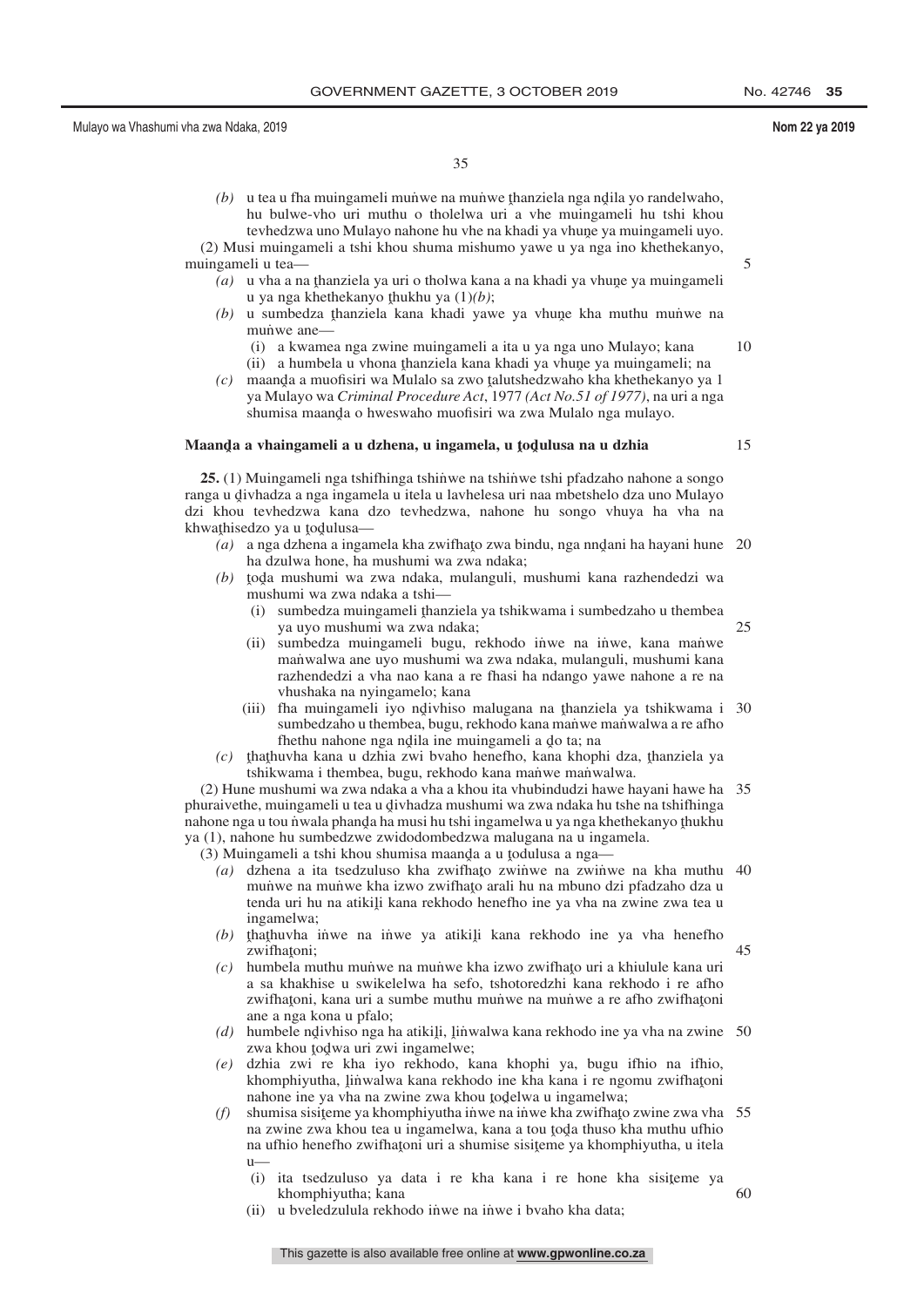- *(g)* seize any output from that computer for examination and copying;
- *(h)* attach and if necessary remove from the premises for examination and safekeeping anything that has a bearing on the inspection; and
- *(i)* seize and retain any such fidelity fund certificate, book, record or other document that may afford evidence of sanctionable conduct under this Act: Provided that the person from whom the fidelity fund certificate, book, record or other document was taken shall, at his or her request and at his or her expense, be allowed to make copies thereof or extracts therefrom, under the supervision of the inspector concerned. 5

(4) The search warrant contemplated in subsection (3) may only be issued by a judge 10 or a magistrate if it appears from the information given by the inspector under oath or affirmation that—

- *(a)* there are reasonable grounds for suspecting that a contravention of the Act has occurred or is occurring;
- *(b)* a search of the premises is likely to yield information pertaining to the alleged 15 contravention; and
- *(c)* the search is reasonably necessary for the purposes of enforcing the Act.

(5) The search warrant must identify the premises that may be entered and searched and specify the parameters within which the inspector may perform an entry, search or seizure. 20

(6) The search warrant is valid only until—

- *(a)* the warrant is executed;
- *(b)* the warrant is cancelled by the person who issued it or, in that person's absence, by a person with similar authority;
- *(c)* the purpose of issuing it has lapsed; or
- *(d)* the expiry of one month after the date it was issued,

whichever occurs first.

(7) The warrant may be executed only during the hours of 08h00 and 17h00 of a day other than a Saturday, Sunday or public holiday, unless the judge or the magistrate who issued it authorises that it may be executed at any other time that is reasonable in the 30 circumstances.

(8) Immediately before commencing with the execution of a search warrant, the inspector executing that warrant must—

- *(a)* if the owner or person in control of the premises to be searched is present—
	- (i) provide identification to that person and explain to that person the 35 authority by which the warrant is being executed; and
	- (ii) hand exact copies of the warrant and of this section to that person or to the person named in it; or
- *(b)* if no person is present, affix an exact copy of the search warrant at the entrance to the premises in a prominent and visible place.

 $40$ 

25

(9) The inspector authorised to conduct search entry and search in terms of a search warrant issued in terms of subsection (3), may be accompanied and assisted by one or more police officers.

(10) The inspector and any police officer accompanying the inspector must, when entering and searching any premises in terms of a search warrant, conduct that entry and 45search with strict regard to decency and every person's right to dignity, freedom, security and privacy.

(11) During any search, only a female inspector or police officer may search a female person and only a male inspector or police officer may search a male person.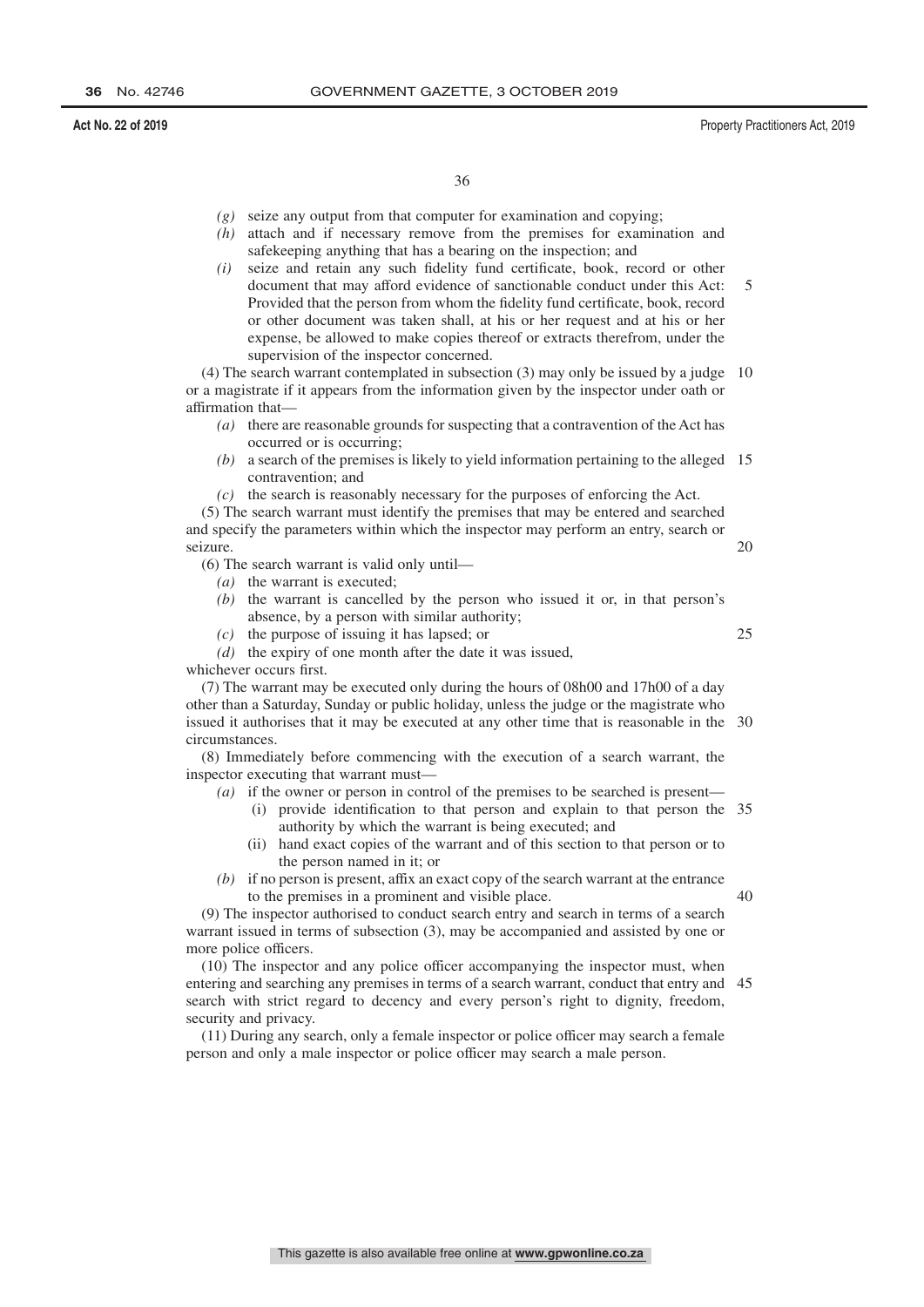5

30

45

37

- *(g)* dzhia tshithu tshin˙ we na tshin˙ we tshine tsha khou bva kha khomphiyutha uri tshi thathuvhiwe na u kopiwa;<br>nambatedza nabone arali zwi t
- $(h)$  nambatedza nahone arali zwi tshi todea ha to bvisiwa afho zwifhatoni hu tshi<br>khou italwa uri zwa zwa hyiswa zwi thathuyhiwa na u yhulunga tshinwa na khou itelwa uri zwe zwa bviswa zwi thathuvhiwe na u vhulunga tshinwe na tehinye taha yha na zwine zwa tea u ingameliwa: na tshinwe tshine tsha vha na zwine zwa tea u ingameliwa; na
- $(i)$  dzhia na u fara tshithu tshinwe na tshinwe u tou fana na thanziela ya tshikwama i sumbedzaho u thambaa bugu rakhodo kana manye manyelwa tshikwama i sumbedzaho u thembea, bugu, rekhodo kana manwe manwalwa ane a ita uri hu waniwe vhuṭanzi malugana na vhuṭanzi vhune ha ita uri hu<br>tuwa ndatiso u ya nga uno Mulayo: Tanda uyo muthu ana thanziela ya itwe ndațiso u ya nga uno Mulayo: Tenda uyo muthu ane thanziela ya tehikwama i sumbedzaho u thembea bugu rekhodo kana manwe manwalwa tshikwama i sumbedzaho u thembea, bugu, rekhodo kana manwe manwalwa zwa vha zwo dzhiiwa khae a tea uri musi o tou humbela nahone hu tshi khou shuma masheleni awe ene mune a tea u tendelwa u ita dzikhophi kana u wana<br>zwi re-henefbo, ngomu, kha linwalwa a nga fhasi, ha whulayhelesi, ha zwi re henefho ngomu kha linwalwa a nga fhasi ha vhulavhelesi ha<br>mujugameli akwameaho muingameli a kwameaho. 10

(4) Khwaṭhisedzo ya tsedzuluso yo bulwaho kha khethekanyo ṭhukhu ya (3) i nga 15<br>tshedzwa fhedzi nga muhatuli kana madzhisitirata arali ndiyhiso yo netshedzwaho netshedzwa fhedzi nga muhatuli kana madzhisitirata arali ndivhiso yo netshedzwaho nga muingameli nga muingur kana maazinsignaga aran ng<br>nga muingameli nga fhasi ha muano kana khwaṭhisedzo uri—

- *(a)* hu na mbuno dzi pfalaho malugana na u humbulela uri Mulayo u khou pfukiwa kana wo pfukiwa;
- *(b)* u ita tsedzuluso afho zwifhatoni zwi na tshikhala tsha u nga swikisa kha u 20<br>wana ndiyhiso malugana na khumbulelo ina ya yba hone; nabone wana ndivhiso malugana na khumbulelo ine ya vha hone; nahone<br>u ita tsadzuluso zwi tao u itwa u itala ndivbo dza uri Mulavo u ta
- *(c)* u ita tsedzuluso zwi tea u itwa u itela ndivho dza uri Mulayo u tevhedzwe.

(5) Khwathisedzo ya u ita tsedzuluso i tea u bula dzina la zwifhato zwine zwa khou<br>u u nga dzhenwa khazwo musi bu tshi sedzuluswa nahone bu taluswe na mikano ine tea u nga dzhenwa khazwo musi hu tshi sedzuluswa nahone hu taluswe na mikano ine<br>mujugameli a do shuma yhukati hayo musi a tshi dzhena, a sedzulusa kana a dzhia muingameli a do shuma vhukati hayo musi a tshi dzhena, a sedzulusa kana a dzhia.<br>(6) Khwathisedzo va u sedzulusa i yha ine ya khou shuma u swikela 25

- (6) Khwathisedzo ya u sedzulusa i vha ine ya khou shuma u swikela—<br>(a) mushumo wayo u tshi itwa:
	- *(a)* mushumo wayo u tshi itwa;
	- *(b)* musi zwenezwo i tshi tou fheliswa nga muthu we a i netshedza kana, ya fheliswa uwo muthu a sibo, nga munye muthu ang a yaha na maandalanga ang fheliswa uyo muthu a siho, nga mun˙ we muthu ane a vha na maandalanga ane<br>a fana na onovo we a i netshedza: a fana na onoyo we a i netshedza;<br>ndiybo ya uri i netshedzwe i tshi t
	- $(c)$  ndivho ya uri i netshedzwe i tshi fhela; kana<br> $(d)$ , u fhela havo ha nwedzi muthibi nga murah
	- (d) u fhela hayo ha nvedzi muthihi nga murahu ha datumu ye ya netshedzwa<br>naayo hu tshi shumiswa tshine tsha swika u thoma ngayo, hu tshi shumiswa tshine tsha swika u thoma.

(7) Khwathisedzo ya u sedzulusa i nga shumiwa fhedzi vhukati ha zwifhinga zwa<br>b00 na 17b00 kha duyba nga ngda ba Mugiybela. Swondaba kana holodeni ya nnyi na 08h00 na 17h00 kha duvha nga nnda ha Mugivhela, Swondaha kana holodeni ya nnyi na 35<br>nnyi nga nnda ha musi muhatuli kana madzhisitirata we a i netshedza o tenda uri i nga nnyi, nga nnda ha musi muhaṭuli kana madzhisiṭiraṭa we a i netshedza o tenda uri i nga<br>shumiswa tshifbinga tshinwe na tshinwe tshine tsha nfadza u va nga nyimele shumiswa tshifhinga tshinwe na tshinwe tshine tsha pfadza u ya nga nyimele.

(8) Nga u tou tavhanya phanda ha u thoma u shumiwa ha khwathisedzo ya u ita<br>dzuluso, mujngameli ane a khou shumisa khwathisedzo a nga tsedzuluso, muingameli ane a khou shumisa khwathisedzo a nga— $(a)$ , arali mune wa zwithato kana muthu ane a khou langula z

- (a) arali mune wa zwifhato kana muthu ane a khou langula zwifhato zwine zwa 40<br>khou ya u sedzuluswa a bone khou ya u sedzuluswa a hone—
	- (i) muingameli u tea u didivhadza kha uyo muthu nahone a talutshedze kha manganen a tea a gigiviaaza kha ayo mama nanone a gatasi.<br>uyo muthu maandalanga ane khwathisedzo ya khu itelwa; na
	- (ii) muingameli u tea u fha khophi dza khwathisedzo na ino khethekanyo kha uyo muthu kana kha muthu o bulwaho khayo; kana
- $(b)$  arali hu si na muthu, khophi i tou nambatedzwa ya iyo khwathisedzo ya u sedzulusa hanafho munangoni wa zwifasto kha yhufhathu hung ha yha sedzulusa henefho munangoni wa zwifhato kha vhufhethu hune ha vha khagala nahone hune ya do vhonala.<br>ngameli o fhiwabo maanda a u ita tse

(9) Muingameli o fhiwaho maanda a u ita tsedzuluso o tou dzhena fhethu afho nahone<br>edzulusa u va nga khwathisedzo vo netshedzwaho u va nga khethekanyo thukhu va a sedzulusa u ya nga khwathisedzo yo netshedzwaho u ya nga khethekanyo thukhu ya 50<br>(3) a nga fhelekedzwa na u thuswa nga pholisa lithihi kana mapholisa  $(3)$ , a nga fhelekedzwa na u thuswa nga pholisa lithihi kana mapholisa.<br> $(10)$  Muingameli na pholisa linya na linya line la khou fhelekedza m

(10) Muingameli na pholisa linwe na linwe line la khou fhelekedza muingameli musi<br>a tshi dzhana u sedzulusa zwithatoni zwinwe na zwinwe u va nga khwathisedzo va u vha tshi dzhena u sedzulusa zwifhaţoni zwiṅ̀we na zwiṅ̀we u ya nga khwathisedzo ya u<br>sedzulusa yba tea u dzhena yba sedzulusa ybo diimisela nabone yba na mikhwa yba tshi sedzulusa vha tea u dzhena vha sedzulusa vho diimisela nahone vha na mikhwa vha tshi<br>dovha hafbu vha thonifha na pfanelo va tshileme tsha muthu, mbofholowo, tsireledzo na dovha hafhu vha thonifha na pfanelo ya tshileme tsha muthu, mbofholowo, tsireledzo na 55<br>tshidzumbe tshidzumbe.

(11) Musi hu tshi khou sedzuluswa, muingameli wa tshifumakadzini kana pholisa la<br>ufumakadzini fhedzi ndi yhone yhone yha nga sedzulusa nga u phuphuledza tshifumakadzini fhedzi ndi vhone vhane vha nga sedzulusa nga u phuphuledzaphuphuledza muthu wa tshifumakadzini nahone ane a do phuphuledza-phuphuledza wa<br>tshinaani bu tshi do itwa nga mujngameli kana pholisa wa tshinaani yho tshinnani hu tshi do itwa nga muingameli kana pholisa wa tshinnani-vho.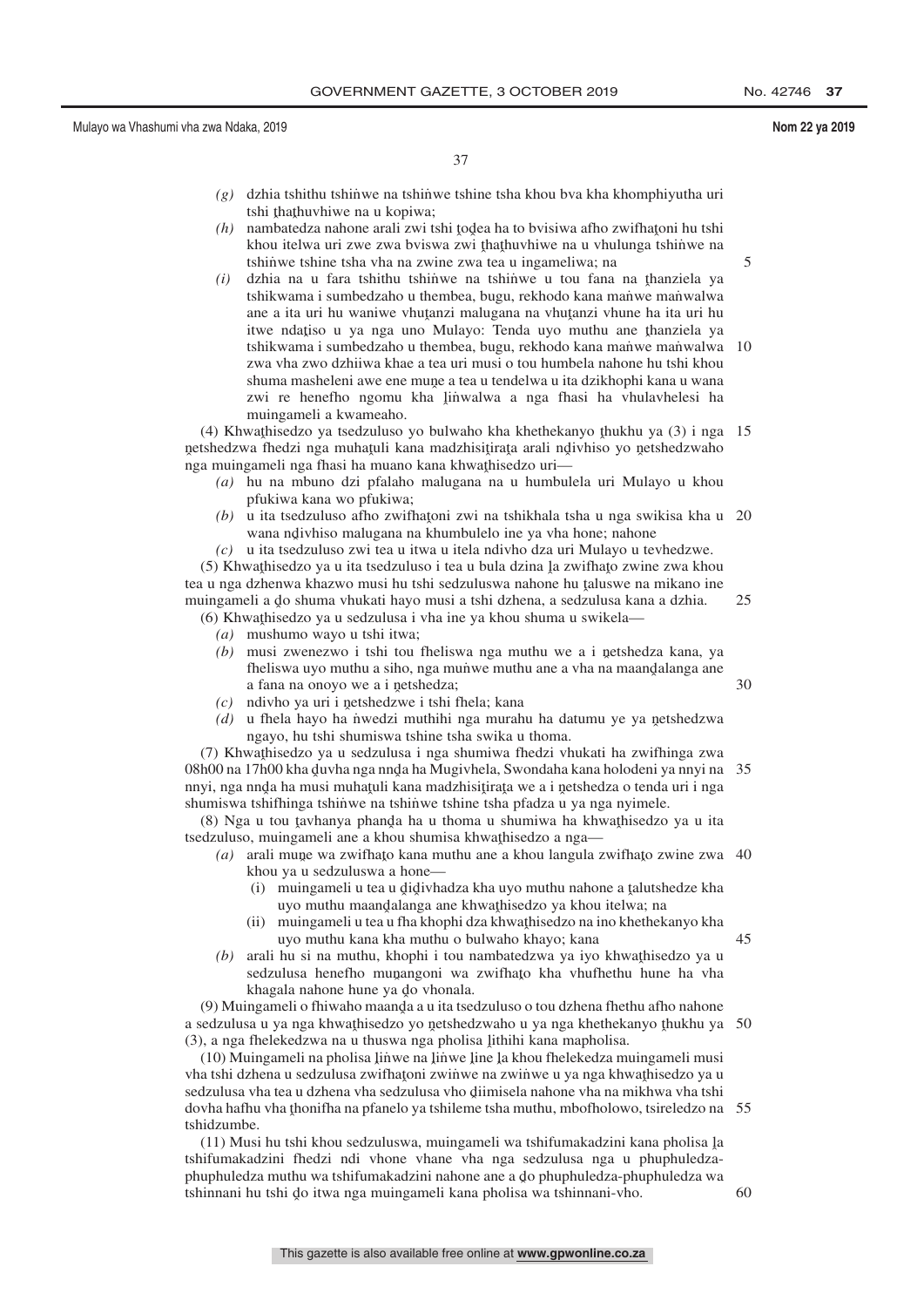(12) An inspector who removes anything from premises being searched must—

- *(a)* issue a written receipt for it to the owner of or person in control of the premises in sufficient detail to identify each specific thing so removed; and
- *(b)* return it as soon as practicable after achieving the purpose for which it was removed to the person from whose control it was taken, unless it is to be used as evidence in any subsequent proceedings, in which case the inspector must forthwith in writing inform the person from whose control it was taken of that fact. 5

(13) During a search conducted under a search warrant, a person may refuse to permit the removal of an article, document or record on the grounds that it contains privileged 10 or protected information, but that person may not cause such article, document or record to be amended, altered or destroyed until the inspector has been afforded a reasonable time to act under subsection (14).

(14) If the owner or person in control of an article or document refuses to give the article, document or record to the inspector conducting the search, that inspector may in 15 writing request the registrar or sheriff of the High Court that has jurisdiction to attach and remove the article, document or record for safe custody until a court determines whether or not the information is privileged or protected.

(15) A police officer who is assisting the inspector in terms of this section may use as much force as is necessary, including breaking a door or window of the premises, or the breaking of any lock which prevents the search of any safe, storage facility or other receptacle on the premises, to overcome resistance by any person to the entry and search. 20

(16) Before using force, a police officer must audibly demand admission or access and must announce the purpose of entry, unless it is reasonable to believe that doing so may induce someone to destroy, dispose of or conceal an article, document or record that forms part of the search or is otherwise relevant to the search. 25

(17) A person who submits any information to an inspector or makes any statement to him or her may indicate to the inspector that he or she claims confidentiality in respect of any information or statement so provided, and the inspector must deal with such 30 information in accordance with the relevant law.

### **Compliance notices**

**26.** (1) The Minister must, from time to time, determine—

*(a)* contraventions of the Act that are of a minor nature; and

*(b)* contraventions of the Act that are of a substantial nature.

35

(2) The Minister must publish the determinations referred to in subsection (1) by notice in the *Gazette* and the Authority must publish the determinations on its website and via any other medium it deems fit.

(3) The Minister must, by notice in the *Gazette*, prescribe the maximum fines in respect of each type of contravention which the Authority may determine for the 40 purposes of subsection (5): Provided that such a maximum fine may not for a particular year exceed the amount prescribed in respect of one year of imprisonment in accordance with the Adjustment of Fines Act, 1991 (Act No. 101 of 1991), at any particular moment in time.

(4) The Authority may, where an inspection or investigation by an inspector indicates 45 a contravention of this Act which is of a minor nature as determined under subsection (1), issue a compliance notice in the prescribed format to the person so allegedly contravening this Act, calling on that person to comply with this Act within a period specified in the compliance notice, which period must be reasonable in the circumstances. 50

(5) The Authority may, in the compliance notice, determine a fine to be paid by the person concerned if such person, in writing, on the compliance notice acknowledges his, her or its failure to comply with this Act as stated in the compliance notice.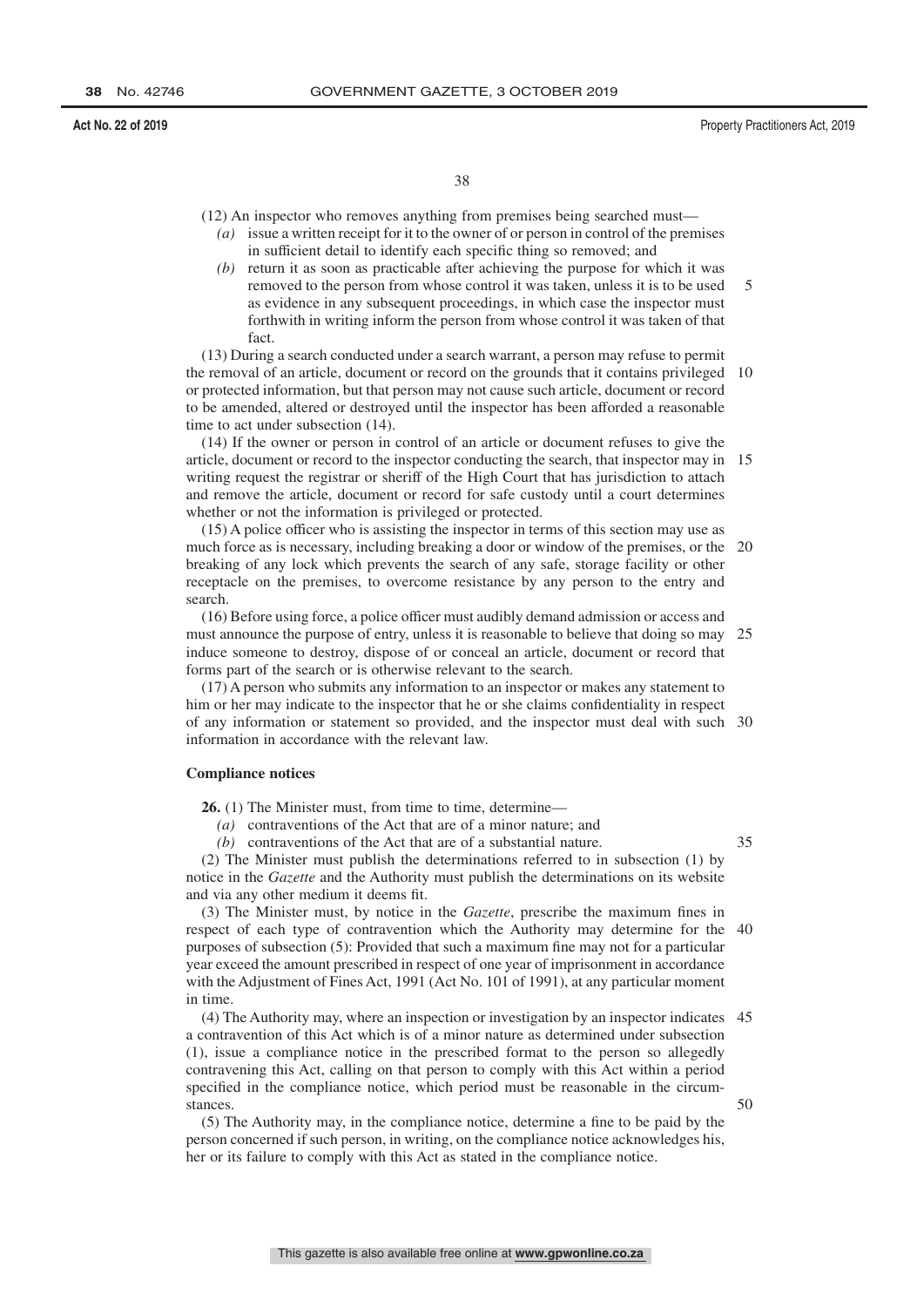39

(12) Muingameli ane a dzhia tshithu tshin̆we na tshin̆we afho zwifhatoni zwine zwa<br>ou sedzuluswa u tea u khou sedzuluswa u tea u —

- (a) netshedza rasithi yo tou nvalwaho kha uyo mune wa zwifhato kana muthu ane <sub>n</sub> kahou langa zwifhato ho dodombedzwa zwidodombedzwa zwa u talusa<br>a khou langa zwifhato ho dodombedzwa zwidodombedzwa zwa u talusa tshithu tshinwe na tshinwe tsho dzhiiwaho; na
- *(b)* u humisa itsho tshe tsha dzhiiwa musi ho no thoma ha swikelelwa ndivho ye tsha dzhielwa yone tshi humiselwe kha uyo muthu we a dzhielwa, nga nnd្a ha<br>musi tshi tshi kha di do va u shumiswa sa yhutanzi kha khothe/tsengo ine ya musi tshi tshi kha di do ya u shumiswa sa vhutanzi kha khothe/tsengo ine ya<br>khou ya u itwa nahone arali zwo ralo muingameli u do tea u nwalela uvo we nasi isin'isin'ikina gri go ya u shumiswa sa viladanzi kha khoulevesengo me ya<br>khou ya u itwa, nahone arali zwo ralo muingameli u do tea u nwalela uyo we a dzhielwa a mu vhudza mbuno dzo teaho.

(13) Musi hu tshi khou sedzuluswa hu tshi khou shumiswa khwathisedzo ya u<br>dzulusa muthu a nga hana u fha thendelo ya u dzhijwa ha atikili linwalwa kana sedzulusa, muthu a nga hana u fha thendelo ya u dzhiiwa ha atikili, linwalwa kana<br>rekhodo a tshi khou hana o disendeka kha mbuno dza uri hu na mafhungo o faredzwaho rekhodo a tshi khou hana o disendeka kha mbuno dza uri hu na mafhungo o faredzwaho<br>henefho ane a si a nnvi na nnvi kana mafhungo o tsireledzwaho, fhedzi uvo muthu a nga henefho ane a si a nnyi na nnyi kana mafhungo o tsireledzwaho, fhedzi uyo muthu a nga si ite uri atikili iyo, linwalwa ilo kana rekhodo iyo i khwiniswe, shandukiswe kana u<br>kherukanywa u swikela mujugameli a tshi wana tshifhinga tshi nfadzaho tsha u shumisa kherukanywa u swikela muingameli a tshi wana tshifhinga tshi pfadzaho tsha u shumisa khethekanyo thukhu ya  $(14)$ .<br> $(14)$  Arali mune wa kana n 15

(14) Arali mune wa kana muthu ane a khou langa iyi atikili kana ilo linwalwa a hana<br>ha mujugameli atikili Jinwalwa kana rekhodo uri a ite tsedzuluso, uvo mujugameli u fha muingameli atikiļi, ļinwalwa kana rekhodo uri a ite tsedzuluso, uyo muingameli<br>nga u tou nwala a nga humbela redzhistra kana mudinda wa Khothe Khulwane a re na nga u tou nwala a nga humbela redzhistra kana mudinda wa Khothe Khulwane a re na 20<br>maandalanga kha uwo mukano uri a nambatedze na u dzhia atikili Jinwalwa kana maandalanga kha uyo mukano uri a nambatedze na u dzhia atikili, linwalwa kana<br>rekhodo uri i iswe kha vhufbethu ho tsireledzeaho u swika khothe i tshi layhelesa uri naa rekhodo uri i iswe kha vhufhethu ho tsireledzeaho u swika khothe i tshi lavhelesa uri naa mafhungo ayo ndi o khetheaho naa kana ndi o tsireledzwaho.

(15) Pholisa line la khou thusa muingameli u ya nga iyi khethekanyo li nga shumisa<br>ombetshedzo u ya nga afho hune u kombetshedza ha todea, bu tshi khou katelwa u khombetshedzo u ya nga afho hune u kombetshedza ha todea, hu tshi khou katelwa u<br>kwasha yothi kana fasitere afho zwifhatoni, kana u kwasha loko ine ya khou thiybela u kwasha vothi kana fasiţere afho zwifhaţoni, kana u kwasha loko ine ya khou thivhela u<br>sedzulusa sefoni, tshitoredzhi kana tshifaredzi henefho zwifhatoni, u itela u kunda uyho sedzulusa sefoni, tshitoredzhi kana tshifaredzi henefho zwifhaţoni, u itela u kunda uvho<br>vhukondi yhune ha khou itwa nga muthu vhukondi vhune ha khou itwa nga muthu.<br>(16) Phanda ha u shumisa khombetshed 25

(16) Phanda ha u shumisa khombetshedzo, pholisa li tea u amba zwi tshi tou pfala uri<br>khou toda u dzhena na uri pholisa li tea u divhadza ndiybo ya u dzhena, nga nnda ha ˆ musi hu na lutendo lu pfalaho uri u ita zwenezwo zwa u humbela u dzhena zwi nga ita li khou toda u dzhena na uri pholisa li tea u divhadza ndivho ya u dzhena, nga nnda ha 30<br>musi bu na lutendo lu pfalaho uri u ita zwenezwo zwa u humbela u dzhena zwi nga ita uri muthu ane a sa tode u vula a nga vho tshinyadza, lata kana u dzumba atikiļi, ļinwalwa<br>kana rekhodo ine va khou ita uri hu vhe na tsedzuluso kana vone ine va khou todwa kana rekhodo ine ya khou ita uri hu vhe na tsedzuluso kana yone ine ya khou todwa.<br>(17) Muthu ane a fha muingameli ndivhiso ifhio na ifhio kana ane a ji

(17) Muthu ane a fha muingameli ndivhiso ifhio na ifhio kana ane a ita<br>uitatamende a nga sumbedza kha uyo muingameli uri u khou toda tshidzumbe tshitatamennde a nga sumbedza kha uyo muingameli uri u khou toda tshidzumbe 35<br>malugana na ndiybiso inwe na inwe kana tshitatamennde tsho netshedzwaho, nahone malugana na ndivhiso iṅ̀we na in̈we kana tshiṭaṭamennde tsho netshedzwaho, nahone<br>muingameli u tea u shumana na iyo ndiyhiso u ya nga mulayo wo fanelaho muingameIi u tea u shumana na iyo ndivhiso u ya nga mulayo wo fanelaho.

# **Ndˆ ivhadzo malugana na u tevhedza Mulayo**

**26.** (1) Minista misi yothe u tea u lavhelesa u—<br> $(a)$ , pfukiwa ha uno Mulayo hune ha yha hu

*(a)* pfukiwa ha uno Mulayo hune ha vha hu songo tou kalula; na

*(b)* pfukwa ha uno Mulayo ho kalulaho.

(2) Minista u tea u andadza zwo tiwaho zwine zwo bulwa kha khethekanyo thukhu ya<br>Unga ndiyhadzo kha Gazete nahone Maandalanga a tea u andadza zwo tiwaho kha (1) nga ndivhadzo kha Gazete nahone Maandalanga a tea u andadza zwo tiwaho kha<br>webusaithi na kha khasho vo fanelaho webusaithi na kha khasho yo fanelaho.

(3) Nga ndivhadzo kha Gazete, Minista u tea u randela ndațiso khulwanesa malugana 45<br>u pfuka Mulavo bunwe na bunwe bune Maandalanga a nga laybelesa u itela ndivho na u pfuka Mulayo hunwe na hunwe hune Maandalanga a nga lavhelesa u itela ndivho<br>ya khethekanyo thukhu ya (5): Tenda iyo ndatiso khulwanesa ya sa nade mutengo wo ya khethekanyo thukhu ya (5): Tenda iyo ndatiso khulwanesa ya sa pade mutengo wo<br>randelwaho malugana na nwaha muthihi wa u valelwa dzhele u ya nga Mulayo wa randelwaho malugana na n˙ waha muthihi wa u valelwa dzhele u ya nga Mulayo wa Adjustment of Fines Act, 1991 (Act No. 101 of 1991), kha tshiftinga tshinwe na tshinwe tshenetsho. 50

(4) Maand̄alanga afho hune nyingamelo kana tsedzuluso nga muingameli ya<br>mbedza u pfukiwa ha uno Mulayo hune u pfuka uho a hongo hulesa sa zwo tiwaho nga sumbedza u pfukiwa ha uno Mulayo hune u pfuka uho a hongo hulesa sa zwo tiwaho nga fhasi ha khethekanyo thukhu ya (1), a nga netshedza ndivhadzo malugana na u tevhedza<br>nga ndila yo randelwaho kha uyo muthu ane a khou humbulelwa uri u khou nfuka uno nga ndila yo randelwaho kha uyo muthu ane a khou humbulelwa uri u khou pfuka uno<br>Mulayo, uyo muthu a yhudzwe uri a teyhedze uno Mulayo hu saathu u fhela tshifhinga Mulayo, uyo muthu a vhudzwe uri a tevhedze uno Mulayo hu saathu u fhela tshifhinga 55 tsho bulwaho kha ndivhadzo ya uri a tevhedze Mulayo, tshine itsho tshifhinga ndi<br>tshifhinga tshine tsha nfadza ho sedzwa nvimele tshifhinga tshine tsha pfadza ho sedzwa nyimele.

(5) Maandalanga a tshi khou tevhedza ndivhadzo, a do ta tshikalo tsha ndatiso ine ya<br>u u badelwa nga muthu a kwameaho arali uvo muthu nga u tou nwala a tsi khou tea u badelwa nga muthu a kwameaho arali uyo muthu nga u tou n˙ wala a tsi khou fhindula iyo ndivhadzo, a tanganedza uri o kundelwa u tevhedza uno Mulayo sa zwe 60<br>zwa bulwa kha ndivhadzo malugana na u tevhedza Mulayo zwa bulwa kha n<mark>divhadzo malugana na u tevhedza Mulay</mark>o.

10

5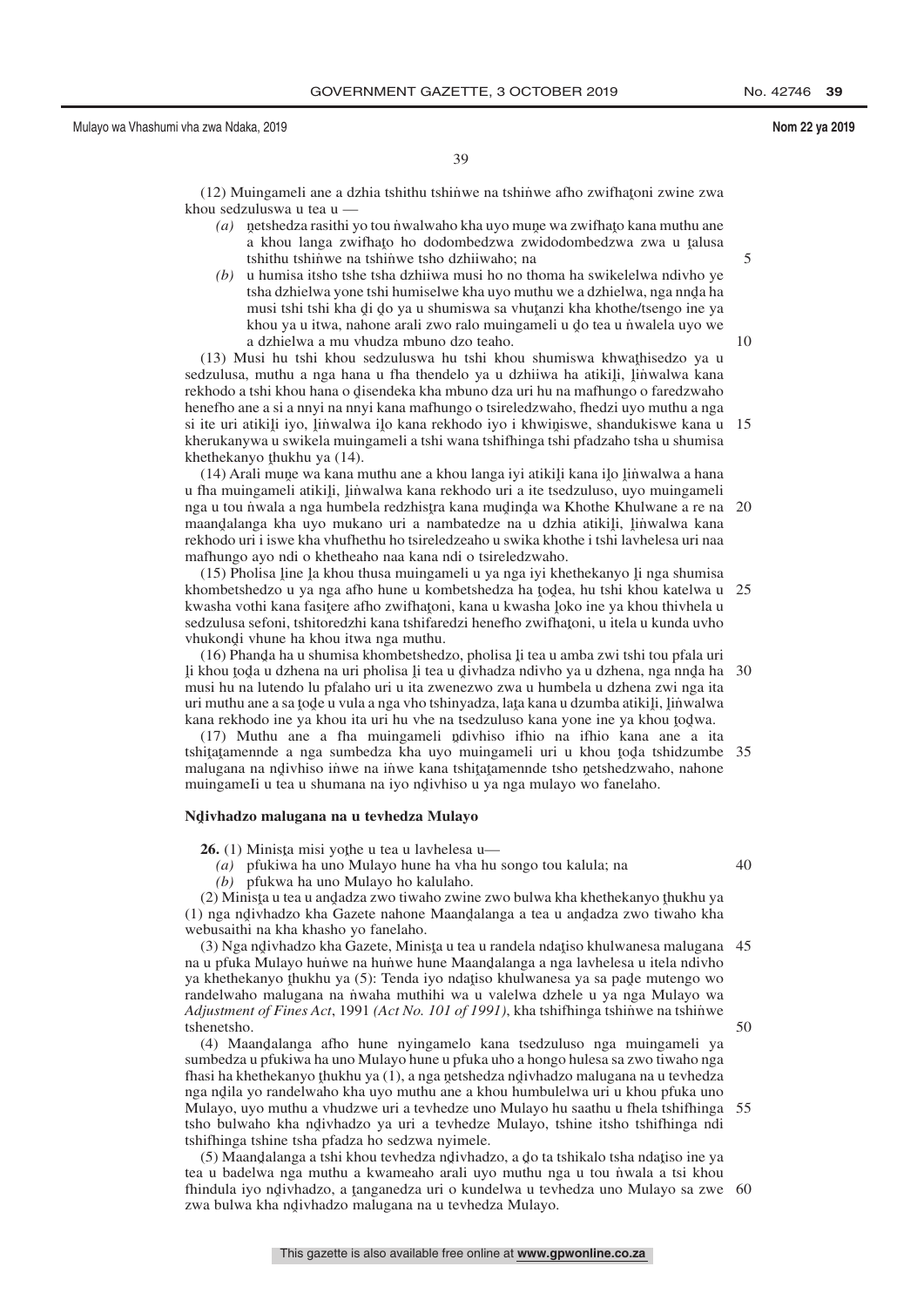40

(6) The fine contemplated in subsection (5) must be paid to the Authority within a period specified in the compliance notice.

(7) Any fine paid in consequence of a compliance notice accrues to the Fund, and the person named in that notice may not be prosecuted for having committed such contravention.

(8) Any contravention of a minor nature may not be taken into consideration when considering any application by or other proceedings against the person concerned.

#### **Fine as compensation**

**27.** (1) The Authority may, whenever a fine has been imposed on a property practitioner under this Act and taking into account any amounts paid under the 10 mandatory indemnity insurance contemplated in section 57, if any, order that any portion of the fine be applied towards the payment of compensation to any person who suffered a pecuniary loss as a result of the conduct of that property practitioner.

(2) The Authority may, on receipt of a fine imposed on a property practitioner, make the payment contemplated in subsection (1), but no such payment may be made until all 15 appeals in respect of the imposition of the fine have lapsed or have been finalised or abandoned.

(3) This section does not preclude any person from referring any dispute against a property practitioner or other person to the Authority, but if an award is made by an Authority in favour of a person who has received payment from the Authority as 20 contemplated in subsection (2), the Authority must take that payment into account.

#### **Lodging of complaints**

**28.** (1) Any person may, in the prescribed form, lodge a complaint with the Authority against a property practitioner in respect of financing, marketing, management, letting, hiring, sale or purchase of property.

(2) The Authority must, in writing, within seven days acknowledge receipt thereof and inform the complainant of the case number assigned to the complaint.

(3) After receiving the complaint, the Authority may require the complainant to submit further information or documentation in relation to the complaint.

# **Mediation**

**29.** (1) An Authority may—

*(a)* if it believes that a complaint may be resolved through mediation; or

*(b)* on application by the person concerned,

refer the complaint for mediation, as prescribed.

(2) Within seven days of referral to mediation, the Authority must appoint a suitably 35 qualified person as a mediator.

(3) The mediator must within seven days of appointment—

*(a)* give notice of the mediation as prescribed to all parties concerned; and

*(b)* set the matter down for mediation within 30 days.

(4) *(a)* The mediator assists the parties to resolve the dispute.

40

25

30

*(b)* If the parties come to an agreement which resolves the matter or mediation has failed, the mediator must—

(i) issue a certificate stating the outcome of the mediation; and

(ii) serve a copy of that certificate on each party to the dispute.

(5) The Authority must keep the records of all mediation proceedings, including the 45agreements where applicable, as prescribed.

(6) Notwithstanding the provisions of subsection (1), property practitioners may consent to refer an inter-property practitioners' dispute for mediation by the Authority, and the Authority may provide such mediation service on a cost recovery basis.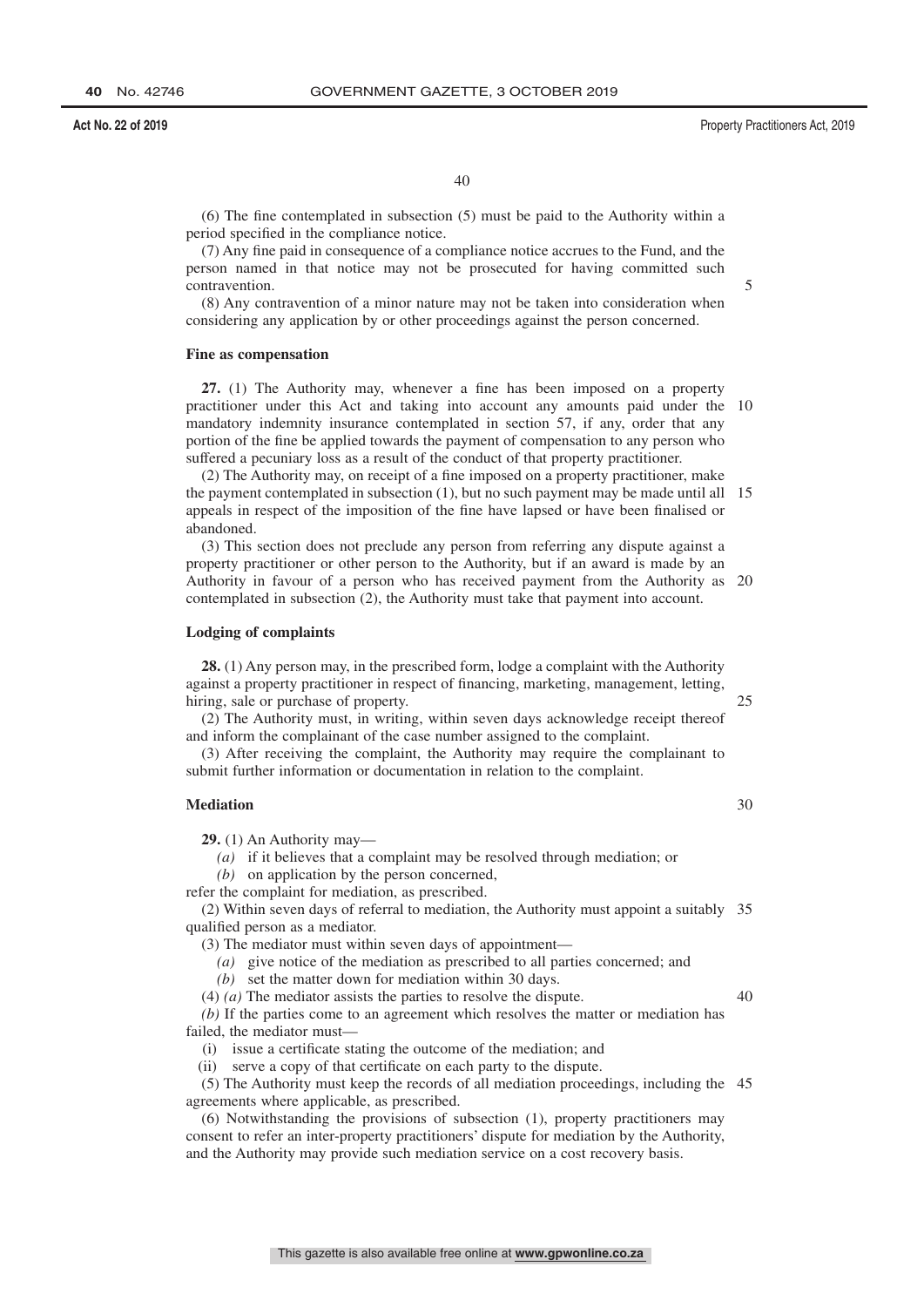41

(6) Ndatiso yo bulwaho kha khethekanyo thukhu ya (5) i tea u badelwa Maandalanga<br>saathu u fhela tshifhinga tsho bulwaho kha ndiyhadzo ya malugana na uho u pfuka hu saathu u fhela tshifhinga tsho bulwaho kha ndivhadzo ya malugana na uho u pfuka<br>Mulayo Mulayo.

(7) Ndatiso inwe na inwe ine ya badelwa zwo itiswa nga ndivhadzo ya malugana na<br>phika Mulayo i kuyhangana ngei kha Tshikwama, nabone muthu o bulwaho kha iyo u pfuka Mulayo i kuvhangana ngei kha Tshikwama, nahone muthu o bulwaho kha iyo ndivhadzo a nga si tshutshiselwe uho u pfuka Mulayo.<br>(8) U pfuka Mulayo hunwe na hunwe hu songo hulese 5

 $(8)$  U pfuka Mulayo hunwe na hunwe hu songo hulesaho hu nga si dzhielwe ntha musi<br>tshi, khou laybeleswa, khumbelo, inwe na jinwe nga kana dzinwe nyito sa tsengo hu tshi khou lavheleswa khumbelo inwe na inwe nga kana dzinwe nyito sa tsengo malugana na muthu a kwameaho.

# **Ndaˆ tiso sa mbadelo**

**27.** (1) Maandalanga, tshifhinga tshinwe na tshinwe musi ho hweswa ndatiso kha<br>tshumi wa zwa ndaka nga fhasi ha uno Mulayo nabone hu tshi dzhielwa ntha mushumi wa zwa ndaka nga fhasi ha uno Mulayo nahone hu tshi dzhielwa ntha<br>masheleni manwe na manwe o badelwaho nga fhasi ha ndindakhombo yo bulwaho kha masheleni manwe na manwe o badelwaho nga fhasi ha ndindakhombo yo bulwaho kha khethekanyo ya 57, arali i hone, Maandalanga a fha ndaela uri tshipida tshinwe na<br>tshinwe tsha ndatiso tshi shume kha mbadelo ya ndiliso kha muthu munwe na munwe tshinʻwe tsha ndatiso tshi shume kha mbadelo ya ndiliso kha muthu mun'we na mun'we  $15$ <br>o huvbadzwabo nga u xelelwa zwo itiswa nga yhudifari ba mushumi wa zwa ndaka o huvhadzwaho nga u xelelwa zwo itiswa nga vhudifari ha mushumi wa zwa ndaka.<br>(2) Maandalanga a tshi tou tanganedza ndatiso ye ya hweswa kha mushumi wa zw

(2) Maandalanga a tshi tou tanganedza ndatiso ye ya hweswa kha mushumi wa zwa<br>aka a do mbo di ita mbadelo yo bulwabo kha khethekanyo thukbu ya (1) fhedzi a bu ndaka, a do mbo di ita mbadelo yo bulwaho kha khethekanyo thukhu ya (1), fhedzi a hu<br>na mbadelo ine ya do itwa u swikela khatululo dzothe dzi tshi ranga dza fhela dzine dza na mbadelo ine ya do itwa u swikela khatululo dzothe dzi tshi ranga dza fhela dzine dza<br>kwama ndatiso yo itwaho kana khatululo dzo litshwa kwama ndatiso yo itwaho kana khatululo dzo litshwa.<br>(3) Ino khethekanyo a i thiyheli muthu ufbio na

(3) Ino khethekanyo a i thivheli muthu ufhio na ufhio kha u isa phambano kha Maandalanga ine phambano iyo i kwama mushumi wa zwa ndaka kana munve muthu,<br>arali nyayhelo yo itwa nga Maandalanga zwi tshi thusa muthu ane o tanganedza arali nyavhelo yo itwa nga Maandalanga zwi tshi thusa muthu ane o tanganedza<br>mbadelo i hyaho kha Maandalanga sa zwe zwa hulwa kha khethekanyo thukhu ya (2) mbadelo i bvaho kha Maandalanga sa zwe zwa bulwa kha khethekanyo thukhu ya (2),<br>Maandalanga a tea u dzhiela iyo mbadelo ntha Maandalanga a tea u dzhiela iyo mbadelo n<mark>ț</mark>ha.

#### **U vhiga mbilaelo**

**28.** (1) Muthu munwe na munwe kha fomo yo randelwaho a nga vhiga mbilaelo ngei kha Maandalanga a tshi khou hwelela mushumi wa zwa ndaka malugana na zwi<br>kwamabo masheleni zwa maraga ndaulo u renndisa u birisa thengiso kana u renga kwamaho masheleni, zwa maraga, ndaulo, u renndisa, u hirisa, thengiso kana u renga ndaka.

(2) Maandalanga nga u tou nwala, hu saathu fhela maduvha a sumbe a tea u amba uri<br>tanganedza mbilaelo nahone a vhudze muhweleli nga ha nomboro ya mulandu wo o tanganedza mbilaelo nahone a vhudze muhweleli nga ha nomboro ya mulandu wo<br>vulwaho nga muhweleli vulwaho nga muhweleli.

(3) Nga murahu ha u tanganedza mbilaelo, Maandalanga a nga toda muhweleli a tshi<br>sa yhutanzi yhunwe kana linwalwa li re na yhushaka na mbilaelo disa vhuţanzi vhuṅwe kana l̥iṅwalwa l̥i re na vhushaka na mbilaelo. 35

# **Vhukonanyi**

**29.** (1) Maandalanga—<br>(a) arali a tshi khou

*(a)* arali a tshi khou tenda uri mbilaelo i nga tanduluwa nga u tou konanya; kana *(b)* musi muhweleli a kwameaho o tou ita khumbelo,

anga isa mbilaelo kha zwa vhukonanyi, u ya nga he zwa randelwa.

- (2) Hu saathu fhela maduvha a sumbe musi ho iswa mbilaelo kha zwa vhukonanyi,<br>aandalanga a tea u thola muthu ane a fusha thodea uri a ybe ene mukonanyi Maandalanga a tea u thola muthu ane a fusha thodea uri a vhe ene mukonanyi.<br>(3) Mukonanyi bu saathu fhela maduyha a sumbe o tholiwa u tea u
	- (3) Mukonanyi hu saathu fhela maduvha a sumbe o tholiwa u tea u—<br>(a) tha ndivhadzo yhothe yha kwameaho nga ha uho u konany (a) fha ndivhadzo vhothe vha kwameaho nga ha uho u konanya sa zwe zwa randelwa: na randelwa; na
	- (b) ita uri fhungo <u>li</u> dzulelwe hu saathu fhela maduvha a 30.<br> $(a)$  Mukonanyi u thusa yha kwameaho uri yha tandulule pha

(4) *(a)* Mukonanyi u thusa vha kwameaho uri vha tandulule phambano.

*(b)* Arali vha kwameaho vha kona u tendelana kha zwine zwa tandulula phambano kana vhukonanyi ha kundelwa, mukonanyi u tea u—

(i) netshedza thanziela ine ya khou buletshedza mvelelo dza vhukonanyi; na<br>ii) tha khophi ya thanziela munwe na munwe wa yha kwameaho nga phamb

(ii) fha khophi ya thanziela munve na munve wa vha kwameaho nga phambano.<br>(5) Maandalanga a tea u yhulunga rekhodo dza zwe zwa itea kha yhukonanyi, hu tsh (5) Maandalanga a tea u vhulunga rekhodo dza zwe zwa itea kha vhukonanyi, hu tshi<br>telwa thendelano henefho hune zwa konadzea, u va nga he zwa randelwa katelwa thendelano henefho hune zwa konadzea, u ya nga he zwa randelwa.

(6) Naho hu na mbetshelo dza khethekanyo thukhu ya (1), vhashumi vha zwa ndaka<br>a nga tenda u isa phambano yhukati ha yhashumi yha zwa ndaka kha zwa yhukonanyi vha nga tenda u isa phambano vhukati ha vhashumi vha zwa ndaka kha zwa vhukonanyi 55nga Maandalanga, nahone Maandalanga a nga netshedza iyo tshumelo ya vhukonanyi<br>nga ndila ine ya tea u badelwa nga ndila ine ya tea u badelwa.

10

 $25$ 

20

30

40

45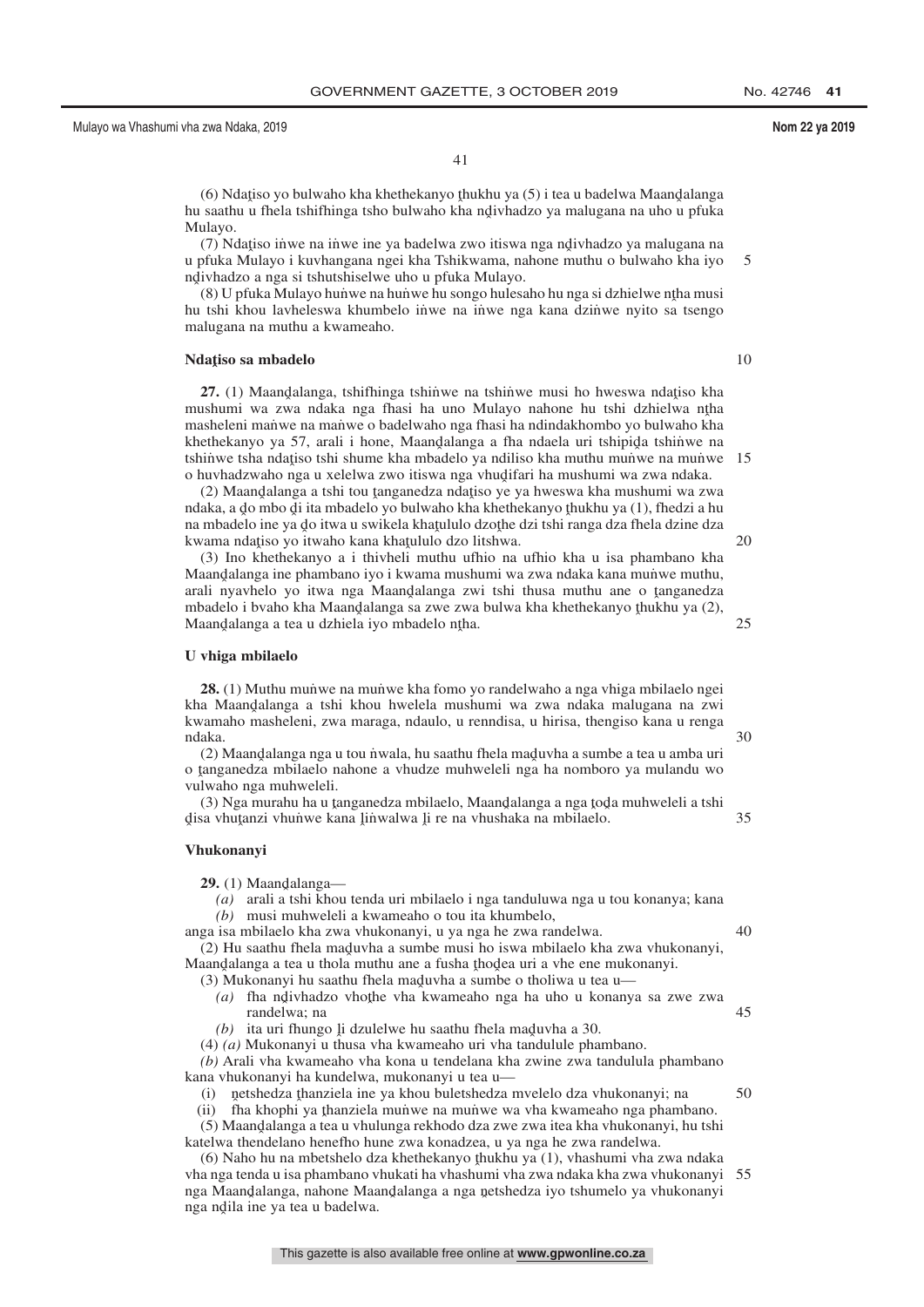(7) If a matter is not resolved as contemplated in this section, the matter must be adjudicated in accordance with section 30.

# **Adjudication**

**30.** (1) If—

- *(a)* a person on whom a compliance notice has been served in accordance with section 26— 5
	- (i) fails to comply with this Act as demanded in the compliance notice;
	- (ii) fails to timeously comply with the compliance notice; or
	- (iii) fails to timeously pay the fine determined by the Authority; or

*(b)* mediation has been attempted in accordance with section 29 but has failed; 10

*(c)* the serious nature of the complaint and the contravention in question warrants, the Authority must cause a notice of adjudication to be served on the person concerned as prescribed.

(2) The Authority must appoint an independent legally qualified person as an adjudicator to conduct an adjudication of a complaint in terms of this section, who for 15 purposes of this section is referred to as the ''adjudicator''.

(3) The Authority may upon application from the adjudicator on good grounds appoint independent assessors to assist him or her.

(4) Within 14 days of the appointment of the adjudicator, the adjudicator must—

*(a)* give notice of the adjudication as prescribed to all parties concerned; and *(b)* set the matter down for hearing within 60 days. 20

(5) The adjudication must be held expeditiously, subject to upholding the rules of natural justice and in accordance with prescribed procedure.

(6) *(a)* The adjudicator must upon conclusion of the adjudication make a determination as to whether the complaint is upheld or not.

*(b)* If the complaint is upheld, the adjudicator must make an order which in the circumstances is appropriate, and such an order has the status of an order of a magistrate's court and must be executed accordingly.

(7) The order contemplated in subsection (6) may include—

- *(a)* a fine which may not exceed the amount determined by the Minister of Justice 30 for the purposes of section 29(1)*(a)* of the Magistrates' Courts Act, 1944 (Act No. 32 of 1944);
- *(b)* if appropriate in the circumstances, an order that the Authority pays not more than 80 percent of the fine as a compensation award to the complainant; and *(c)* any other appropriate order under the circumstances.

(8) The adjudicator must upon finalisation of the adjudication process provide written reasons for any of his or her determinations or orders. 35

(9) The Authority must keep the records of all hearings, including the order made and written reasons provided by the adjudicator, as prescribed.

(10) Notwithstanding the provisions of subsection (2), property practitioners may 40 consent to refer an inter-property practitioners' dispute for adjudication by the Authority, and the Authority may provide such service on a cost recovery basis.

(11) Subject to the provisions of subsection (7)*(b)*, any fine paid pursuant to an order made by the adjudicator accrues to the Fund.

# **Adjudication Appeal Committee**

**31.** (1) Any person who is aggrieved by the decision of the adjudicator in terms of section 28 may appeal against such decision to the Adjudication Appeal Committee in the prescribed format.

45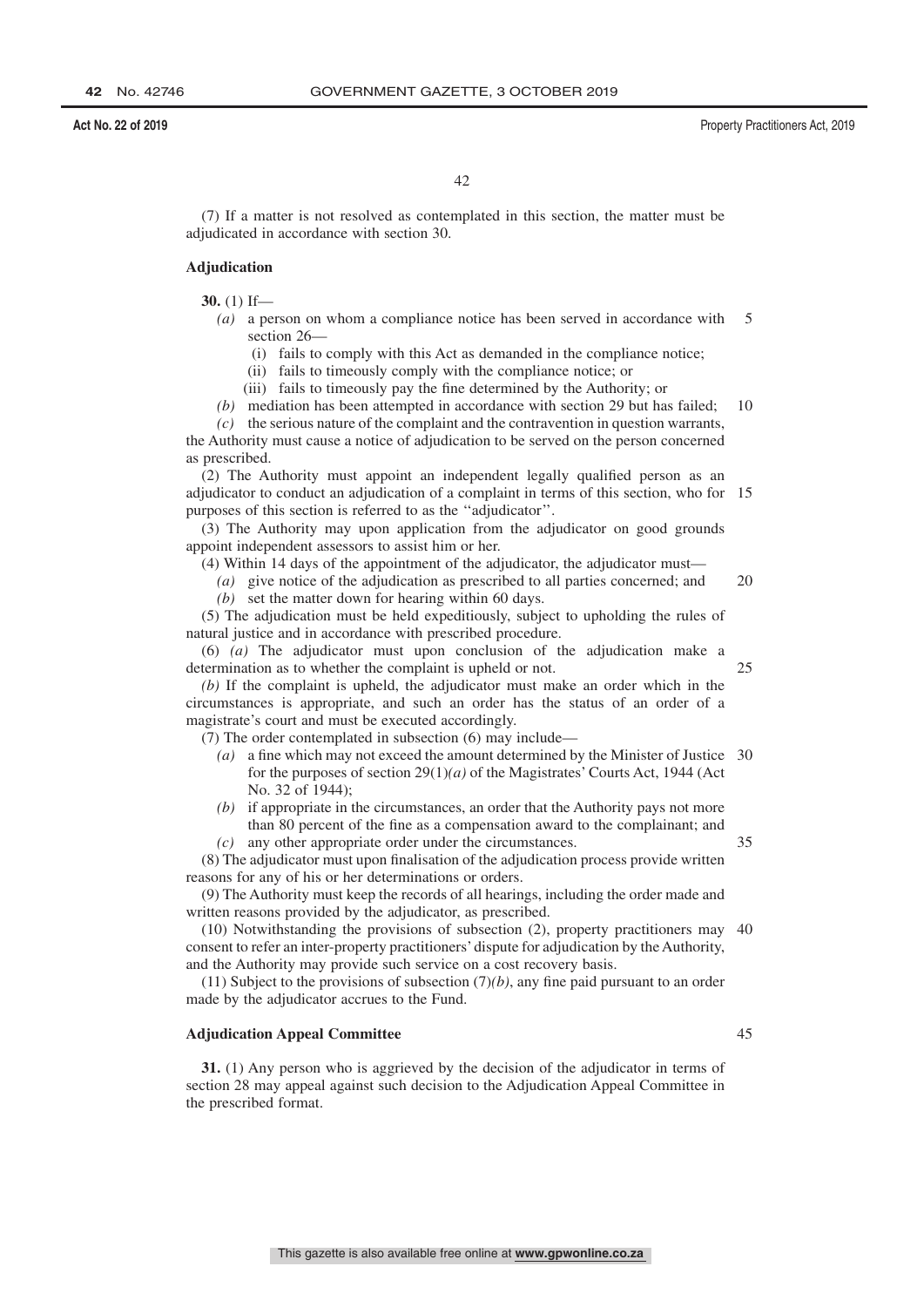35

50

43

(7) Arali phambano i songo tanduluwa sa zwe zwa bulwa kha ino khethekanyo, phambano i tea u haţulwa u ya nga khethekanyo ya 30.

# **Khaˆ tulo**

**30.** (1) Arali—

- (a) muthu ane ndivhadzo ya uri hu vhe na zwine a tea u zwi tevhedzela o i fhiwa<br>hu tebi khou tevhedzelwa khethekanyo ya 26 hu tshi khou tevhedzelwa khethekanyo ya 26— 5
	- (i) a kundelwa u tevhedzela uno Mulayo naho nd̄ivhadzo ya u tevhedzela yo vha i kombetshedzaho: vha i kombetshedzaho;
	- (ii) a kundelwa u tevhedzela ndivhadzo ya u tevhedzisa nga tshifhinga; kana<br>iii) a kundelwa u badela ndatiso nga tshifhinga yo tiwaho nga Maandalanga;
	- (iii) a kundelwa u badela ndatiso nga tshifhinga yo tiwaho nga Maand̄alanga; 10 kana
- *(b)* vhukonanyi ho lingedzwa u ya nga khethekanyo ya 29 fhedzi ha kundelwa;
- *(c)* vhuhulu ha vhuvha ha mbilaelo na u pfuka zwo teaho hu kwameho zwa vha zwi tshi khwathisedza,

Maadalanga a tea u ita uri ndivhadzo ya vhuhatuli i netshedzwe muthu ane a kwamea u 15<br>va nga ha zwa randelwa ya nga he zwa randelwa.

(2) Maandalanga a tea u thola muthu ane a vha na ndalukano dza mulayo uri hu vhe<br>e muhatuli ane a do tshimbidza zwa u hatula kha iyo mbilaelo bu tshi khou teyhedzwa ene muhațuli ane a do tshimbidza zwa u hațula kha iyo mbilaelo hu tshi khou tevhedzwa<br>ino khathakanyo, ane hu tshi khou italiya ndiybo dza ino khathakanyo muthu uyo u ino khethekanyo, ane hu tshi khou itelwa ndivho dza ino khethekanyo muthu uyo u vhidzwa u pfi ndi "muhatuli".<br>(3) Maandalanga musi bu na

(3) Maandalanga musi hu na khumbelo ine ya bva kha muhatuli nahone hu na mbuno<br>aybudi. Maandalanga aa nga thola mulayhelesi o diimisaho ane a do thusa ene dzavhudi, Maandalanga a nga thola mulavhelesi o diimisaho ane a do thusa ene<br>muhatuli muhaţuli.<br> $(A)$  Hu

(4) Hu saathu fhela maduvha a 14 ho tholwa muhațuli, muhațuli u tea u— $(a)$ , tha ndivhadzo vhathu vhothe vha kwameaho nga ha u hatula u va ne

- (a) fha ndivhadzo vhathu vhothe vha kwameaho nga ha u hatula u ya nga he zwa 25<br>randalwa: nabone randelwa; nahone
- $(b)$  ita uri fhungo li thetsheleswe hu saathu fhela maduvha a 60.

(5) U hatula hu tea u itwa nga u tavhanya, hu tshi khou tevhedzwa ndayo na<br>ulamukanyi ha mvelo na u va nga kuitele kwo randalwaho vhulamukanyi ha mvelo na u ya nga kuitele kwo randelwaho.

(6) *(a)* Muhatuli musi hu tshi tou fhela zwa vhuhatuli u tea u lavhelesa uri mbilaelo yo 30<br>ingindela kana a vo ngo dzingindela naa dzingindela kana a yo ngo dzingindela naa.

(b) Arali mbilaelo yo dzingindela, muhațuli u tea u ita ndaela ine yo tea idzo nyimele,<br>hone ivo ndaela i na vhuimo vhune, ha tou fana na ndaela ine ya itwa nga nahone iyo ndaela i na vhuimo vhune ha tou fana na ndaela ine ya itwa nga madzhisitarata wa khothe nahone i tea u tevhedzwa nga ndila yone.<br>(7) Ndaela yo bulwaho kha khethekanyo thukhu ya (6) i nga kate

- (7) Ndaela yo bulwaho kha khethekanyo thukhu ya (6) i nga katela—<br> $(a)$  mulitho una wa sa nada mutango wo tiwaho nga Mir (a) mulifho une wa sa pade mutengo wo tiwaho nga Minista wa zwa<br>
Yhulamukanyi ndiybo dzi dza u itala khathakanyo ya 20(1)(a) ya Mulayo wa Vhulamukanyi ndivho dzi dza u itela khethekanyo ya 29(1)*(a)* ya Mulayo wa *Magistrates' Court Act*, 1944 *(Act No. 32 of 1944)*;
	- $(b)$  arali zwo tea nyimele, ndaela ya uri Maandalanga a badela phesenthe i sa padí<br>80 va mulitho sa ndiliso kha muhweleli: na 80 ya mulifho sa ndiliso kha muhweleli; na 40
	- $(c)$  ndaela in $\omega$ e na in $\omega$ e yo teaho nyimele.

(8) Muhaṭuli musi hu tshi tou fhela zwa u haṭula u tea u fha mbuno dzo tou nvalwaho malugana na tsheo dzawe kana ndaela dze a ita.

(9) Maandalanga a tea u vhulunga rekhodo nga ha u thetsheleswa hothe ha mbilaelo,<br>tshi katelwa ndaela yo itwaho na mbuno dzo tou nwalwaho dze dza netshedzwa nga hu tshi katelwa ndaela yo itwaho na mbuno dzo tou nwalwaho dze dza netshedzwa nga 45<br>muhatuli sa zwe zwa randelwa muhațuli, sa zwe zwa randelwa.<br>(10) Nabo bu na mbetshelo di

 $(10)$  Naho hu na mbetshelo dza khethekanyo thukhu ya  $(2)$ , mushumi wa zwa ndaka<br>nga tenda hu tshi iswa mbilaelo yhukati ha yhashumi yha zwa ndaka u itela uri a nga tenda hu tshi iswa mbilaelo vhukati ha vhashumi vha zwa ndaka u itela uri mbilaelo i hatulwe nga Maandalanga, nahone Maandalanga a nga netshedza iyo<br>tshumalo bu si nga mahala tshumelo hu si nga mahala.

(11) Hu tshi khou tevhedzwa mbetshelo dza khethekanyo thukhu ya  $(7)(b)$ , mulifho munuwe na munuwe u badelwaho nga murahu ha ndaela yo itwaho nga muhatuli i kuvhanganywa kha Tshikwama.

# Komoti ya Aphi<mark>li ya Vhuha</mark>țuli

**31.** (1) Muthu munve na munve o khakhelwaho nga tsheo ya khatulo u ya nga 55 sethekanyo ya 28 a nga ita aphili ya u hanedza iyo tsheo. Aphili i itwa nga kha Komiti khethekanyo ya 28 a nga ita aphili ya u hanedza iyo tsheo. Aphili i itwa ngei kha Komiti<br>va Aphili ya Vhubatuli nga ndila yo randalwabo ya Aphili ya Vhuhaţuli nga nd̥ila yo randelwaho.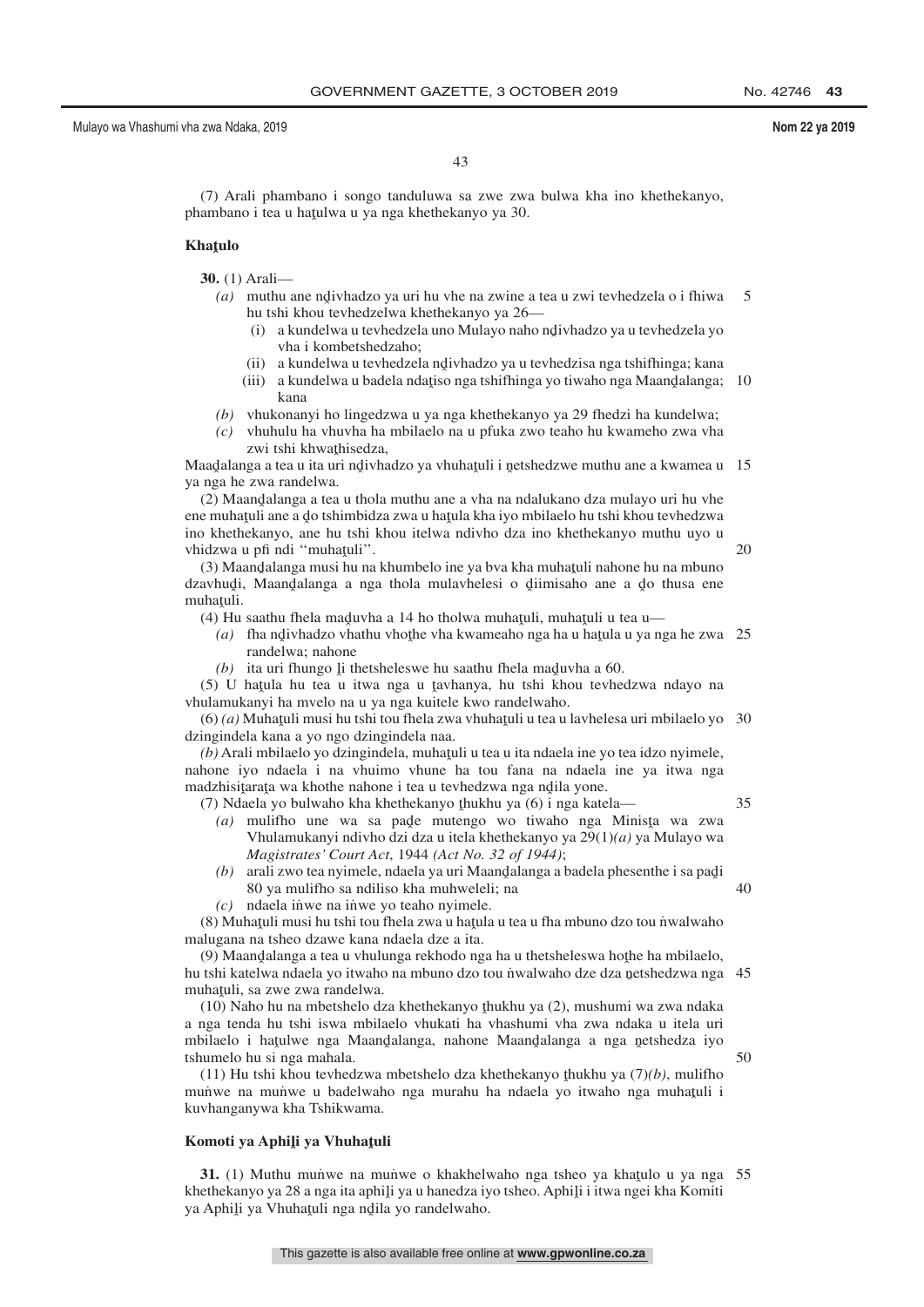20

44

(2) The Authority must, within 14 days of the date on which it received the notice of appeal in terms of subsection (1), establish an Adjudication Appeal Committee consisting of three independent suitably qualified persons to hear the appeal.

(3) Within 14 days of the appointment of the Adjudication Appeal Committee, the Adjudication Appeal Committee must-

*(a)* give notice of the appeal as prescribed to all parties concerned; and

*(b)* set the matter down for hearing within 60 days.

(4) The appeal must be held expeditiously, subject to upholding the rules of natural justice and in accordance with prescribed procedure.

(5) *(a)* The Adjudication Appeal Committee must upon conclusion of the appeal make 10 a determination as to whether the complaint is upheld or not.

*(b)* If the complaint is upheld, the Adjudication Appeal Committee must make an order which in the circumstances is appropriate, and such an order has the status of an order of a magistrate's court and must be executed accordingly.

(6) The Adjudication Appeal Committee must upon finalisation of the appeal process 15 provide written reasons for any of its determinations or orders.

(7) The Authority must keep the records of all appeals, including the order made and written reasons provided by the Adjudication Appeal Comittee, as prescribed.

# **CHAPTER 6**

### **FINANCES**

**Funds of Authority**

**32.** (1) The funds of the Authority consist of—

- *(a)* monies appropriated by Parliament;
- *(b)* fees paid to the Authority by property practitioners;
- *(c)* all monies derived from any investments in terms of section 33(2); and 25
- *(d)* all other monies which may accrue to the Authority from any other source.

(2) The Authority must utilise its funds to defray the expenses incurred by it in the performance of its functions and the exercise of its powers, but—

*(a)* any monies or other property donated or bequeathed to the Authority must be utilised in accordance with the conditions of such donation or bequest; and 30

- *(b)* if the Authority—
	- (i) after an inspection or investigation has found that a property practitioner failed to comply with any duty imposed upon him or her in terms of this Act;
	- (ii) has incurred any liability to pay costs in respect of any proceedings 35 instituted by it in terms of this Act for the recovery from a property practitioner of any amount which is payable by him, her or it to the Authority or the Fund; or
	- (iii) has incurred any liability to pay audit fees in respect of an audit done on the instructions of the Authority in a case where an audit contemplated in 40 section 54 has not been done,

the Authority may recover the costs of such inspection or investigation in so far as it relates to such duty or the taxed amount of such costs on an attorney and client scale or the amount of such audit fees, as the case may be, from the property practitioner concerned.

(3) The Minister must by notice in the *Gazette*, prior to the commencement of the Act and thereafter annually prior to the beginning of a financial year of the Authority, after consultation with the Board, determine the fees payable in terms of or under this Act.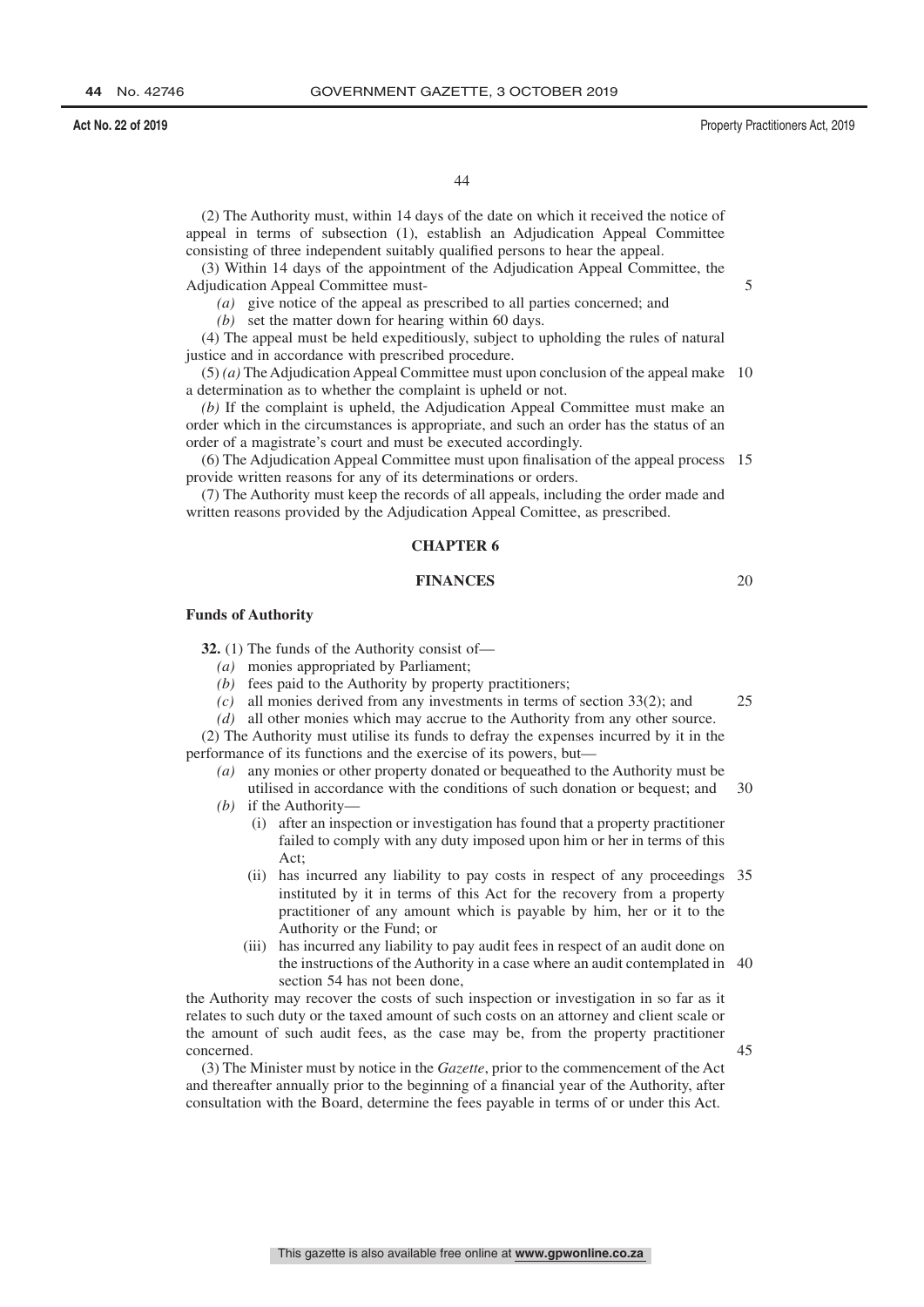(2) Maandalanga hu saathu fhela maduvha a 14 u bva kha datumu ya musi o<br>ugangdza ndivhadzo va aphili u va nga khathakanyo thukhu ya (1) a tea u thoma komiti ya Aphili ya Vhuhatili ine ya nga kuchickanyo kukua ya (1), a tea a noma<br>Komiti ya Aphili ya Vhuhatuli ine ya vha na vhathu vhararu vhane vha fusha thodea tanganedza ndivhadzo ya aphili u ya nga khethekanyo thukhu ya (1), a tea u thoma<br>Komiti ya Aphili ya Vhuhatuli ina ya yha na yhathu yhararu yhane yha fusha thodea nahone vho tou diimisaho uri vha thetshelese aphili.<br> $(3)$  Hu saathu fhela maduvba a 14 ho tholwa Kom

(3) Hu saathu fhela maduvha a 14 ho tholwa Komiti ya Aphili ya Vhuhatuli, Komiti<br>Aphili ya Vhuhatuli i tea u ya Aphili ya Vhuhatuli i tea u— 5

(a) fha ndivhadzo vhothe vha kwameaho nga ha aphili sa zwe zwa randelwa; na (b) ita uri fhungo li thetsheleswe bu saathu fhela maduwha a 60

 $(b)$  ita uri fhungo li thetsheleswe hu saathu fhela maduvha a 60.<br>
a phili i tea u jiwa nga u taybanya, bu tshi khou taybadi

(4) Aphili i tea u itwa nga u tavhanya, hu tshi khou tevhedzwa ndayo dza<br>ulamukanyi ha myelo nahone hu tshi khou tevhedzwa-yho na kuitele kwo vhulamukanyi ha mvelo nahone hu tshi khou tevhedzwa-vho na kuitele kwo 10 randelwaho.

(5) *(a)* Komiti ya Aphili ya Vhuhatuli musi hu tshi tou fhela aphili i tea u mbo ita tsheo<br>uri naa mbilaalo yo dzingindala kana a yo ngo dzingindala ya uri naa mbilaelo yo dzingindela kana a yo ngo dzingindela.

(b) Arali mbilaelo yo dzingindela, Komiti ya Aphili ya Vhuhatuli i tea u ita ndaela yo<br>hali ya vimele, nabone iyo ndaela i na vhujmo ha ndaela ine ya tou fana na va teaho nyimele, nahone iyo ndaela i na vhuimo ha ndaela ine ya tou fana na ya 15 madzhisitarata wa khothe nahone i tea u tevhedzwa zwavhudi.<br>(6) Komiti va Aphili va Vhuhatuli musi bu tehi tou thela aphi

(6) Komiti ya Aphili ya Vhuhatuli musi hu tshi tou fhela aphili i tea u mbo netshedza<br>puno dzo tou nweliwe malugana na tsheo ve ve dzhia na ndaela ve ve itwa mbuno dzo tou nvaliwa malugana na tsheo ye ya dzhia na ndaela ye ya itwa.

(7) Maandalanga a tea u vhulunga rekhodo dza aphiļi dzothe, hu tshi khou katelwa<br>aela vo itwaho na mbuno dzo nwalwaho zwo netshedzwaho nga Komiti va Aphili va ndaela yo itwaho na mbuno dzo n˙walwaho zwo n̯etshedzwaho nga Komiti ya Aphil̥i ya 20<br>Vhuhatuli sa zwe zwa randelwa Vhuhaţuli, sa zwe zwa randelwa.

### **NDIMA YA 6**

#### **MASHELENI**

# **Masheleni a Maandˆ alanga**

**32.** (1) Masheleni a Maandalanga hu katelwa— $(a)$ , tsheleda ina ya ay hiyya i tshi hya Phalam

- *(a)* tshelede ine ya avhiwa i tshi bva Phalamenndeni;
- $(a)$  tshelede ine ya badelwa Maandalanga nga vhashumi vha zwa ndaka;
- $(c)$  tshelede yothe ine ya bva kha u bindudza u ya nga khethekanyo ya 33(2); na  $(d)$ , tshelede yothe ine ya nga kuyhanganywa kha Maandalanga i tshi bya kha
- (d) tshelede yothe ine ya nga kuvhanganywa kha Maandalanga i tshi bva kha tshibwa na tshinwa tshiko tshinwe na tshinwe. 30

(2) Maandalanga a tea u shumisa masheleni ao kha u badela zwo itwaho nga<br>aandalanga zwi kwamaho mushumo wa Maandalanga na u shumisa maanda fhedzi Maandalanga zwi kwamaho mushumo wa Maandalanga na u shumisa maanda, fhedzi—<br>(a) masheleni, manye na manye, kana, ndaka, zwo, lambedzwaho, kana, zwo

- *(a)* masheleni man˙ we na manwe kana ndaka zwo lambedzwaho kana zwo fhiwaho Maandalanga zwi tea u shumiswa u ya nga milayo ya uho u<br>lambedzwa kana u newa sa ifa: nabone lambedzwa kana u newa sa ifa; nahone
- *(b)* arali Maandalanga—
	- (i) nga murahu ha u ingamela kana tsedzuluso Maandalanga a vha o wana<br>uri mushumi wa zwa ndaka o kundelwa u teyhedza mushumo wawe kana uri mushumi wa zwa ndaka o kundelwa u tevhedza mushumo wawe kana o kundelwa u tevhedza uno Mulayo;
	- (ii) o ita uri hu vhe na tshikolodo ndivho i ya u badela tshinwe na tshinwe 40 tsho itwaho hu tshi khou tevhedzwa uno Mulayo u itela u wana masheleni ane mushumi wa zwa ndaka a khou koloda kana Maand̯alanga<br>a tea u badela kha one ane kana kha Tshikwama: kana a tea u badela kha one ane kana kha Tshikwama; kana<br>o ita uri hu yhe na tshikolodo u itela u badela masheleni
	- (iii) o ita uri hu vhe na tshikolodo u itela u badela masheleni a tholo malugana<br>na tholo yo itwaho zwo itiswa nga ndaela dza one Maandalanga kha na tholo yo itwaho zwo itiswa nga ndaela dza one Maandalanga kha 45<br>nyimele huna tholo yo hulwaho kha khathakanyo ya 54 ya yha i saathu u nyimele hune <u>t</u>holo yo bulwaho kha khethekanyo ya 54 ya vha i saathu u<br>itwa itwa,

Maandalanga a nga wana murahu iyo tshelede ya uho u ingamelwa kana tsedzuluso<br>saizwi zwi na yhushaka na uvo mushumo kana tshelede yo tumbulwaho ya avo saizwi zwi na vhushaka na uyo mushumo kana tshelede yo tumbulwaho ya ayo masheleni kha ayenga masheleni kha axennde na mutengo wa khasitama kana masheleni a iyo tholo, u ya nga 50<br>nyimele ya zwithu, u hya kha mushumi wa zwa ndaka a kwameaho nyimele ya zwithu, u bva kha mushumi wa zwa ndaka a kwameaho.

(3) Nga ndivhadzo kha *Gazete*, phanda ha u thoma u shuma ha uno Mulayo na nga<br>urahu ha hone nga nyaha nga nyaha phanda ha mathomo a nyaha wa muyhalelano murahu ha hone nga n˙waha nga n˙waha phanda ha mathomo a n˙waha wa muvhalelano<br>wa Maandalanga, nga murahu ha u kwamana na Bodo. Minista u ta masheleni a wa Maandalanga, nga murahu ha u kwamana na Bodo, Minista u ta masheleni a<br>badelwaho u ya nga uno Mulayo badelwaho u ya nga uno Mulayo.

25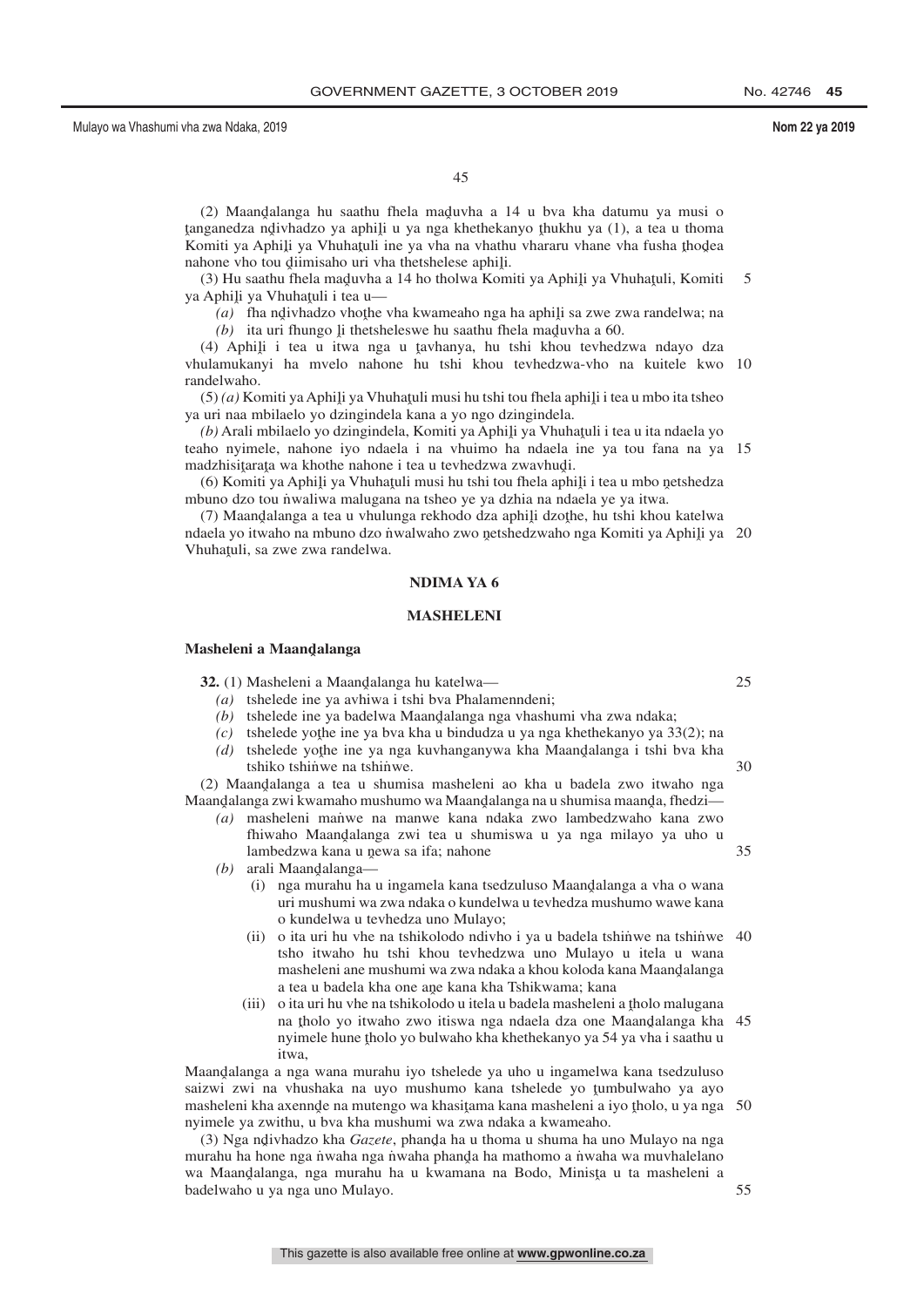# **Financial year and deposits**

**33.** (1) The financial year of the Authority is the period from 1 April in any year to 31 March in the following year, but the first financial year of the Authority begins on the date that this Act comes into operation, and ends on 31 March following that date.

(2) The Authority may invest or deposit money of the Authority that is not immediately required for contingencies or to meet current expenditures on a call or short-term fixed deposit account with any bank approved by the National Treasury. 5

# **CHAPTER 7**

# **PROPERTY PRACTITIONERS FIDELITY FUND**

## **Property Practitioners Fidelity Fund**

**34.** (1) The Fund established by section 12 of the Estate Agents Affairs Act, 1976, known immediately before the commencement of this Act as the Estate Agents Fidelity Fund, continues to operate as if it were established in terms of this Act, under the name Property Practitioners Fidelity Fund.

(2) The following must be paid into the Fund:

- *(a)* All monies paid as fees in accordance with this Act to or on account of the Fund;
- *(b)* income derived from the investment of monies in the Fund in terms of section 33(2);
- *(c)* all monies recovered by or on behalf of the Fund in the exercise of any right 20 of action conferred by this Act;
- *(d)* all monies received on behalf of the Fund from any insurance company;
- *(e)* interest paid to the Fund; and
- *(f)* any other monies accruing to the Fund from any other source.

### **Primary purpose of Fund**

**35.** (1) Subject to the provisions of this Chapter, the Fund must be maintained and applied to reimburse persons who suffer pecuniary loss by reason of—

*(a)* theft of trust money committed by a property practitioner who was in possession of a Fidelity Fund certificate at the time of the theft; or

*(b)* the failure by a property practitioner to comply with section 54(1) or (3). (2) No person has any claim against the Authority as contemplated in subsection (1) unless the claimant has— 30

- *(a)* within three years after the circumstances giving rise to a claim came into being, given notice to the Authority of such claim as contemplated in section 37; or 35
- *(b)* within the three-year period contemplated in paragraph *(a)* after a written request was sent to him or her by the Authority, furnished to the Authority such proof as it may reasonably require.

# **Control and management of Fund**

**36.** (1) Subject to subsections (2) and (3), the Authority is responsible for the 40 management and administration of the Fund.

(2) The Authority may, with the approval of the Minister, outsource the management and administration of the Fund to any portfolio management company or a financial institution in terms of the Financial Services Board Act, 1990, on the terms and conditions approved by the Minister, subject to subsection (3).

**Act No. 22 of 2019** Property Practitioners Act, 2019

10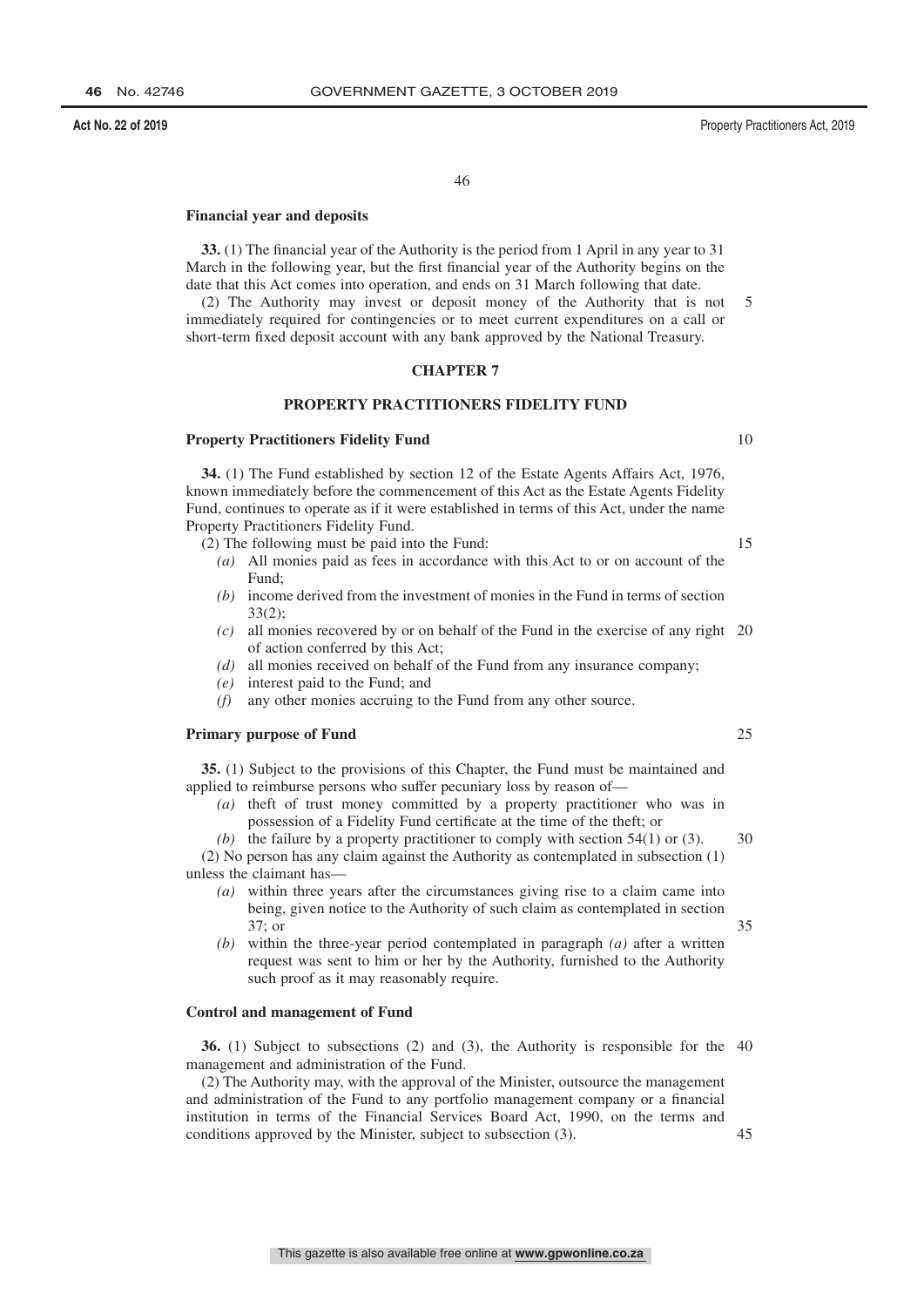10

47

# **N˙ waha wa muvhalelano na dzidiphosithi**

**33.** (1) Nwaha wa muvhalelano wa Maandalanga ndi dzi 1 dza Lambamai kha niwaha<br>unwe na munwe u swika dzi 31 dza Thafamuhwe dza nwaha u teyhelaho, fhedzi mun˙ we na mun˙ we u swika dzi 31 dza Thafamuhwe dza n˙ waha u tevhelaho, fhedzi<br>nuaha wa muyhalelano wa u thoma wa Maandalanga u thoma nga duyha line uno nuaha wa muvhalelano wa u thoma wa Maandalanga u thoma nga duvha line uno<br>Mulayo wa thoma u shuma nabone wa fhela nga dzi 31 dza Thafamuhwe dza nwaha u Mulayo wa thoma u shuma, nahone wa fhela nga dzi 31 dza Thafamuhwe dza nwaha u<br>taybalabo ilo duvba tevhelaho ilo duvha.<br>(2) Maandalanga i 5

(2) Maandalanga a nga bindudza kana u diphositha tshelede ya Maandalanga kha ine<br>odi u shumiswa nga u taybanya kana ine a i todi u shumiswa zwenezwo kana kha a todi u shumiswa nga u tavhanya kana ine a i todi u shumiswa zwenezwo kana kha<br>akhauthu ya diphosithi ya u bindudza ya tshifhinga tshipfufhi kha hannga inwe na inwe akhauthu ya diphosithi ya u bindudza ya tshifhinga tshipfufhi kha bannga inwe na inwe yo nwalisaho na Muhasho wa Gwama <u>J</u>a Muvhuso.

**NDIMA YA 7**

### **TSHIKWAMA TSHI THEMBEAHO TSHA VHASHUMI VHA ZWA NDAKA**

### **Tshikwama tshi Thembeaho tsha Vhashumi vha zwa Ndaka**

**34.** (1) Tshikwama tsho thomiwaho u ya nga khethekanyo ya 12 ya Mulayo wa *Estate* A*gents Affairs Act*, 1976, tshi divheaho hu saathu u thoma u shuma uno Mulayi sa tshone 15<br>Tshikwama tshi Thembeaho tsha Mazhendedzi a zwa Ndaka, tshi ya phanda na u shuma Tshikwama tshi Thembeaho tsha Mazhendedzi a zwa Ndaka, tshi ya phanda na u shuma<br>u tou nga tsho thomiwa nga uno Mulayo, nga fhasi ha dzina line la nfi Tshikwama tshi u tou nga tsho thomiwa nga uno Mulayo, nga fhasi ha dzina line la pfi Tshikwama tshi<br>Thembeabo tsha Vhashumi yha zwa Ndaka Thembeaho tsha Vhashumi vha zwa Ndaka.

(2) Masheleni a tevhelaho a tea u badelwa kha Tshikwama:

- (a) Tshelede yothe yo badelwaho sa mbadelo u ya nga uno Mulayo kha kana kha 20<br>akhaunthu ya Tshikwama: akhaunthu ya Tshikwama;
- *(b)* tshelede yo dzhenaho i tshi bva kha tshelede dza u bindudza kha Tshikwama u nga khethekanyo ya 33(2);
- *(c)* tshelede yothe vhuiswaho nga kana ho imelwa Tshikwama hu tshi khou shumiswa nfanelo inwe na inwe yo hweswaho nga uno Mulayo: shumiswa pfanelo inwe na inwe yo hweswaho nga uno Mulayo; 25
- *(d)* tshelede yothe yo tanganedzwaho ho imelwa Tshikwama i tshi bva kha<br>khamphani ya ndindakhombo: khamphani ya ndindakhombo;
- *(e)* nzwalelo dzo badelwaho kha Tshikwama; na
- *(f)* tshelede in˙ we na in˙ we yo kuvhanganywaho kha Tshikwama i tshi bva kha zwiko zwinwe na zwinwe. 30

#### **Ndivho khulwane ya Tshikwama**

**35.** (1) Hu tshi khou tevhedzwa mbetshelo dza ino Ndima, Tshikwama tshi tea u tikedzwa na u shumiswa kha u badela vhathu vhe vha vhaisala zwo itiswa nga u xelelwa nga masheleni nga vhanga  $\lambda$ —<br>(a) u tswiwa ha tshelede y

- *(a)* u tswiwa ha tshelede ya tshikwama zwo itwa nga mushumi wa zwa ndaka ane 35 o vha a na thanziela ya Tshikwama i Sumbedzaho u Thembea nga tshifhinga<br>tsha u tswiwa: kana tsha u tswiwa; kana
- *(b)* u kundelwa nga mushumi wa zwa ndaka malugana na u anana na khethekanyo ya 54(1) kana (3).

 $(2)$  A hu na muthu a re na mbilo ifhio na ifhio kha Maandalanga sa zwe bulwa kha 40 ethekanyo thukhu ya  $(1)$  nga ngda ha musi muitambilo o khethekanyo thukhu ya  $(1)$  nga nnda ha musi muitambilo o—<br> $(a)$  ita ndivhiso kha Maandalanga nga ha iyo mbilo

- *(a)* ita ndivhiso kha Maandalanga nga ha iyo mbilo sa zwo bulwaho kha<br>khathekanyo ya 37; nabone bu saathu fhela minyaha miraru nga murahu ha khethekanyo ya 37; nahone hu saathu fhela min˙ waha miraru nga murahu ha nyimele yo itisaho uri hu itwe mbilo iyo; kana
- $(b)$ ˆ miraru yo bulwaho kha phara ya *(a)* nga murahu ha u rumelwa ha khumbelo etshedza Maandalanga tsumbo ine ya khou todwa, hu saathu fhela minwaha 45<br>airaru yo bulwaho kha phara ya (a) nga murahu ha u rumelwa ha khumbelo khae yo tou ṅ̀walwaho nga Maand̪alanga.

# **Kulangele kwa Tshikwama**

**36.** (1) Hu tshi khou tevhedzwa khethekanyo thukhu dza (2) na (3), Maandalanga a na<br>udifhinduleli kha kulangele kwa Tshikwama vhudifhinduleli kha kulangele kwa Tshikwama.<br>(2) Maandalanga musi hu na thendelo ya Min

50

(2) Maandalanga musi hu na thendelo ya Minista, a nga ita uri tshumelo ya kulangele<br>ta Tshikwama i shunwe nga khamphani ya u langa phothifolio kana tshiimiswa tsha kwa Tshikwama i shunwe nga khamphani ya u langa phothifolio kana tshiimiswa tsha<br>masheleni u ya nga Mulayo wa *Financial Services Board Act* 1990, bo sedzwa milayo masheleni u ya nga Mulayo wa *Financial Services Board Act*, 1990, ho sedzwa milayo yo tendelwaho nga Minisţa, hu tshi khou tevhedzwa khethekanyo ţhukhu ya (3).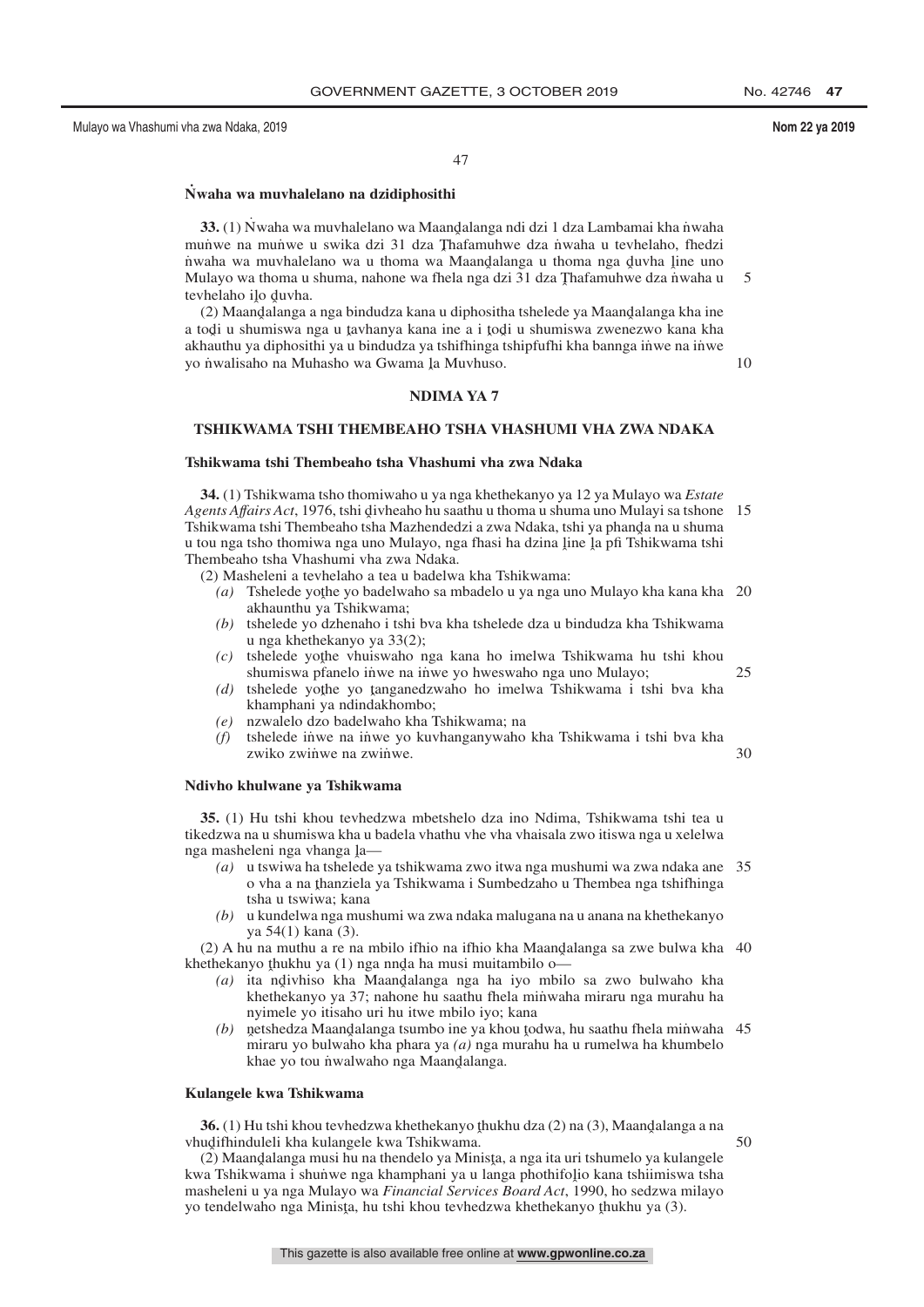(3) Each member of the Board, or if the management and administration of the Fund has been outsourced to any portfolio management company or institution as contemplated in subsection (2), that portfolio management company or institution, owes a fiduciary duty and a duty of care and skill to the Fund, and any such portfolio management company or financial institution may be held liable in accordance with the principles relating to breach of a fiduciary duty, for any loss, damages or costs sustained by the Fund as a consequence of any breach by such portfolio management company or financial institution of such a duty. 5

# **Claims from Fund**

**37.** (1) A claim for compensation from the Fund must be lodged with the Authority in 10 the prescribed manner.

(2) A person is not entitled to claim against the Authority in respect of theft of trust money by a property practitioner unless such a person has, before lodging a claim with the Authority, laid a criminal charge against that property practitioner.

(3) The Authority must hold an inquiry in the prescribed manner into any claim 15 lodged with the Authority in respect of the Fund.

#### **Payments from Fund**

**38.** (1) Subject to the provisions of this Act, the following must, whenever required, be paid out of the Fund:

- *(a)* The amount of all claims, including costs, allowed or established against the 20 Fund as provided for in this Chapter;
- *(b)* in the discretion of the Board, any contribution in respect of any expense incurred by any claimant in establishing a claim;
- *(c)* all legal, accounting and other expenses incurred in investigating and defending claims made against the Fund or otherwise incurred in relation to 25 the Fund;
- *(d)* all premiums payable in respect of contracts of insurance entered into by the Authority in terms of section 40;
- *(e)* the expenses incurred in the management, control and administration of the Fund by the Authority, or if the management and administration of the Fund 30 has been outsourced to a portfolio management company or financial institution as contemplated in section 36(2), by that institution, as the case may be, in accordance with the terms and conditions approved by the Minister;
- *(f)* grants as contemplated in section 39; and
- *(g)* any other monies which may be paid out of the Fund in accordance with this Act.

(2) The Minister may, in consultation with the Board, by notice in the *Gazette* limit the amount which may be paid from the Fund in respect of any category of claims.

(3) Any monies in the Fund not immediately required for the purposes of the Fund 40 must, on the terms and conditions approved by the Minister, be invested with or in an institution approved by the National Treasury.

# **Authorisation of grants**

**39.** (1) Subject to the terms and conditions that it may determine, the Board may authorise grants from the Fund— 45

- *(a)* with regard to—
	- (i) research in fields of activity relevant to the business of property practitioners;
	- (ii) the maintenance and promotion of the standard of conduct of property practitioners;

35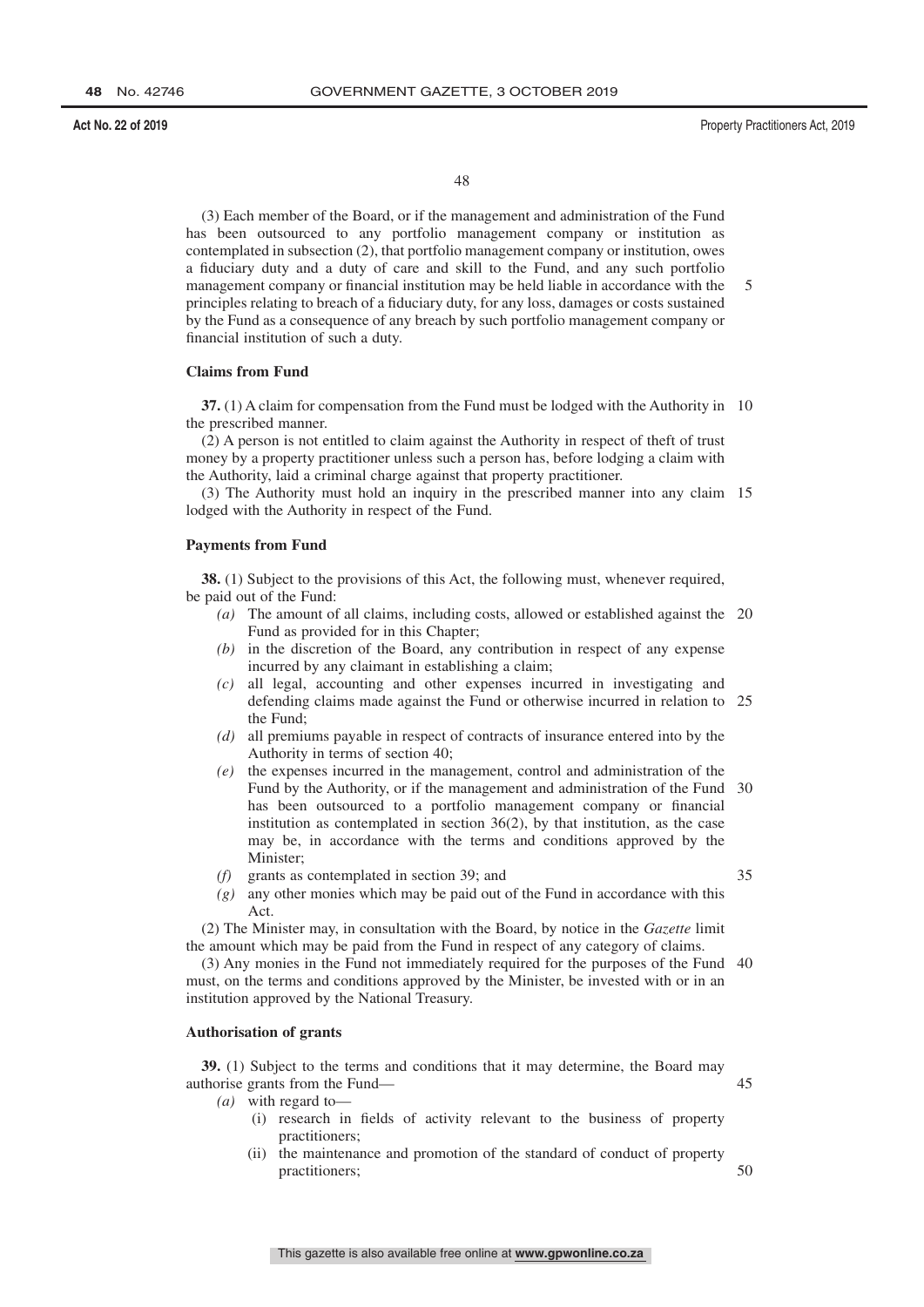49

(3) Murado mun≀we na munwe wa Bodo, kana arali ndaulo ya Tshikwama yo iswaho<br>shunwa nga khamphani ya ndaulo ya phothifolio kha khamphani ya ndaulo ya u shunwa nga khamphani ya ndaulo ya phothifolio kha khamphani ya ndaulo ya<br>phothifolio ifhio na ifhio kana tshiimiswa sa zwo bulwabo kha khathakanyo thukhu ya phothifolio ifhio na ifhio kana tshiimiswa sa zwo bulwaho kha khethekanyo thukhu ya (2) iyo khamphani ya ndaulo ya phothifolio kana tshiimiswa , tshi na yhudifhinduleli ha (2), iyo khamphani ya ndaulo ya phothifolio kana tshiimiswa, tshi na vhudifhinduleli ha<br>mushumo na mushumo wa ndondolo na vhukoni kha Tshikwama, na uri iyo khamphani mushumo na mushumo wa ndondolo na vhukoni kha Tshikwama, na uri iyo khamphani ya ndaulo ya phothifolio kana tshiimiswa tsha zwa masheleni tshi na vhudifhinduleli u<br>va nga ndayo dzi kwamabo u pfuka uvo mushumo wa vhudifhinduleli, kha ndozwo ya nga ndayo dzi kwamaho u pfuka uyo mushumo wa vhudifhinduleli, kha ndozwo<br>inwe na inwe tshinyalelo kana masheleni o lovhaho a Tshikwama zwo vhangwa nga inwe na inwe, tshinyalelo kana masheleni o lovhaho a Tshikwama zwo vhangwa nga uho u pfuka milayo nga iyo khamphani ya ndaulo ya phothifolio kana tshiimiswa tsha<br>masheleni masheleni. 5 10

20

# **Mbilo dzi bvaho kha Tshikwama**

**37.** (1) Mbilo ya mbadelo i bvaho kha Tshikwama i tea u itwa kha Maandalanga nga<br>ila ya randalwabo ndila yo randelwaho.<br>(2) Muthu ha tai u

(2) Muthu ha tei u ita mbilo Kha Maandalanga malugana na u tswiwa ha tshelede ya<br>ukwama zwo itwa nga mushumi wa zwa ndaka nga nnda ha musi uvo muthu musi a tshikwama zwo itwa nga mushumi wa zwa ndaka nga nnd̄a ha musi uyo muthu musi a 15<br>saathu ita mbilo ngei kha Maandalanga, a tea u thoma a vula mulandu a tshi vulela saathu ita mbilo ngei kha Maandalanga, a tea u thoma a vula mulandu a tshi vulela<br>yhutshinyi ho itwaho nga mushumi wa zwa ndaka vhutshinyi ho itwaho nga mushumi wa zwa ndaka.

(3) Maandalanga a tea u ita thodisiso nga ndila yo randelwaho malugana na mbilo yo<br>vaho kha one Maandalanga malugana na Tshikwama itwaho kha one Maand̥alanga malugana na Tshikwama.

#### **Mbadelo dzi bvaho kha Tshikwama**

**38.** (1) Hu tshi khou tevhedzwa mbetshelo dza uno Mulayo, misi yothe musi zwi tshi<br>dea zwi tevhelabo zwi do badelwa nga tshelede i byaho kha Tshikwama: todea, zwi tevhelaho zwi do badelwa nga tshelede i bvaho kha Tshikwama:<br>(a) Tshelede ya mbilo dzothe, bu tshi katelwa tshelede, yo tendelwal

- *(a)* Tshelede ya mbilo dzothe, hu tshi katelwa tshelede, yo tendelwaho kana yo themiwaho malugana na Tshikwama u ya nga mbetshelo ya ino Ndima: thomiwaho malugana na Tshikwama u ya nga mbetshelo ya ino Ndima;
- (b) u ya nga hune Bodo ya vhona zwo tea, mbadelo inwe na inwe malugana na 25 tshelede yo shumiswaho nga uyo ane a khou vhila musi a tshi khou ita mbilo;
- *(c)* masheleni othe o badelwaho zwi tshi kwama mulayo, na zwinwe-vho zwe<br>zwa badelwa musi bu tshi khou sedzuluswa na u imelela mbilo malugana na zwa badelwa musi hu tshi khou sedzuluswa na u imelela mbilo malugana na Tshikwama kana masheleni o shumiswaho zwi tshi kwama Tshikwama;
- (d) mbadelo dzo<u>the dza ndindakhombo dzi badelwaho malugana</u> na dzikontiraka 30<br>dza ndindakhombo dzo itwaho nga Maandalanga bu tshi khou tayhedzwa dza ndindakhombo dzo itwaho nga Maand̯alanga hu tshi khou tevhedzwa<br>khathakanyo ya 40: khethekanyo ya 40;
- *(e)* masheleni o shumiswaho kha zwi kwamaho ndaulo, ya Tshikwama nga Maandalanga, kana arali ndaulo ya Tshikwama yo ita uri mushumo u tou<br>shunya nga khamphani ya ndaulo ya phothifolio kana tshiimiswa tsha zwa shunwa nga khamphani ya ndaulo ya phothifolio kana tshiimiswa tsha zwa<br>masheleni sa zwo bulwaho kha khethekanyo ya 36(2), nga tshiimiswa, u ya masheleni sa zwo bulwaho kha khethekanyo ya 36(2), nga tshiimiswa, u ya nga hune nyimele ya vha zwone, hu tshi khou tevhedzwa ndayo dzo tendelwaho nga Minista;<br>magayhelo u ya nga zwe 35
- *(f)* magavhelo u ya nga zwe zwa bulwa kha khethekanyo ya 39; na
- (g) masheleni manwe na manwe ane a nga badelwa a tshi bva kha Tshikwama u 40 ya nga uno Mulayo.

(2) Minista a tshi khou kwamana na Bodo, nahone nga kha ndivhadzo i re kha *Gazete*<br>lo ita phungudzelo va tshelede ine va nga badelwa i tshi bya kha Tshikwama malugana u do ita phungudzelo ya tshelede ine ya nga badelwa i tshi bva kha Tshikwama malugana<br>na khethekanyo ya dzimbilo na khethekanyo ya dzimbilo.

(3) Masheleni man˙ we na man˙ we a re kha Tshikwama ane ha todi u shumiswa nga u 45<br>chanya nga Tshikwama, musi hu tshi khou teyhedzwa milayo yo teaho ine Minista o <sub>termanya nga Tsinkwania, masi na isin khoa tevhedzwa hinayo yo teano ne hinisga o<br>i tendela, masheleni ayo a tea u binduliswa kha tshiimiswa tsho khwathisedzwaho nga<br>Muhasho wa zwa Gwama la Lushaka</sub> tavhanya nga Tshikwama, musi hu tshi khou tevhedzwa milayo yo teaho ine Minista o<br>i tendela , masheleni ayo a tea u binduliswa kha tshiimiswa tsho khwathisedzwaho nga Muhasho wa zwa Gwama <u>J</u>a Lushaka.

#### **U tendelwa ha magavhelo**

**39.** (1) Hu tshi khou tevhedzwa milayo ine ya nga tiwa, Bodo i nga tendela magavhelo 50 a tshi bva kha Tshikwama—

- *(a)* malugana na—
	- (i) tho disiso kha masia a mushumo une wa elana na zwa bindu la vhashumi vha zwa ndaka;
	- (ii) u londola na u alusa zwiţandadi zwa vhudifari ha vhashumi vha zwa 55<br>ndaka: ndaka;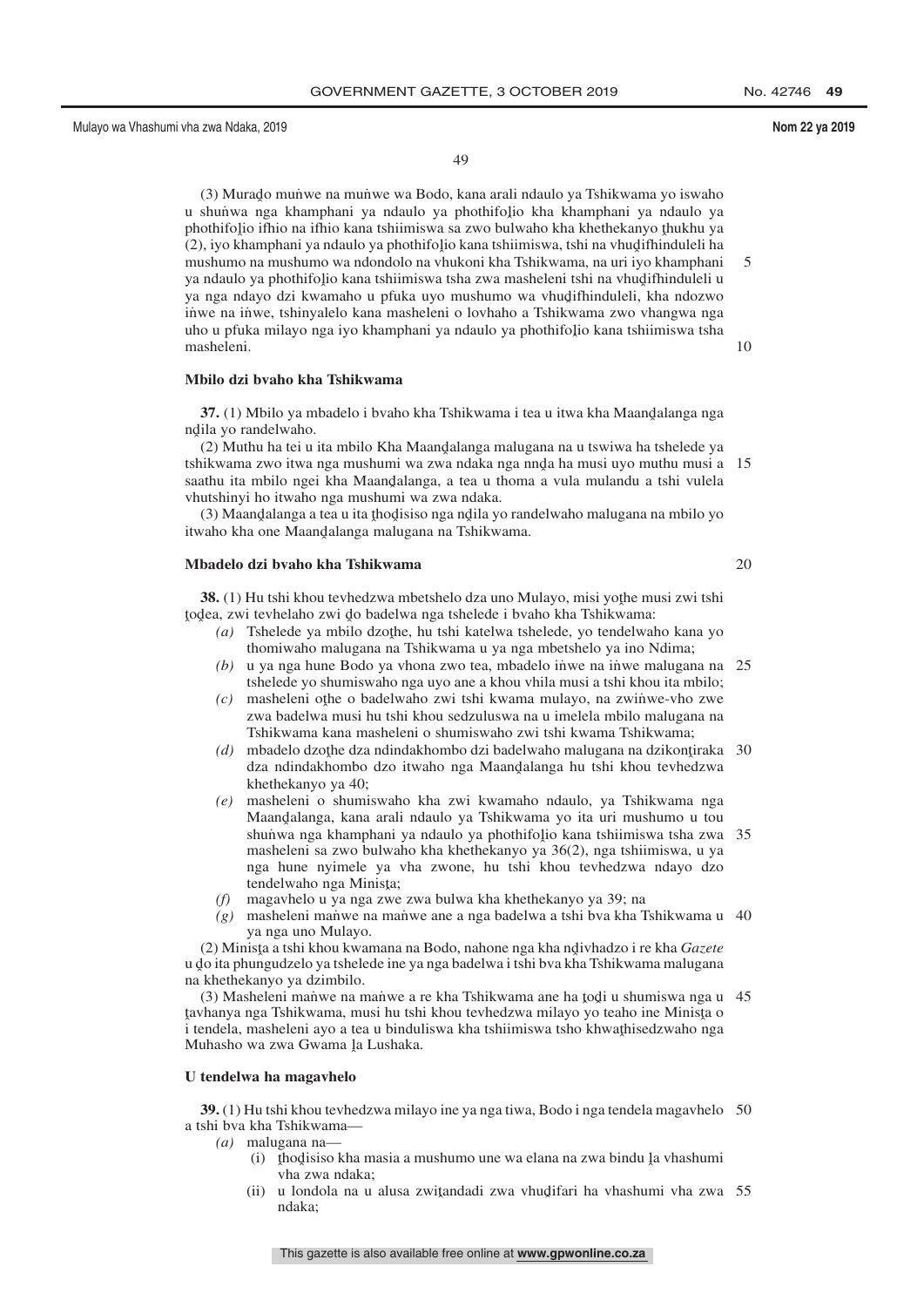- (iv) the education and training of property practitioners; and
- (v) transformation of the property sector;
- *(b)* to any association or society of property practitioners for the purpose of enabling that association or society to maintain and promote the interests of property practitioners; and 5
- *(c)* of the amount that it may determine for the purposes of—
	- (i) advertising and promoting the services and facilities offered by property practitioners in general; or
	- (ii) promoting public awareness in respect of consumer rights in matters relating to immovable property.

(2) The Board may at any time revoke any authorisation contemplated in subsection (1) on reasonable grounds.

# **Indemnity insurance**

**40.** The Authority may in the public interest arrange any group insurance scheme with any insurer registered as a short-term insurer in terms of the Short-term Insurance Act, 1998 (Act No. 53 of 1998), for the provision of insurance to cover property practitioners' liability to members of the public on the grounds of malpractice, up to an amount determined by the Board.

# **Fees payable by property practitioner**

**41.** (1) A property practitioner must annually pay to the Fund—

- *(a)* a prescribed application fee for a Fidelity Fund certificate in accordance with the provisions of section 47; and
- *(b)* any amount that the Minister may, after consultation with the Minister of 25 Finance and the Board, determine from time to time by notice in the *Gazette*.

(2) The Minister must in exercising the powers conferred in subsection (1), specify a method or standard to determine the percentage by which the amounts contemplated in paragraphs *(a)* and *(b)* of that subsection are automatically adjusted annually on 1 April of every subsequent year, but— 30

- *(a)* the Minister may at any time override such an automatic adjustment by making a new determination in terms of subsection (1); and
- *(b)* the Minister must not later than five years after making a determination contemplated in subsection (1) or paragraph *(a)*, as the case may be, make a new determination in terms of subsection (1). 35

# **Cooperation by claimant**

**42.** (1) A person who has lodged a claim contemplated in section 36(1) must, upon request by the Authority participate, cooperate and assist the Authority in respect of any matter concerning the claim.

(2) The Authority may withhold payment from the Fund of any amount payable to a 40 person who fails or refuses to substantially comply with any reasonable request made in writing by—

*(a)* the South African Police Service or other organ of state responsible for investigating or monitoring crime or criminal activity, to cooperate and assist in its investigation of any criminal charge laid against a property practitioner; 45

**50** No. 42746 GOVERNMENT GAZETTE, 3 OCTOBER 2019

**Act No. 22 of 2019** Property Practitioners Act, 2019

15

20

 $1<sub>0</sub>$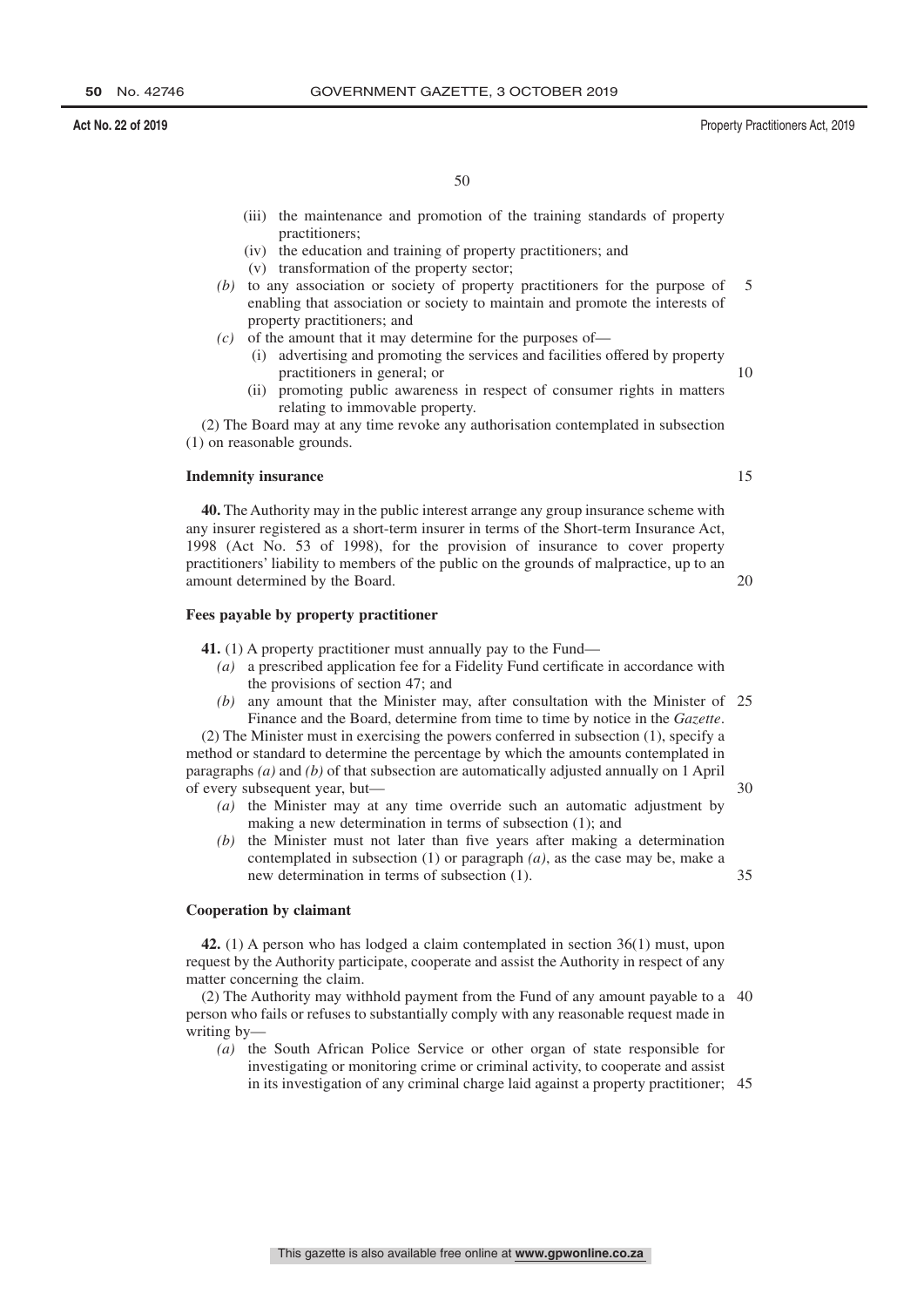51

- (iii) u londola na u alusa zwiţandadi zwa vhugudisi ha vhashumi vha zwa<br>ndaka: ndaka;
- (iv) pfunzo na vhugudisi ha vhashumi vha zwa ndaka; na
- (v) tshanduko ya sekithara ya zwa ndaka;
- *(b)* kha asosiesheni kana sosaithi ya vhashumi vha zwa ndaka u itela ndivho ya u ita uri asosiesheni kana sosaithi i londole na u alusa madzangalelo a vhashumi vha zwa ndaka; na 5
- *(c)* tshelede ine ya nga ta i tshi itela ndivho dza u—
	- (i) kungedzela na u alusa tshumelo dza na zwishumiswa zwi netshedzwaho<br>nga mushumi wa zwa ndaka nga u tou angaredza: kana nga mushumi wa zwa ndaka nga u tou angaredza; kana
	- (ii) alusa ndivho tshitshavhani nga ha pfanelo dza vharengi kha mafhungo a<br>kwamabo zwa ndaka i sa andedzwi kwamaho zwa ndaka i sa endedzwi.

(2) Bodo nga tshiftinga tshinwe na tshinwe i nga fhelisa u tendelwa ho bulwaho kha khethekanyo thukhu ya (1) musi hu na mbuno dzi pfalaho.

# **Ndindakhombo ya u tsireledza tshinyalelo**

40. Ho sedzwa dzangalelo la tshitshavha Maandalanga a nga ita nzudzanyo ya<br>ukimu tsha ndindakhombo kha khamphani ya ndindakhombo inwe na inwe yo tshikimu tsha ndindakhombo kha khamphani ya ndindakhombo inwe na inwe yo n˙ walisaho sa khamphani ya zwa ndindakhombo ya tshifhinga tshipfufhi u ya nga Mulayo wa *Short term Insurance Act*, 1998 *(Act No. 53 of 1998)*, u itela mbetshelo ya ndindakhombo ya u tsireledza tshikolodo tsha mushumi wa zwa ndaka kha mirado ya 20<br>tshitshayba ho sedzwa zwa kushumele ku si kwaybudi, u swika kha tshelede ine ya do tshitshavha ho sedzwa zwa kushumele ku si kwavhud̥i, u swika kha tshelede ine ya d្o tiwa nga Bodo.

# **Masheleni a badelwaho nga mushumi wa zwa ndaka**

**41.** (1) Mushumi wa zwa Ndaka nga n˙ waha nga n˙ waha kha Tshikwama u tea u badela—

- (a) tshelede yo randelwaho ya khumbelo ya thanziela ya Tshikwama i Sumbe-<br>dzaho u Thambes u ya nga mbetshelo dza khathekanyo ya 47; na dzaho u Thembea u ya nga mbetshelo dza khethekanyo ya 47; na
- *(b)* tshelede inve na inve ine Minista, nga murahu ha musi o kwamana na Minista wa zwa Masheleni na Bodo a do ta misi yothe nabone zwo itwa nga Minista wa zwa Masheleni na Bodo, a do ta misi yothe nahone zwo itwa nga<br>ndivhadzo kha *Gazate* nd ivhadzo kha *Gazete*. 30

ri maanda awe e a hweswa nga khethekanyo thukhu ya (1)<br>(2) Minista u tea u shumisa maanda awe e a hweswa nga khethekanyo thukhu ya (1) a taluse ngona kana tshitandadi tsha u ta phesenthe ine masheleni o bulwaho kha<br>pheragirafu dza (a) kana (b) dza iyo khathekanyo thukhu dza tou dzula dzo gonya nga pharagirafu dza *(a)* kana *(b)* dza iyo khethekanyo thukhu dza tou dzula dzo gonya nga<br>dzothe nygha nga nygha nga dzi 1 dza Lambamai nygha munive na munive une wa dzoțhe nuaha nga nuaha nga dzi 1 dza Lambamai nuaha munuve na munuve une wa<br>tavhela: fhedzi tevhela; fhedzi—

- (a) Minista misi yothe u na maanda a u hana uho u gonya ha nwaha nga nwaha<br>nga u tou ta nga huswa hu tshi khou taybedzwa khathakanyo thukhu ya (1); na nga u tou ta nga huswa hu tshi khou tevhedzwa khethekanyo thukhu ya (1); na<br>Minista bu saathu fhira minwaba mitanu nga murabu ba u ita zwa u ta sa zwa
- (b) Minista hu saathu fhira minwaha mitanu nga murahu ha u ita zwa u ta sa zwe<br>zwa hulwa kha khathakanyo thukhu ya (1) kana nhara ya (a) u ya nga hung zwa bulwa kha khethekanyo <u>thukhu ya (1) kana phara ya  $(a)$ </u>, u ya nga hune nyimele ya vha zwone, u tea u ta nga huswa a tshi khou tevhedza khethekanyo 40 ˆ thukhu ya (1).

# **Tshumisano i lavhelelwaho kha muitambilo**

**42.** (1) Muthu ane a khou ita mbilo o bulwaho kha khethekanyo ya 36(1) musi o humbelwa nga Maandalanga, u tea u dzhenela, shumisanea nae nahone a thuse<br>Maandalanga malugana na tshinye na tshinye tshi kwamabo mbilo Maandalanga malugana na tshinwe na tshinwe tshi kwamaho mbilo.<br>(2) Maandalanga a nga fara mbadelo i hyaho kha Tshikwama ine m

(2) Maandalanga a nga fara mbadelo i bvaho kha Tshikwama ine mbadelo iyo ya vha<br>mutengo munwe na munwe i tshi tea u badelwa kha muthu ane a kundelwa kana ane ya mutengo mun˙ we na mun˙ we i tshi tea u badelwa kha muthu ane a kundelwa kana ane a hana u anana na khumbelo i pfadzaho yo itwaho nga u tou niwala nga-

*(a)* Tshumelo ya Tshipholisa ya Afrika Tshipembe kana tshin˙ we tshiimiswa tsha muvhuso tshi re na vhudifhinduleli ha tsedzuluso kana u lavhelesa 50<br>vhugavhanga kana zwijto zwa vhugavhanga u shumisana na u thusa kha vhugevhenga kana zwiito zwa vhugevhenga, u shumisana na u thusa kha tsedzuluso ya mulandu munwe na munwe wa vhugevhenga wo vulwaho u tshi khou kwama mushumi wa zwa ndaka;

25

35

45

10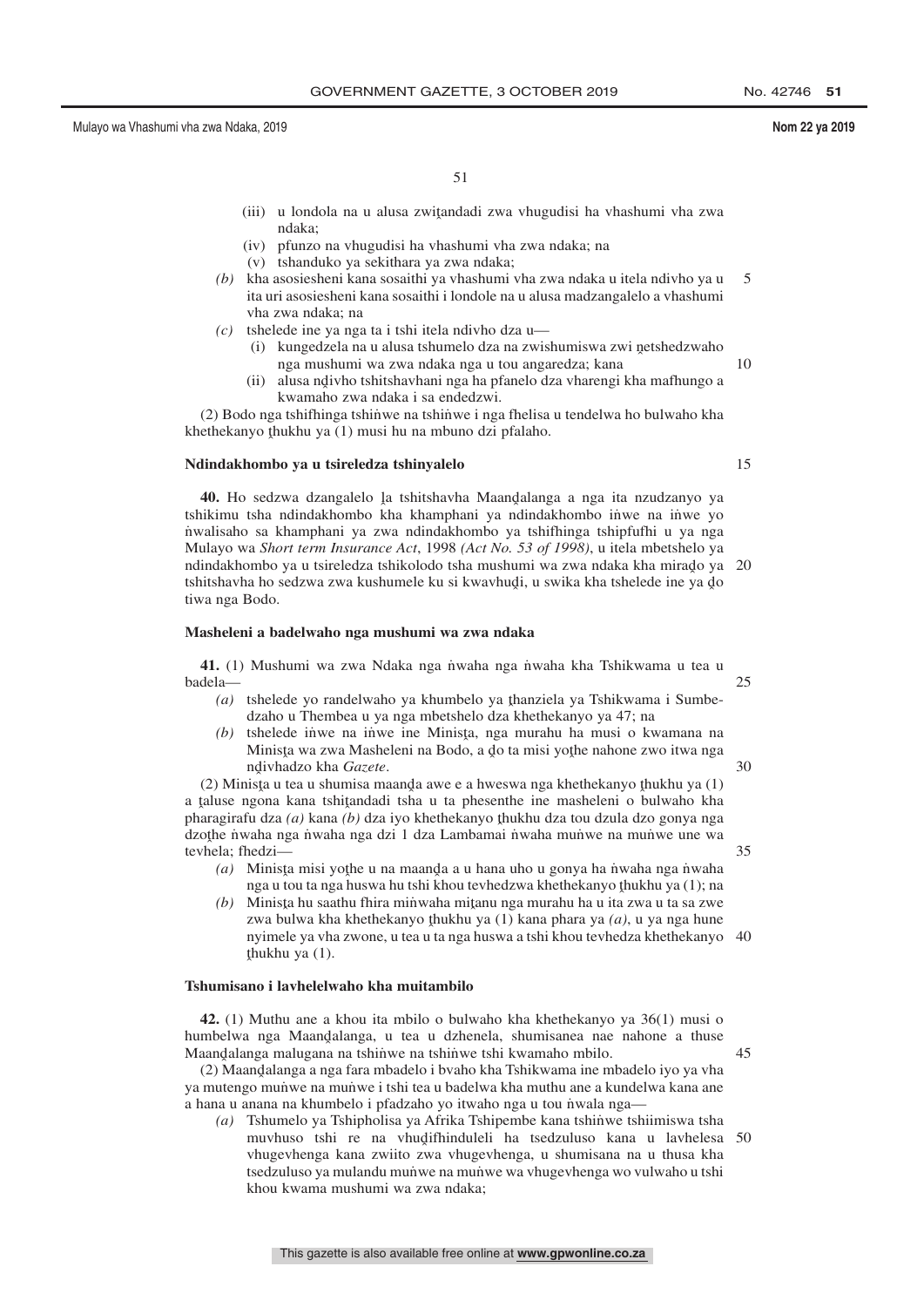30

52

- *(b)* the National Directorate of Public Prosecutions, any other prosecuting authority or any organ of state responsible for asset forfeiture investigations or proceedings, in respect of any investigation or proceedings in a court of law of which the relevant property practitioner is the subject or defendant, as the case may be; or
- *(c)* the Authority to cooperate and assist in—
	- (i) the investigation of any complaint against the relevant property practitioner; or
	- (ii) the exercise of the Authority's rights and remedies against the relevant property practitioner pursuant to the provisions of this Act. 10

(3) Neither the Fund nor the Authority is liable for payment of interest on any amount withheld as contemplated in subsection (2).

## **Actions against Authority in respect of Fund**

**43.** (1) No person may commence any action against the Authority for payment from the Fund after the expiry of three years from the date of a written notification by the 15 Authority addressed to the claimant, or his, her or its legal representative, if any, informing the claimant that the Authority—

- *(a)* rejects the claim to which the action relates; or
- *(b)* requires compliance with section 42.

(2) No person may recover from the Authority any amount larger than the difference 20 between the amount of the loss suffered by him or her and the amount or value of all monies or other benefits which he or she received or is entitled to receive out of any other source in respect of such loss.

(3) No right of action lies against the Authority in respect of any loss suffered by—

- *(a)* the spouse, life partner, business partner or immediate family member of a 25 property practitioner by reason of any negligent or intentional conduct including theft committed by such property practitioner; or
- *(b)* any property practitioner by reason of any negligent or intentional conduct including theft committed—
	- (i) by his, her or its business partner;
	- (ii) if such property practitioner is a company, by any director of such company;
	- (iii) if he or she is a director of a company, by any co-director in such company;
	- (iv) if such property practitioner is a close corporation, by any member of 35 such corporation;
	- (v) if he or she is a partner in a partnership, by any other partner of such partnership; or
	- (vi) by any person employed by him or her as a property practitioner;
- *(c)* any person as a result of negligent or intentional conduct including theft, or as 40 a result of any other act or omission in connection with trust monies held or received on account of any other person, by any person referred to in paragraph *(d)* of the definition of ''property practitioner'' in section 1.

### **Application of insurance monies**

**44.** (1) No claimant having a claim against the Authority under this Chapter has by 45 virtue of any contract entered into in terms of section 40 by the Authority with an insurer, have any right of action against that insurer.

(2) No claimant having a claim against the Authority under this Chapter has any right or claim in respect of any money paid or payable to the Authority by an insurer in accordance with a contract entered into in terms of section 33, but such money must be 50paid into the Fund and applied by the Authority in accordance with the provisions of this Chapter to settle any relevant claim.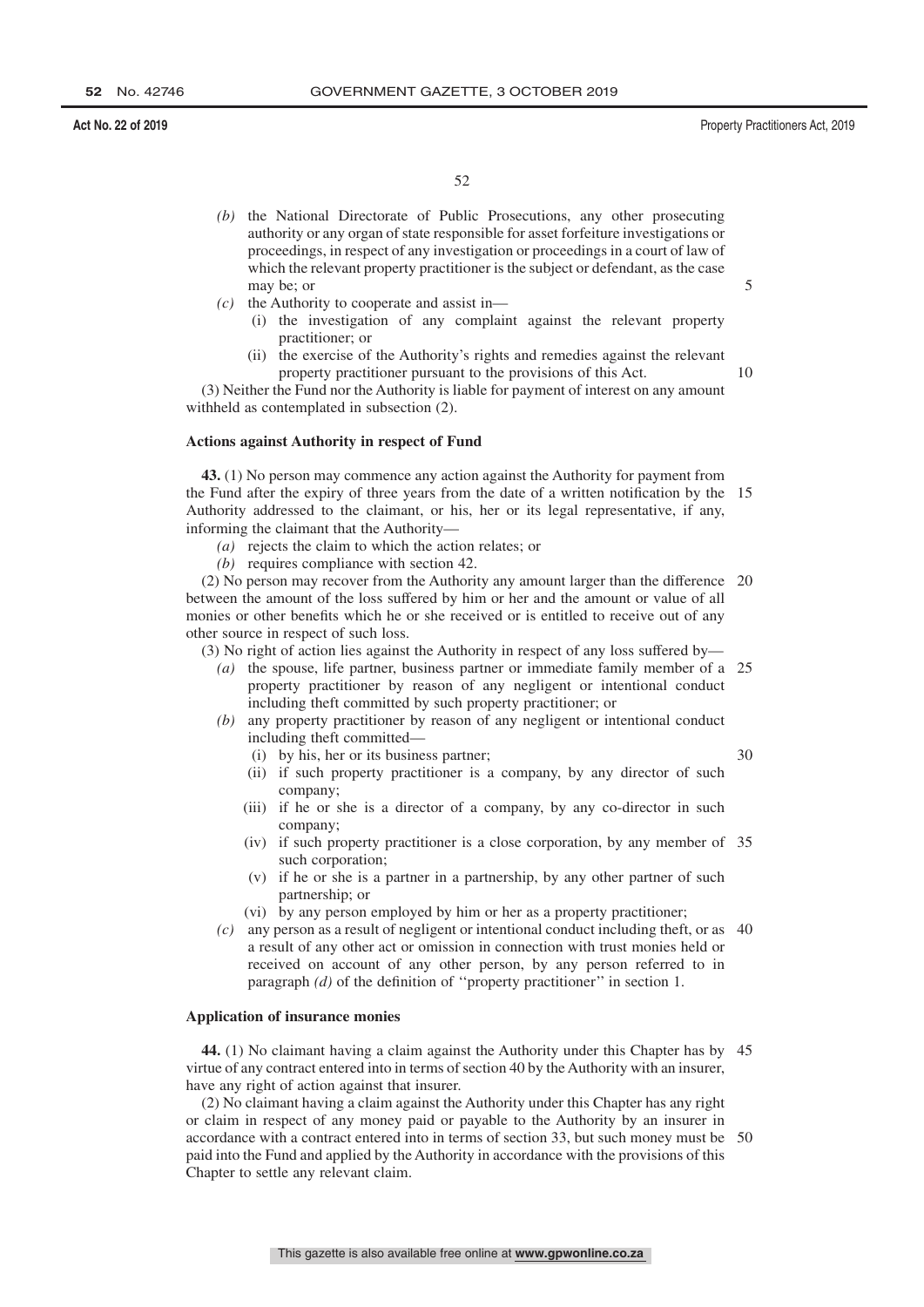15

35

50

53

- *(b)* Khethekanyo ya Lushaka ya Vhutshutshisi ha Lushaka, maandalanga manwe na manwe kha zwa vhutshutshisi kana tshiimiswa tshinwe na tshinwe tsha muvhuso tshi re na vhudifhinduleli kha zwa tsedzuluso dza u xelaxela ha<br>ndaka kana tsengo malugana na tsedzuluso inwe na inwe kana tsengo ngej ndaka kana tsengo, malugana na tsedzuluso intwe na inwe kana tsengo ngei khothe ya mulayo hune mushumi wa zwa ndaka o teaho ha vha ene muhwelelwa, u ya nga hune zwithu zwa vha; kana 5
- $(c)$  Maandalanga u itela u shumisana na u thusa kha—<br>*(i)* tsedzuluso va mbilaelo ithio na ifhio ine va l
	- (i) tsedzuluso ya mbilaelo ifhio na ifhio ine ya kwama mushumi wa zwa ndaka; kana
	- (ii) u shumisa pfanelo dza Maandalanga na thandululo zwi tshi kwama 10<br>mushumi wa zwa ndaka o teabo bu tshi khou teyhelwa mbetshelo dza mushumi wa zwa ndaka o teaho hu tshi khou tevhelwa mbetshelo dza uno Mulayo.

(3) A si Tshikwama nahone a si Maandalanga a re na vhudifhinduleli ha u badela<br>walelo kha tshelede vo farwaho u va nga zwe zwa bulwa kha khethekanyo thukhu nzwalelo kha tshelede yo farwaho u ya nga zwe zwa bulwa kha khethekanyo thukhu<br>va (2) ya (2).

**Maga ane a dzhielwa Maandˆ alanga malugana na Tshikwama**

**43.** (1) A huna muthu ane a do thoma liga linwe na linwe li kwamaho Maandalanga<br>plugana na mbadelo i byaho kha Tshikwama nga murahu ha u fhela ha minwaha malugana na mbadelo i bvaho kha Tshikwama nga murahu ha u fhela ha minwaha miraru u bva kha datumu ya u nwalwa ha ndivhadzo nga one Maandalanga yo livhiswa<br>kha muitambilo, kana muimeleli wa ene muitambilo, arali a bone, bu tshi khou vhudzwa kha muitambilo, kana muimeleli wa ene muitambilo, arali a hone, hu tshi khou vhudzwa 20 muitambilo uri Maandalanga—<br>(a) a khou hana mbilo: ka

*(a)* a khou hana mbilo; kana

 $(b)$  a khou toda hu tshi tevhedzwa khethekanyo ya 42.

(2) A hu na muthu ane a do vhuisa tshelede i tshi bva kha Maandalanga ine ya vha<br>zhi u fhira tshelede vo lozweaho va muitambilo na tshelede kana ndeme va tshelede nnzhi u fhira tshelede yo lozweaho ya muitambilo na tshelede kana ndeme ya tshelede 25 yothe kana mbuelo dzine kana dzo tanganedzwaho kana yo teaho u tanganedzwa i tshi<br>bya kha tshiko tshinwe na tshinwe malugana na uho u lozwea bva kha tshiko tshinwe na tshinwe malugana na uho u lozwea.

(3) A hu na pfanelo ya nyito malugana na Maandalanga malugana na u xelaxela ho<br>wabo nga pfiwaho nga—

- (a) mufarisi, thama ya vhutshilo hothe, mushumisani kha zwa mabindu kana 30<br>murado wa tsinisa wa muta wa mushumi wa zwa ndaka nga mbuno i murado wa tsinisa wa muta wa mushumi wa zwa ndaka nga mbuno i<br>kwamaho u sa londa kana nga khole bu tshi katelwa yhuyhaya ho itwaho nga kwamaho u sa londa kana nga khole hu tshi katelwa vhuvhava ho itwaho nga uyo mushumi wa zwa ndaka; kana
- (b) mushumi wa zwa ndaka munwe na munwe nga vhanga la u sa londa kana nga<br>khole bu tshi khou katelwa yhuyhaya ho itwaho khole hu tshi khou katelwa vhuvhava ho itwaho—
	- (i) nga ene mune kana nga mushumisani kha zwa bindu;<br>ii) arali uwo mushumi wa zwa ndaka e khamphani, n
	- (ii) arali uyo mushumi wa zwa ndaka e khamphani, nga mulanguli wa khamphani munwe na munwe wa iyo khamphani;
	- (iii) arali e mulanguli wa khamphani, nga mulangi-ngae kha iyo koporasi;
	- (iv) arali uyo mushumi wa zwa ndaka hu koporasi thukhu, nga murado 40<br>mujiwe na mujiwe wa venevo koporasi: munve na munve wa yeneyo koporasi;
	- (v) arali hu thama kha vhushaka ha bindu, nga thama ya zwa bindu ya<br>honobo yhutama: kana honoho vhutama; kana<br>nga muthu munwe na
	- (vi) nga muthu munve na munve o tholwaho ngae sa mushumi wa zwa ndaka; 45
- *(c)* muthu mun˙ we na mun˙ we zwo itiswa nga u sa londa kana nga khole hu tshi katelwa vhuvhava, kana zwo itiswa nga u khakha zwi tshi tumana na tshelede<br>dza tshikwama dzo farwaho, kana dzo tanganedzwaho, kha akhaunthu, ya dza tshikwama dzo farwaho kana dzo tanganedzwaho kha akhaunthu ya  $(d)$  ya muthu ufbio na ufbio nga muthu o bulwaho kha pharagirafu ya  $(d)$  ya muthu ufhio na ufhio, nga muthu o bulwaho kha pharagirafu ya *(d)* ya ˆ thalutshedzo ya ipfi ''mushumi wa zwa ndaka'' kha khethekanyo ya 1.

# **Khumbelo ya tshelede dza ndindakhombo**

**44.** (1) A hu na muitambilo a re na mbilo kha Maandalanga nga fhasi ha ino Ndima<br>a nyambo wa kontiraka inye na inye yo itwaho u ya nga khethekanyo ya 40 nga nga nuambo wa kontiraka inwe na inwe yo itwaho u ya nga khethekanyo ya 40 nga<br>Maandalanga na khamphani ya ndindakhombo, a re na pfanelo inwe na inwe ya nyito Maandalanga na khamphani ya ndindakhombo, a re na pfanelo inwe na inwe ya nyito<br>kha iyo khamphani ya ndindakhombo kha iyo khamphani ya ndindakhombo. 55

(2) A hu na muitambilo ane a vha na mbilo kha Maandalanga nga fhasi ha ino Ndima<br>e a vha na pfanelo ifhio na ifhio kana mbilo malugana na tshelede inwwe na inwe i ane a vha na pfanelo ifhio na ifhio kana mbilo malugana na tshelede inwwe na inwe i badelwaho kha Maandalanga nga khamphani ya ndindakhombo u ya nga kontiraka yo<br>itwaho u ya nga khethekanyo ya 32, fhedzi iyo tshelede i tea u hadelwa kha Tshikwama itwaho u ya nga khethekanyo ya 32, fhedzi iyo tshelede i tea u badelwa kha Tshikwama nahone ya tea u humbelwa nga Maandalanga u ya nga mbetshelo dza ino ndima u itela 60<br>u hadela mbilo u badela mbilo.

This gazette is also available free online at **www.gpwonline.co.za**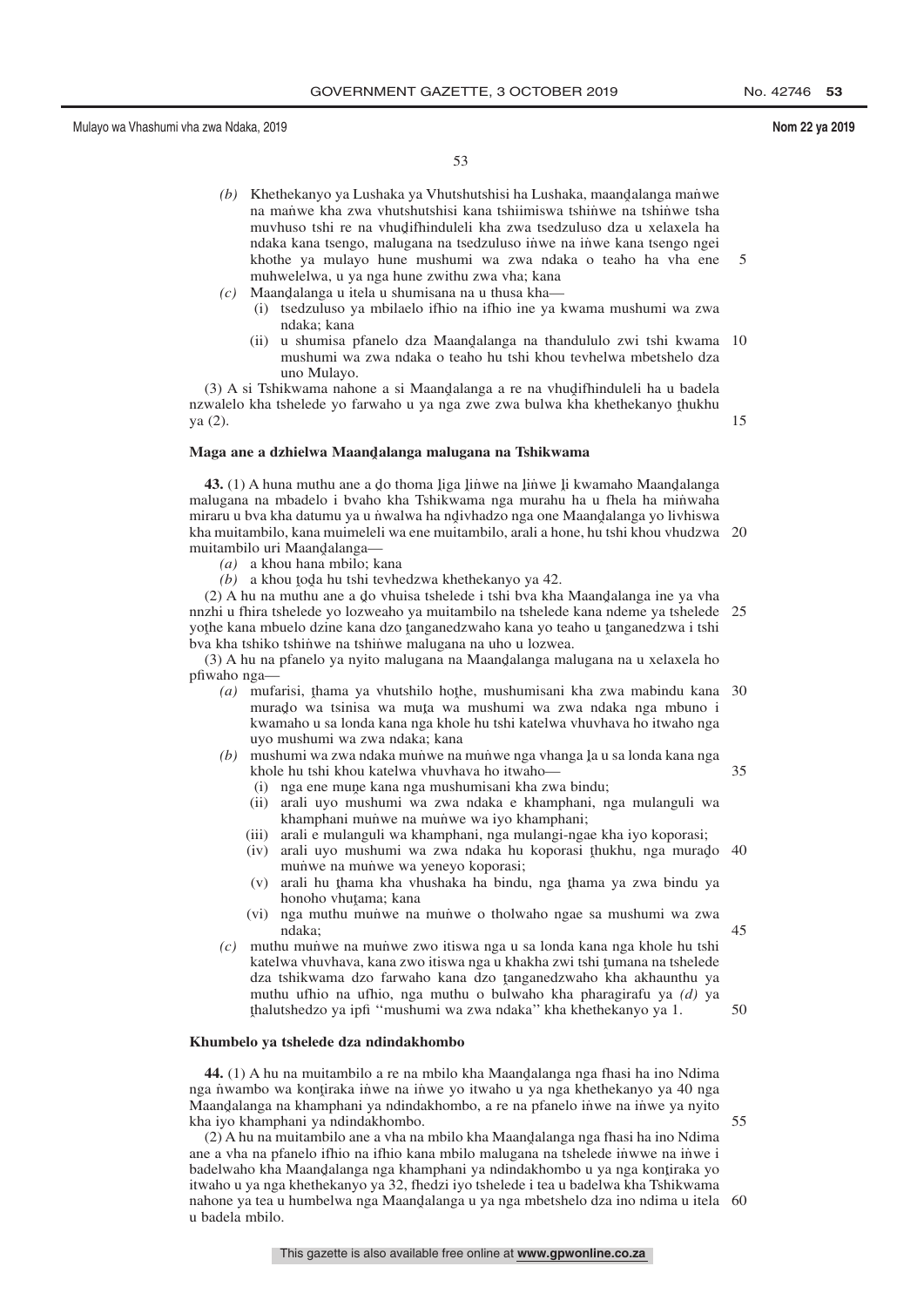# **Transfer of rights and remedies to Authority**

**45.** If the Authority settles in full or in part any claim under this Chapter, all the rights and remedies of the claimant in respect of such claim against the property practitioner concerned or any other person or, in the case of the death, insolvency or other legal incapacity of that property practitioner or other person, against the estate of that property practitioner or other person shall pass to the Authority, without qualification or diminution, to the extent of such settlement. 5

### **Fund exempt from insurance laws**

**46.** No provision of any law relating to insurance applies to or in respect of the Fund.

# **CHAPTER 8**

10

# **PROPERTY PRACTITIONERS**

#### **Application for Fidelity Fund certificate**

**47.** (1) Every property practitioner, excluding a property practitioner referred to in paragraph *(g)* of the definition of ''property practitioner'' in section 1, must, within the prescribed period and in the prescribed manner, every three years apply to the Authority 15 for a Fidelity Fund certificate, and such application must be accompanied by the fees contemplated in section 34.

(2) A property practitioner referred to in paragraph *(d)* of the definition of ''property practitioner'' in section 1, must, within the prescribed period and in the prescribed manner, apply to the Authority for a registration certificate, and such application must be 20 accompanied by the fees contemplated in section 34.

(3) Subject to sections 43 and 52, the Authority must, upon receipt of an application contemplated in subsection  $(1)$  or  $(2)$  and the relevant fees, if the applicant concerned-

- *(a)* meets or has met all requirements provided for in or under this Act; and
- *(b)* is not disqualified in terms of section 48 from being issued with a Fidelity 25 Fund certificate,

issue to the applicant concerned a Fidelity Fund certificate in the prescribed form, which is valid until 31 December of the year to which such application relates.

(4) A property practitioner who applies to the Authority for a Fidelity Fund certificate or a registration certificate, after the prescribed period referred to in subsection (1) or 30 (2), or whose application is not accompanied by the fees referred to in section 34, must in addition to the applicable fee pay a prescribed penalty to the Authority and the Authority may not issue a Fidelity Fund certificate to the property practitioner concerned until the penalty has been paid.

(5) A property practitioner may not use or display a lapsed Fidelity Fund certificate. 35

(6) A property practitioner must, upon request from any relevant party, produce a Fidelity Fund certificate or certified copy thereof.

(7) A property practitioner whose contact details change during the period of validity of his, her or its Fidelity Fund certificate, must within 14 days of such a change taking place in writing provide the Authority with his, her or its new contact details.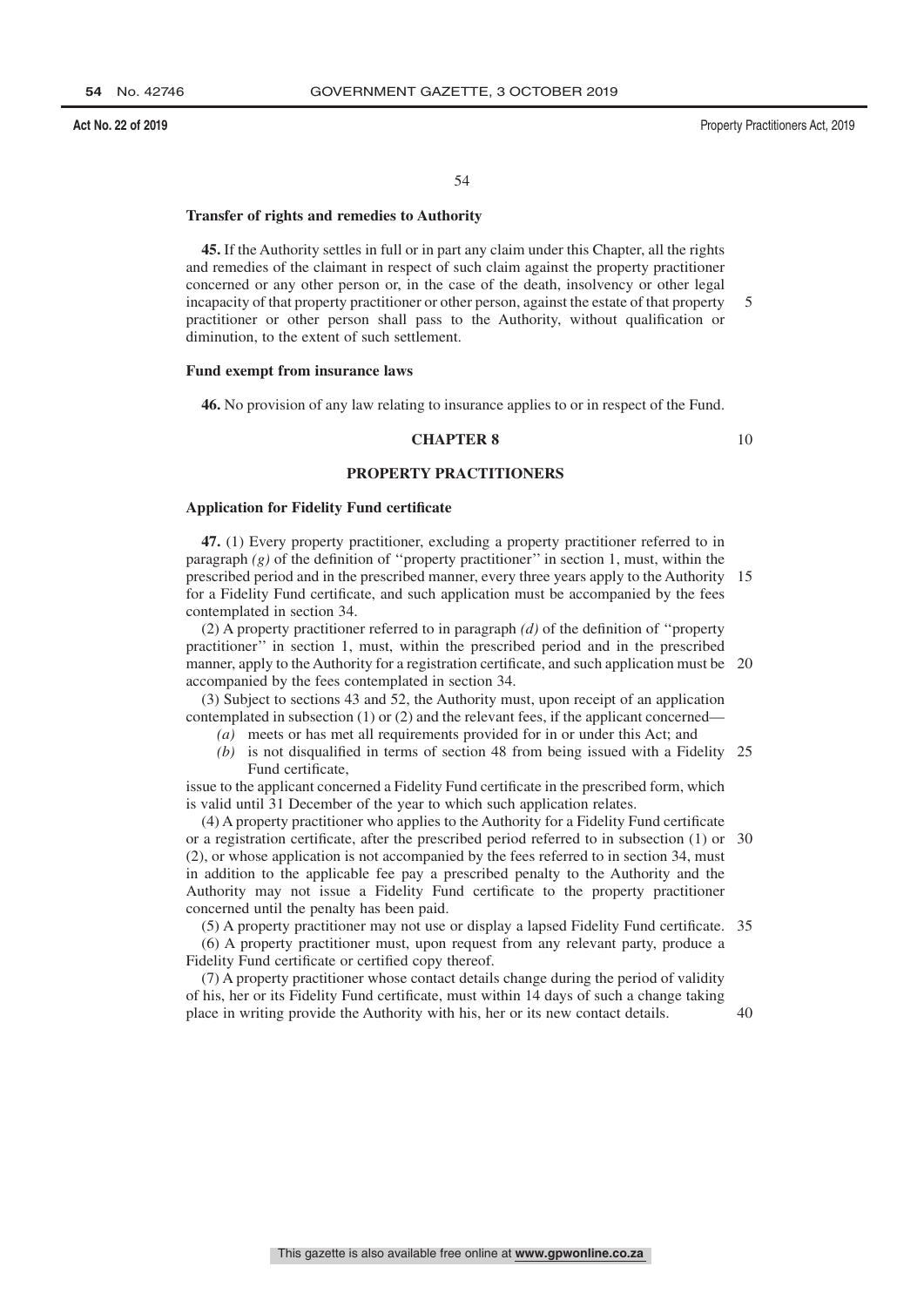10

15

55

# U r<mark>athisela pfanelo na thasululo kha Maand</code>alanga</mark>

**45.** Arali Maandalanga a badela tshelede yothe kana a tou badela inwe ya mbilo nga<br>asi ha ino Ndima, pfanelo dzothe na thandululo dza muitambilo malugana na iyo fhasi ha ino Ndima, pfanelo dzothe na thandululo dza muitambilo malugana na iyo mbilo kha muhumi wa zwa ndaka a kwamaabo kana mujiwa muthu kana, kha nyimala mbilo kha mushumi wa zwa ndaka a kwameaho kana mun˙ we muthu kana, kha nyimele ya musi ho vha na u lovha, u kundelwa nga u badela zwikolodo kana zwinwe zwi kwamaho u sa kona zwo sedza mulayo kha uyo mushumi wa zwa ndaka kana munwe muthu, kha ndaka ya uyo mushumi wa zwa ndaka kana munu muthu, pfanelo dzi do<br>fhirela kha Maandalanga, bu si na ndalukano na u fhungudzea, kha yhubulu ha iyo fhirela kha Maand̯alanga, hu si na ndalukano na u fhungudzea, kha vhuhulu ha iyo<br>mbadelo mbadelo. 5

# **Masheleni a vhofhololwaho kha milayo ya ndindakhombo**

**46.** A hu na mbetshelo ya mulayo i kwamaho ndindakhombo ine ya kwama kha kana malugana na Tshikwama.

### **NDIMA YA 8**

# **VHASHUMI VHA ZWA NDAKA**

# **Khumbelo ya <sup>ˆ</sup> thanziela ya Tshikwama i Sumbedzaho u Thembea**

**47.** (1) Mushumi wa zwa ndaka munwe na munwe hu sa katelwi mushumi wa zwa ndaka o bulwaho kha pharagirafu ya *(g)* ya thalutshedzo ya ipfi "mushumi wa zwa<br>ndaka" kha khathakanyo ya 1 u tao u ta khumbalo minyaha miraru minya na minya ndaka" kha khethekanyo ya 1, u tea, u ta khumbelo minwaha miraru minwe na minwe kha Maandalanga u itela u wana thanziela ya Tshikwama i Sumbedzaho u Thembea,<br>nabone iyo khumbelo i tea u fhelekedzwa nga masheleni o bulwaho kha khethekanyo ya nahone iyo khumbelo i tea u fhelekedzwa nga masheleni o bulwaho kha khethekanyo ya 20 34, nahone khumbelo iyo i tea u itwa hu saathu fhira tshifhinga tsho randelwaho nahone i itwe nga ndila yo randelwaho.<br>(2) Mushumi wa zwa ndaka 0

(2) Mushumi wa zwa ndaka o bulwaho kha pharagirafu ya  $(d)$  kha thalutshedzo ya ipfi<br>pushumi wa zwa ndaka kha khethekanyo ya 1 bu saathu u fhela tshifhinga tsho ''mushumi wa zwa ndaka\_kha khethekanyo ya 1, hu saathu u fhela tshifhinga tsho randelwaho nahone nga ndila yo randelwaho, u tea u ita khumbelo kha Maandalanga u 25<br>itala u nwalisa thanziela, nahone iyo khumbelo i tea u fhelekedzwa nga masheleni o itela u n˙ walisa thanziela, nahone iyo khumbelo i tea u fhelekedzwa nga masheleni o<br>hulwaho kha khathekanyo ya 34 bulwaho kha khethekanyo ya 34.

 $(3)$  Hu tshi khou tevhedzwa khethekanyo 43 na 52, Maandalanga musi a tshi tou ˆ o teaho, arali muhumbeli a kwameaho tanganedza khumbelo yo bulwaho kha khethekanyo thukhu ya (1) kana (2) na masheleni<br>o taabo, arali muhumbeli a kwamaabo

(a) a tshi fusha thodea kana o fusha thodea dza mbetshelo nga fhasi ha uno Mulayo; nahone

 $(b)$  a songo hanelwa u fhiwa thanziela u ya nga khethekanyo ya 48,<br>adalanga a do tea u fha muhumbeli a kwameaho thanziela ya T Maandalanga a do tea u fha muhumbeli a kwameaho thanziela ya Tshikwama i<br>Sumbedzaho u Thembea nga ndila ya randelwaho ine iyo thanziela i do shuma u swika Sumbedzaho u Thembea nga ndila yo randelwaho, ine iyo thanziela i do shuma u swika 35<br>nga dzi 31 dza Nyendayhusiku kha wonovo nwaha une khumbelo ya khou itelwa wone nga dzi 31 dza Nyendavhusiku kha wonoyo nwaha une khumbelo ya khou itelwa wone.

(4) Mushumi wa zwa ndaka a humbelaho thanziela ya Tshikwama i Sumbedzaho u<br>embeg kana u nwalisa thanziela kha Maandalanga, nga murahu ha tshifhinga tsho Thembea kana u n˙walisa thanziela kha Maandalanga, nga murahu ha tshifhinga tsho<br>tandelwaho sa zwo hulwaho kha khathakanyo thukhu ya (1) kana (2), kana ana randelwaho sa zwo bulwaho kha khethekanyo thukhu ya (1) kana (2), kana ane<br>khumbelo yawe a yo ngo fhelekedzwa nga tshelede yo bulwaho kha khethekanyo ya 34 khumbelo yawe a yo ngo fhelekedzwa nga tshelede yo bulwaho kha khethekanyo ya 34, u a tea u badela ndațiso yo randelwaho kha Maandalanga nahone Maandalanga ha nga<br>netshedzi thanziela va Tshikwama i Sumbedzaho u Thembea kha uvo mushumi wa zwa netshedzi thanziela ya Tshikwama i Sumbedzaho u Thembea kha uyo mushumi wa zwa<br>ndaka a kwameabo u swikela a tshi badela ndatiso ndaka a kwameaho u swikela a tshi badela ndajaso.<br>
(5) Mushumi wa zwa ndaka a tshi badela ndajaso.  $40$ 

(5) Mushumi wa zwa ndaka a nga si shumise kana u tana thanziela ya Tshikwama i<br>mbadzaho u Thambaa ya fhirelwa nga tshifhinga Sumbedzaho u Thembea yo fhirelwa nga tshifhinga.

(6) Mushumi wa zwa ndaka musi hu na khumbelo ine ya bva kha muniwe na muniwe a kwameaho nahone o teaho, u tea u bvisa thanziela ya Tshikwama i Sumbedzaho u<br>Thambaa kana khophi ya iyo thanziela Thembea kana khophi ya iyo thanziela.<br>(7) Mushumi wa zwa ndaka ane zw

(7) Mushumi wa zwa ndaka ane zwidodombedzwa zwawe zwa vhukwamani zwo shandukiswa nga tshifhinga tsha musi iyo thanziela i saathu u fhirelwa nga tshifhinga 50<br>tsha u wha i shumabo, bu saathu fhela maduwha a 14 ho shandukiswa izwo tsha u vha i shumaho, hu saathu fhela maduvha a  $14$  ho shandukiswa izwo<br>zwidodombedzwa nga u tou nyala u tea u fha Maandalanga zwidodombedzwa zwa zwidodombedzwa nga u tou n˙wala u tea u fha Maand̥alanga zwidodombedzwa zwa<br>vhukwamani zwisa vhukwamani zwisa.

30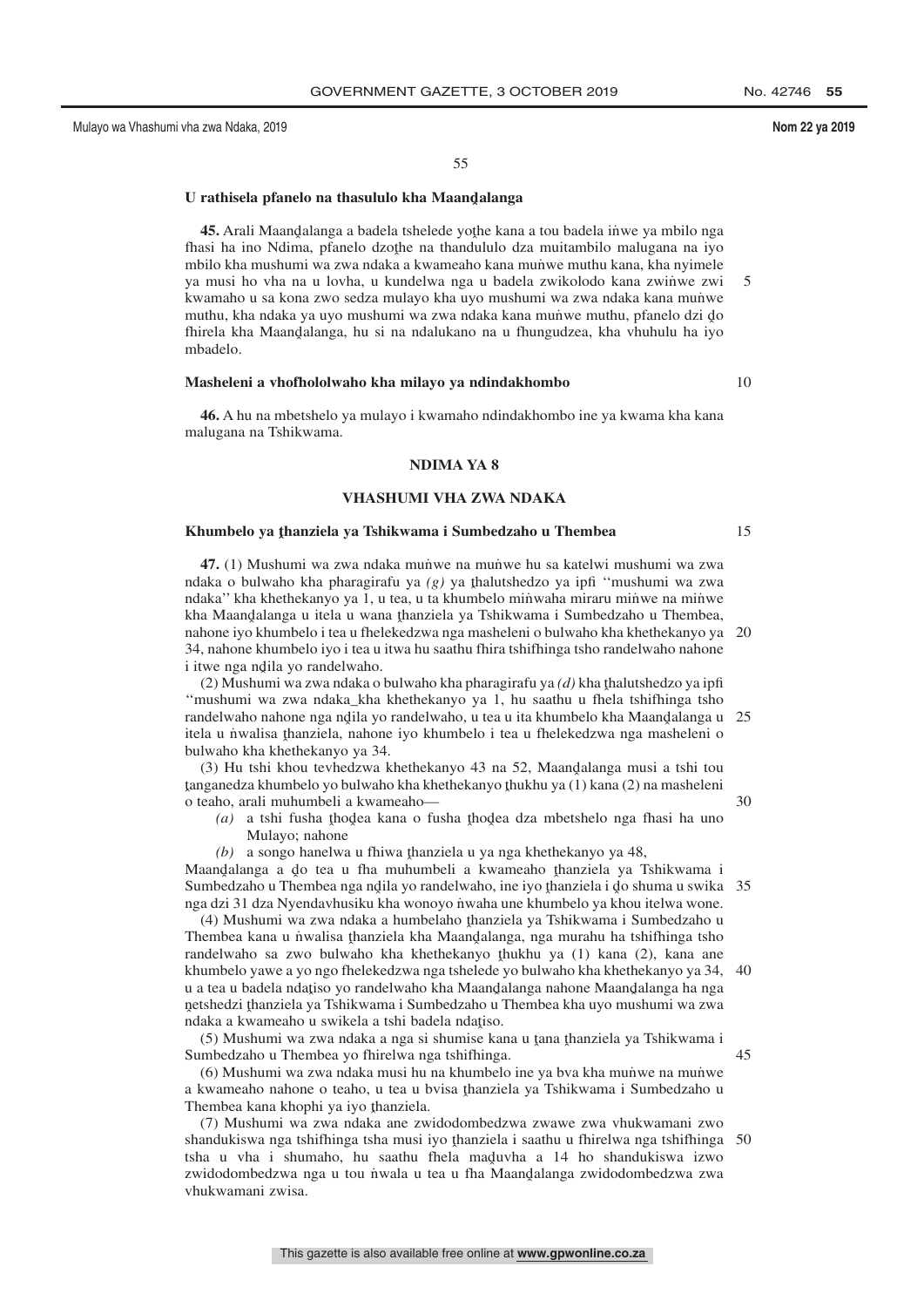### **Act No. 22 of 2019** Property Practitioners Act, 2019

# **Prohibition on rendering services without Fidelity Fund certificate**

**48.** (1) No person or entity may act as a property practitioner unless, in addition to any other requirements provided for in or under this Act—

- *(a)* he or she or it has been issued with a Fidelity Fund certificate contemplated in section 47; or
- *(b)* if he or she or it employs any other person as a property practitioner, that person has also been issued with a Fidelity Fund certificate contemplated in section 47.
- (2) If an entity is— *(a)* a company;

10

25

45

5

- *(b)* a close corporation;
- *(c)* a trust; or
- *(d)* a partnership,

every director of such a company, every member of such a close corporation, every trustee of such a trust and every partner of such a partnership, as the case may be, must 15 have been issued with a Fidelity Fund certificate contemplated in section 47.

(3) Any person who contravenes or fails to comply with subsection (1) is guilty of an offence.

(4) A person who contravenes or fails to comply with subsection (1) must, immediately upon receipt of a request from any relevant party in writing, repay any amount received in respect of or as a result of any property transaction during such contravention. 20

(5) A person who fails to comply with a request contemplated in subsection (4) is guilty of an offence.

(6) The provisions of this section apply irrespective of—

*(a)* what appellation a person or entity is described by; or

*(b)* whether he, she or it is registered, certified or appointed or acts in terms of or under or for purposes of any other Act.

# **Mandatory time periods for issuing certificates**

**49.** (1) The Authority must, within 30 working days, consider any application 30 submitted to it in terms of this Act, which fully meets the prescribed requirements, unless the Authority, on good grounds in writing, informs the applicant of the reasons why that period is to be extended, provided that such extension may not exceed 20 working days.

(2) The period of 30 working days contemplated in subsection (1) commences afresh 35 if the Authority requests the applicant to submit additional information or to correct the said application.

(3) If the Authority has failed to comply with subsection (1), the application is deemed to have been approved and the Authority must, upon written request by the applicant within 10 working days, issue the applicant with the relevant certificate. 40

## **Disqualification from issue of Fidelity Fund certificate**

**50.** The Authority may not issue a Fidelity Fund certificate to—

- *(a)* any person who—
	- (i) is not a South African citizen and does not lawfully reside in the Republic;
	- (ii) has, at any time in the preceding five years, been found guilty of contravening this Act, the Estate Agency Affairs Act, or any similar legislation in any other jurisdiction;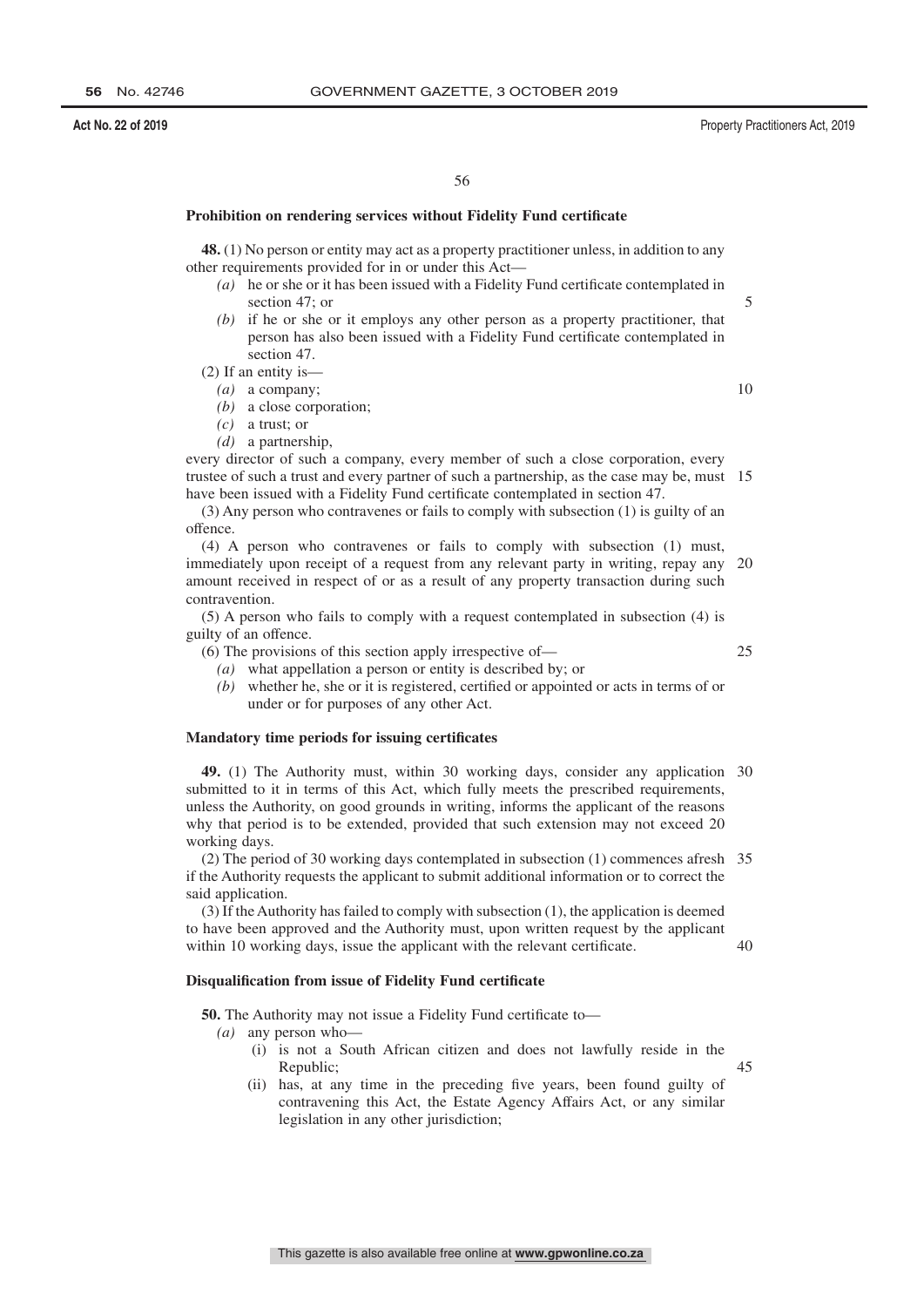5

10

15

20

30

35

# 57

# Nyiledzo malugana na u netshedza tshumelo hu si na <u>t</u>hanziela ya Tshikwama i<br>Sumbedzaho u Thembea **Sumbedzaho u Thembea**

**48.** (1) A hu na muthu ane kana tshiimiswa tshine tsha nga shuma sa mushumi wa zwa ndaka nga nnda ha musi nga ntha ha dzinwe thodea dzo vhetshelwaho kha kana nga<br>fhasi ha uno Mulayo fhasi ha uno Mulayo—

- (a) uyo muthu kana itsho tshiimiswa tsho netshedzwa thanziela ya Tshikwama i<br>Sumbedzaho u Thambas sa zwo hulwaho kha khathakanyo ya 47; kana Sumbedzaho u Thembea sa zwo bulwaho kha khethekanyo ya 47; kana
- *(b)* arali uyo muthu kana itsho tshiimiswa tsho thola muthu sa mushumi wa zwa ndaka, ane uyo muthu o netshedzwa thanziela ya Tshikwama i Sumbedzaho u<br>Thambaa sa zwo hulwaho kha khathakanyo ya 47 Thembea sa zwo bulwaho kha khethekanyo ya 47.
- (2) Arali tshiimiswa hu—
	- *(a)* khamphani;
	- (b) koporasi <u>t</u>hukhu;<br>(c) thirasiti: kana
	- *(c)* thirasiti; kana
	- *(d)* tshine tsha shumisanwa natsho,

mulanguli mun̄we na mun̄we wa yeneyo khamphani, murado mun̄we na mun̄we wa<br>veneyo konorasi thukhu, thirasitii mun̄we na mun̄we wa yeneyo thirasiti na mun̄we na yeneyo koporasi thukhu, thirasitii muṅ̃we na mun̄we wa yeneyo thirasiti na mun̄we na<br>munwe a re thama va tshumisano, u va nga hune zwa yha, bu tea u yha o netshedzwa munu a re thama ya tshumisano, u ya nga hune zwa vha, hu tea u vha o netshedzwa<br>thanziela ya Tshikwama i Sumbedzaho u Thembea sa zwo bulwaho kha khethekanyo ˆ ya 47. thanziela ya Tshikwama i Sumbedzaho u Thembea sa zwo bulwaho kha khethekanyo

(3) Muthu munwe na munwe ane a pfukekanya kana ane a kundelwa u tevhedza khethekanyo thukhu ya  $(1)$ u na mulandu wa vhuthinyi.<br> $(4)$  Muthu ane a pfukekanya kana ane a kundelwa u te

(4) Muthu ane a pfukekanya kana ane a kundelwa u tevhedza khethekanyo thukhu ya<br>U nga u tou taybanya musi a tshi tou wana khumbelo i byaho ho teaho nahone yo tou (1), nga u tou tavhanya musi a tshi tou wana khumbelo i bvaho ho teaho nahone yo tou<br>nwalwa u tea u badela tshelede ifhio na ifhio yo tanganedzwaho malugana na kana zwo n'walwa, u tea u badela tshelede ifhio na ifhio yo tanganedzwaho malugana na kana zwo<br>yhangwa nga thiranteekisheni inwe na inwe nga tshifhinga tshenetsho tsha uho u sa vhangwa nga thirantsekisheni iṅ̀we na iṅ̃we nga tshifhinga tshenetsho tsha uho u sa<br>teyhedza khethekanyo ya Mulayo tevhedza khethekanyo ya Mulayo.  $25$ 

 $(5)$  Muthu ane a kundelwa u tevhedza khumbelo yo bulwaho kha khethekanyo thukhu<br> $(4)$  u na mulandu wa uri o khakha ya (4) u na mulandu wa uri o khakha.

(6) Mbetshelo dza ino khethekanyo dzi shumiswa hu songo sedzwa—

- (a) kutalutshedzelwe kwa aphili ya muthu kana tshiimiswa; kana (b) muthu o pwalisa kana tshiimiswa; kana ha
- (b) muthu o n˙ walisa kana tshiimiswa tsho n˙ walisa, u vha hone ha thanziela kana<br>u tholwa kana u shuma u ya nga kana nga fhasi ha kana u itela ndiyho dza u tholwa kana u shuma u ya nga, kana nga fhasi ha, kana u itela ndivho dza munve Mulayo.

# $\chi$ <mark>Zwifhinga zwine zwa tou vhofha zwa u netshedza <u>t</u>hanziela</mark>

**49.** (1) Maandalanga hu saathu fhela maduvha a 30 a mushumo, a tea u lavhelesa<br>umbelo inwe na inwe yo diswaho u ya nga uno Mulayo, ine iyo khumbelo i khou khumbelo iṅ̀we na iṅ̀we yo d̥iswaho u ya nga uno Mulayo, ine iyo khumbelo i khou<br>fusha thodea dzothe dzo randelwaho, nga nnda ha musi Maandalanga arali hu na fusha thodea dzothe dzo randelwaho, nga nnda ha musi Maandalanga arali hu na<br>zwiyhangi zwi re khagala a tshi nga tou nwalela muhumbeli mbuno dza uri maduyha a zwivhangi zwi re khagala a tshi nga tou nwalela muhumbeli mbuno dza uri maduvha a<br>30 a tea u engedzwa, tenda ubo u engedza maduvha bu sa do fhira maduvha a 20 a 30 a tea u engedzwa, tenda uho u engedza mad̯uvha hu sa d̯o fhira mad̯uvha a 20 a 40<br>mushumo mushumo.

(2) Tshifhinga tsha maduvha a 30 a mushumo o bulwaho kha khethekanyo ya (1) a<br>umululwa u yhalwa nga huswa arali Maandalanga a humbela muhumbeli uri a dise thomululwa u vhalwa nga huswa arali Maandalanga a humbela muhumbeli uri a dise<br>ndivhiso kana u lulamisa khumbelo ndivhiso kana u lulamisa khumbelo.<br>(3) Arali Maandalanga a kundel

(3) Arali Maandalanga a kundelwa u tevhedza khethekanyo thukhu ya (1), zwi 45<br>hiiwa khumbelo ya muhumbeli yo tendelwa nabone Maandalanga a tea uri musi dzhiiwa khumbelo ya muhumbeli yo tendelwa nahone Maandalanga a tea uri musi<br>muhumbeli o humbela nga u tou nwala bu saathu u fhela maduyba a 10 a mushumo muhumbeli o humbela nga u tou n˙wala hu saathu u fhela maduvha a 10 a mushumo,<br>Maandalanga a netshedze muhumbeli thanziela vo teaho Maandalanga a netshedze muhumbeli thanziela yo teaho.

#### U sa tsha fusha <u>t</u>hodea dza u fhiwa thanziela ya Tshikwamai i Sumbedzaho u<br>Thambea **Thembea** 50

**50.** Maand̄alanga a nga si netshedze thanziela ya Tshikwama i Sumbedzaho u Thembea

 $(a)$  muthu munve na munve ane—

- (i) a sa vhe Mudzulapo wa Afrika Tshipembe nahone ane a sa vhe na thendelo ya u dzula kha Riphabuliki lwa mulayo;<br>ane kha minwaha mitanu yo fhirabo o wanya 55
- (ii) ane kha minwaha mitanu yo fhiraho o wanwa mulandu wa u pfuka<br>Mulayo wa Estate Agency Affairs Act, 1976, kana mulayosinwa munye Mulayo wa *Estate Agency Affairs Act*, 1976, kana mulayosinwa munwe na munve une wa fana na yeneyi kha vhunwe vhupo;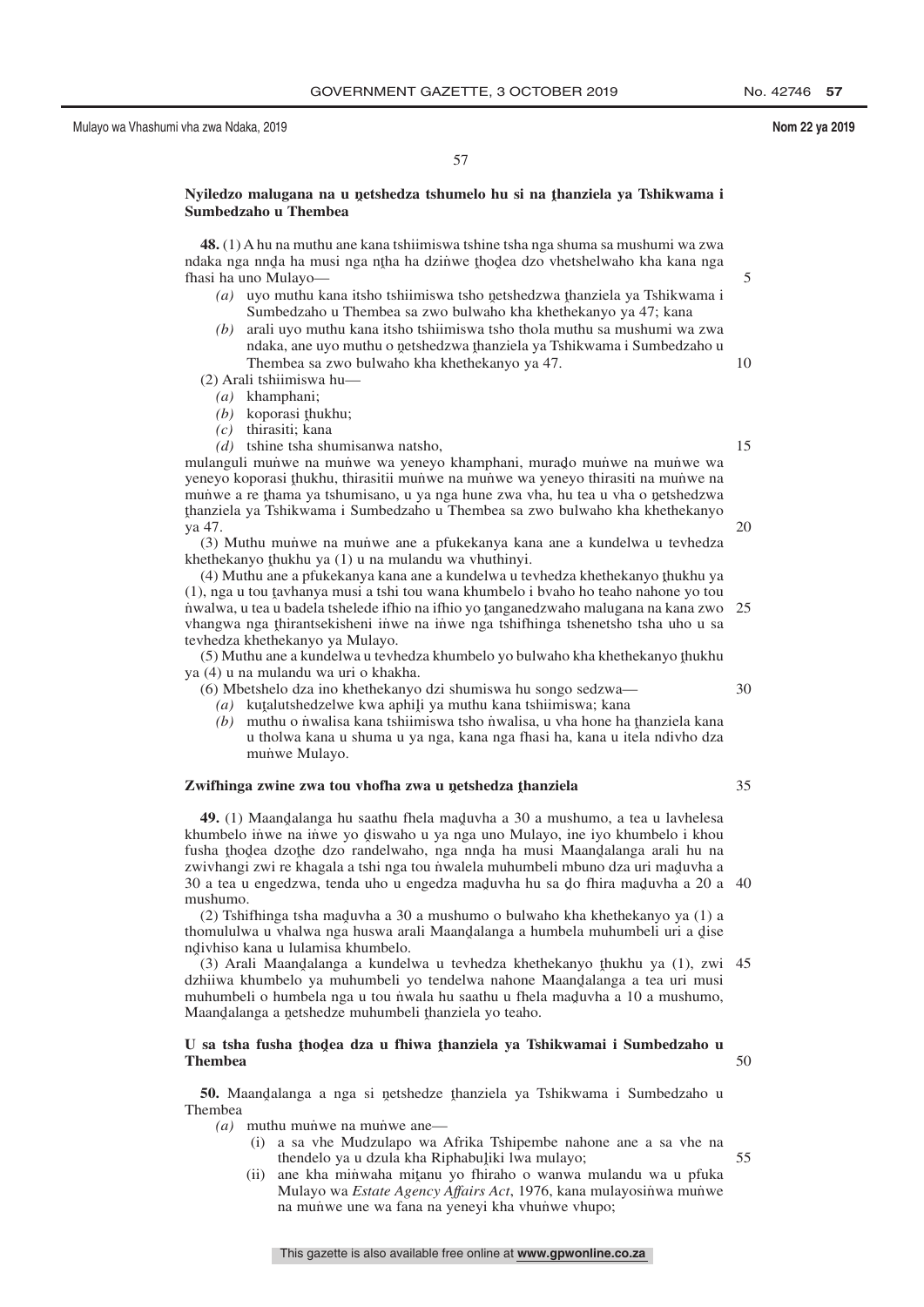- (iii) has been found in any civil or criminal proceedings by a court of law, whether in the Republic or elsewhere, to have acted fraudulently, dishonestly, unprofessionally, dishonourably or in breach of a fiduciary duty, or of any other offence for which such person has been sentenced to imprisonment without the option of a fine;
- (iv) is of unsound mind;
- (v) has, at any time in the preceding five years by reason of improper conduct, been dismissed from a position of trust;
- (vi) is an unrehabilitated insolvent;
- (vii) is not in possession of a valid tax clearance certificate;
- 10

15

30

50

- (viii) has been prohibited by any legislation, enacted in the Republic or elsewhere, from practicing as a property practitioner or from occupying a position of trust, including any juristic person to whom the disqualifications in subparagraphs (ii), (iii), (vi) and (vii) apply with the necessary changes;
- (ix) has been found guilty by a competent tribunal or a court of law of unfairly differentiating, distinguishing or excluding directly or indirectly anyone on the basis of race, gender, sex, pregnancy, marital status, ethnic or social origin, colour, sexual orientation, age, disability, religion, conscience, belief, culture, language and birth; 20
- (x) is not in possession of a valid BEE certificate;
- *(b)* any property practitioner who or, if such property practitioner is a company, any director or member of management of that company, or if such property practitioner is a close corporation, any member referred to in paragraph *(a)* of the definition of ''property practitioner'' in section 1, or if such property practitioner is a trust, any trustee, or if such property practitioner is a partnership, any partner, who— 25
	- (i) in the preceding five years has been found guilty of contravention of this Act or the Estate Agency Affairs Act, 1976;
	- (ii) does not comply with the prescribed standard of training;
	- (iii) does not have the practical experience determined by the Authority; or
	- (iv) has at any time been guilty of any act or omission in respect of which any person had to be compensated pursuant to the provisions of section 38 from the Fund, unless the property practitioner has repaid the relevant amount in full to the Authority, or the Authority is of the opinion that 35 satisfactory arrangements for the settlement of such amount have been made and has confirmed such arrangements;
- *(c)* any property practitioner contemplated in paragraph *(a)* of the definition of ''property practitioner'' in section 1, if such property practitioner carries or intends to carry on business as a property practitioner under a trade name 40 which is identical or confusingly similar to the trade name of another property practitioner—
	- (i) already issued with a Fidelity Fund certificate; or
	- (ii) whose Fidelity Fund certificate is suspended or has lapsed or been withdrawn in terms of this Act; or 45
- *(d)* any property practitioner who is a director of a company, or who is a member referred to in paragraph *(b)* of the definition of ''property practitioner'' in section 1 of a close corporation—
	- (i) of which the Fidelity Fund certificate was withdrawn by the Authority in terms of section 52; or
	- (ii) which was prohibited in terms of section 48 from operating in any way on its trust, savings or other interest-bearing accounts referred to in terms of that section.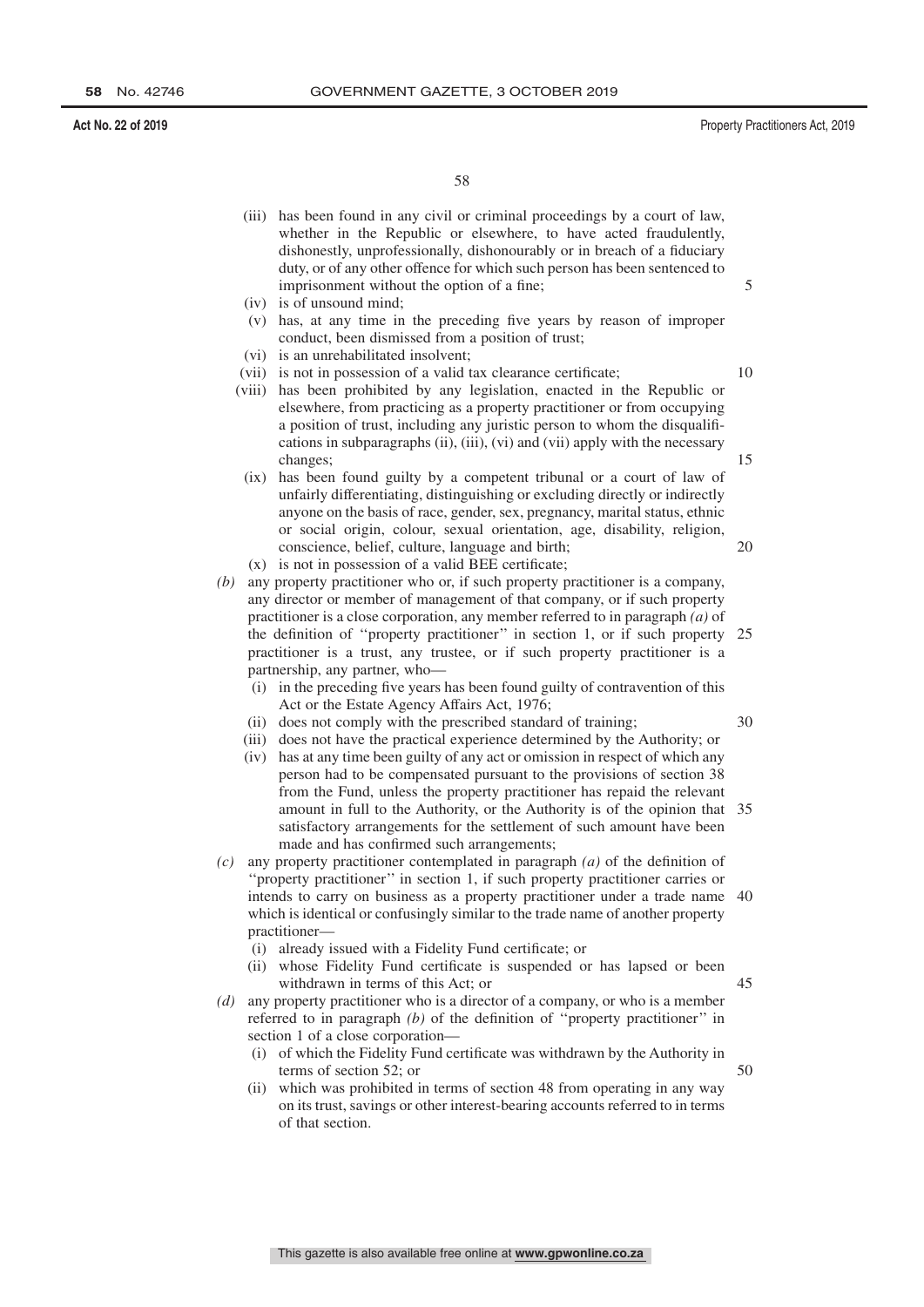59

- (iii) o wanwa mulandu kha zwi kwamaho mbilo kana zwa vhugevhenga nga khothe ya mulayo, hu nga vha kha la Afrika Tshipembe kana kha linwe<br>shango o wanya mulandu wa ujia zwa yhufbura, u sa fhulufbedzea, u sa shango, o wanwa mulandu wa u ita zwa vhufhura, u sa fhulufhedzea, u sa vha phrofeshinala, u sa thomphea kana u pfuka mushumo wa<br>vhudifhinduleli baju yba thirasitii kana vhutohinyi yhunwe na yhunwe vhudifhinduleli ha u vha thirasitii, kana vhutshinyi vhunwe na vhunwe<br>he ha ita uri uwo muthu a valelwe dzhele a songo tendelwa na u tou he ha ita uri uyo muthu a valelwe dzhele a songo tendelwa na u tou badela ndațiso;<br>ane muhumbul 5
- (iv) ane muhumbulo wawe a u shumi zwavhudi;<br> $(x)$ , o pandelwaho kha yhuimo ha u yha thirasit
- (v) o pandelwaho kha vhuimo ha u vha thirasitii zwo itiswa nga vhudifari<br>
vhu si havhudi kha minwaha mitanu vo fhirabo: vhu si havhudi kha minwaha mitanu yo fhiraho;<br>ana o kundalwa u hadala zwikolodo lwa a sa tsh
	- 10
- (vi) ane o kundelwa u badela zwikolodo lwe a sa tsha dovha a vusuludzea;
- (vii) ane ha na thanziela ine ya sumbedza uri mafhungo a muthelo o dzula<br>zwazbudi: zwavhudi;
- (viii) ane o hanelwa u ya nga mulayosinwa, wo itwaho kha Riphabuliki kana<br>kha linye shango o hanelwa u shuma sa mushumi wa zwa ndaka kana u kha linwe shango, o hanelwa u shuma sa mushumi wa zwa ndaka kana u 15<br>hanelwa u fara yhuimo ha u yha thirasitii, bu tshi katelwa khamphani ine hanelwa u fara vhuimo ha u vha thirasitii, hu tshi katelwa khamphani ine u hanelwa uho na u sa tsha fusha thodea uho kha phara dza (ii), (iii), (vi)<br>na (vii) zwa shuma khathihi na tshanduko dzo teaho: na (vii) zwa shuma khathihi na tshanduko dzo teaho;
	- (ix) ane o wanwa mulandu nga thribunala kana khothe ya mulayo une<br>mulandu uwo ndi u kwamaho u fhambanyisa yhathu nga ndila i sa nfadzi mulandu uyo ndi u kwamaho u fhambanyisa vhathu nga ndila i sa pfadzi, 20<br>u fhambanyisa kana u talula nga ndila vo liyhaho kana i songo liyhaho u fhambanyisa kana u talula nga ndila yo livhaho kana i songo livhaho<br>zwo sendeka kha murafho, mbeu, yhuimana, mbingano, yhuhyo ha zwo sendeka kha murafho, mbeu, vhuimana, mbingano, vhubvo ha murafho, muvhala, ndila ya kudzekanele, vhukale, vhuholefhali,<br>vhurareli luvalo lutendo myelele luambo na mbebo: vhurereli, luvalo, lutendo, mvelele, luambo na mbebo;
- $(x)$  ane ha na thanziela ya BEE;<br>mushumi munye na munye wa z
- *(b)* mushumi munve na munwe wa zwa ndaka ane kana, arali uyo mushumi wa zwa ndaka hu khamphani, mulangi muṅ̀we na mun̆we kana murado wa<br>vhulangi wa ivo khamphani, kana arali uvo mushumi wa zwa ndaka hu vhulangi wa iyo khamphani, kana arali uyo mushumi wa zwa ndaka hu koporasi thukhu, murado o bulwaho kha pharagirafu ya  $(a)$  kha thalutshedzo ya ipfi ''mushumi wa zwa ndaka'' kha khethekanyo ya 1, kana arali uyo 30 mushumi wa zwa ndaka hu thirasiti, thirasitii, kana arali uyo mushumi wa zwa ndaka hu mushumisani, thama munve na munve, ane—<br>(i) kha minwaha mitanu yo fhelaho o wanwa mulang
	- (i) kha minwaha mitanu yo fhelaho o wanwa mulandu wa u pfuka uno Mulayo kana Mulayo wa Estate Agency Affairs Act 1976; Mulayo kana Mulayo wa *Estate Agency Affairs Act*, 1976;
	- (ii) a sa anane na tshiţandadi tsho randelwaho tsha vhugudisi;<br>iii) ha na tshanzhamo ya mushumo yo tiwaho nga Maandalan
	- (iii) ha na tshenzhemo ya mushumo yo tiwaho nga Maandalanga; kana (iv) a wanye mulandu wa pyito ifbio na ifbio kana u sa taybedza malu
	- (iv) o wanwa mulandu wa nyito ifhio na ifhio kana u sa tevhedza malugana na muthu munwe na munwe ane o tewa u badelwa hu tshi khou tevhelwa mbetshelo dza khethekanyo ya 38 u bva kha Tshikwama, nga nnda ha musi mushumi wa zwa ndaka o badela murahu tshelede yo teaho nga vhudalo ngei kha Maandalanga, kana Maandalanga a na muhumbulo wa<br>uri ngudzanyo dzi fusbabo dza u badela iyo tshelede dzo itwa nabone uri nzudzanyo dzi fushaho dza u badela iyo tshelede dzo itwa nahone idzo nzudzanyo dzo khwathisedzwa;<br>umi munwe na munwe wa zwa ndak 40
- *(c)* mushumi mun˙ we na mun˙ we wa zwa ndaka o bulwaho kha pharagirafu ya *(a)* ya thalutshedzo ya ipfi "mushumi wa zwa ndaka" kha khethekanyo ya 1, arali 45<br>uvo mushumi wa zwa ndaka a tshi shuma kana a tshi humbula u shuma zwa uyo mushumi wa zwa ndaka a tshi shuma kana a tshi humbula u shuma zwa bindu sa mushumi wa zwa ndaka nga fhasi ha dzina la bindu line la tou fana<br>kana la kanganyisa zwi tebi itwa nga u fana na dzina la bindu la munya kana la kanganyisa zwi tshi itwa nga u fana na dzina la bindu la munwe<br>mushumi wa zwa ndaka mushumi wa zwa ndaka—
	- (i) ane o no fhiwa thanziela ya Tshikwama i Sumbedzaho u Thembea; kana 50<br>ii) ane thanziela ya Tshikwama i Sumbedzaho u Thembea yo imiswa u
	- (ii) ane thanziela ya Tshikwama i Sumbedzaho u Thembea yo imiswa u<br>shumiswa kana yo fhirelwa nga tshifhinga kana yo dzhiululwa u ya nga shumiswa kana yo fhirelwa nga tshifhinga kana yo dzhiululwa u ya nga uno Mulayo; kana
- *(d)* mushumi wa zwa ndaka munve na munve ane ndi mulanguli wa khamphani, kana ane a vha murado o bulwaho kha pharagirafu ya *(b)* ya thalutshedzo ya 55<br>infi "mushumi wa zwa ndaka" kha khathakanyo ya 1 ya konorasi thukhu
	- ipfi "mushumi wa zwa ndaka" kha khethekanyo ya 1 ya koporasi thukhu—<br>(i) ina thanziela ya Tshikwama i Sumbedzaho u Thembea yo dzhiululwa nga (i) ine thanziela ya Tshikwama i Sumbedzaho u Thembea yo dzhiululwa nga<br>Maandalanga u ya nga khethekanyo ya 52: kana
	- Maandalanga u ya nga khethekanyo ya 52; kana<br>ine yo iledzwa u shuma mishumo ya thirasiti l (ii) ine yo iledzwa u shuma mishumo ya thirasiti kana zwinwe u ya nga khethekanyo yeneyo ya 48. 60

25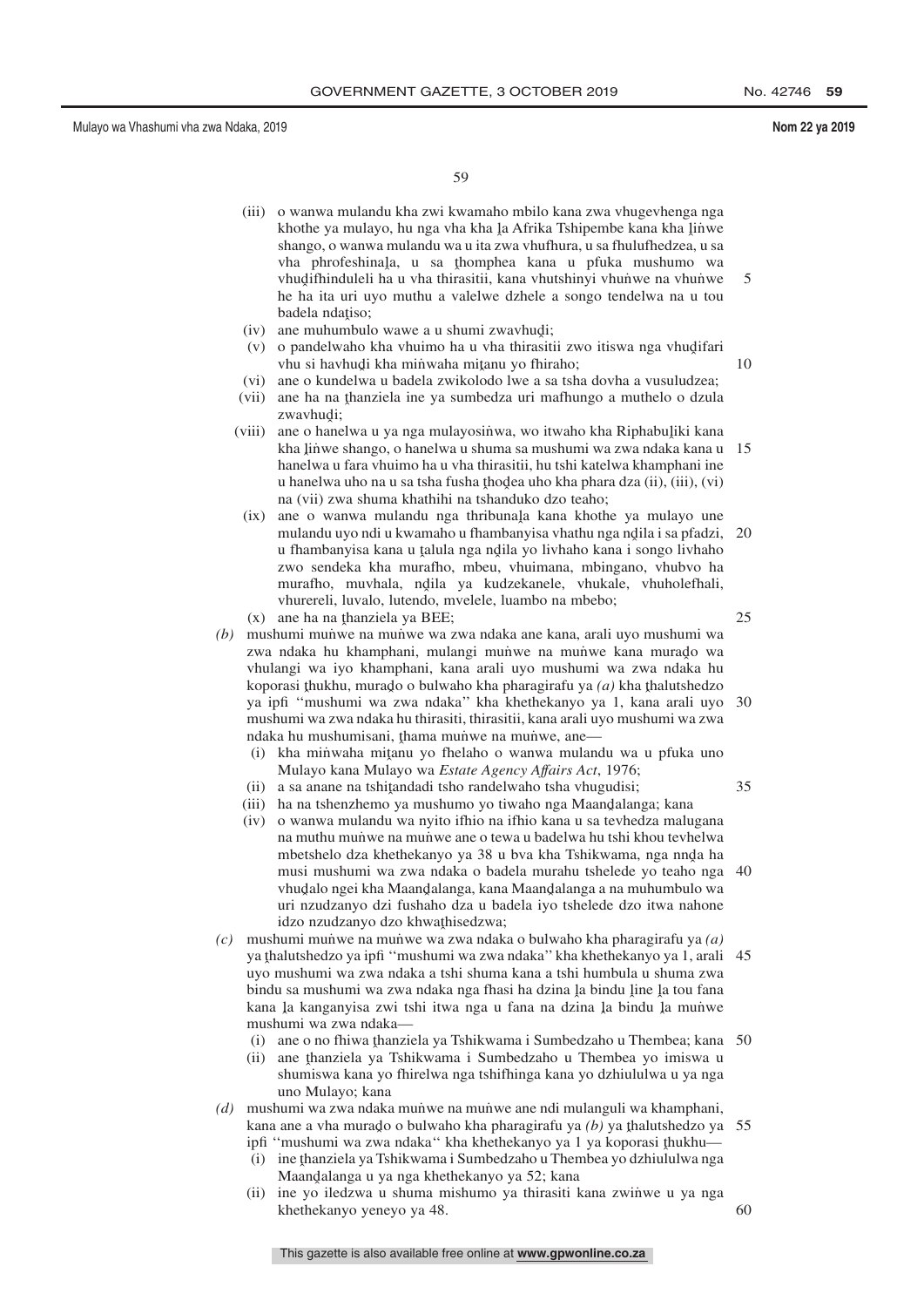# **Amendment of Fidelity Fund certificate**

**51.** (1) For the purposes of this section, **''holder''** means the holder of a Fidelity Fund certificate.

(2) The Authority may, at any time in writing, inform the holder that the Authority intends to amend any particulars of the Fidelity Fund certificate held by the holder, and the Authority must— 5

*(a)* provide reasons for the proposed amendment; and

*(b)* invite the holder to submit a written response within a prescribed period.

(3) The Authority may, after due consideration of any response received, including that of any person other than the holder, amend the particulars of the Fidelity Fund 10 certificate and issue an amended Fidelity Fund certificate to the holder.

(4) When issuing the Fidelity Fund certificate contemplated in subsection (3), the Authority must, simultaneously in writing—

- *(a)* provide the holder with reasons for the amendment;
- *(b)* provide the holder with a copy of any response received from the other person; 15 and
- *(c)* request the immediate return of the original Fidelity Fund certificate.

(5) A person who, in terms of paragraph *(c)*, is requested to return the original Fidelity Fund certificate to the Authority, must—

*(a)* do so forthwith; or

20

*(b)* if that Fidelity Fund certificate cannot be returned, submit a declaration made under oath or affirmed to the Authority as to the reasons and circumstances preventing that person from doing so.

(6) An amended Fidelity Fund certificate comes into operation on the date on which it is served by the Authority on the holder. 25

(7) If the holder prevents delays or avoids service of the amended Fidelity Fund certificate by the Authority or attempts to do so, the amended Fidelity Fund certificate comes into operation on the date on which the Authority first attempted to serve the amended Fidelity Fund certificate on the holder.

(8) If the Authority attempted to serve the amended Fidelity Fund certificate on the 30 holder but was unsuccessful for the reason that the holder prevented, delayed or avoided the Authority from doing so, the Authority must, for the general public's information, publish the date on which the amended Fidelity Fund certificate came into operation, and the nature or contents of the amendment, in any medium which it deems adequate for this purpose. 35

# **Withdrawal or lapse of Fidelity Fund certificate**

**52.** (1) The Authority may, whether on its own initiative or pursuant to an instruction issued by a court of law or an adjudicator contemplated in section 30, withdraw a Fidelity Fund certificate issued to—

- *(a)* any person, partnership or trust summoned in the prescribed manner to appear 40 before the Authority if that person or trust, without just cause, fails to comply with the summons and prior to the date of the appearance stated in the summons has not been excused in writing by the Authority, from so appearing;
- *(b)* a company or close corporation, if—
	- (i) the Fidelity Fund certificate of any director of the company or of any 45member of the corporation has lapsed in terms of subsection (5); or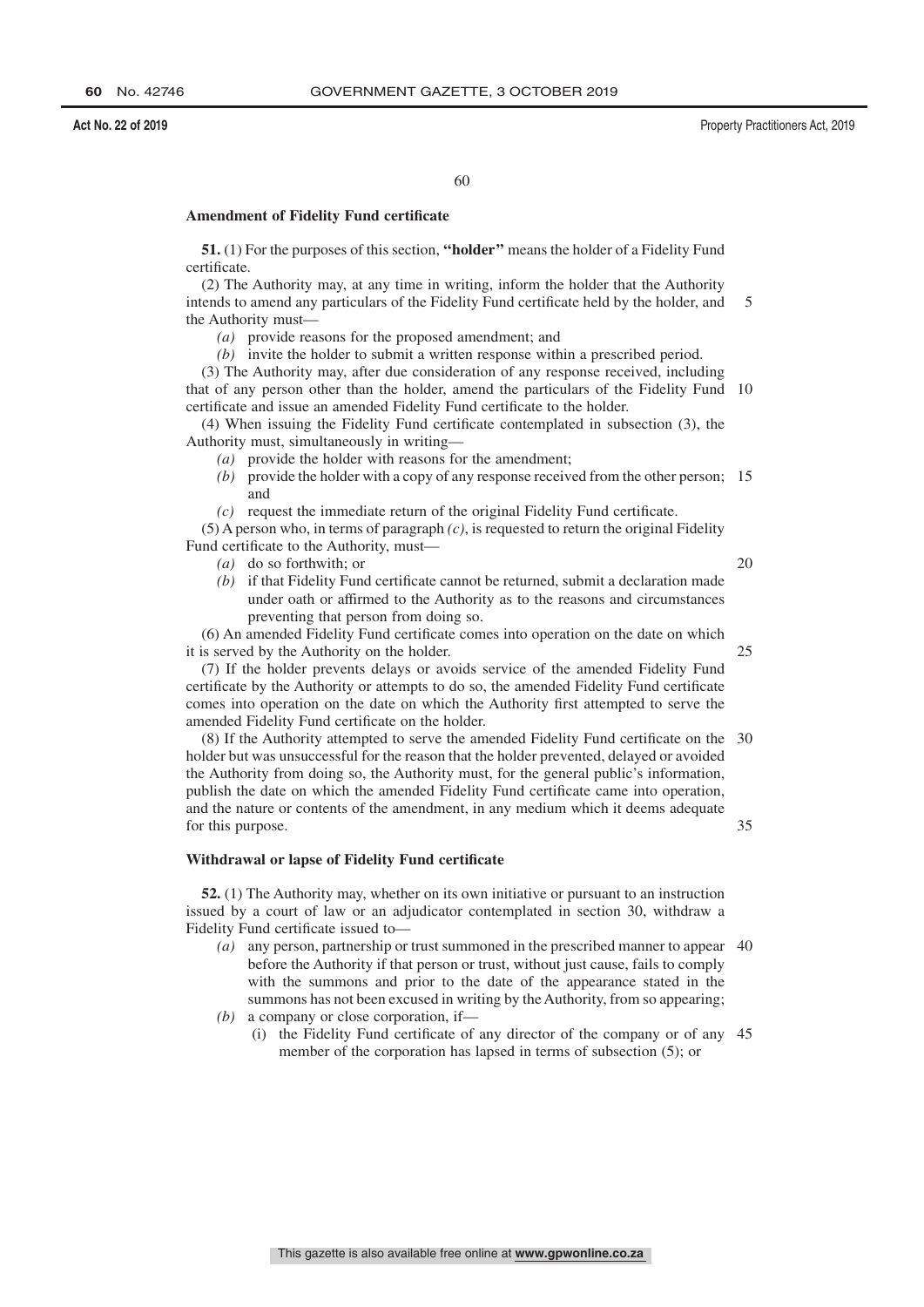61

# Ukhwiniswa ha <u>t</u>hanziela ya Tshikwama i Sumbedzaho u Thembea

**51.** (1) U itela ndivho ya ino khethekanyo, "**mune**" zwi amba mune wa thanziela ya hikwama tshi Thembeabo Tshikwama tshi Thembeaho.

(2) Maandalanga nga tshifhinga tshinwe na tshinwe nahone nga u tou niwala, a do<br>vhisa mufari uri Maandalanga a khou humbula u khwinisa zwidodombedzwa zwa divhisa mufari uri Maandalanga a khou humbula u khwinisa zwidodombedzwa zwa<br>thanziela va Tshikwama i Sumbedzaho u Thembea va mune wavo, nabone Maandalanga givinsa matan an maangalanga a khoa nambala a khwigisa zwidodomocazwa zwa<br>thanziela ya Tshikwama i Sumbedzaho u Thembea ya mune wayo, nahone Maandalanga ˆ a tea u— 5

 $(a)$  u fha mbuno dza u dzinginya u ita iyo khwiniso; na  $(b)$ , whidza mune wa thanziala u itala uri a dise phindi

(b) vhidza mune wa thanziela u itela uri a dise phindulo yo tou nwalwaho hu saathu u fhela tshifhinga tsho randelwaho.

(3) Maandalanga nga murahu ha u lavhelesa phindulo yo tanganedzwaho, hu tshi<br>telwa na phindulo ya uvo ane a sa ybe mune wa thanziela. Maandalanga a do kona u katelwa na phindulo ya uyo ane a sa vhe mune wa thanziela, Maandalanga a do kona u<br>khwinisa zwidodombedzwa zwa thanziela ya Tshikwama i Sumbedzaho u Thembea khwinisa zwidodombedzwa zwa thanziela ya Tshikwama i Sumbedzaho u Thembea<br>nabone a do konaba u netshedza thanziela ya Tshikwama i Sumbedzaho u Thembea yo nahone a do konaha u netshedza thanziela ya Tshikwama i Sumbedzaho u Thembea yo<br>khwiniswaho kha uvo mune wayo khwiniswaho kha uyo mune wayo.<br>(4) Musi bu tshi netshedzwa tha

(4) Musi hu tshi netshedzwa thanziela ya Tshikwama i Sumbedzaho u Thembea yo<br>Jwaho kha khethekanyo thukhu ya (3). Maandalanga nga khathihi nahone nga u tou bulwaho kha khethekanyo thukhu ya (3), Maandalanga nga khathihi nahone nga u tou<br>nwala a tea u n˙ wala a tea u—

- $(a)$  fha mune wa thanziela mbuno dza uho u khwinisa;<br> $(b)$  fha mune wa thanziela khonhi ya phindulo inwe na
- (b) fha mune wa thanziela khophi ya phindulo inwe na inwe yo tanganedzwaho u 20<br>hya kha munwe muthu: na bva kha munve muthu; na
- (c) humbela u humiselwa murahu ha <u>thanziela ya oridzhinala ya Tshikwama i</u><br>Sumbedzaho u Thembea Sumbedzaho u Thembea.

(5) Muthu ane u ya nga pharagirafu ya  $(c)$  o humbelwa u humisa thanziela ya idzhinala ya Tshikwama i Sumbedzaho u Thembea kha Maandalanga u tea oridzhinaļa ya Tshikwama i Sumbedzaho u Thembea kha Maand̄alanga u tea —

25

30

10

15

- (a) u zwi ita nga u tavhanya; kana<br>(b) uri arali iyo thanziela ya Tshik
- *(b)* uri arali iyo thanziela ya Tshikwama i Sumbedzaho u Thembea i sa humisei, a ise khwathisedze wo bulwabo thasi ha muano kana a khwathisedzele a ise khwathisedzo yo bulwaho fhasi ha muano kana a khwathisedzele<br>Maandalanga nga ha mbuno na nyimele dzi thiyhelaho u humisa iyo Maandalanga nga ha mbuno na nyimele dzi thivhelaho u humisa iyo<br>thanziela thanziela.

ramiziela ya Tshikwama i Sumbedzaho u Thembea i thoma u shuma nga datumu<br>Siya netshedzwa mune wayo nga Maandalanga ine ya netshedzwa mune wayo nga Maandalanga.<br>(7) Arali mune wa thanziela a thiybela Jengisa

(7) Arali mune wa thanziela a thivhela, lengisa kana u u sa netshedzwa thanziela yo<br>winiswaho, ya Tshikwama, i Sumbedzaho, u Thembea, nga Maandalanga, kana khwiniswaho ya Tshikwama i Sumbedzaho u Thembea nga Maandalanga kana<br>ndingedzo dza u pfalo, thanziela vo khwiniswaho i thoma u shuma nga datumu ve ndingedzo dza u pfalo, thanziela yo khwiniswaho i thoma u shuma nga datumu ye 35<br>Maandalanga a ita ndingedzo dza u thoma u netshedza iyo thanziela yo khwiniswaho Maandalanga a ita ndingedzo dza u thoma u netshedza iyo thanziela yo khwiniswaho<br>kha mune wayo  $kha$  mune wayo.<br>(8)  $A$ rali Ma

(8) Arali Maandalanga o lingedza u netshedza thanziela yo khwiniswaho ya<br>hikwama i Sumbedzaho u Thembea kha mune wavo fhedzi zwa sa konadzee nga Tshikwama i Sumbedzaho u Thembea kha mune wayo fhedzi zwa sa konadzee nga<br>vhanga la uri mune wa thanziela ndi ene o thiybelaho o lengisaho kana o zwi vhanga la uri mune wa thanziela ndi ene o thivhelaho, o lengisaho kana o zwi 40<br>thivhelaho. Maandalanga uri a ri pfalo. Maandalanga a tshi itela ndivhiso va thivhelaho, Maandalanga uri a ri pfalo, Maandalanga a tshi itela ndivhiso ya tehitebayha a tea u andadza datumu ine thanziela yo khwiniswaho yo thoma u shuma tshitshavha, a tea u andadza datumu ine thanziela yo khwiniswaho yo thoma u shuma<br>ngayo na izwo zwe zwa khwiniswa kha zwirathisi zwinzhi zwine zwa yhonala zwi tshi ngayo, na izwo zwe zwa khwiniswa kha zwirathisi zwinzhi zwine zwa vhonala zwi tshi<br>nga fusha ino ndiyho ya u andadza nga fusha ino ndivho ya u an<mark>d</mark>adza.

# U dzhiululwa kana u fhela ha <u>t</u>hanziela ya Tshikwama i Sumbedzaho u Thembea  $\,$  45

**52.** (1) Maandalanga one ane o tou zwi thoma kana a tshi khou tevhela ndaela yo tebedzwaho nga khothe ya mulayo kana muhatuli sa zwo bulwaho kha khethekanyo netshedzwaho nga khothe ya mulayo kana muhatuli sa zwo bulwaho kha khethekanyo<br>ya 30. Maandalanga a nga dzhiulula thanziela ya Tshikwama i Sumbedzaho u Thembea ya 30, Maandalanga a nga dzhiulula thanziela ya Tshikwama i Sumbedzaho u Thembea<br>ya 30, Maandalanga<br>ye ya netshedzwa ye ya netshedzwa—

- (a) muthu munve na munve, thama kana thirasiti o vhidzwaho u ya nga ndila yo 50<br>randalwaho uri a divhonadze phanda ha Maandalanga arali uwo muthu kana randelwaho uri a divhonadze phanda ha Maandalanga arali uyo muthu kana<br>thirasiti bu si na tshiybangi tshi nfalabo a kundelwa u anana na linwalo la u thirasiti hu si na tshivhangi tshi pfalaho a kundelwa u anana na linwalo la u<br>vhidzwa nahone phanda ha datumu ya u divhonadza zwo bulwa kha samanisi vhidzwa nahone phanda ha datumu ya u divhonadza zwo bulwa kha samanisi<br>uri a hongo yha na pfarelo yo tou nwalwabo nga Maandalanga, kha uho u uri a hongo vha na pfarelo yo tou nwalwaho nga Maandalanga, kha uho u<br>divhonadza: d ivhonadza; 55
- (b) khamphani kana koporasi thukhu, arali—<br>(b) khamphani kana koporasi thukhu, arali—
	- (i) thanziela ya Tshikwama i Sumbedzaho u Thembea ya mulangi wa kapanahani kana murado mujiwe na mujiwe wa konorasi yo filirelwa u va khamphani kana murado mun≀we na munwe wa koporasi yo fhirelwa u ya<br>nga khethekanyo thukbu ya (5): kana nga khethekanyo <u>t</u>hukhu ya (5); kana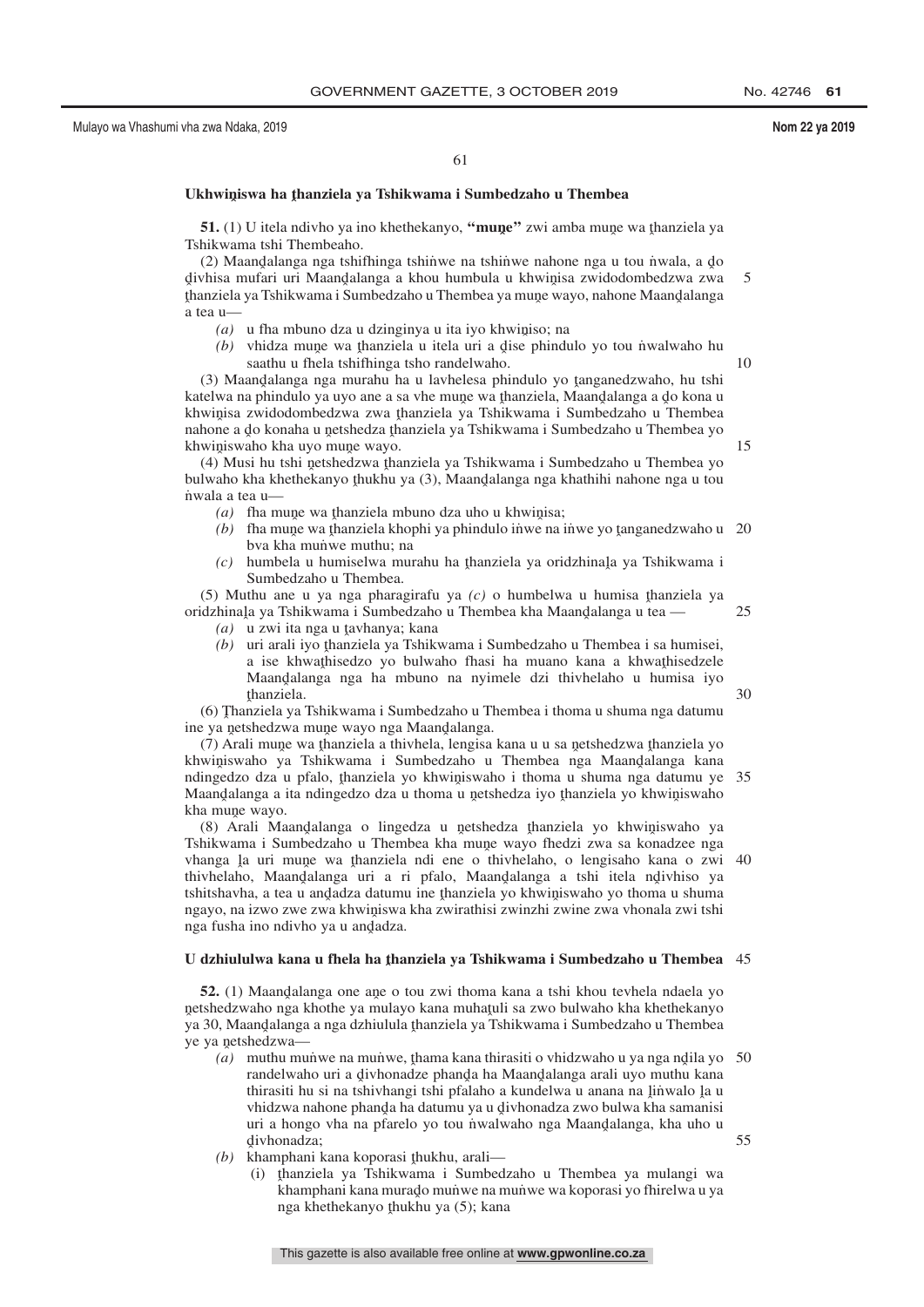10

62

- (ii) any director of such company, or any member, referred to in paragraph *(a)* of the definition of ''property practitioner'' in section 1, of such corporation, has lapsed in terms of subsection (5), or any trustee of a trust or the person responsible for the trust, becomes subject to any disqualification referred to in section  $50(b)(ii)$  and (iii) or section  $50(c)$ ;
- *(c)* a person or trust becomes subject to any disqualification referred to in section 50*(b)*(ii), (iii) or section 50*(c)*.

(2) A person who is in possession or in control of any Fidelity Fund certificate which has been withdrawn in terms of subsection (1) must refrain from using or displaying that Fidelity Fund certificate.

(3) A court may, on good cause and upon application by the Authority or any other competent person, withdraw any Fidelity Fund certificate issued to any person, and thereupon order that the person contemplated in subsection (2) or any other person to immediately refrain from using and displaying that Fidelity Fund certificate.

(4) A Fidelity Fund certificate lapses immediately and is of no force and effect if the 15 person to whom it has been issued—

- *(a)* in the case of a natural person, the person to whom it has been issued dies or becomes subject to any disqualification referred to in section  $50(a)(ii)$  to (vi);
- *(b)* is a company or a close corporation, and the company or close corporation is being wound up, whether provisionally or otherwise, or is deregistered, as the 20 case may be;
- *(c)* is a partnership, and one of the partners is sequestrated; or
- *(d)* in the case of a trust with only one trustee, that trustee is sequestrated.

(5) A person who is in possession or control of a Fidelity Fund certificate which has been withdrawn or has lapsed must immediately return that certificate to the Authority, or if that Fidelity Fund certificate cannot be returned, submit a declaration made under oath or affirmed as to the reasons and circumstances preventing the property practitioner from doing so. 25

(6) A person whose Fidelity Fund certificate has been withdrawn in terms of subsection (1) or has lapsed in terms of subsection (4), may not directly or indirectly 30 participate in the management of any business carried out by a property practitioner in his, her or its capacity as such, or participate in the carrying out of such business, or be employed, directly or indirectly, in any capacity in such business, except with the written consent of the Authority and subject to the conditions that the Authority may determine. 35

(7) A property practitioner may not directly or indirectly in any capacity whatsoever employ a person contemplated in subsection (6), or allow or permit such person directly or indirectly to participate in any capacity in the management or the carrying on of his, her or its business as a property practitioner, except with the consent in writing of the Authority, and subject to the conditions that the Authority may impose.

40

(8) The Authority has no liability whatsoever in respect of the withdrawal or lapse of a Fidelity Fund certificate, except where the withdrawal was due to the Authority's negligence.

(9) A person, partnership or trust whose Fidelity Fund certificate has been withdrawn or lapsed in terms of this section may re-apply for a Fidelity Fund certificate when it, he 45or she again qualifies for such a certificate.

(10) A person who uses or displays the Fidelity Fund certificate contemplated in subsection (2) is guilty of an offence.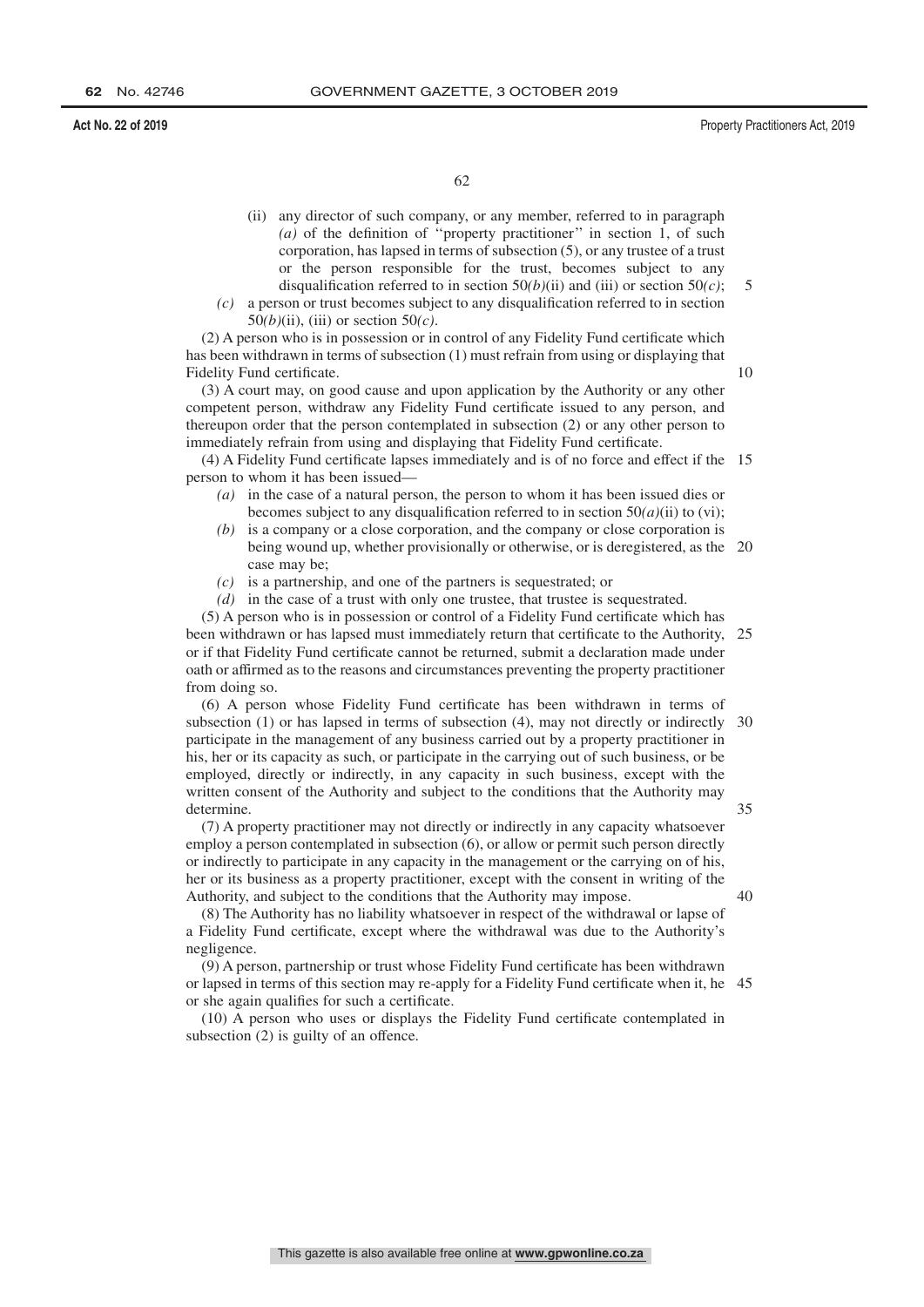63

- (ii) mulanguli munwe na munwe wa iyo khamphani, kana murado munwe<br>na munwe o hulwaho kha pharagirafu ya (a) ya thalutshedzo ya infi na munwe, o bulwaho kha pharagirafu ya *(a)* ya thalutshedzo ya ipfi<br>"mushumi wa zwa ndaka" kha khathakanyo ya 1 ya iyo konorasi ya ''mushumi wa zwa ndaka'' kha khethekanyo ya 1, ya iyo koporasi, yo fhirelwa u ya nga khethekanyo thukhu ya (5), kana thirasitii muniwe na muniwe na munime na munime na manaza na mun'we kana muthu a re na vhudifhinduleli ha thirasiti, a vha ane a tea u<br>sa tsha fusha thodea sa zwo bulwaho kha khethekanyo va 50(b)(ii) na sa tsha fusha thodea sa zwo bulwaho kha khethekanyo ya 50*(b)*(ii) na<br>(iii) kana khethekanyo ya 50*(c*) (iii) kana khethekanyo ya 50*(c)*; 5
- (c) muthu kana thirasiti u tea u vha ane a khou sa tsha fusha thodea dzo bulwaho<br>kha khethekanyo ya 50(b)(ii) (iii) kana khethekanyo ya 50(c) kha khethekanyo ya 50*(b)*(ii), (iii) kana khethekanyo ya 50*(c)*.

(2) Muthu a re na, kana ane a langa thanziela ya Tshikwama i Sumbedzaho u Thembea<br>tivo thanziela ya dzhiululwa bu tshi khou teyhedzwa khethekanyo thukhu ya (1) u tea ine iyo thanziela yo dzhiululwa hu tshi khou tevhedzwa khethekanyo thukhu ya (1) u tea<br>u liteba u shumisa kana u tana iyo thanziela u litsha u shumisa kana u tana iyo thanziela.<br>(3) Khothe, musi zwo tea nabone bu na kh 10

(3) Khothe, musi zwo tea nahone hu na khumbelo yo itwaho nga Maandalanga kana<br>unwe muthu khothe i nga dzhiulula thanziela ya Tshikwama i Sumbedzaho u munwe muthu, khothe i nga dzhiulula thanziela ya Tshikwama i Sumbedzaho u<br>Thambaa ya ya natshadzwa muthu munwe na munwe nabona ya ita na ndaela ya u laela Thembea ye ya netshedzwa muthu mun'we na mun'we, nahone ya ita na ndaela ya u laela 15<br>uri muthu o bulwaho kha khathakanyo thukbu ya (2) kana muthu munye na mun'we uri uri muthu o bulwaho kha khethekanyo thukhu ya (2) kana muthu muniwe na muniwe uri<br>a litabe u shumisa na u tana iyo thanziela a litshe u shumisa na u tana iyo thanziela.<br>(4) Thanziela ya Tshikwama i Sumbedz

(4) Thanziela ya Tshikwama i Sumbedzaho u Thembea i mbo di vha i sa tsha shuma<br>a u taybanya arali muthu we a i netshedzwa nga u tavhanya arali muthu we a i netshedzwa—<br> $(a)$  kha nyimele ya muthu wa myelo, muth

- *(a)* kha nyimele ya muthu wa mvelo, muthu uyo o lovha kana muthu uyo a vho 20 wela kha nyimele ya u sa tsha fusha thodea sa zwo bulwaho kha khethekanyo ya  $49(a)$  (ii) u ya kha (vi): ya 49*(a)* (ii) u ya kha (vi);
- *(b)* kha nyimele ya musi hu khamphani kana koporasi thukhu, nahone khamphani kana koporasi thukhu ya wa Jwa tehithinga nyana kana nga jiwa ndila, kana kana koporasi thukhu ya wa, lwa tshifhinga nyana kana nga inwe ndila, kana<br>ya yha i sa tsha yha yo nwalisabo, u ya nga henefho hune nyimele ya yha: ya vha i sa tsha vha yo nvalisaho, u ya nga henefho hune nyimele ya vha; 25
- $f(c)$  kha nyimele ya musi hu tshumisano, nahone muthihi wa thama a wa nahone a tea u rengiselwa ndaka uri bu lifbiwe zwikologo zwawe: kana a tea u rengiselwa ndaka uri hu lifhiwe zwikolodo zwawe; kana
- *(d)* kha nyimele ya musi hu Thirasiti nahone i re na thirasitii muthihi fhedzi, uyo thirasitii a tshi khou dzhielwa ndaka nga vhanga la u sa badela zwikolodo.<br>Ithu a ra na kana ana a yha kha ndango va thanziela ya Tshikwama

(5) Muthu a re na kana ane a vha kha ndango ya thanziela ya Tshikwama i 30<br>mbadzaho u Thambaa ina iyo thanziela yo dzhiululwa kana a i tsha shuma nga u Sumbedzaho u Thembea ine iyo thanziela yo dzhiululwa kana a i tsha shuma nga u<br>taybanya uvo muthu u tea u humisela thanziela kha Maandalanga, kana arali iyo ˆ thanziela i sa nga si humiswe, uyo muthu u tea u isa khwaˆ thisedzo yo itwaho nga fhasi tavhanya uyo muthu u tea u humisela thanziela kha Maandalanga, kana arali iyo<br>thanziela i sa nga si humiswe uyo muthu u tea u isa khwathisedzo vo itwaho nga fhasi ˆ ha muano ya u bula mbuno na nyimele dzi thivhelaho uyo mushumi wa zwa ndaka a tshi humisa thanziela.<br>(6) Muthu an 35

(6) Muthu ane thanziela yawe ya Tshikwama i Sumbedzaho u Thembea yo<br>hiululwa uwanga khethekanyo thukhu ya (1) kana thanziela yawe a i tsha shuma uwa dzhiululwa u ya nga khethekanyo thukhu ya (1) kana thanziela yawe a i tsha shuma u ya<br>nga khethekanyo thukhu ya (4), nga ndila ya liyhaho na ndila i songo liyhaho uyo muthu nga khethekanyo thukhu ya (4), nga ndila yo livhaho na ndila i songo livhaho uyo muthu<br>a nga si dahanalala kha ndaulo ya bindu li shumaho zwa mushumi wa zwa ndaka kana a nga si dzhenelele kha ndaulo ya bindu li shumaho zwa mushumi wa zwa ndaka kana<br>a nga si imele ilo bindu sa mushumi wa zwa ndaka kana u dzhenelela kha u shuma zwa a nga si imele ilo bindu sa mushumi wa zwa ndaka kana u dzhenelela kha u shuma zwa<br>ilo bindu, kana u tholwa, zwo livha kana u sa livha, kha u imela ilo bindu, nga nnda ha ilo bindu, kana u tholwa, zwo livha kana u sa livha, kha u imela ilo bindu, nga nnda ha<br>musi hu na thandalo vo tou nwalwabo nga Maandalanga nabona a taybadza milayo yo ˆ musi hu na thendelo yo tou n˙ walwaho nga Maandˆ alanga nahone a tevhedze milayo yo tiwaho nga one Maandalanga.<br>(7) Mushumi wa zwa ndaka 40

(7) Mushumi wa zwa ndaka nga ndila yo livhaho kana i songo livhaho a nga si thole<br>ubu o bulwaho kha khethekanyo thukbu ya (6), kana u tendela uyo muthu nga ndila muthu o bulwaho kha khethekanyo thukhu ya (6), kana u tendela uyo muthu nga ndila 45<br>vo livhaho kana i songo livhaho a tshi dzhenelela kha ndaulo ya kana u shuma kha hindu. yo livhaho kana i songo livhaho a tshi dzhenelela kha ndaulo ya kana u shuma kha bindu ˆ yo tou n˙ walwaho yo itwaho nga Maandˆ alanga, nahone uyo muthu a tshi tea u tevhedza lawe a tshi khou dzhenelela sa mushumi wa zwa ndaka, nga nnd̥a ha musi hu na thendelo<br>vo tou nwalwabo vo itwabo nga Maandalanga, nabone uvo muthu a tshi tea u taybedza zwo ambiwaho nga Maandalanga.<br><sup>(8)</sup> Maandalanga ha na yhudifl

(8) Maandalanga ha na vhudifhinduleli malugana na u dzhiululwa kana u sa tsha 50<br>uma ha tharziela ya Tshikwama i Sumbedzabo u Thembea, nga nnda ha musi u shuma ha thanziela ya Tshikwama i Sumbedzaho u Thembea, nga nnda ha musi u<br>dzbinlula thanziela zwo itiswa nga u sa londa ha Maandalanga dzhiulula thanziela zwo itiswa nga u sa londa ha Maandalanga.<br>(9) Muthu, yhutama kha zwa bindu kana thirasiti ana thanzie

(9) Muthu, yhutama kha zwa bindu kana thirasiti ane thanziela yawe ya Tshikwama<br>umbedzaho u Thembea ya dzhiululwa kana i sa tsha shuma u ya nga ino khethekanyo i Sumbedzaho u Thembea yo dzhiululwa kana i sa tsha shuma u ya nga ino khethekanyo, muthu a nga ita khumbelo hafhu ya thanziela musi a tshi vho dovha hafhu u fusha thodea 55<br>dza u wana iyo thanziela dza u wana iyo thanziela.<br>(10) Muthu ane a shu

 $(10)$  Muthu ane a shumisa kana u tana thanziela ya Tshikwama i Sumbedzaho u<br>tembez yo bulwaho kha khethekanyo thukhu ya  $(2)$ u na mulandu wa u ita yhutshinyi Thembea yo bulwaho kha khethekanyo thukhu ya  $(2)$  u na mulandu wa u ita vhutshinyi.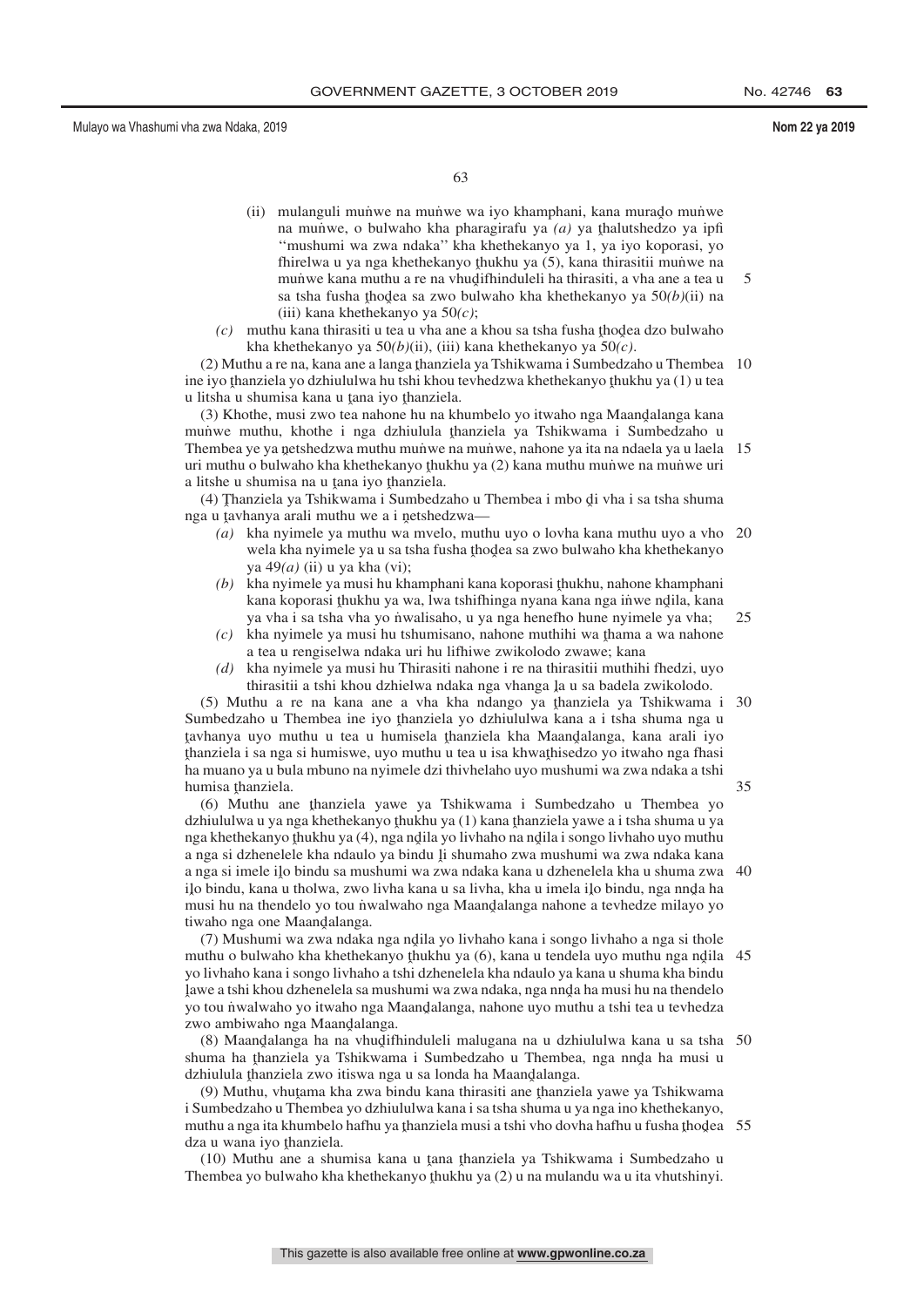### **Act No. 22 of 2019** Property Practitioners Act, 2019

#### 64

# **Mandatory display of Fidelity Fund certificate**

**53.** (1) A holder of a Fidelity Fund certificate must—

- *(a)* prominently display his, her or its Fidelity Fund certificate in every place of business from where he, she or it conducts property transactions, to enable consumers to easily inspect it;
- *(b)* ensure that the prescribed sentence regarding holding a Fidelity Fund certificate is reproduced in legible lettering on any letter head or marketing material relating to that property practitioner;
- *(c)* in any agreement relating to property transactions entered into by him or her or by his, her or its company, close corporation, partnership, trust or other 10 entity permitted to conduct the business of a property practitioner, include the prescribed clause which ensures that he, she or it guarantees the validity of the certificate.

(2) A person who contravenes subsection (1) is guilty of an offence.

# **Trust account**

**54.** (1) Every property practitioner—

- *(a)* must open and keep one or more separate trust accounts, which must contain a reference to this section, with a bank registered in terms of the Banks Act, 1990, (Act No. 94 of 1990);
- *(b)* must immediately after opening a trust account contemplated in paragraph *(a)* 20 appoint an auditor as prescribed;
- *(c)* must immediately after opening a trust account as contemplated in paragraph *(a)* and appointing an auditor as contemplated in paragraph *(b)*, provide the Authority as prescribed with all information in respect of such account or accounts and such auditor; and
- *(d)* or his, her or its responsible or designated employee, as the case may be, must immediately deposit all trust money held or received by or on behalf of that property practitioner in the relevant trust account.

(2) Despite subsection (1), any property practitioner may invest in a separate savings or other interest-bearing account opened by him, her or it with any bank any monies 30 deposited in his, her or its trust account which are not immediately required for any particular purpose, provided that—

- *(a)* savings or other interest-bearing accounts must contain a reference to this subsection; and
- *(b)* property practitioner must as prescribed provide the Authority with all 35 information in respect of such account.

(3) A property practitioner must retain all trust money deposited in terms of subsection (1) or invested in terms of subsection (2), until he, she or it—

- *(a)* is lawfully entitled to such money; or
- *(b)* is lawfully instructed in writing to make payment therefrom to any person.  $40$

(4) Any bank which manages trust accounts for purposes of this Act must, from time to time as prescribed, submit a certificate to the Authority declaring interest in respect of that account.

(5) Every property practitioner must—

- *(a)* keep separate accounting records of all monies deposited by him, her or it in 45 his, her or its trust account and of all monies invested by him, her or it in any savings or other interest-bearing accounts contemplated in subsection  $(2)$ ;
- *(b)* balance his, her or its books and records relating to any account contemplated in paragraph *(a)* at intervals of not more than one month, and cause them as well as all his, her or its business accounts or any other account into which 50 monies are deposited in connection with any property transaction to be audited by the same auditor contemplated in subsection  $(1)(b)$ , within six months after the final date of the financial year of the property practitioner concerned; and

15

25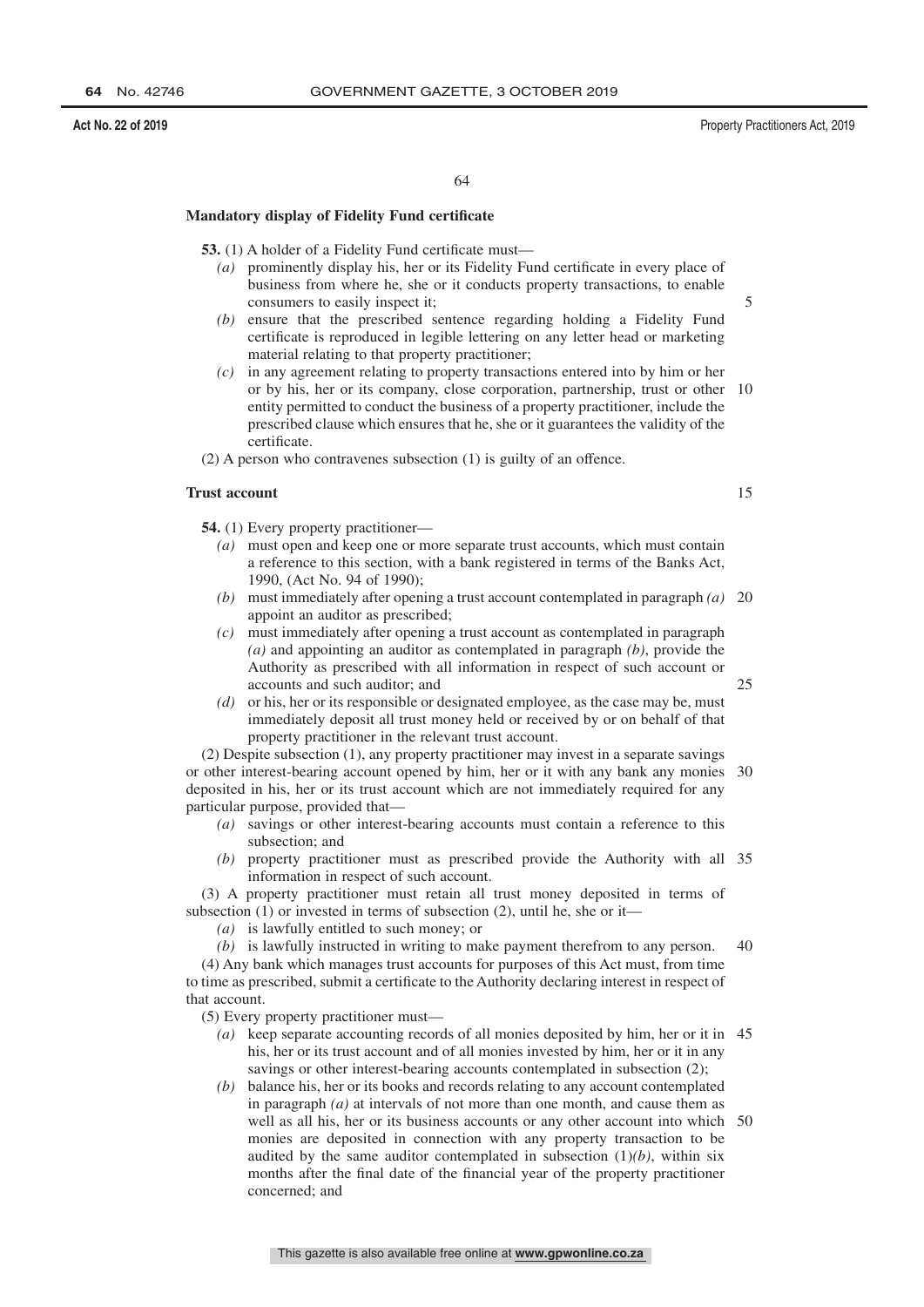40

# U **ţana ţhanziela ya Tshikwama i Sumbedzaho u Thembea zwine zwa tou**<br>kombetshedza **kombetshedza**

**53.** (1) Mune wa thanziela ya Tshikwama i Sumbedzaho u Thembea u tea u— $(a)$  tana thanziela yawe ya Tshikwama i Sumbedzaho u Thembea huny

- *(a)* tana thanziela yawe ya Tshikwama i Sumbedzaho u Thembea hunye na hunye afho binduni lawe hune ene a shumela hone kana hune bindu lawe la hunwe afho binduni lawe hune ene a shumela hone kana hune bindu lawe la<br>vha hone, u itela uri yharengi yha kone u tshi yhona: vha hone, u itela uri vharengi vha kone u tshi vhona; 5
- (b) vhona uri mitaladzi yo randelwaho malugana na u vha mune wa thanziela ya Tshikwama i Sumbedzaho u Thembea i a hyeledzululwa zwaybudi nga Tshikwama i Sumbedzaho u Thembea i a bveledzululwa zwavhudi nga<br>maledere kha mahammbiri a bindu kana matheriala a u yhambadza malugana maledere kha mabammbiri a bindu kana matheriala a u vhambadza malugana<br>na mushumi wa zwa ndaka: na mushumi wa zwa ndaka;
- *(c)* uri kha thendelano iṅ̀we na iṅ̃we malugana na thirantsekisheni dzine dza itwa<br>nga ene, nga khamphani yawe, konorasi thukhu, yhutama kha zwa hindu nga ene, nga khamphani yawe, koporasi thukhu, vhutama kha zwa bindu,<br>thirasiti kana tshinwe tshiimiswa tsho tendelwaho u ita yhuhindudzi ha u yha thirasiti kana tshinwe tshiimiswa tsho tendelwaho u ita vhubindudzi ha u vha mushumi wa zwa ndaka, hu tshi katelwa khethekanyo yo randelwaho ine ya vhona uri ene uyo mune wa thanziela a vhone uri thanziela ndi yavhukuma. 15<br>thu ane a pfuka khethekanyo thukhu ya (1) u na mulandu wa yhutshinyi
- (2) Muthu ane a pfuka khethekanyo thukhu ya (1) u na mulandu wa vhutshinyi.

# **Akhaunthu ya thirasiti**

**54.** (1) Mushumi munve na munve wa zwa ndaka—

- (a) u vula na u thogomela akhaunthu nthihi ya thirasiti kana akhaunthu nnzhi dza<br>thirasiti dzine dza bula ino khethekanyo, ngej kha bannga vo nwaliswaho u tshirasiti, dzine dza bula ino khethekanyo, ngei kha bannga yo niwaliswaho u 20 ya nga Mulayo wa *Banks Act*, 1990, *(Act No. 94 of 1990)*;
- (b) nga u tavhanya musi a tshi tou vula akhaunthu ya thirasiti yo bulwaho kha<br>phara ya (a) u tea u thola mutoli sa zwo randelwaho: phara ya  $(a)$  u tea u thola mutoli sa zwo randelwaho;<br>nga u taybanya nga murabu ha u yula akhaunthu ya f
- (c) nga u tavhanya nga murahu ha u vula akhaunthu ya thirasiti sa zwo bulwaho<br>kha pharagirafu ya (g) na u thola mutoli sa zwo bulwaho kha pharagirafu ya kha pharagirafu ya *(a)* na u thola mutoli sa zwo bulwaho kha pharagirafu ya 25<br>(b) sa zwo bulwaho ku tea u fha Maandalanga ndivhiso malugana na iyo (b), sa zwo bulwaho, u tea u fha Maandalanga ndivhiso malugana na iyo akhaunthu kana idzo dziakhaunthu na uwo mutoli: na akhaunthu kana idzo dziakhaunthu na uyo mutoli; na<br>kana mushumi wawe a re na yhudifhinduleli kana mu
- *(d)* kana, mushumi wawe a re na vhudifhinduleli kana mushumi o nangwaho, u ya<br>nga hune zwa yha, nga u taybanya u tea u diphositha tshelede yo farwaho kana nga hune zwa vha, nga u tavhanya u tea u diphositha tshelede yo farwaho kana<br>u tanganedzwa, nga kana, bo imelwa, uvo mushumi, wa zwa, ndaka, kha u tanganedzwa nga kana ho imelwa uyo mushumi wa zwa ndaka kha 30<br>akhaunthu ya thirasiti yo teaho akhaunthu ya thirasiti yo teaho.

(2) Naho hu na khethekanyo thukhu ya (1), mushumi muniwe na muniwe wa zwa  $\epsilon$ ndaka a nga bindudza tshelede kha akhaunthu ya thungo kana inwe akhaunthu i re na nzwalelo dza khwinesa ine iyo akhaunthu ndi ene o i vulaho kana yo vulwa nga<br>khamphani ngei kha bannga. Iyo tshelede ndi yo diphosithwaho kha akhaunthu ya khamphani ngei kha bannga. Iyo tshelede ndi yo diphosithwaho kha akhaunthu ya 35 thirasiti nahone iyo tshelede a i todi u shumiswa nga u tavhanya, tenda—<br> $(a)$  akhaunthu ya u yhulunga masheleni kana akhaunthu i re na nzw

- *(a)* akhaunthu ya u vhulunga masheleni kana akhaunthu i re na nzwalelo ya tea u vha na riferentsi ya ino khethekany thukhu; nahone<br>mushumi wa zwa ndaka sa zwo randelwaho u tea u fi
- (b) mushumi wa zwa ndaka sa zwo randelwaho u tea u fha Maandalanga ndivhiso<br>vote nga ha iyo akhauthu yothe nga ha iyo akhauthu.<br>shumi wa zwa ndaka u tea u

 $(3)$  Mushumi wa zwa ndaka u tea u fara tshelede yothe ya thirasiti yo diphosithiwaho<br>za nga khethekanyo thukhu ya  $(1)$  kana yo bindudzwaho u ya nga khethekanyo thukhu u ya nga khethekanyo thukhu ya (1) kana yo bindudzwaho u ya nga khethekanyo thukhu<br>ya (2), u swika a tshi kana i tshi ya (2), u swika a tshi kana i tshi—

*(a)* a tshi vha o teaho u wana iyo tshelede; kana

(b) a tshi laelwa lwa mulayo nga u tou niwala uri mbadelo i itwe kha uyo muthu. 45 (4) Bannga inwe na inwe ine ya langa akhaunthu dza thirasiti i tshi itela ndivho dza uno Mulayo, misi yothe iyo bannga sa zwo randelwaho i tea u isa thanziela kha<br>Maandalanga u itela u khwathisedza nyinganfuma dza iyo akhaunthu Maandalanga u itela u khwathisedza nyingapfuma dza iyo akhaunthu.<br>(5) Mushumi munwe na munwe wa zwa ndaka u tea u—

(5) Mushumi munwe na munwe wa zwa ndaka u tea u-

- (a) vhulunga rekhodo dza tshelede yothe ye a diphositha na tshelede yothe ye ya 50<br>hindudzwa ngae kha akhaunthu dza u yhulunga tshelede kana dzinwe bindudzwa ngae kha akhaunthu dza u vhulunga tshelede kana dzinwe akhaunthu dza u bindudza tshelede sa zwo bulwaho kha khethekanyo thukhu<br>va (2): ya (2);
- *(b)* dzudzanya dzibugu na dzirekhodo malugana na akhaunthu yo bulwaho kha pharagirafu ya *(a)* nga zwifhinga zwine zwa vha na tshikhala vhukati tshi sa 55 fhiri nwedzi, na akhaunthu dzawe dza zwa bindu kana akhaunthu inwe na iṅ̀we ine tshelede ya diphosithwa malugana na thirantsekisheni ya ndaka iṅ̀we<br>na jinwe ine ya khou do tolwa nga mutoli onovo muthibi o bulwaho kha na inwe ine ya khou do tolwa nga mutoli onoyo muthihi o bulwaho kha<br>khethekanyo thukhu ya  $(1/b)$  bu saathu u thela minwedzi ya rathi nga khethekanyo thukhu ya  $(1)(b)$ , hu saathu u fhela minwedzi ya rathi nga<br>murahu ha datumu ya u fhedza ya nwaha wa muyhalelano wa mushumi wa murahu ha datumu ya u fhedza ya nwaha wa muvhalelano wa mushumi wa 60 zwa ndaka u kwameaho; na

This gazette is also available free online at **www.gpwonline.co.za**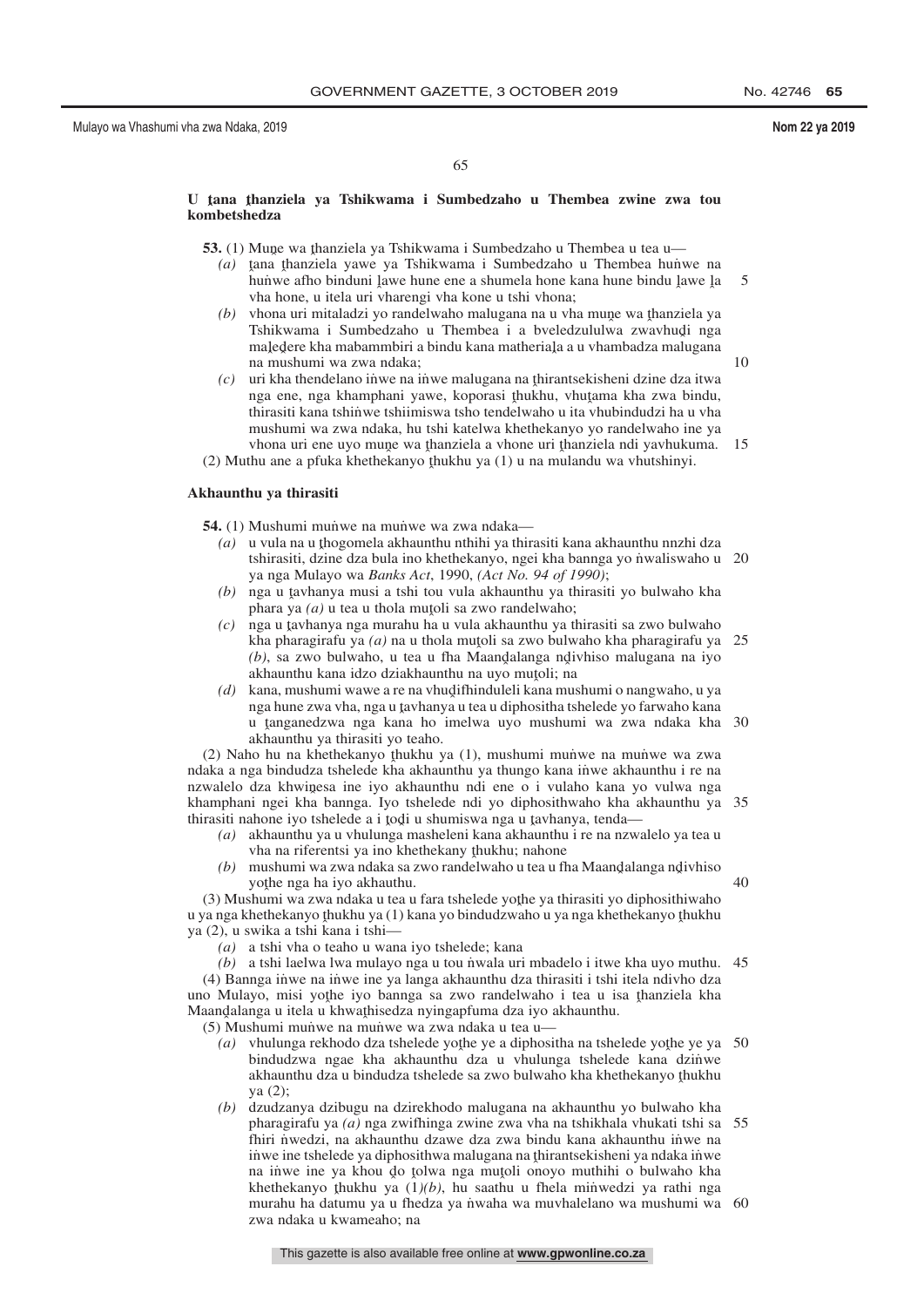*(c)* administer the accounts referred to in subsections (1) and (2) in the prescribed manner.

(6) A property practitioner must, forthwith after receipt of an audit report contemplated in subsection  $(5)(b)$ , submit that report to the Authority, but a property practitioner who submits that report later, may upon payment of a prescribed penalty make a late submission of that report. 5

(7) Despite subsection (5), the Authority may on good cause at any time order a property practitioner by notice in writing to submit to the Authority within a period stated in such notice, but not less than 30 days, an audited statement prepared by an auditor fully setting out the state of affairs in respect of the matters referred to in 10 subsection (5)*(b)*.

(8) A court may on good cause, upon application by the Authority or any other competent person, prohibit any property practitioner from operating in any way his, her or its trust, savings or other interest-bearing accounts contemplated in subsection (2) and may appoint a curator bonis to control and administer such trust, savings or other 15 interest-bearing accounts, with the rights, duties and powers that the court deems fit.  $(9)$  If<sub>—</sub>

- *(a)* the Authority refuses under the provisions of this Act to issue a Fidelity Fund certificate to any property practitioner who applied for a Fidelity Fund certificate; 20
- *(b)* a Fidelity Fund certificate issued to any property practitioner has been withdrawn or lapsed without being renewed;
- *(c)* any property practitioner ceases to act as such; or
- *(d)* any property practitioner becomes subject to any disqualification contemplated in section 50,

the property practitioner concerned must immediately wind up his, her or its trust account, savings account or other interest-bearing account in the prescribed manner and pay out in the prescribed manner the amount standing to the credit of any such account to the persons entitled to it.

(10) Any property practitioner who winds up an account as contemplated in 30 subsection (10) which contains unclaimed or unidentifiable money, or who has held monies in his, her or its trust account of which the owner or beneficiary could for longer than three years not be identified, must pay that money into the Fund to be held in trust, but the Fund must, upon application in the prescribed manner by the owner or beneficiary of such money and with the provision of sufficient proof, pay that money to 35 that owner or beneficiary.

(11) Any money paid into the Fund in accordance with subsection (11) which has remained unclaimed by the person entitled thereto for a period of 30 years as from the date upon which such person became entitled to claim that money, is forfeited to the Fund.

(12) Despite any other law, the amount standing to the credit of the trust, savings or other interest-bearing account contemplated in subsections (1) and (2) of a property practitioner, does not under any circumstances form part of the assets of such property practitioner or, if he or she was a natural person and has died or has become insolvent, of his or her deceased or insolvent estate.

(13) Despite any other law, no trust money which may have been paid into any account other than an account contemplated in subsection (1) or (2), whether erroneously or not, under any circumstances becomes part of any such account, and does not lose its nature or characteristics as a result of being paid into such other account.

(14) A property practitioner must annually confirm or update the details of his, her or 50its auditor as prescribed.

40

45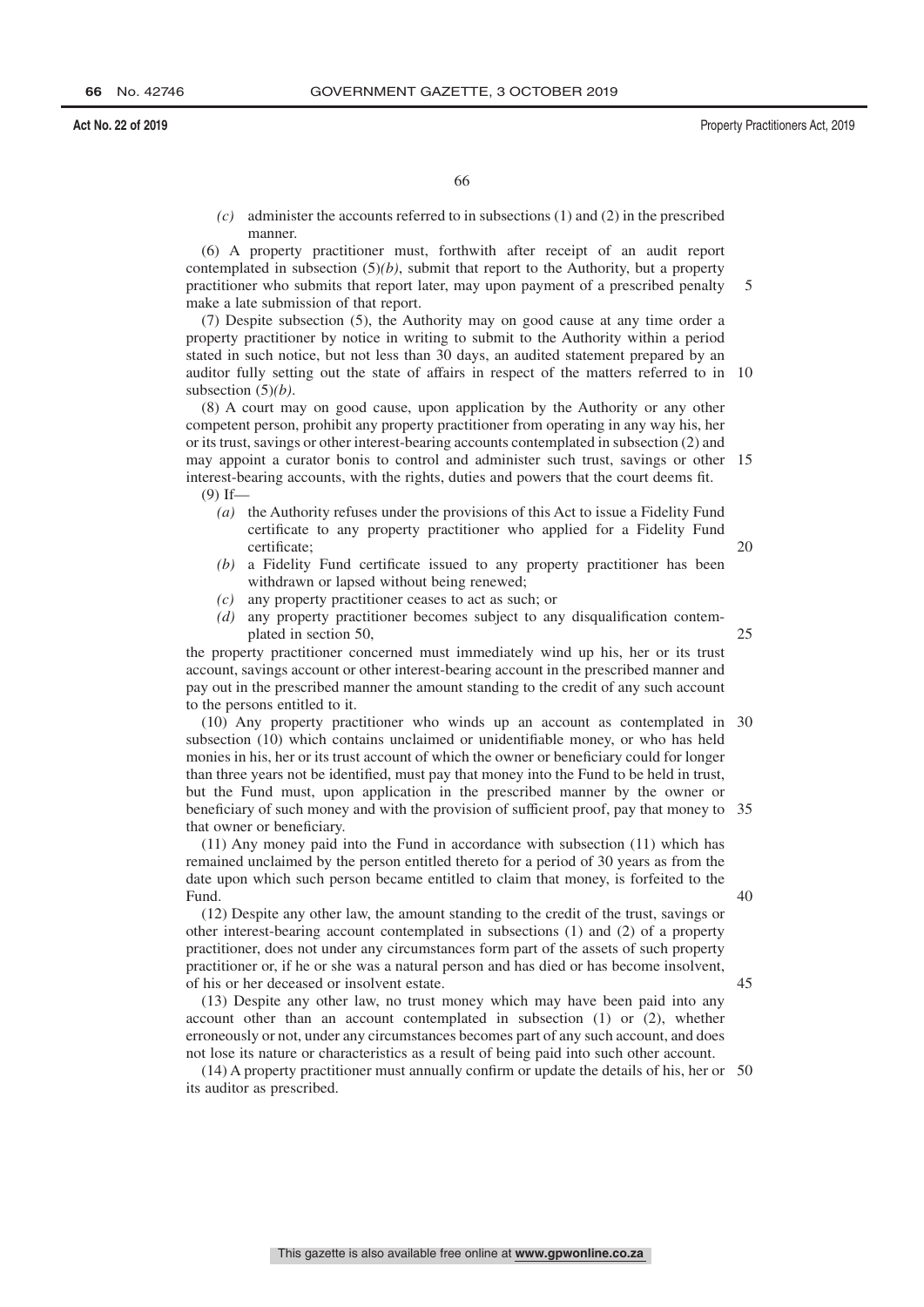*(c)* laula akhaunthu dzo bulwaho kha khethekanyo thukhu dza (1) na (2) nga ndila<br>wa randalwaho yo randelwaho.

 $(6)$  Mushumi wa zwa ndaka nga u tavhanya nga murahu ha u tanganedza muvhigo wa<br>plo wo bulwaho kha khathakanyo thukhu ya  $(5)(h)$  u taa u jisa muvhigo kha Maandalanga, fhedzi mushumi wa zwa ndaka ane a isa muvhigo wa tholo o lenga, u do<br>Maandalanga, thedzi mushumi wa zwa ndaka ane a isa muvhigo wa tholo o lenga, u do tholo wo bulwaho kha khethekanyo thukhu ya  $(5)(b)$ , u tea u isa muvhigo kha ri zwenezwo o badela ndațiso yo randelwaho a konaha u isa muvhigo uyo wo lenga.<br>(7) Naho hu na khethekanyo ya (5) Maandalanga musi hu na mbuno ine ya nfala ne

(7) Naho hu na khethekanyo ya (5), Maandalanga musi hu na mbuno ine ya pfala nga<br>uifhinga tshinwe na tshinwe a nga laela mushumi wa zwa ndaka nga ndiyhadzo yo tou tshifhinga tshin̆we na tshiňwe a nga laela mushumi wa zwa ndaka nga ndivhadzo yo tou<br>nwalwaho uri a dise muyhigo wo tolwaho kha Maandalanga hu saathu fhela tsho nwalwaho uri a dise muvhigo wo tolwaho kha Maandalanga hu saathu fhela tsho<br>bulwaho kha ndiyhadzo, fhedzi hu saathu fhela maduyha a 30 une uvo muyhigo wo bulwaho kha ndivhadzo, fhedzi hu saathu fhela maduvha a 30, une uyo muvhigo wo<br>dzudzanywa nga mutoli nabone u yhea khaqala mafhungo a kwamabo zwo hulwaho kha dzudzanywa nga muţoli nahone u vhea khagala mafhungo a kwamaho zwo bulwaho kha<br>khathakanyo thukhu ya (5)(b) khethekanyo <u>thukhu ya (5)</u> $(b)$ .<br>(8) Musi bo itwa khumbelo t 10

(8) Musi ho itwa khumbelo nga Maandalanga kana muniwe muthu ane a kona, khothe<br>usi hu na mbuno i pfalabo, i nga iladza mushumi wa zwa ndaka kha u shumica musi hu na mbuno i pfalaho, i nga iledza mushumi wa zwa ndaka kha u shumisa akhaunthu yawe ya thirasiti, ya u vhulunga masheleni kana inwe akhaunthu ine ya vha 15 na nzwalelo sa zwo bulwaho kha khethekanyo thukhu ya (2) nahone i nga thola<br>muthogomeli uri a londole na u laula iyo akhaunthu ya thirasiti u yhulunga masheleni muthogomeli uri a londole na u laula iyo akhaunthu ya thirasiti, u vhulunga masheleni<br>kana inwe akhaunthu ina va yha na nzwelelo, ana uvo muthogomeli u na nfanelo kana inwe akhaunthu ine ya vha na nzwalelo, ane uyo muthogomeli u na pfanelo, mishumo na maanda ane khothe ya vhona o tea mishumo na maanda ane khothe ya vhona o tea.<br>(9) Arali—

(9) Arali—

- (a) Maandalanga o disendeka nga mbetshelo dza uno Mulayo a hana u netshedza<br>thanziela ya Tshikwama i Sumbedzaho u Thembea kha mushumi wa zwa ndaka we a ita khumbelo ya iyo thanziela;<br>thanziela ya Tshikwama i Sumbedzabo u thanziela ya Tshikwama i Sumbedzaho u Thembea kha mushumi wa zwa
- *(b)* thanziela ya Tshikwama i Sumbedzaho u Thembea ya netshedzwa mushumi wa zwa ndaka munve na munwe ya vha yo dzhiululwa kana i sa tsha shuma 25 nahone i songo tsha vusuludzwa;
- *(c)* mushumi wa zwa ndaka a ima u shuma sa mushumi wa zwa ndaka; kana
- (d) mushumi wa zwa ndaka a mbo vha ane ha tsha fusha thodea sa zwo bulwaho<br>kha khathakanyo ya 50 kha khethekanyo ya 50,

mushumi wa zwa ndaka a kwameaho nga u tavhanya u tea u namba a fhelisa akhaunthu 30<br>dzawe dza thirasiti, dza u ybulunga masheleni kana dza u hindudza dzine dza yba na dzawe dza thirasiti, dza u vhulunga masheleni kana dza u bindudza dzine dza vha na nyingapfuma nga ndila yo randelwaho nahone a badele tshelede kha avho vhane vha tea<br>u i wana nga ndila yo randelwaho u i wana nga ndila yo randelwaho.<br>(10) Mushumi wa zwa ndaka mu

(10) Mushumi wa zwa ndaka munwe na munwe ane a fhelisa akhaunthu yo bulwaho kha khethekanyo thukhu ya (10) ine ya vha i na tshelede ine a hongo itwa mbilo yayo 35<br>kana ine a bu divhej mune wayo, kana ane o fara tshelede kha akhaunthu ya thirasiti ine kana ine a hu divhei mune wayo, kana ane o fara tshelede kha akhaunthu ya thirasiti ine<br>muna wayo kana muwanambuelo bo fhela minyaha miraru a sa diyhei, i tea u badelwa mune wayo kana muwanambuelo ho fhela minwaha miraru a sa divhei, i tea u badelwa<br>kha Tshikwama tshine tsha farwa nga thirasiti, fhedzi arali hu na khumbelo yo itwaho kha Tshikwama tshine tsha farwa nga thirasiti, fhedzi arali hu na khumbelo yo itwaho nga ndila yo randelwaho nga mune wayo kana nga muwanambuelo wa iyo tshelede<br>nabone hu na yhutanzi yhu fushaho, iyo tshelede i nga hadelwa kha uyo mune wayo nahone hu na vhutanzi vhu fushaho, iyo tshelede i nga badelwa kha uyo mune wayo 40<br>kana muwanambualo kana muwanambuelo.

(11) Tshelede inwe na inwe i badelwaho kha Tshikwama u ya nga khethekanyo ya (11) ya sa vhilwe nga muthu ane a tea u i wana lwa tshifhinga tshine tsha nga swika min˙ waha ya 30 u tou bva kha datumu ye uyo muthu tshelede iyo ya tea u vha yawe uri a ite mbilo, i fhedza i tshi vha tshelede ya Tshikwama.

(12) Naho hu na mun˙ we mulayo ufhio na ufhio, tshelede yo dzulaho kha akhaunthu ya thirasiti, ya u vhulunga kana kha akhaunthu ya u dzwalisa nyingapfuma sa zwo bulwaho kha khethekanyo dza (1) na (2) ya mushumi wa zwa ndaka, a hu na na nyimele na nthihi ine ya ita uri iyo tshelede hu pfi ndi tshipida tsha thundu ya uyo mushumi wa<br>zwa ndaka kana arali o yha e muthu wa myelo nabone o loyha kana a kundelwa u badela zwa ndaka kana arali o vha e muthu wa mvelo nahone o lovha kana a kundelwa u badela 50 zwikolodo, iyo tshelede a i vhi tshipida tsha ndaka ya mufu kana ndaka ya muthu o<br>fhelelwaho nga tshelede fhelelwaho nga tshelede.

(13) Naho hu na mun˙ we mulayo ufhio na ufhio, a hu na tshelede ya thirasiti ine ya nga vha yo badelwa kha akhaunthu in̈we na in̈we nga nnd̄a ha akhaunthu yo bulwaho kha<br>khathakanyo thukhu dza (1) kana (2), bu nga yha zwo itaa nga u khakha kana hu si u khethekanyo thukhu dza (1) kana (2), hu nga vha zwo itea nga u khakha kana hu si u 55<br>khakha ,a hu na nyimala ina ya ita uri iyo tshalada i yha tshinida tsha iyo akhaunthu khakha, a hu na nyimele ine ya ita uri iyo tshelede i vhe tshipida tsha iyo akhaunthu<br>nabone iyo tshelede a i xelelwi nga yhuyba hayo kana zwitaluli zwayo zwo yhangwa nahone iyo tshelede a i xelelwi nga vhuvha hayo kana zwiţaluli zwayo zwo vhangwa<br>nga u badelwa kha iyo akhaunthu nga u badelwa kha iyo akhaunthu.

(14) Mushumi wa zwa ndaka nga nwaha nga nwaha u tea u khwathisedza kana u<br>winisa zwidodombedzwa zwa mutoli wawe sa zwo randelwaho khwinisa zwidodombedzwa zwa mutoli wawe sa zwo randelwaho.

20

45

60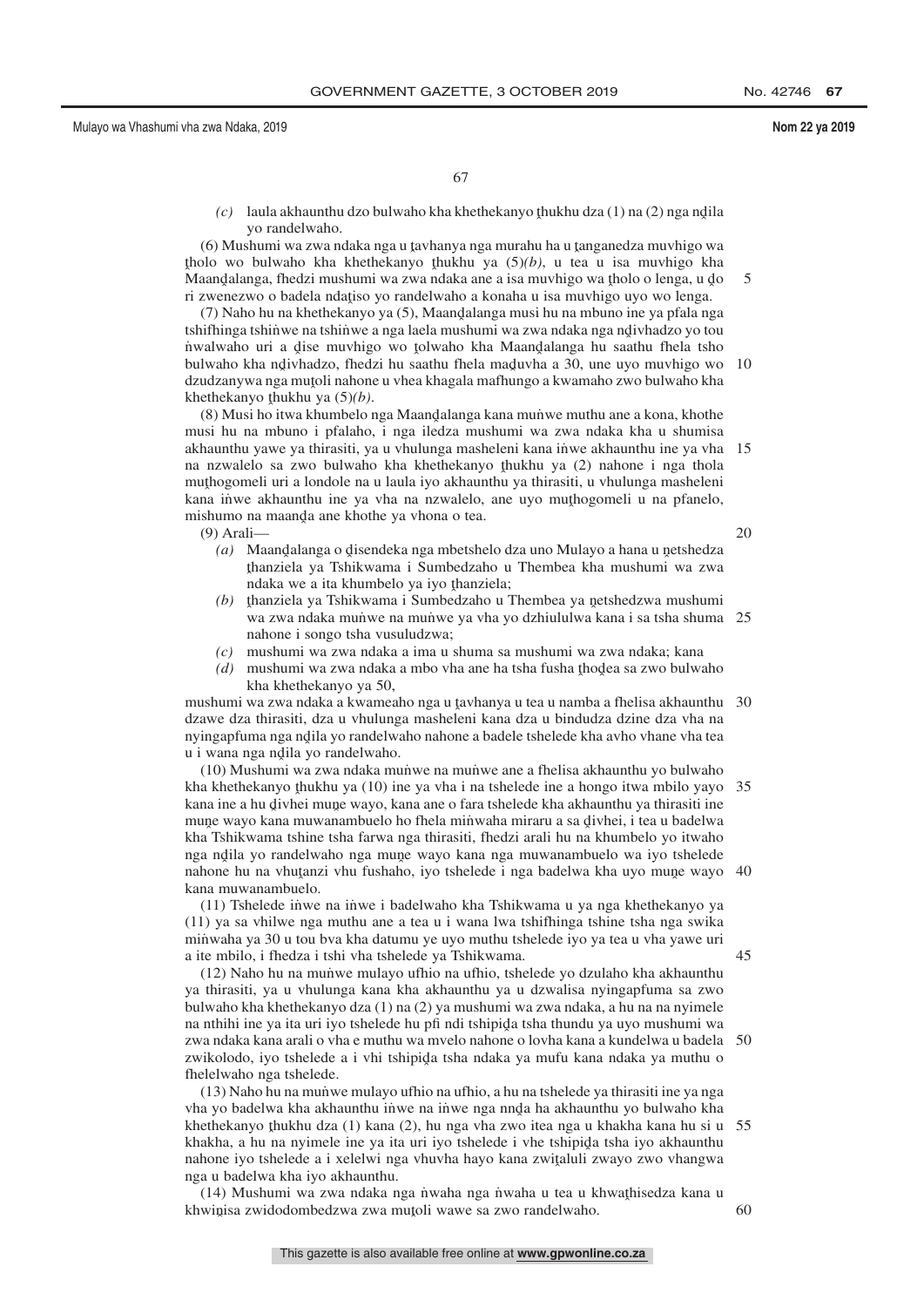# **Duty of property practitioner to keep accounting records and other documents**

**55.** (1) Despite any other law, a property practitioner must for a period of five years in respect of—

- *(a)* all documents exchanged with the Authority;
- *(b)* if applicable, correspondence with his, her or its employer or franchisor;
- *(c)* any agreement incidental to his, her or its carrying on the business of a property practitioner;
- *(d)* any agreement, mandate, mandatory disclosure form or other document relating to the financing, sale, purchase or lease of a property;
- *(e)* any advertising or marketing material related to his, her or its carrying on the 10 business of a property practitioner; and
- *(f)* any other document prescribed by the Minister,

from the date of the document or the probable date of the document retain that document and must upon request forthwith provide the Authority with a legible certified copy of that document.

15

5

(2) The documents contemplated in subsection (1) may be stored electronically if such storage meets the requirements of the Electronic Communications and Transactions Act, 2002 (Act No. 25 of 2002).

(3) A property practitioner who contravenes subsection (1) is guilty of an offence.

(4) In addition to the duties contemplated in section 54, a property practitioner must 20 in respect of his, her or its activities—

- *(a)* keep at an address in the Republic the accounting records that are necessary to fairly reflect and explain the state of affairs-
	- (i) of all monies received or expended by him, her or it, including monies deposited to a trust account referred to in section 54(1) or invested in a 25 savings or other interest-bearing account referred to in section 54(2);
	- (ii) of all his, her or its assets and liabilities; and
	- (iii) of all his, her or its financial transactions and the financial position of his, her or its business; and
- *(b)* cause the accounting records contemplated in paragraph *(a)* to be audited by 30 an auditor within six months after the final date of the financial year of the property practitioner, which final date may not be altered by him, her or it without the prior written approval of the Authority.

# **Property practitioner not entitled to remuneration in certain circumstances**

**56.** (1) A property practitioner is under no circumstances entitled to any remuneration 35 or other payment in respect of or arising from the performance of any act referred to in subparagraph (i), (ii), (iii) or (iv) of paragraph *(a)* of the definition of ''property practitioner" in section 1, unless at the time of the performance of that act-

- *(a)* the property practitioner; and
- *(b)* if the property practitioner is a company, every director of such company or, 40 if such property practitioner is a close corporation, every member referred to in paragraph *(b)* of the definition of ''property practitioner'' in section 1, of that corporation,

is in possession of a Fidelity Fund certificate.

(2) A person referred to in paragraph *(f)* of the definition of ''property practitioner'' in 45section 1, and a property practitioner who employs such person, is not entitled to any remuneration or other payment in respect of or arising from the performance by that person of any act referred to in that paragraph, unless at the time of the performance of the act that person is in possession of a registration certificate.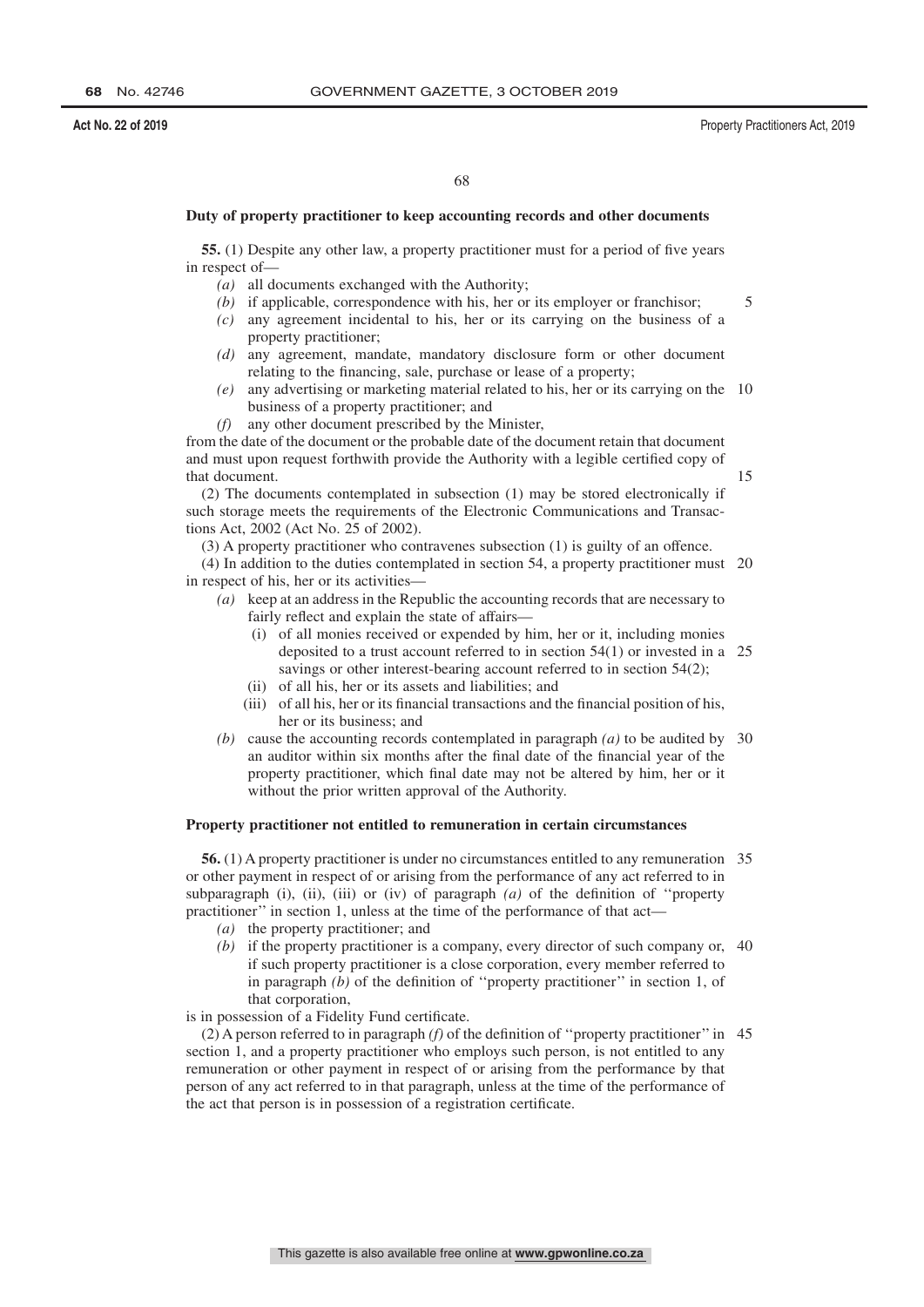5

20

35

# **Mushumo wa mushumi wa zwa ndaka wa u vhulunga dzirekhodo dza akhaunthingi na man˙ we man˙ walwa**

**55.** (1) Naho hu na munwe mulayo ufhio na ufhio, mushumi wa zwa ndaka lwa minwaha mitanu malugana na—<br> $(a)$  manwalwa othe a nekan

- $(a)$  manwalwa othe a nekanwaho na Maandalanga;<br> $(b)$  arali zwo tea whudayhidzani na mutholi waw
- *(b)* arali zwo tea, vhudavhidzani na mutholi wawe kana frantshaisa;
- (c) thendelano inve na inve yo itiswaho nga uho u shuma bindu <u>l</u>i kwamaho u sha mushumi wa zwa ndaka: vha mushumi wa zwa ndaka;
- *(d)* thendelano inve na inwe, mushumo, fomo ya u bvukulula hune ha tou kombetshedza kana linwe linwalwa li re na vhushaka ha zwa masheleni,<br>thangiso u ranga kana u ranta ndaka: thengiso, u renga kana u renta ndaka; 10
- *(e)* u kungedzela kana u vhambadza matheriaļa a kwamaho mushumo wawe wa<br>zwa bindu la mushumi wa zwa ndaka: na zwa bindu la mushumi wa zwa ndaka; na<br>linyelo linye na linye lo randalyebo na
- $(f)$  linvalo linwe na linwe lo randelwaho nga Minista, kata akang wana kata akang kana akang kana

u tou bva kha datumu ya linwalo kana datumu ine zwa konadzea linwalwa a tshi vha 15<br>nalo nabone u tea uri musi lo humbelwa nga u tou taybanya a li the Maandalanga nalo nahone u tea uri musi lo humbelwa nga u tou tavhanya a li fhe Maandalanga<br>khathihi na khophi va ilo linwalwa vo khwathisedzwaho nga tshigando khathihi na khophi ya ilo linwalwa yo khwathisedzwaho nga tshigando.<br>(2) Manwalwa o bulwaho kha khethekanyo thukhu ya (1) a nga yhulun

(2) Manwalwa o bulwaho kha khethekanyo thukhu ya (1) a nga vhulungwa nga ndila<br>ilekithironiki arali u pfalo, zwi tshi fusha thodea dza Mulavo wa *Electronic* ya iļekithironiki arali u pfalo zwi tshi fusha thodea dza Mulayo wa *Electronic*<br>Communications and Transactions Act 2002 (Act No. 25 of 2002) *Communications and Transactions Act*, 2002 *(Act No. 25 of 2002)*.

(3) Mushumi wa zwa ndaka ane a pfuka khethekanyo ţhukhu ya (1) u na mulandu wa<br>ta yhutshinyi u ita vhutshinyi.

(4) Nga ntha ha mishumo yo bulwaho kha khethekanyo ya 54, mushumi wa zwa<br>aka zwi tshi kwama mishumo yawe kana mishumo ya khamphani u taa u ndaka zwi tshi kwama mishumo yawe kana mishumo ya khamphani u tea u—

(a) kha adiresi i re kha Riphabuliki a vhulunge rekhodo dza zwa akhaunthingi 25<br>dzina dza todaa kha u sumbedza nyimele ya mafhungo dzine dza <u>tod</u>ea kha u sumbedza nyimele ya mafhungo—<br> $\overrightarrow{a}$  toheleda wothe yo tanganedzwaho kana yo shu

- (i) a tshelede yoţhe yo ţanganedzwaho kana yo shumiswaho kana nga<br>khamphani bu tshi katalwa tshelede yo diphosithiwaho kha akhaunthu khamphani, hu tshi katelwa tshelede yo diphosithiwaho kha akhaunthu ya thirasiti yo bulwaho kha khethekanyo ya 54(1) kana yo bindudzwaho kha akhaunthu ya u vhulunga masheleni kana inwe akhaunthu ine ya vha 30 na nyingapfuma sa zwo bulwaho kha khethekanyo ya 54(2);
- (ii) othe a khamphani kana awe a thundu na zwikolodo ; na (iii) othe a khamphani kana awe a kwamabo thirantsekisheni dza masheleni na khamphani kana awe a kwamaho thirantsekisheni dza masheleni na<br>tshimo tsha masheleni tshawe kana khamphani kha zwi kwamaho tshiimo tsha masheleni tshawe kana khamphani kha zwi kwamaho bindu; na
- *(b)* a u ita uri rekhodo dza akhaunthingi dzo bulwaho kha pharagirafu ya *(a)* dzi xorie nga maxon na saanna mena miniwegzi ya raan nga marana na yavita ya<br>u fhedza la niwaha wa muvhalelano wa mushumi wa zwa ndaka, ine iyo tolwe nga mutoli hu saathu fhela minwedzi ya rathi nga murahu ha duvha la<br>u fhedza la nwaha wa muyhalelano wa mushumi wa zwa ndaka, ine iyo datumu ya u fhedzisela a i nga shandukiswi ngae, kana nga khamphani hu songo ranga ha tou n˙walwa thendelo nga Maand̪alanga. 40

# **Mushumi wa zwa ndaka ha tei u wana muholo kha nyimele dzenedzo dzo teaho u sa wana**

**56.** (1) A hu na inve nyimele ine ya ita uri mushumi wa zwa ndaka a wane muholo kana inwe mbadelo malugana na kana i bvaho kha u shuma mushumo wo bulwaho kha pharagirafu thukhu ya (i), (ii), (iii) kana (iv) ya pharagirafu ya *(a)* ya thalutshedzo ya ipfi 45<br>"mushumi wa zwa ndaka" kha khathakanyo ya 1, nga nnda ha musi kha itshe tshifhinga "mushumi wa zwa ndaka" kha khethekanyo ya 1, nga nnd̯̄a ha musi kha itsho tshifhinga<br>tsha u shuma uyo mushumo tsha u shuma uyo mushumo—

- *(a)* mushumi wa zwa ndaka; nahone
- *(b)* arali mushumi wa zwa ndaka hu khamphani, mulanguli munive na munive o bulwaho kha pharagirafu ya *(b)* ya thalutshedzo ya ipfi "mushumi wa zwa 50<br>ndaka" kha khathakanyo ya 1 ya iyo konorasi ndaka'' kha khethekanyo ya 1, ya iyo koporasi,

a vha a na thanziela ya Tshikwama i Sumbedzaho u Thembea.<br>(2) Muthu o bulwaho kha pharagirafu ya (f) ya thalutshedzo y

(2) Muthu o bulwaho kha pharagirafu ya  $(f)$  ya thalutshedzo ya ipfi ''mushumi wa zwa<br>aka'' kha khathakanyo ya 1, nabone mushumi wa zwa ndaka a tholabo uvo muthu. ndaka'' kha khethekanyo ya 1, nahone mushumi wa zwa ndaka a tholaho uyo muthu, a vha a sa tei u wana muholo kana in˙ we mbadelo malugana na kana i bvaho kha mushumo 55nga uyo muthu kha tshinwe na tshinwe tshe a ita sa zwo bulwaho kha pharagirafu, nga nnd្ a ha musi nga tshifhinga tsha u shuma uyo mushumo uyo muthu o vha a na thanziela<br>va u nwalisa ya u nwalisa.

This gazette is also available free online at **www.gpwonline.co.za**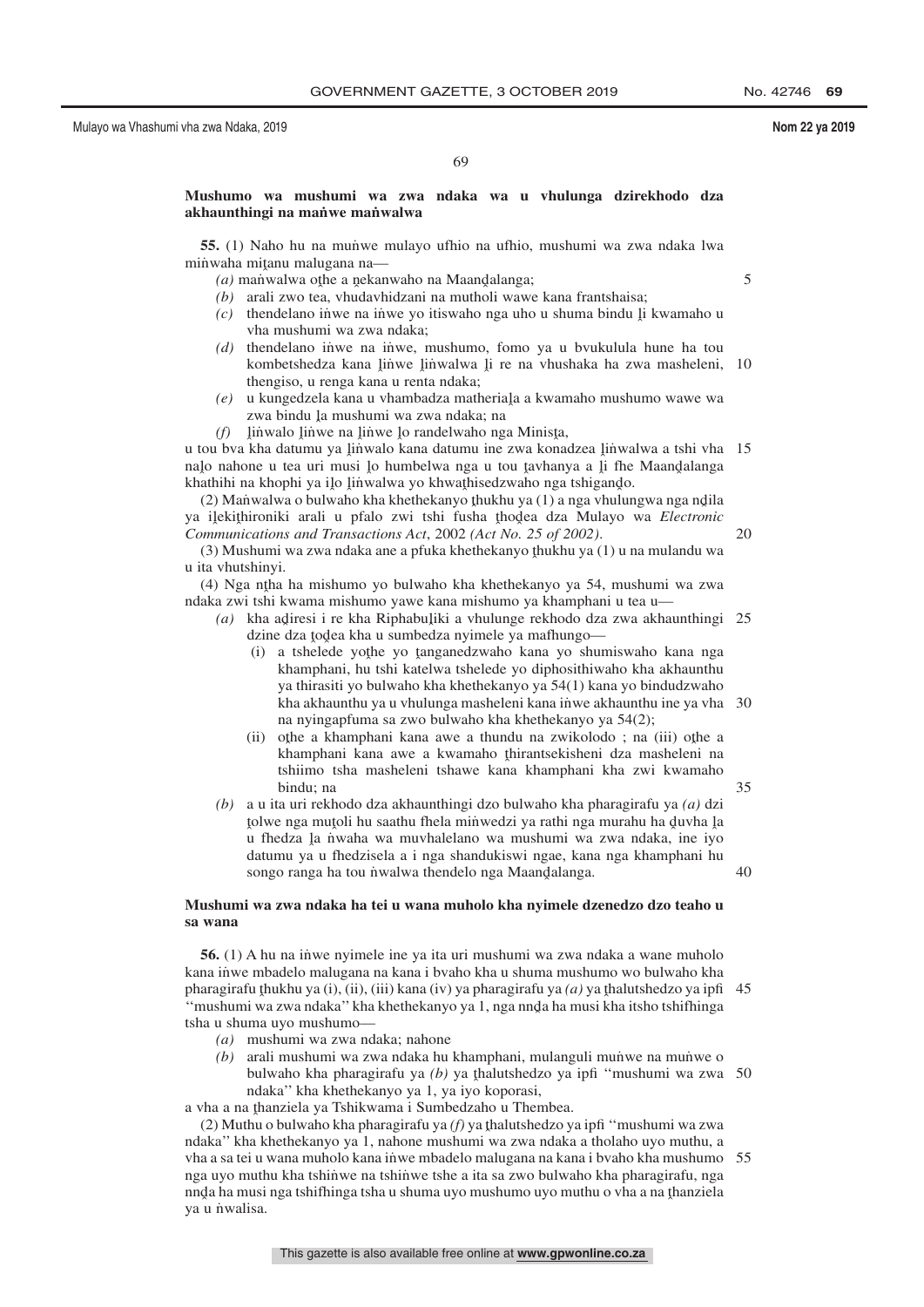(3) A property practitioner, or anyone who performs any functions or exercises any powers normally performed or exercised by a property practitioner, who has received remuneration or other payment contemplated in subsections (1) and (2) must immediately pay that amount to the Fund, and any affected seller, purchaser, lessor or lessee may within three years of that money having been paid to the Fund submit a written claim in respect thereof to the Fund, together with the necessary proof, and the Fund may pay that amount or a portion thereof to that applicant which is equitable in the circumstances.

(4) Any amount paid to the Fund contemplated in subsection (3) which is not claimed within three years irrevocably becomes the property of the Fund.

(5) A conveyancer may not pay any remuneration or other monies to a property practitioner unless that property practitioner has provided the conveyancer with a certified copy of his, her or its Fidelity Fund certificate valid during the period or on the date of the transaction to which such payment relates, and on the date of such payment: Provided that where all relevant conditions have been met, the conveyancer must pay 15 the remuneration and other monies.

(6) Nothing in this section prevents the institution, conducting and conclusion of criminal or any other proceedings in respect of any act contemplated in this section or in sections 36, 44 or 45.

#### **Mandatory indemnity insurance**

**57.** (1) The Minister may, for the purposes of providing redress in respect of the contravention of a code of conduct contemplated in section 61 or sanctionable conduct contemplated in section 62, prescribe indemnity insurance which a property practitioner must take out and maintain.

(2) The Minister may, when acting under subsection (1), on reasonable grounds 25 differentiate between—

- *(a)* categories of property practitioners to whom a regulation applies;
- *(b)* the minimum insured amounts in respect of which such insurance must be taken out and maintained;
- *(c)* the extent to which conduct in contravention of a code of conduct and 30 sanctionable conduct qualifies for redress under such insurance; and
- *(d)* the maximum amounts payable in terms of such insurance.

# **Limitation on relationships with other property market service providers**

**58.** (1) A property practitioner may not—

- *(a)* practise in association with any person which or who is prohibited by any law, 35 any professional code of conduct, any code of ethics or protocol, report or charter on corporate governance, from doing so; or
- *(b)* enter into any arrangement, formally or informally, whereby a consumer is obliged or encouraged to use a particular service provider including an attorney to render any service or ancillary services in respect of any 40 transaction of which that property practitioner was the effective cause.

(2) The Minister may by regulation prohibit any relationship which could harm the interests of consumers.

(3) A person who renders any service in contravention of this section is not entitled to any remuneration, payment or consideration in respect of such services rendered, and if 45the consumer has paid any remuneration, payment or consideration of the relevant service provider must immediately upon request in writing by any affected party repay any such remuneration, payment or consideration, together with interest.

20

5

 $1<sub>0</sub>$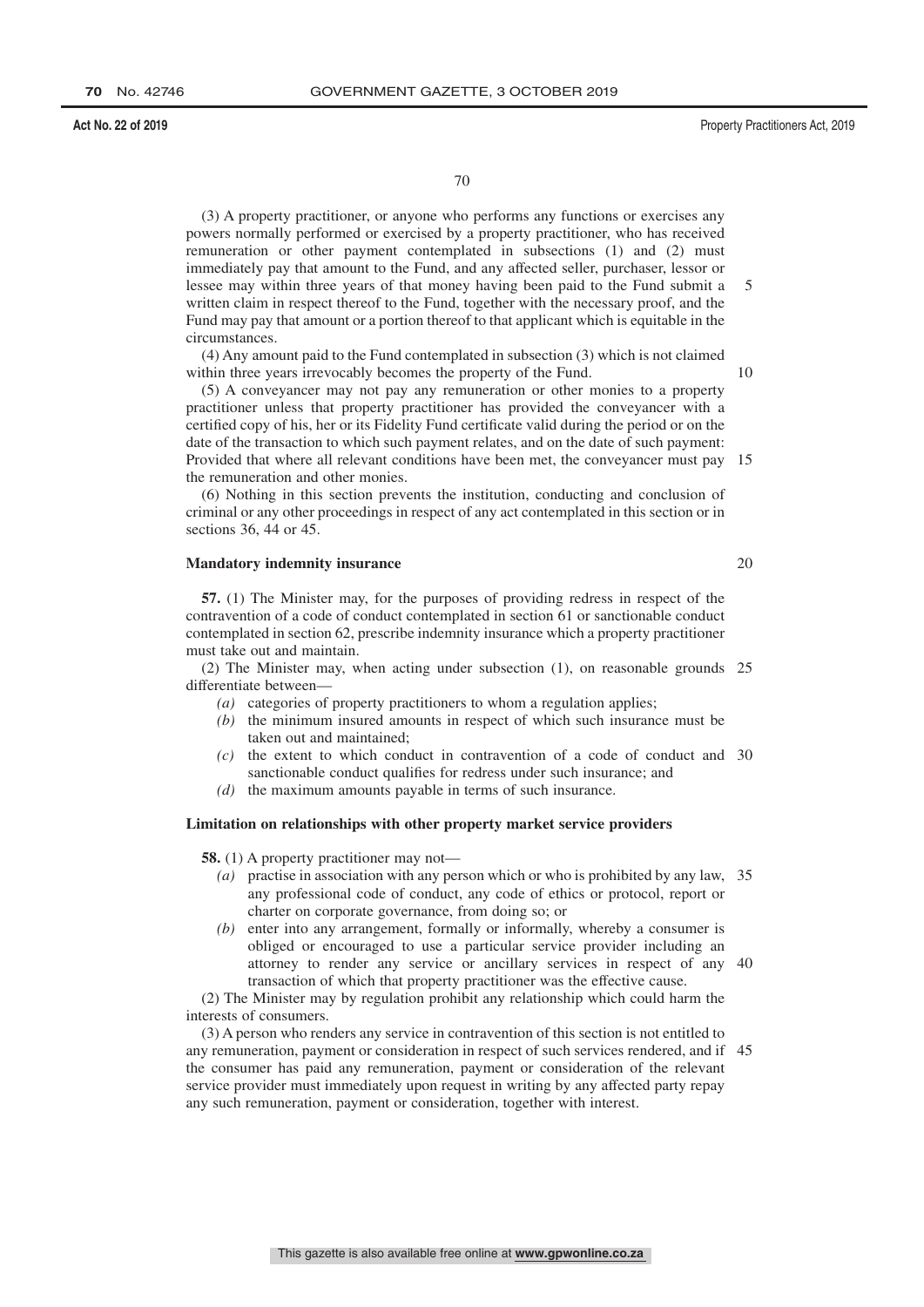71

(3) Mushumi wa zwa ndaka, kana mun˙ we na mun˙ we ane a shuma mishumo min˙ we na minwe kana u shumisa maanda manwe na manwe a shumiswa nga mushumi wa zwa<br>ndaka lane a tanganedza muholo kana mbadelo ifhio na ifhio sa zwo hulwaho kha ndaka, ane a tanganedza muholo kana mbadelo ifhio na ifhio sa zwo bulwaho kha<br>khethekanyo thukhu dza (1) na (2) nga u taybanya u tea u badela iyo tshelede ngei kha khethekanyo thukhu dza (1) na (2) nga u tavhanya u tea u badela iyo tshelede ngei kha<br>Tshikwama, nabone murengisi, murengi, murentisi kana murenti a kwameabo bu saathu Tshikwama, nahone murengisi, murengi, murentisi kana murenti a kwameaho hu saathu fhela minwaha miraru musi iyo tshelede yo badelwa kha Tshikwama a nga isa mbilo yo tou nwalwaho ngei kha Tshikwama, khathihi na khwaṭhisedzo kana tsumbo dzi todeaho,<br>nabone Tshikwama tshi nga badela iyo tshelede kana tshinida tsha iyo tshelede kha uyo nahone Tshikwama tshi nga badela iyo tshelede kana tshipida tsha iyo tshelede kha uyo ang a khou ita mbilo ing iyo tshelede i lingana na nyimele ane a khou ita mbilo ine iyo tshelede i lingana na nyimele. 5

(4) Tshelede inwe na inwe yo badelwaho kha Tshikwama yo bulwaho kha 10 khethekanyo thukhu ya (3) ine a yongo vhilwa kha minwaha miraru i mbo vha tshelede<br>va Tshikwama ya Tshikwama.

(5) Murathisi wa ndaka a nga si badele muholo kana dzinwe tshelede kha mushumi wa zwa ndaka nga nnda ha musi mushumi wa zwa ndaka o fha murathisi wa ndaka<br>khonbi wa khwathisedzwaho yawe ya thanziela ya Tshikwama i Sumbedzaho u khophi yo khwathisedzwaho yawe ya thanziela ya Tshikwama i Sumbedzaho u 15<br>Thembes tshine a tsho ngo fhirelwa nga itsho tshifhinga kana kha datumu ya Thembea tshine a tsho ngo fhirelwa nga itsho tshifhinga kana kha datumu ya ˆ mbadelo: Musi zwe zwa tewa u tevhedzwa zwoˆ the zwo tevhedzwa, murathisi wa ndaka thirantsekisheni ine iyo mbadelo ya vha na vhushaka nayo, na nga datumu ya iyo u tea u badela muholo na dzinwe tshelede.

(6) Kha ino khethekanyo a hu na tshine tsha thivhela tshiimiswa kha u ita na u 20 khunyeledza tsengo i kwamavho vhugevhenga kana dzinwe tsengo malugana na nyito ifhio na ifhio yo bulwaho kha ino khethekanyo kana kha khethekanyo dza 36, 44 kana 45.

# **Ndindakhombo ya tsireledzo ine ya tou kombetshedza**

**57.** (1) Minista a tshi itela ndivho dza thandululo malugana na u sa tevhedza mulayo 25<br>s ybudifari sa zwo bulwabo kha khathakanyo ya 61 kana ybudifari ybu tanganadzaabo wa vhudifari sa zwo bulwaho kha khethekanyo ya 61 kana vhudifari vhu tanganedzeaho<br>ho, bulwaho, kha, khethekanyo, ya 62, ana. Minista, a, nga, randela, tsireledzo, ya ho bulwaho kha khethekanyo ya 62, ene Minista a nga randela tsireledzo ya ndindakhombo ine mushumi wa zwa ndaka a tea u i dzhia nahone a tea u i thogomela.<br>(2) Minista musi a tebi khou zwi ita nga fhasi ha khathakanyo thukhu ya (1) nahone

(2) Minista musi a tshi khou zwi ita nga fhasi ha khethekanyo thukhu ya (1), nahone<br>na mbuno dzina dza pfadza a nga fhambanyisa yhukati ha hu na mbuno dzine dza pfadza a nga fhambanyisa vhukati ha— 30

- *(a)* khethekanyo dza vhashumi vha zwa ndaka vhane vha kwamiwa nga ndangulo;
- *(b)* masheneli a ndindakhombo a fhasisa malugana na ndindakhombo ine ya tea u dzhiiwa nahone ya thogomelwa;<br>vhuhulu yhune yhudifari yhu kw
- *(c)* vhuhulu vhune vhudifari vhu kwameaho kha u pfuka mulayo wa vhudifari na 35<br>vhudifari vhu tanganedzeaho ha fusha thodaa dza thandululo nga fhasi ha iyo vhudifari vhu tanganedzeaho ha fusha thodea dza thandululo nga fhasi ha iyo<br>ndindakbombo: na ndindakhombo; na
- (d) masheleni a nthesa ane a badelwa u ya nga iyi ndindakhombo.

# Phungudzelo ya vhushaka na vhaṅwe vhan̯etshedzatshumelo dza maraga ya<br>ndaka **ndaka**

**58.** (1) Mushumi wa zwa ndaka a nga si—

- *(a)* shumisane na muthu ane o iledzwa nga mulayo, nga mulayo wa vhudifari wa<br>phrofeshinala mulayo wa yhudifari kana wa maitele a zwithu, u yhiga kana u phrofeshinala, mulayo wa vhudifari kana wa maitele a zwithu, u vhiga kana u<br>tshata ya zwa vhuyhusi ha konorasi, kha u ita zwenezwo: kana tshata ya zwa vhuvhusi ha koporasi, kha u ita zwenezwo; kana
- *(b)* ite nzudzanyo, nga ndila ya fomala kana i si ya fomala, hune murengi a 45<br>kombetshedzea kana u tutuwedzwa u shumica munetshedzi wa tshumelo kombetshedzea kana u tutuwedzwa u shumisa munetshedzi wa tshumelo<br>onovo bu tshi katelwa axannda kha u natshedza tshumelo kana tshumelo va u onoyo hu tshi katelwa axennde kha u netshedza tshumelo kana tshumelo ya u<br>thuga malugana na thiranteekisheni ine uyo mushumi wa zwa ndaka ha yha thusa malugana na thirantsekisheni ine uyo mushumi wa zwa ndaka ha vha<br>ene o zwi shumabo ene o zwi shumaho.

(2) Nga ndangulo, Minista a nga iledza vhushaka vhune ha nga vhaisa madzangalelo 50<br><sup>tharenoi</sup> a vharengi.

 $(3)$  Muthu munve na munve ane a netshedza tshumelo a tshi khou pfuka ino athekanyo ha noo tea u wana muholo mbadelo kana ha tei u wana malamba malugana khethekanyo ha ngo tea u wana muholo, mbadelo kana ha tei u wana malamba malugana na idzo tshumelo dzo netshedzwaho, nahone arali murengi o badela muholo, mbadelo<br>kana malamba, munetshedzatshumelo o teabo nga u tou taybanya musi bu na khumbelo kana malamba, munetshedzatshumelo o teaho nga u tou tavhanya musi hu na khumbelo 55<br>vo tou nwelwebo nga ane a kwamea u tea u humisa uvo muholo, mbadelo, khathihi na yo tou n˙ walwaho nga ane a kwamea u tea u humisa uyo muholo, mbadelo, khathihi na nzwalelo dza hone.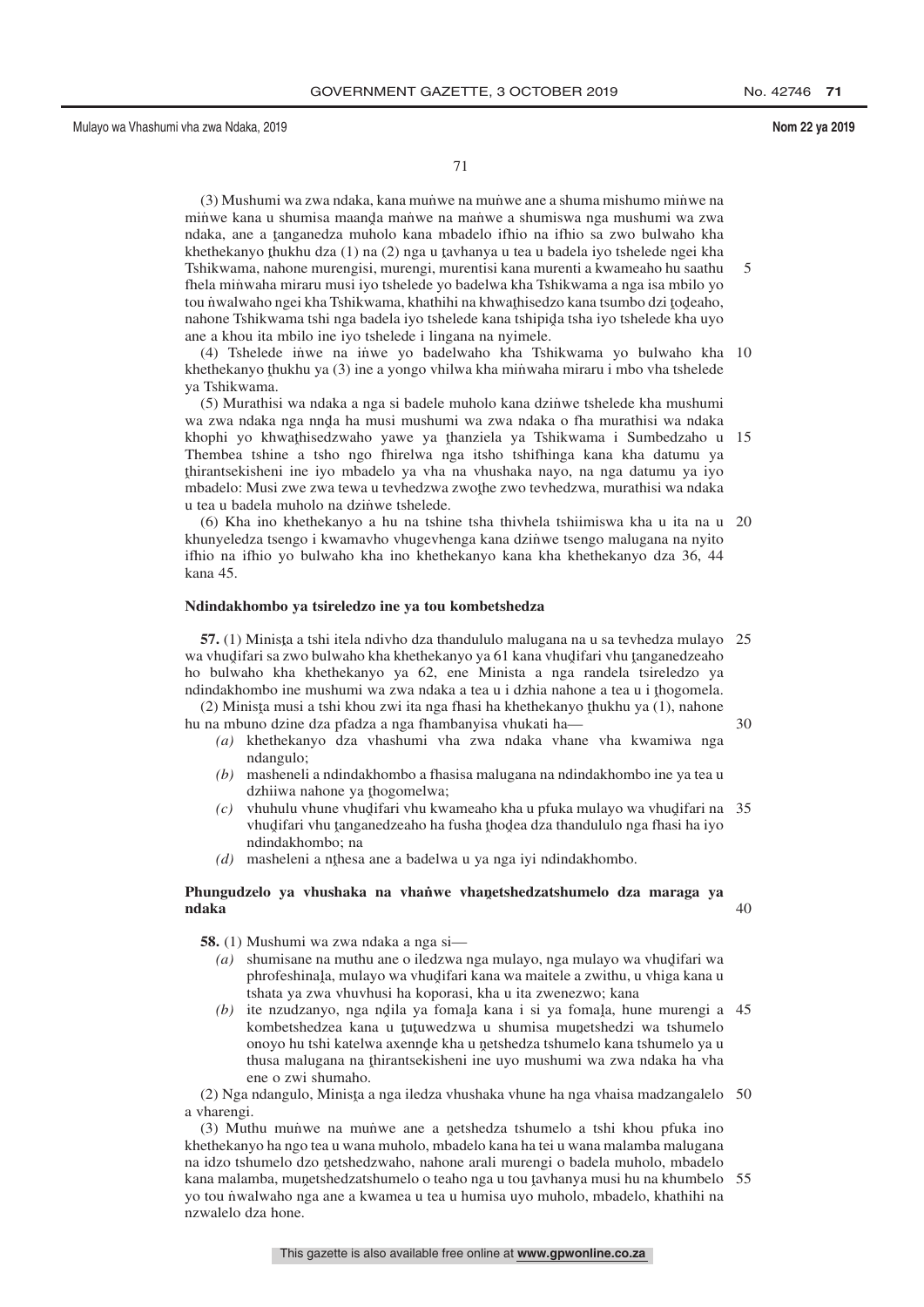(4) A person who, within one month of being requested to do so, fails to repay any such remuneration payment or consideration together with interest is guilty of an offence.

# **Insolvency or liquidation of property practitioner**

**59.** (1) A property practitioner who—

- *(a)* commits an act of insolvency;
- *(b)* is insolvent; or
- *(c)* is placed under liquidation, whether provisional or final,

is immediately disqualified to be a holder of a Fidelity Fund certificate and must within a period of 30 days—

- (i) inform the Authority in writing of any matter contemplated in paragraphs *(a)*, *(b)* or *(c)*;
- (ii) refrain from using and displaying that Fidelity Fund certificate;
- (iii) inform his, her or its auditor and the bank holding his, her or its trust account in writing about the disqualification;
- (iv) cease to perform the functions of a property practitioner;
- (v) inform his, her or its clients, employees or employers or any other affected person in writing of that disqualification;
- (vi) hand over the administration of his, her or its trust account, together with all relevant information and records, to the Authority; and 20
- (vii) cause any outstanding matters in consultation with any affected person to be taken over by another property practitioner.
	- (2) A person who fails to comply with subsection (1) commits an offence.
- (3) The Authority must wind down the trust account of a property practitioner

contemplated in subsection (1) and effect payment of any trust monies in accordance 25 with the rights of affected consumers and other persons.

(4) In the event of insolvency or liquidation of a property practitioner, trust monies in the trust account of that property practitioner do not form part of the insolvent estate.

# **CHAPTER 9**

# **CONDUCT OF PROPERTY PRACTITIONERS**

30

## **Application of Chapter 9 and Chapter 10**

**60.** The provisions of this Chapter and Chapter 10 apply with the necessary changes to any person who performs any function or renders any service contemplated in the definition of ''property practitioner'' in section (1), irrespective of whether or not that person is registered with or licensed by the Authority, and in this Chapter and Chapter 35 10, any reference to a ''property practitioner'' includes any such person.

### **Code of conduct for property practitioners**

**61.** (1) The Minister must, after consultation with the Authority, prescribe a code of conduct which every property practitioner must comply with.

(2) The chief information officers of respectively the Authority and the Department, 40as the case may be, must on their respective websites publish the code of conduct current at the time.

(3) A property practitioner must on request from a consumer provide him or her with a copy of the code of conduct.

10

15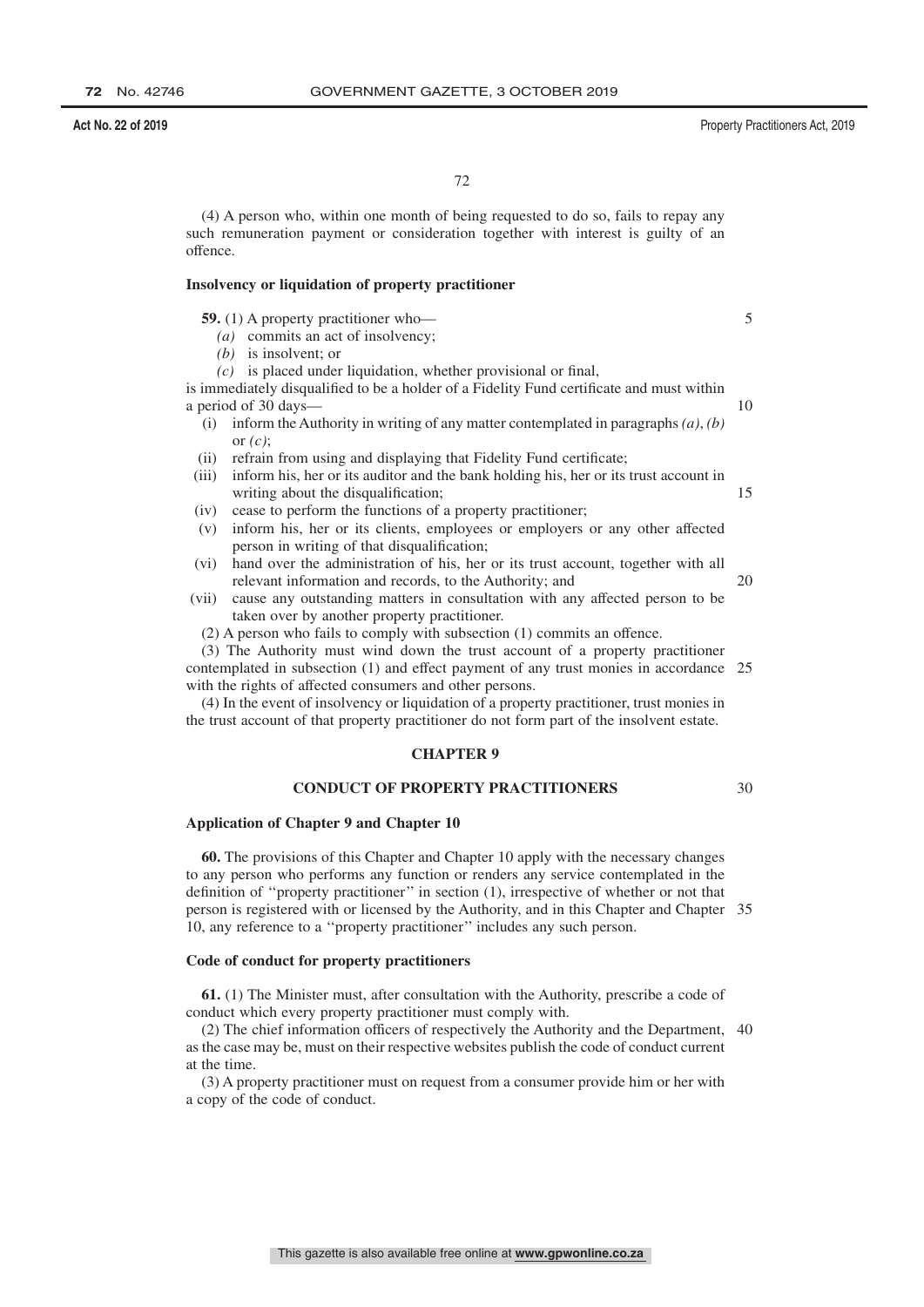5

15

20

30

73

(4) Muthu ane zwenezwi hu saathu fhela n˙ wedzi muthihi musi khumbelo yo itwa uri a humise zwe a badelwa, ene a kundelwa u humisa muholo, mbadelo khathihi na nzwalelo u na mulandu wa u tshinya.

# **U sa tsha vha na tshelede ya u badela zwikolodo kana u rengiswa ha thundu ya mushumi wa zwa ndaka**

**59.** (1) Mushumi wa zwa ndaka ane—

- *(a)* a ita nyito i kwamaho zwa u kundelwa u badela zwikolodo;
- $(a)$  a sa tsha kona u badela zwikolodo nga vhanga la uri o wa; kana<br> $(a)$  o yhewa fhasi ha u dzhielwa zwine a yha nazwo nga yhanga la u
- $(c)$  o vhewa fhasi ha u dzhielwa zwine a vha nazwo nga vhanga la u kundelwa u hadela zwikolodo, hu nga yha lwa tshifhinganyana kana lwa tshothe badela zwikolodo, hu nga vha lwa tshifhinganyana kana lwa tshoţhe,<br>hanya u mbo di hyiswa ngauri ha tsha fusha thodea dza u yha m 10

nga u tavhanya u mbo di bviswa ngauri ha tsha fusha thodea dza u vha mune wa<br>thorziela va Tshikwama i Sumbedzaho u Thembea nabore bu saathu fhela tshifhinga <sup>t</sup><br>
tsha maduvha a 30 u tea u—<br>
(i) divhisa Maan thanziela ya Tshikwama i Sumbedzaho u Thembea nahone hu saathu fhela tshifhinga

- (i) divhisa Maandalanga nga u tou nwala tshinwe na tshinwe tsho bulwaho<br>kha pharagirafu dza (a) (b) kana (c); kha pharagirafu dza *(a)*, *(b)* kana *(c)*;
- (ii) litsha u shumisa na u tana thanziela ya Tshikwama i Sumbedzaho u<br>Thembea: Thembea;
- (iii) divhisa mutoli wawe na bannga ine ya vha na dziakhaunthu dza thirasiti<br>nga u tou nwala nga uho u sa tsha fusha thodea: nga u tou nwala nga uho u sa tsha fusha thodea;<br>litsha u shuma mishumo ya mushumi wa zwa ng
- (iv) litsha u shuma mishumo ya mushumi wa zwa ndaka;
- (v) divhisa khasitama dzawe, vhashumi vhawe na vhatholi vhawe kana<br>munwe na munwe ane a kwamea nabone a zwi ite nga u tou nwala a munve na munve ane a kwamea nahone a zwi ite nga u tou nwala a talutshedze uho u sa tsha fusha thodea;<br>u netshedza ndaulo yawe ya akhaunthu
- ˆ (vi) u nˆ etshedza ndaulo yawe ya akhaunthu ya thirasiti, khathihi na ndˆ ivhiso yothe na dzirekhodo, ngei kha Maandalanga; na<br>ita uri mafbungo manwe na manwe o salelaho 25
- (vii) ita uri mafhungo manwe na manwe o salelaho a shunwe nga munwe mushumi wa zwa ndaka nahone malugana na izwi muthu a kwameaho u tea u vhudzwa.

(2) Muthu mun˙ we na mun˙ we ane a kundelwa u tevhedza khethekanyo thukhu ya (1)<br>chou ita yhutshinyi u khou ita vhutshinyi.

(3) Maandalanga a tea u fhelisa akhaunthu ya thirasiti ya mushumi wa zwa ndaka o<br>Jwaho kha khethekanyo thukhu ya (1) nahone mbadelo ya tshelede ya thirasiti i itwe bulwaho kha khethekanyo thukhu ya (1) nahone mbadelo ya tshelede ya thirasiti i itwe<br>u ya nga pfanelo dza khasitama dzi kwameaho na yhanwe yhathu yha kwameaho u ya nga pfanelo dza khasiţama dzi kwameaho na vhanwe vhathu vha kwameaho.<br>(4) Arali nyimele ya u sa tsha kona u badela zwikolodo yo swikisa kha uri hu reng

(4) Arali nyimele ya u sa tsha kona u badela zwikolodo yo swikisa kha uri hu rengiswe ndaka ya mushumi wa zwa ndaka, tshelede dzi re kha akhaunthu ya thirasiti ya uyo 35 mushumi wa zwa ndaka a dzi vhumbi tshipida tsha ndaka iyo ine ya khou tewa u<br>rengiswa ya mushumi wa zwa ndaka rengiswa ya mushumi wa zwa ndaka.

# **NDIMA YA 9**

# **VHUDˆ IFARI HA MUSHUMI WA ZWA NDAKA**

# **U shumiswa ha Ndima ya 9 na Ndima ya 10**

**60.** Mbetshelo dza Ndima ya 10 dzi shumiswa dzi na tshanduko dzo teaho kha muthu munu na munuve ane a shuma mushumo kana u netshedza tshumelo yo bulwaho kha<br>thalutshedzo ya infi "mushumi wa zwa ndaka" kha khethekanyo ya (1) hu songo sedzwa uri uyo muthu o nwalisa kana ha ngo nwalisa kana u fhiwa Jaisentse kana ha ngo<br>sedzwa uri uyo muthu o nwalisa kana ha ngo nwalisa kana u fhiwa Jaisentse kana ha ngo thalutshedzo ya ipfi ''mushumi wa zwa ndaka'' kha khethekanyo ya (1), hu songo fhiwa nga Maandalanga, nahone kha ino Ndima na kha Ndima ya 10, hune ha bulwa 45<br>"mushumi wa zwa ndaka" bu katelwa uvo muthu munwe na munwe "mushumi wa zwa ndaka" hu katelwa uyo muthu munwe na munwe.

# **Mulayo wa vhudˆ ifari ha vhashumi vha zwa ndaka**

**61.** (1) Minista nga murahu ha u kwamana na Maandalanga, a nga randela mulayo wa<br>udifari une wa tea u teyhedzwa nga mushumi wa zwa ndaka munwe na munwe une vhudifari une wa tea u tevhedzwa nga mushumi wa zwa ndaka muniwe na muniwe une<br>wa yha hone nga tshenetsho tshifhinga wa vha hone nga tshenetsho tshifhinga.

(2) Vhaofisiri vha zwa ndivhiso vhahulwane vha Maandalanga na vha Muhasho, zwi<br>ii va nga hune zwithu zwa vha .vha tea u andadza mulayo wa yhudifari kha webusaithi tshi ya nga hune zwithu zwa vha, vha tea u and̯adza mulayo wa vhud̯ifari kha webusaithi<br>dzaybo dzavho.

(3) Mushumi wa zwa ndaka musi hu na khumbelo i bvaho kha murengi u tea u mu fha khophi ya mulayo wa vhu<mark>d</mark>ifari. 55

40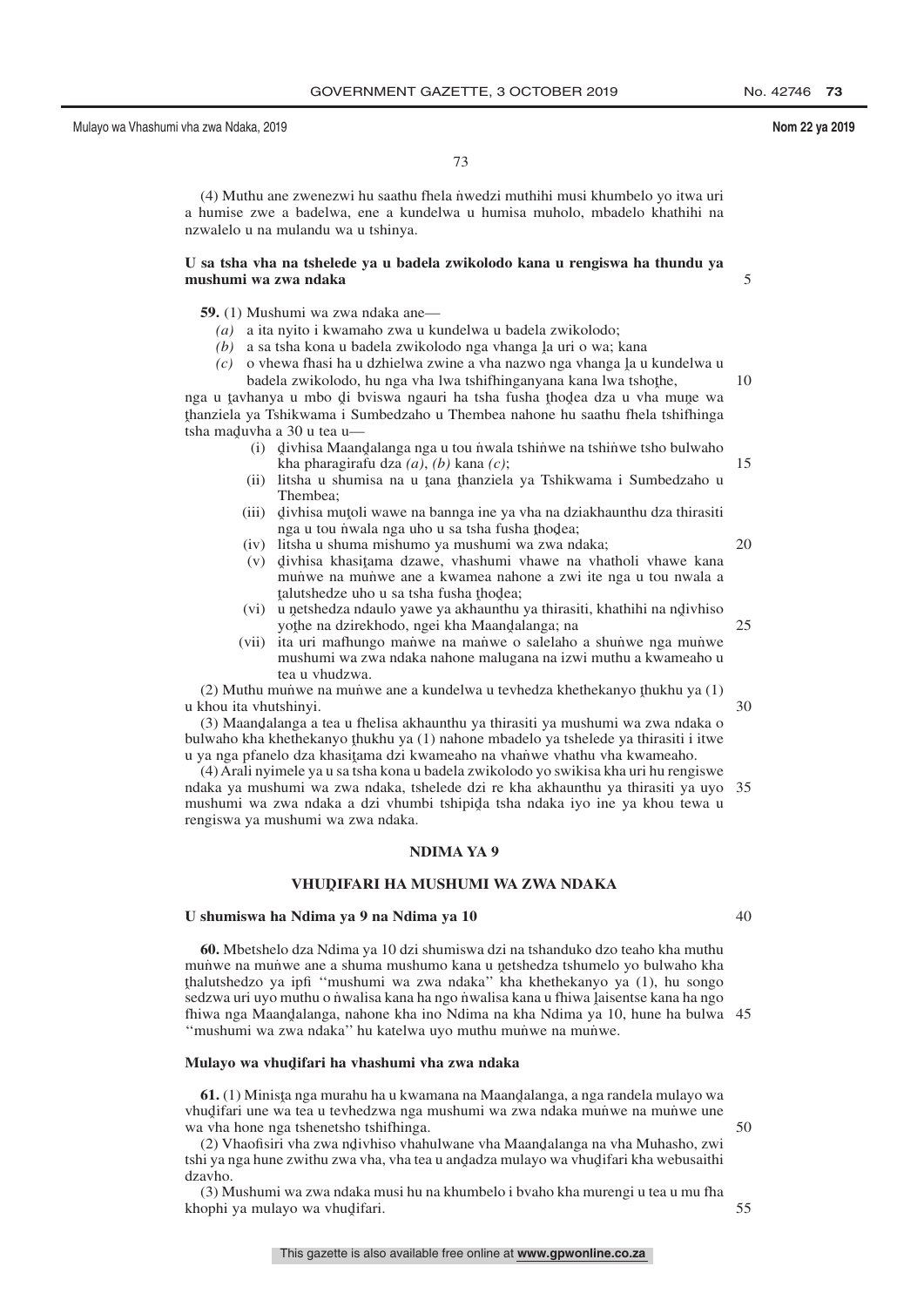(4) The Board must annually advise the Minister on the efficacy of the code of conduct current at the time.

(5) The Minister may, after consultation with the Authority, prescribe norms and standards in respect of advertising and marketing by property practitioners.

### **Sanctionable conduct**

5

15

**62.** (1) A property practitioner is guilty of sanctionable conduct if he or she or it—

- *(a)* in the same transaction acts as a property practitioner on behalf of two or more persons whose interests are not in all material respects identical in respect of that transaction, and receives remuneration from all parties concerned in respect of such transaction, unless all affected persons in writing agree 10 thereto;
- *(b)* fails in respect of any act performed by him or her or it as a property practitioner to give a full and proper explanation in writing, within 30 days of being called upon by the Authority in writing to do so, to any person having a material interest in the performance of such act;
- *(c)* fails to pay any money due to the Authority or in respect of the Fund within one month after such monies become due;
- *(d)* fails to furnish in writing within a period determined by the Authority any information that the Authority has requested in writing and reasonably requires in order to properly exercise its powers under this Act; 20
- *(e)* fails to comply with or contravenes any provision of the code of conduct;
- *(f)* in his or her capacity as a director of a company, or member contemplated in paragraph *(b)* of the definition of "property practitioner" in section (1), of a close corporation, or trustee of a trust, which is a property practitioner and which failed to comply with section 50 or 51, did not take all reasonable steps 25 to prevent such failure;
- *(g)* carries on an undesirable practice prohibited under section 63;
- *(h)* commits an offence involving an element of dishonesty;
- *(i)* fails to inform the Authority within 14 days of a change in his, her or its contact details; 30
- *(j)* differentiates distinguishes or excludes consumers directly or indirectly on the basis of their race, gender, sex, pregnancy, marital status, ethnic or social origin, colour, sexual orientation, age, disability, religion, conscience, belief, culture, language and birth or commit a criminal offence while performing a function of a property practitioner; or 35
- *(k)* fails to comply with or contravenes any provision of this Act.

(2) Subsequent ratification or correction of any conduct contemplated in subsection (1) does not constitute a defence.

(3) If a property practitioner is found guilty of sanctionable conduct, the Authority may after the application of sections 3 and 5 of the Promotion of Administrative Justice 40 Act, 2000 (Act No. 3 of 2000)—

- *(a)* withdraw the Fidelity Fund certificate of that property practitioner;
- *(b)* impose on that property practitioner a fine not exceeding the maximum amount determined by the Minister of Justice and Correctional Services for the purposes of section  $29(1)(a)$  of the Magistrates' Courts Act, 1944 (Act 45) No. 32 of 1944); or
- *(c)* reprimand such property practitioner and note his, her or its transgression on its website,

provided that the Authority may suspend payment of a fine or any portion thereof or the withdrawal of any Fidelity Fund certificate for a period not exceeding three years and on 50the further conditions that the Authority may determine.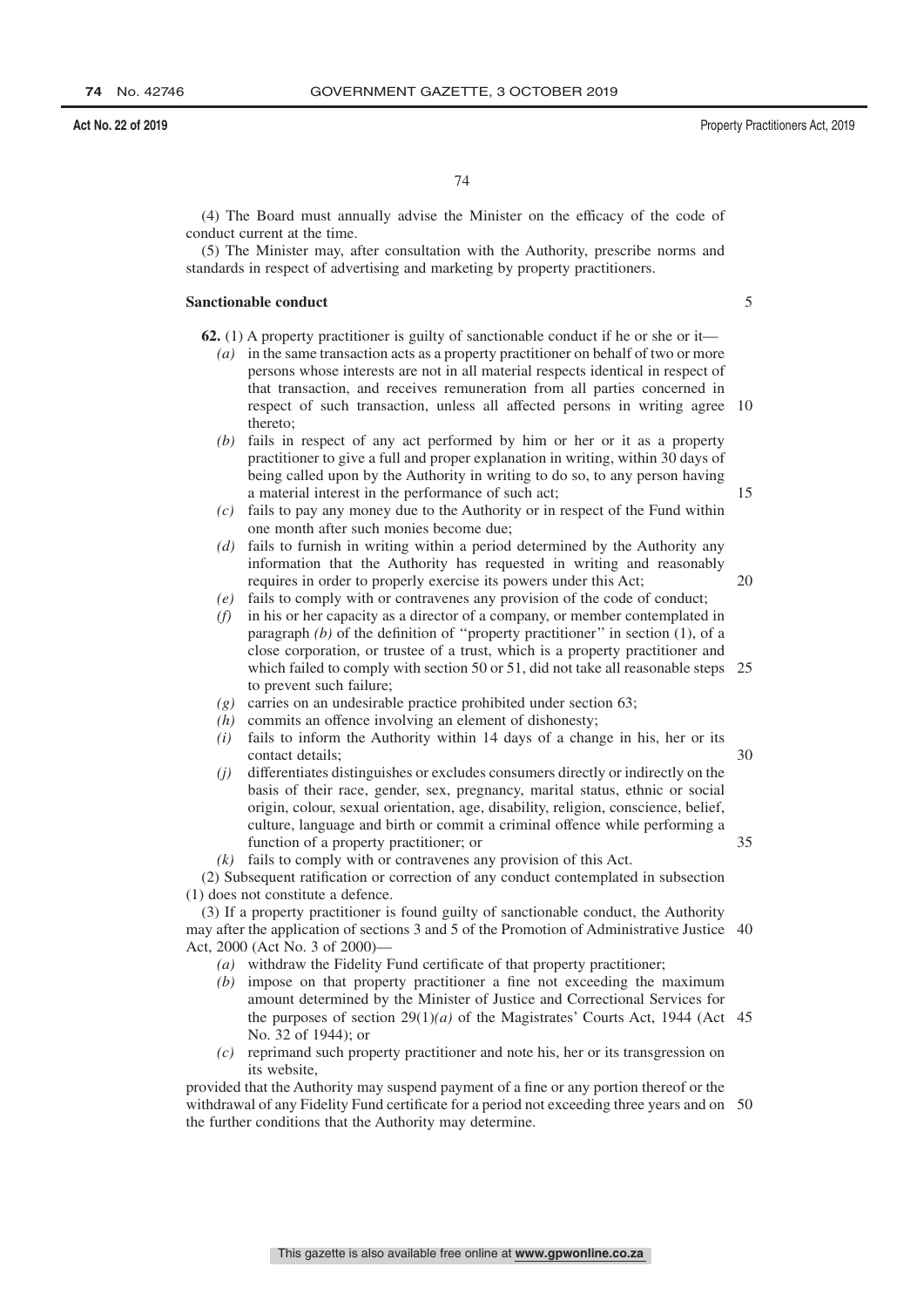20

55

75

(4) Bodo nga nwaha nga n˙ waha i tea u eletshedza Minisţa nga ha kushumele kwa<br>ulayo wa yhudifari una wa yha bona nga tshanatsho tshifhinga mulayo wa vhudifari une wa vha hone nga tshenetsho tshifhinga.<br>(5) Minista nga murabu ba u kwamana na Maandalanga a n

(5) Minista nga murahu ha u kwamana na Maandalanga, a nga randela ndayo na<br>sitandadi malugana na u kungedzela na u yhambadza zwi itusaho nga yhashumi yha zwiţandadi malugana na u kungedzela na u vhambadza zwi itwaho nga vhashumi vha<br>zwa ndaka zwa ndaka.

# **Vhudifari vhune ha ita uri hu itwe ndațiso**

**62**. (1) Mushumi wa zwa ndaka u na mulandu wa vhudifari vhune ha ita uri fhiwe atiso arali a kana a khamphani va ndațiso arali a kana a khamphani ya—

- *(a)* nga thirantsekisheni nthihi a shuma sa mushumi wa zwa ndaka vhuimoni ha<br>whathu yhaybili kana yharzhi yhane madzangalelo a sa fane malugana na iyo vhathu vhavhili kana vhanzhi vhane madzangalelo a sa fane malugana na iyo 10 finantsekisheni, nanone a ganganeaza na manoro a ova kha avno vhane vha<br>kwamea kha iyo thirantsekisheni, nga nnda ha musi vhathu vhote vhane vha<br>kwamea nga thirantsekisheni vha tendelana nahone zwo tou nwalwa: thirantsekisheni, nahone a tanganedza na muholo u bva kha avho vhane vhane.<br>kwamea kha iyo thirantsekisheni, nga ngda ha musi yhathu yhothe yhane yha kwamea nga thirantsekisheni vha tendelana nahone zwo tou nwalwa;<br>kundelwa malugana na mushumo u shunwabo ngae kana ngayo sa m
- *(b)* kundelwa malugana na mushumo u shun˙ waho ngae kana ngayo sa mushumi wa zwa ndaka malugana na u fha thalutshedzo yo dalaho nga u tou nwala, hu<br>saathu u fhela maduyba a 30 o /yo yhidzwa nga Maandalanga uri a/ i ri pfalo saathu u fhela maduvha a 30 o /yo vhidzwa nga Maandalanga uri a/ i ri pfalo,<br>kha muthu ufhio na ufhio a re na dzangalelo la u ita zwenezwo: kha muthu ufhio na ufhio a re na dzangalelo ļa u ita zwenezwo;<br>kundeļwa u badela tshelede ine va tea u badeļwa kha Maandalar 15
- *(c)* kundelwa u badela tshelede ine ya tea u badelwa kha Maandalanga kana kha Tshikwama hu saathu fhela nwedzi muthibi nga murahu ha musi tshelede i Tshikwama hu saathu fhela nwedzi muthihi nga murahu ha musi tshelede i tshi tea u badelwa;
- *(d)* kundelwa a/ya kundelwa u nea ndivhiso Maandalanga hu saathu fhela<br>tshifhinga tsho tiwaho nga one Maandalanga saizwi Maandalanga o humbela tshifhinga tsho tiwaho nga one Maandalanga saizwi Maandalanga o humbela<br>iyo ndiyhiso nga u tou nwala nabone i tshi khou todelwa uri Maandalanga a iyo ndivhiso nga u tou nwala nahone i tshi khou todelwa uri Maandalanga a<br>kone u shumisa maanda nga fhasi ha uno Mulayo: kone u shumisa maanda nga fhasi ha uno Mulayo;<br>kundelwa u anana na kana u pfukekanya mbetshele
- (e) kundelwa u anana na kana u pfukekanya mbetshelo inwe na inwe ya mulayo 25 wa vhudifari;<br>saizwi nga vh
- (f) saizwi nga vhuimo/vhudifhinduleli sa mulanguli wa khamphani, kana murado) o bulwabo kha pharagirafu wa (h) ya thalutshedzo ya infi o bulwaho kha pharagirafu ya *(b)* ya thalutshedzo ya ipfi "mushumi wa zwa<br>ndaka" kha khethekanyo ya (1), ya konorasi thukhu, kana thirasitii wa ndaka'' kha khethekanyo ya (1), ya koporasi thukhu, kana thirasitii wa<br>thirasiti ane a yha mushumi wa zwa ndaka nahone o kundelwaho u anana na thirasiti, ane a vha mushumi wa zwa ndaka nahone o kundelwaho u anana na khethekanyo ya 50 kana 51, a songo tevhelaho maga othe a u thivhela uho u<br>kundelwa: kundelwa; 30
- *(g)* shumaho zwo iledzwaho nga fhasi ha khethekanyo ya 63;
- *(h)* ita vhutshinyi vhu kwamaho zwa u sa fhulufhedzea;
- *(i)* kundelwa u vhudza Maand̄alanga hu saathu u fhela mad̄uvha a 14 uri 35 zwidodomhedzwa zwa vhukwamani zwo shandukiswa: zwidodombedzwa zwa vhukwamani zwo shandukiswa;
- (*j*) fhambanyisa kana u khethulula khasiţama nga nd̥ila yo livhaho kana i songo<br>livhaho zwo sendeka kha murafho, mbeu, yhuimana, tshiimo tsha mbingano livhaho zwo sendeka kha murafho, mbeu, vhuimana, tshiimo tsha mbingano, vhubvo ha murafho, muvhala, kuitele kwa vhudzekani, vhukale, vhuholefhali, vhurereli, luvalo, lutendo, mvelele, luambo na mbebo kana u ita vhutshinyi ha 40 vhugevhenga zwenezwo musi mushumo wa mushumi wa zwa ndaka u tshi khou shunwa; kana
- $(k)$  kundelwa u tevhedza kana u pfukekanya mbetshelo in $i$ we na in $i$ we ya uno Mulayo.

 $(2)$  U khakhulula kana ndulamiso i tevhelaho ya vhudifari vhunve na vhunve ho 45<br>Iwaho kha khethekanyo thukhu ya (1) a i sumbedzi u diimelela bulwaho kha khethekanyo thukhu ya  $(1)$  a i sumbedzi u diimelela.<br> $(3)$  Arali mushumi wa zwa ndaka o wanya mulandu wa yhudifa

(3) Arali mushumi wa zwa ndaka o wanwa mulandu wa vhudifari vhune ha ita uri a<br>iswe. Maandalanga nga murahu ha u shumisa khethekanyo dza 3 na 5 dza Mulayo wa lațiswe, Maandalanga nga murahu ha u shumisa khethekanyo dza 3 na 5 dza Mulayo wa<br>Promotion of Admispistrative Justice Act 2000 (Act No. 3 of 2000), a nga *Promotion of Admisnistrative Justice Act*, 2000 *(Act No. 3 of 2000)*, a nga—

- (a) dzhiulula thanziela ya Tshikwama i Sumbedzaho u Thembea ya uyo mushumi 50<br>wa zwa ndaka: wa zwa ndaka;
- *(b)* hwesa ndațiso kha uyo mushumi wa zwa ndaka ine ya sa fhire ndațiso ya nthesa yo tiwaho nga Minista wa zwa Vhulamukanyi na Tshumelo dza nthesa yo tiwaho nga Minista wa zwa Vhulamukanyi na Tshumelo dza<br>Ndulamiso bu tshi itelwa ndivbo dza khethekanyo ya 20(1)(a) ya Mulayo wa ˆ Ndulamiso hu tshi itelwa ndivho dza khethekanyo ya 29(1)*(a)* ya Mulayo wa *Magistrates' Courts Act*, 1944; kana—
- *(c)* kaidza uyo mushumi wa zwa ndaka nahone uvho vhukhakhi vhu sumbedzwe na kha webusaithi,

tenda Maandalanga a imisa mbadelo ya ndatiso kana tshipida tsha iyo ndatiso kana u<br>dzbiululwa na thanziela ya Tshikwama i Sumbedzaho u Thembea lwa tshifhinga tshi sa dzhiululwa ha thanziela ya Tshikwama i Sumbedzaho u Thembea lwa tshifhinga tshi sa<br>padi minwaha miraru nabone nga u shumisa milayo ine Maandalanga one ane a do tou padi minwaha miraru nahone nga u shumisa milayo ine Maandalanga one ane a do tou 60<br>vhona vhona.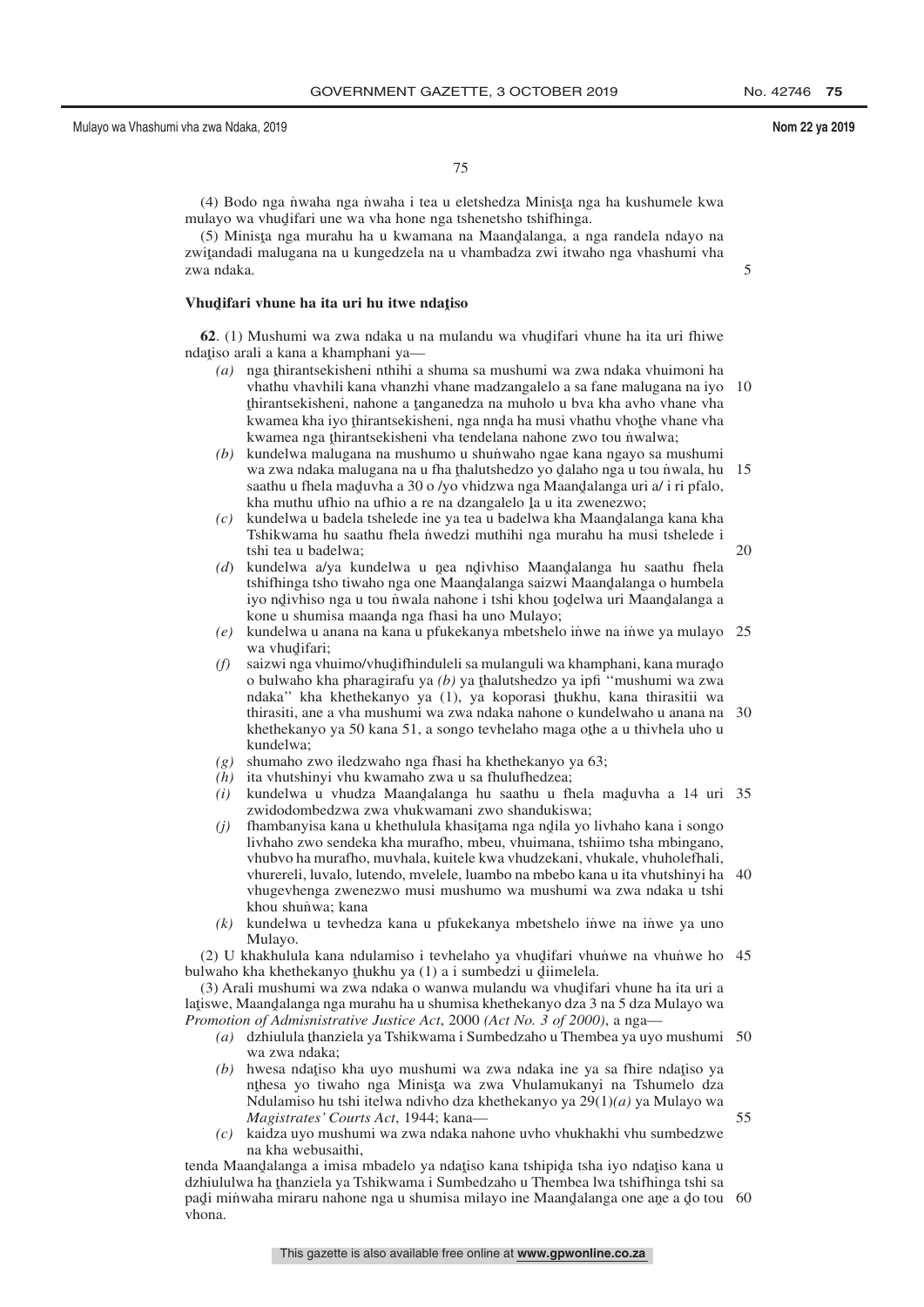(4) The acquittal or conviction of a property practitioner by any court of law upon any criminal charge is not a bar to proceedings against him or her or it under this Act on a charge of sanctionable conduct, despite the facts set forth in the charge of sanctionable conduct constituting, if proved, the offence set forth in the criminal charge on which he, she or it was so acquitted or convicted or any other offence on which he, she or it might have been convicted at his, her or its trial on that criminal charge. 5

#### **Undesirable practices**

**63.** (1) Subject to subsection (2), the Minister may, after consultation with the Board, by notice in the *Gazette*, declare a particular business practice in the property market to be undesirable and consequently prohibited.

(2) When deciding whether or not a declaration contemplated in subsection (1) should be made, the Minister and the Board must consider—

- *(a)* the right of every citizen to freely choose their trade, occupation or profession;
- *(b)* that the practice concerned, directly or indirectly, has or is likely to have the effect of—
	- (i) damaging the relations between property practitioners, or any specific property practitioner, on the one hand, and any specific consumer, category of consumers or the general public on the other hand;
	- (ii) unreasonably prejudicing any consumer or category of consumers;
	- (iii) deceiving any consumer or category of consumers; or
	- (iv) unfairly affecting any consumer or category of consumers; and
- *(c)* that if the practice is allowed to continue, one or more of the objects of this Act as contemplated in section 2 will or is likely to be defeated.

(3) The Authority may issue a compliance notice contemplated in section 26 directing a property practitioner who, on or after the date of the publication of a notice 25 contemplated in subsection (2) carries on a business practice in contravention of that notice, to rectify to the satisfaction of the Authority anything which was caused by or arose out of the carrying on of the business practice concerned, or otherwise deal with the matter as authorised by this Act or any other applicable law.

### **Supervision of candidate property practitioners**

**64.** (1) A candidate property practitioner may not draft or complete any document or clause in a document—

- *(a)* conferring any mandate on any property practitioner to perform any act referred to in paragraph *(a)*, *(c)* or *(d)* of the definition of ''property practitioner'' in section 1; or
- *(b)* relating to the sale or lease of property.

(2) A person who contravenes subsection (1) and a property practitioner who allows an act contemplated in subsection (1) is not entitled to any payment, remuneration, consideration or damages in respect of or by reason of any document contemplated in that subsection or for bringing about the transaction or agreement embodied in that 40 document.

(3) In any proceedings in respect of sanctionable conduct, it is no defence that the principal property practitioner was not aware of the acts or omissions of the property practitioner or the candidate property practitioner.

(4) A principal property practitioner who conducts business from more than one 45business premises must supervise and control the property practitioners and candidate property practitioners in his, her or its employ, despite the fact that those property practitioners conduct their business in branch or other offices.

10

15

20

30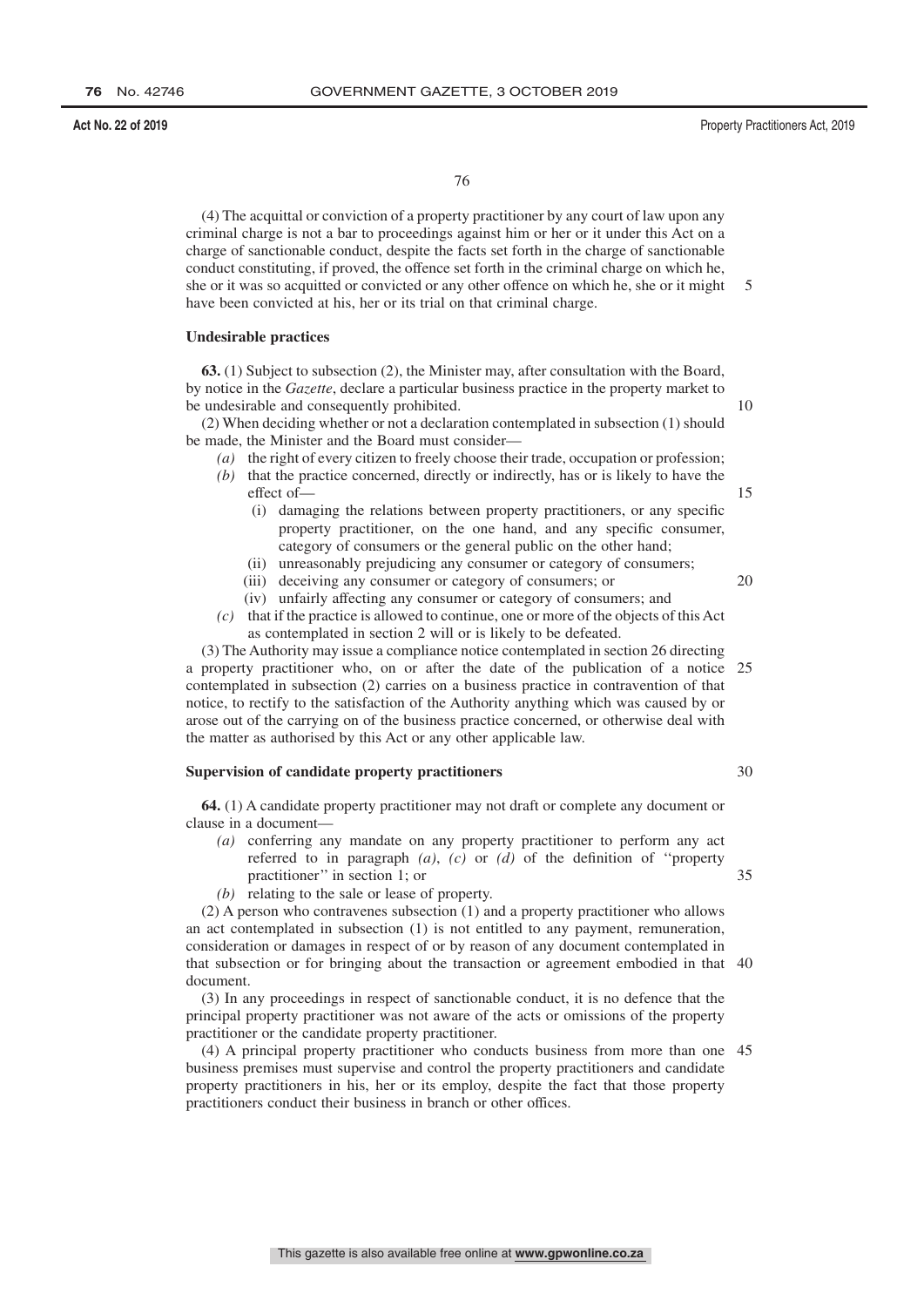77

(4) U sa vhonwa mulandu kana u wanwa mulandu ha mushumi wa zwa ndaka nga khothe ya mulayo inwe na inwe kha mulandu munwe na munwe a si tshithivheli kha u sengisa mushumi wa zwa ndaka nga fhasi ha uno Mulayo ho sedzwa mulandu wa vhudifari vhune ha ita uri hu vhe na ndațiso, naho hu na mbuno dzo vhewaho kha<br>mulandu u kwamaho vhudifari vhune ha ita uri muthu a nyambudzwe une arali zwo mulandu u kwamaho vhudifari vhune ha ita uri muthu a nyambudzwe une arali zwo<br>khwathisedzwa kana hu na tsumbo ine ya sumbedza uri hu na vhukhakhi sa zwo khwathisedzwa kana hu na tsumbo ine ya sumbedza uri hu na vhukhakhi sa zwo<br>sumbedzwaho kha mulandu wa vhugeyhenga une o yha a songo wanwa mulandu kana sumbedzwaho kha mulandu wa vhugevhenga, une o vha a songo wanwa mulandu kana vhutshinyi vhunwe na vhunwe vhune khaho a nga vhonwa mulandu ngei tsengoni ya mulandu wa vhugevhenga. 5

# **Maitele a sa <sup>ˆ</sup> todˆ ei**

**63.** (1) Hu tshi khou tevhedzwa khethekanyo thukhu ya (2), Minista nga murahu ha u<br>zamana na Bodo, nga kha ndiyhadzo kha *Gazete*, a nga diyhadza zwidodombedzwa kwamana na Bodo, nga kha ndivhadzo kha *Gazete*, a nga divhadza zwidodombedzwa<br>zwa maitele a vhuhindudzi kha zwa maraga wa ndaka ane maitele avo ha todei nahone zwa maitele a vhubindudzi kha zwa maraga wa ndaka ane maitele ayo ha todei nahone<br>o iledzwaho o iledzwaho.

(2) Musi hu tshi dzhiiwa tsheo malugana na u divhadza kana u sa divhadza ndivhadzo 15<br>hulwaho kha khethekanyo thukhu ya (1) Minista na Bodo u tea u layhelesa yo bulwaho kha khethekanyo thukhu ya  $(1)$  Minista na Bodo u tea u lavhelesa—<br> $(a)$ , pfanelo ya mudzulano ya u nanga kha zwi kwamaho makweyho, mus

- *(a)* pfanelo ya mudzulapo ya u nanga kha zwi kwamaho makwevho, mushumo kana phrofesheni;
- *(b)* uri kuitele ku kwameaho, nga ndila yo livhaho kana i songo livhaho ku nga wha na masiandoitwa kha vha na masiandoitwa kha— 20
	- (i) u huvhadza vhushaka vhukati ha vhashumi vha zwa ndaka, kana mushumi wa zwa ndaka onoyo, kha sia la u thoma, na murengi munwe<br>na munwe, khethekanyo ya yharengi kana tshitshayha nga u angaredza na munwe, khethekanyo ya vharengi kana tshitshavha nga u angaredza kha linwe sia;<br>nga ndila i sa
	- (ii) nga ndila i sa pfadzi zwa vho ita tshitalula kha murengi muniwe na 25<br>munwe kana khethekanyo ya yharengi: munwe kana khethekanyo ya vharengi;
	- (iii) u fhura murengi kana khethekanyo ya vharengi; kana
	- (iv) nga ndila i sa pfadzi zwa vho do kwama murengi muniwe na muniwe kana<br>khethekanyo ya yharengi: na khethekanyo ya vharengi; na
- *(c)* uri arali kuitele ku tshi tendelwa u ya phanda, tshipikwa tshithihi tsha kana 30<br>zwinzhi zwa Mulayo uno sa zwo bulwaho kha khethekanyo ya 2 tshi nga kana zwinzhi zwa Mulayo uno sa zwo bulwaho kha khethekanyo ya 2 tshi nga kana zwi nga kwamea lu si lwavhudi.<br>andalanga a nga netshedza ndiy

(3) Maandalanga a nga netshedza ndivhadzo ya u tevhedza sa zwo bulwaho kha<br>ethekanyo ya 26 u itela u laela mushumi wa zwa ndaka ane, nga kana nga murahu ha khethekanyo ya 26 u itela u laela mushumi wa zwa ndaka ane, nga kana nga murahu ha datumu ya u andadza ndivhadzo yo bulwaho kha khethekanyo thukhu ya (2) ane uyo 35<br>mushumi wa zwa ndaka u khou tshimbidza bindu li nfukekanyaho iyo ndivhadzo, u itela mushumi wa zwa ndaka u khou tshimbidza bindu li pfukekanyaho iyo ndivhadzo, u itela<br>u lulamisa zwine zwa swikisa kha u fusha Maandalanga kha tshinwe na tshinwe tsho u lulamisa zwine zwa swikisa kha u fusha Maandalanga kha tshinwe na tshinwe tsho<br>itiswaho nga u tshimbidza bindu ilo li kwameaho, kana nga jiwe ndila ha tou itiswaho nga u tshimbidza bindu ilo li kwameaho, kana nga inwe ndila ha tou<br>shumaniwa na fhungo sa zwe zwa tendelwa nga uno Mulayo kana mulayo munwe na shumaniwa na fhungo sa zwe zwa tendelwa nga uno Mulayo kana mulayo munwe na munwe wo teaho. 40

# U lavhelesa mushumi wa zwa ndaka ane a kha <mark>d</mark>i tou guda

**64.** (1) Mushumi wa zwa ndaka ane a kha di tou guda a nga si vetavete kana u dadza<br>walwa kana khethekanyo kha linwalwa—  $\lim_{a \to a}$  kana khethekanyo kha  $\lim_{a \to a}$  (a) ii fhaho mushumo kha mushumi y

- (a)  $\mu$  fhaho mushumo kha mushumi wa zwa ndaka uri a shume mushumo wo hulwaho kha pharagirafu ya (a) (c) kana (d) ya thalutshedzo ya infi bulwaho kha pharagirafu ya  $(a)$ ,  $(c)$  kana  $(d)$  ya thalutshedzo ya ipfi 45<br>"mushumi wa zwa ndaka" kha khethekanyo ya 1: kana ''mushumi wa zwa ndaka'' kha khethekanyo ya 1; kana
- (b) li kwamaho thengiso kana u rennda ndaka.<br>
Muthu ane a pfukekanya khethekanyo thukhu

(2) Muthu ane a pfukekanya khethekanyo thukhu ya  $(1)$  na mushumi wa zwa ndaka<br>e a tendela kuitele kwo bulwaho kha khethekanyo thukhu ya  $(1)$  ha ngo fanelwa nga ane a tendela kuitele kwo bulwaho kha khethekanyo ţhukhu ya (1), ha ngo fanelwa nga<br>mbadelo, muholo, malamba kana tshinyalelo malugana na kana nga yhanga la mbuno ya mbadelo, muholo, malamba kana tshinyalelo malugana na kana nga vhanga la mbuno ya 50<br>linwalwa Jo bulwaho kha khethekanyo thukhu iyo kana u ita thirantsekisheni kana  $\frac{1}{2}$  thendelano kha ilo linwalwa. lin˙ walwa lo bulwaho kha khethekanyo thukhu iyo kana u ita thirantsekisheni kana<br>thendelano kha ilo linwalwa

 $(3)$  Kha tsengo in<code>we na in</code> we malugana na vhudifari vhune ha ita uri hu vhe na stiso, mushumi wa zwa ndaka a nga si kone u diimelela nga mbuno ya uri ene o yha ndațiso, mushumi wa zwa ndaka a nga si kone u diimelela nga mbuno ya uri ene o vha<br>a sa divhi nga ha zwi itwaho kana zwi khakhiwaho nga mushumi wa zwa ndaka ane a a sa divhi nga ha zwi itwaho kana zwi khakhiwaho nga mushumi wa zwa ndaka ane a 55<br>kha di tou guda kha di tou guda.<br>(4) Mushumi

(4) Mushumi wa zwa ndaka muhulwane ane a khou ita bindu kha mabindu kha zwifhato zwinzhi u tea u lavhelesa na u langa vhashumi vha zwa ndaka na vhashumi vha<br>zwa ndaka vhane vha kha di tou guda vhe a vha thola, nabo avho vhashumi vha zwa zwa ndaka vhane vha kha di tou guda vhe a vha thola, naho avho vhashumi vha zwa<br>ndaka vha tshi khou shuma kha mabindu awe ngei kha matavhi kana kha dzinwe ofisi ndaka vha tshi khou shuma kha mabindu awe ngei kha matavhi kana kha dzin˙ we ofisi. 60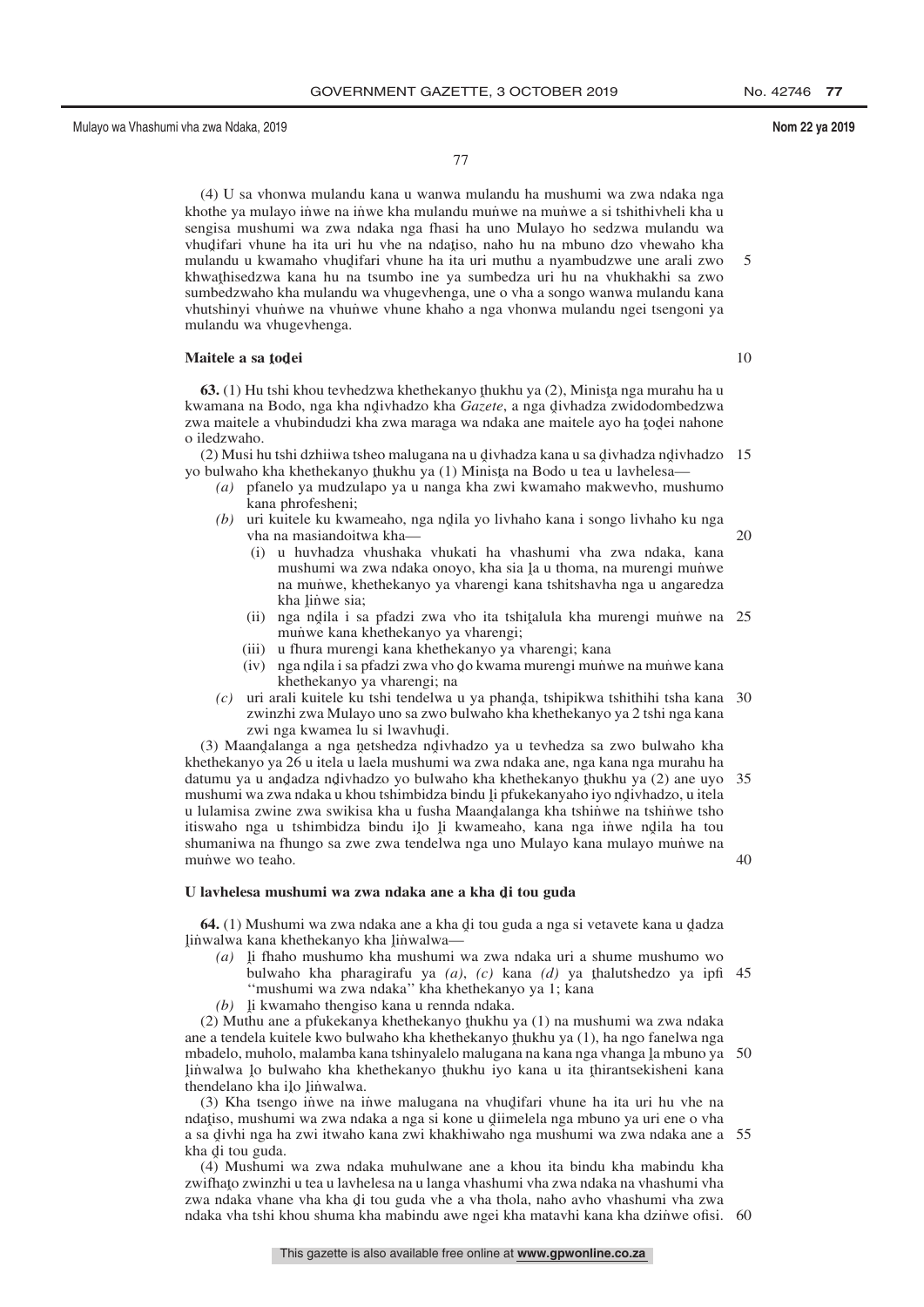**Act No. 22 of 2019** Property Practitioners Act, 2019

10

15

78

#### **Franchising**

**65.** (1) A franchisee property practitioner may not carry on business under the name of a franchise unless a franchisee property practitioner is the holder of a Fidelity Fund certificate.

(2) A franchisee property practitioner must disclose clearly and unambiguously in all his, her or its written communication, advertising and marketing materials that he, she or it operates in terms of a franchise agreement, as well as the name of the franchisor. 5

(3) The Authority may withdraw the Fidelity Fund certificate of a franchisee property practitioner who carries on business in contravention of subsection (1) or (2).

#### **Prohibition on conduct to influence issue of certain certificates**

**66.** (1) A property practitioner may not in any way offer or receive financial or other incentive to, or otherwise influence, a person who at the request of a seller or lessor issues a certificate required by law, based on his or her expert opinion, in respect of—

- *(a)* the condition or defects of electrical wiring;
- *(b)* the presence of vermin;
- *(c)* the presence of water or damp; or

*(d)* any other relevant matter or condition which may be provided for in any law. (2) A property practitioner who contravenes subsection (1) or a person who accepts any such incentive is guilty of an offence.

#### **CHAPTER 10** 20

#### **CONSUMER PROTECTION**

#### **Mandatory disclosure form**

**67.** (1) A property practitioner must—

- *(a)* not accept a mandate unless the seller or lessor of the property has provided him or her with a fully completed and signed mandatory disclosure in the 25 prescribed form; and
- *(b)* provide a copy of the completed mandatory disclosure form to a prospective purchaser or lessee who intends to make an offer for the purchase or lease of a property.

(2) The completed mandatory disclosure form signed by all relevant parties must be 30 attached to any agreement for the sale or lease of a property, and forms an integral part of that agreement, but if such a disclosure form was not completed, signed or attached, the agreement must be interpreted as if no defects or deficiencies of the property were disclosed to the purchaser.

(3) A property practitioner who fails to comply with subsection (1) may be held liable 35 by an affected consumer.

(4) Nothing in this section prevents the Authority from taking action against a property practitioner or imposing an appropriate sanction.

(5) Nothing in this section prevents a consumer, for his or her own account, from undertaking a property inspection to confirm the state of the property before finalising 40 the transaction.

### **Agreements**

**68.** (1) An agreement to sell and purchase or to let and hire property, or the mandatory disclosure form contemplated in section 67, must be drafted by the developer or seller, as the case may be, for his, her or its own account.

(2) The Authority must publish from time to time an updated version of guideline agreements on its website.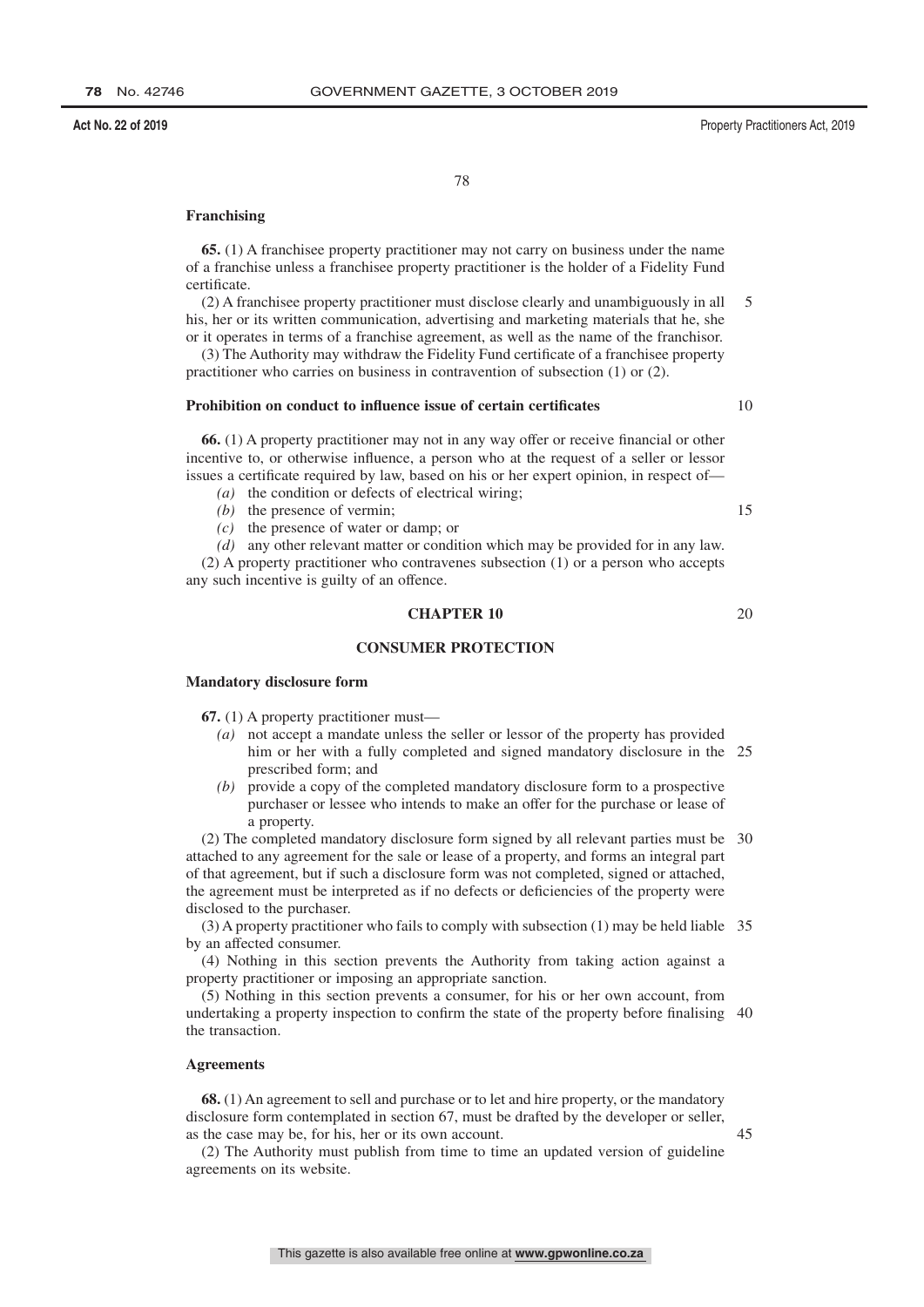20

25

79

#### **U ita furantshaisi**

**65.** (1) Mushumi wa zwa ndaka ane o tou renga furantshaisi a nga si shume zwa bindu nga fhasi ha dzina la furantshaisi nga nnda ha musi mushumi wa zwa ndaka ane a khou<br>shuma sa furantshaisi hu ane mune wa thanziela ya Tshikwama i Sumbedzaho u shuma sa furantshaisi hu ene mune wa thanziela ya Tshikwama i Sumbedzaho u<br>Thambaa Thembea.

(2) Mushumi wa zwa ndaka ane o renga furantshaisi u tea u bula zwi khagala nahone zwi si na nyambahunzhi kha vhudavhidzani hothe ho tou nwalwaho, kha khungedzelo<br>na matheriala a mbambadzo uri u khou furantshaisa u va nga thendelano, na dzina la na matheriaļa a mbambadzo uri u khou furantshaisa u ya nga thendelano, na dzina ļa<br>vhane vha furantshaisi li bulwe-ybo vhane vha furantshaisi li bulwe-vho.<br>(3) Maandalanga a nga dzhiulula t

(3) Maandalanga a nga dzhiulula thanziela ya Tshikwama i Sumbedzaho u Thembea 10<br>mushumi wa zwa ndaka ane o tou renga furantshaisi ane uyo mushumi wa zwa ndaka ya mushumi wa zwa ndaka ane o tou renga furantshaisi ane uyo mushumi wa zwa ndaka u khou ita vhubindudzi a tshi khou pfukekanya khethekanyo ţhukhu dza (1) kana (2).

# **Nyiledzo malugana na vhudˆ ifari ha u <sup>ˆ</sup> tuˆ tuwedza u nˆ etshedza <sup>ˆ</sup> thanziela dzenedzo**

**66.** (1) Mushumi wa zwa ndaka ha tei u fha kana u tanganedza masheleni kana dzinwe<br>padelo kha, kana u tutuwedza, muthu ane ho humbela murengisi kana murengisi a mbadelo kha, kana u tutuwedza, muthu ane ho humbela murengisi kana murenndisi a 15<br>netshedza thanziela ine va todwa nga mulayo, zwo sendeka kha ndiybo yawe malugana netshedza thanziela ine ya todwa nga mulayo, zwo sendeka kha ndivho yawe, malugana<br>na— ˆ na—

- $(a)$  nyimele na u khakhea kha kuwayarelwe kwa mudagani;<br> $(b)$  u yha hona ha zwikhokhonono:
- *(b)* u vha hone ha zwikhokhonono;
- $(c)$  u vha hone ha madi na mibvudu; kana  $(d)$  tehinwa na tehinya tehi teabo kana nyi

*(d)* tshinwe na tshinwe tshi teaho kana nyimele ine ya nga vha na mbetshelo kha mulayo munwe na munwe.

(2) Mushumi wa zwa ndaka ane a pfukekanya khethekanyo thukhu ya (1) kana muthu<br>a a tanganedza mbadelo ifhio na ifhio u na mulandu wa ujita yhutshinyi ane a ţanganedza mbadelo ifhio na ifhio u na mulandu wa u ita vhutshinyi.

#### **NDIMA YA 10**

#### **TSIRELEDZO YA VHARENGI**

#### **Fomo ine ya tou kombetshedza ya u bvukulula**

**67.** (1) Mushumi wa zwa ndaka u tea u—

- *(a)* sa tanganedza mushumo nga nnda ha musi murengisi kana murenndisi wa<br>ndaka o mu fha fomo yo taabo yo dadziwaho nabona yo sainiwaho ya y ndaka o mu fha fomo yo teaho yo dadziwaho nahone yo sainiwaho ya u 30<br>hyukulula ina ya tou yhofha: na bvukulula ine ya tou vhofha; na
- *(b)* fha khophi yo dadziwaho ya u bvukulula ine ya tou vhofha i tshi fhiwa<br>murangi kana murangi ane a khou toda u ranga kana u ranga ndaka murengi kana murenndi ane a khou toda u renga kana u rennda ndaka.<br>no ya u hyukulula vo dadziwaho ine ya tou kombetshedza vo sainwaho ne

(2) Fomo ya u bvukulula yo dadziwaho ine ya tou kombetshedza yo sainwaho nga vha<br>zamaabo yhotha i taa u nambatedzwa kha thandalano ya thangiso kana ya u rannda kwameaho vhothe i tea u nambatedzwa kha thendelano ya thengiso kana ya u rennda 35<br>ndaka , nabone fomo dzi na ndeme kha ivo thendelano, fhedzi arali ivo fomo ya u ndaka, nahone fomo dzi na ndeme kha iyo thendelano, fhedzi arali iyo fomo ya u bvukulula i songo dadziwa, sainiwa kana u nambatedzwa, thendelano i tea u dzhiiwa i<br>tshi khou amba uri a bu na yhutudzetudze na zwo khakheabo kha ndaka tshi khou amba uri a hu na vhutudzetudze na zwo khakheaho kha ndaka.<br>(3) Mushumi wa zwa ndaka ana a kundelwa u anana na khethekanyo the

(3) Mushumi wa zwa ndaka ane a kundelwa u anana na khethekanyo thukhu ya (1) a<br>a dzhijwa a na yhudifhinduleli malugana na khasitama yo kwameaho. nga dzhiiwa a na vhudifhinduleli malugana na khasitama yo kwameaho.<br>(4) Kha ino khathakanyo a bu na tshina tsha thiybela Maandalanga kh

40

45

(4) Kha ino khethekanyo a hu na tshine tsha thivhela Maandalanga kha u dzhia liga<br>a uvo mushumi wa zwa ndaka kana u tou ita ndatiso yo taabo kha uyo mushumi wa zwa ndaka kana u tou ita ndatiso yo teaho.<br>(5) Kha ina khathakanyo a bu na tshine tsha thiyhela murangi

(5) Kha ino khethekanyo a hu na tshine tsha thivhela murengi, a tshi khou shumisa vhudifhinduleli hawe ha u ita uri ndaka i ingamelwe u itela u khwathisedza tshiimo tsha<br>ndaka phanda ha musi thiranteekisheni i tshi khunyeledzwa ndaka phanda ha musi thirantsekisheni i tshi khunyeledzwa.

#### **Thendelano**

**68.** (1) Thendelano ya u rengisa na u renga kana u renndisa kana u hirisa, kana fomo ya u bvukulula ine ya tou vhofha yo bulwaho kha khethekanyo ya 67, i tea u talatadzwa nga mubveledzisi kana murengisi u ya nga nyimele ya zwithu.

(2) Maandalanga a tea u andadza tsumbandila yo khwiniswaho kha webusaithi misi 50<br>the yothe.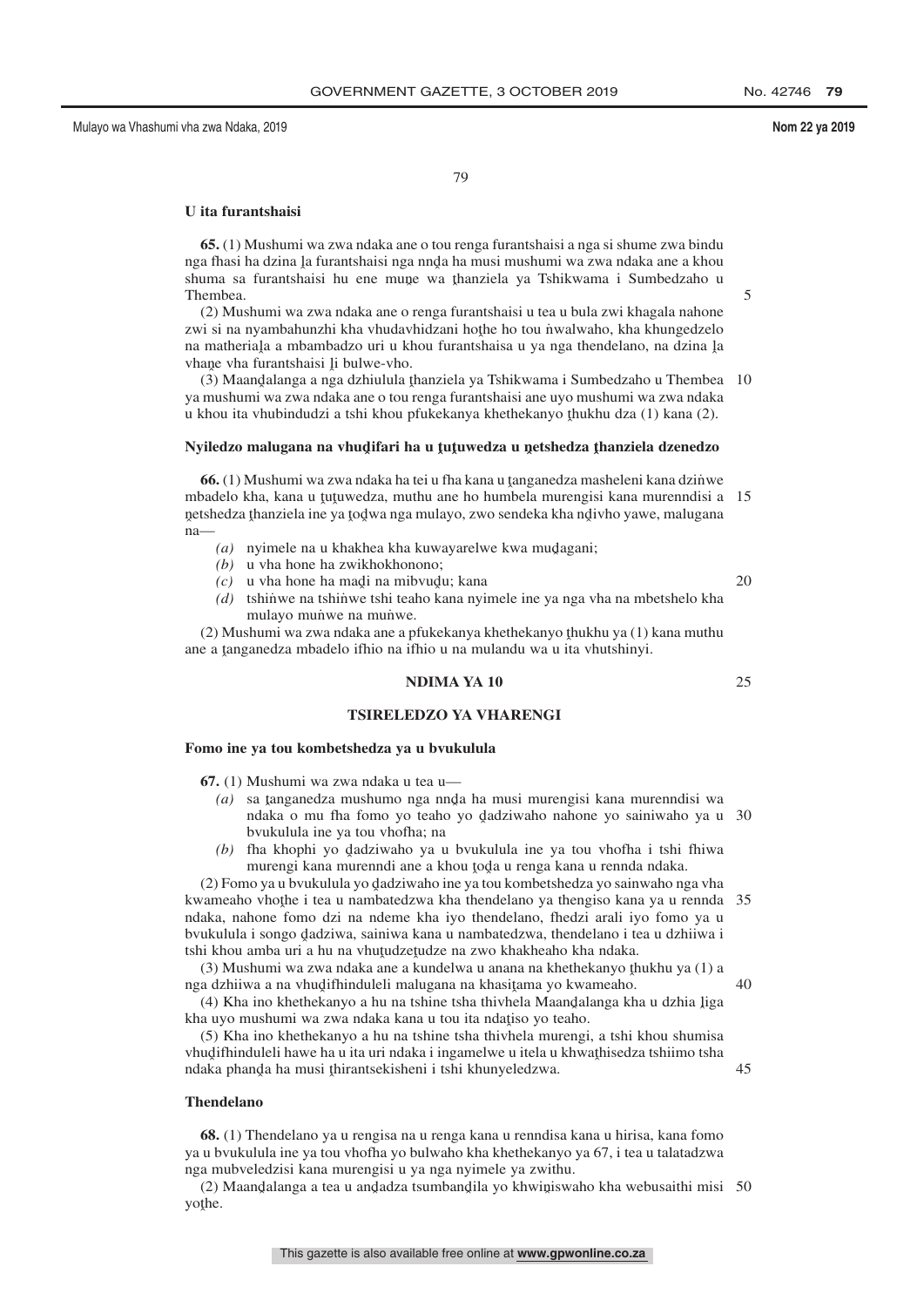#### **Act No. 22 of 2019** Property Practitioners Act, 2019

80

### **Consumer education and information**

**69.** (1) The Authority must from time to time conduct campaigns to educate and inform the general public of their rights in respect of property transactions and property practitioners of their functions, duties and obligations.

(2) A property practitioner owes a buyer and a seller a duty of care.

#### 5

### **CHAPTER 11**

### **GENERAL**

#### **Regulations**

**70.** (1) The Minister may, subject to subsection (2), make regulations regarding any matter that may or must be prescribed in terms of this Act or any incidental matter of a 10 procedural or administrative nature that the Minister considers necessary to prescribe in order to achieve the objects of this Act.

(2) Before making any regulation the Minister must—

- *(a)* consult the Board; and
- *(b)* publish the proposed regulations for public comment and allow at least 30 15 days for submission of such comment.

#### **Penalties**

**71.** A person convicted of an offence in terms of this Act is liable to a fine or to imprisonment for a period not exceeding 10 years

#### **Delegation of powers**

**72.** (1) The Minister may, subject to subsections (2) and (3), delegate any power or duty assigned to him or her in terms of this Act, excluding the power to make regulations contemplated in section 70, to the Director-General or to any other senior official in the Department.

(2) A delegation in terms of subsection (1)—

- *(a)* is subject to any limitations, conditions and directions the Minister may impose;
- *(b)* must be in writing;
- *(c)* may include the power to sub-delegate; and
- *(d)* does not divest the Minister of the responsibility concerning the exercise of 30 the power or the performance of the duty.

(3) The Minister may confirm, vary or revoke any decision taken in consequence of a delegation or sub-delegation in terms of a provision of this Act or the Estate Agency Affairs Act.

(4) A quarterly report must be submitted to the Minister in respect of any power or 35 duty delegated in terms of subsection (1).

#### **Legal proceedings against Authority**

**73.** (1) Any legal proceedings against the Authority must be instituted in accordance with the Institution of Legal Proceedings Against Certain Organs of State Act, 2002 (Act No. 40 of 2002).

(2) The Authority is, for the purposes of subsection (1), deemed to be an organ of state contemplated in paragraph *(c)* of the definition thereof in section 1 of the said Act.

20

25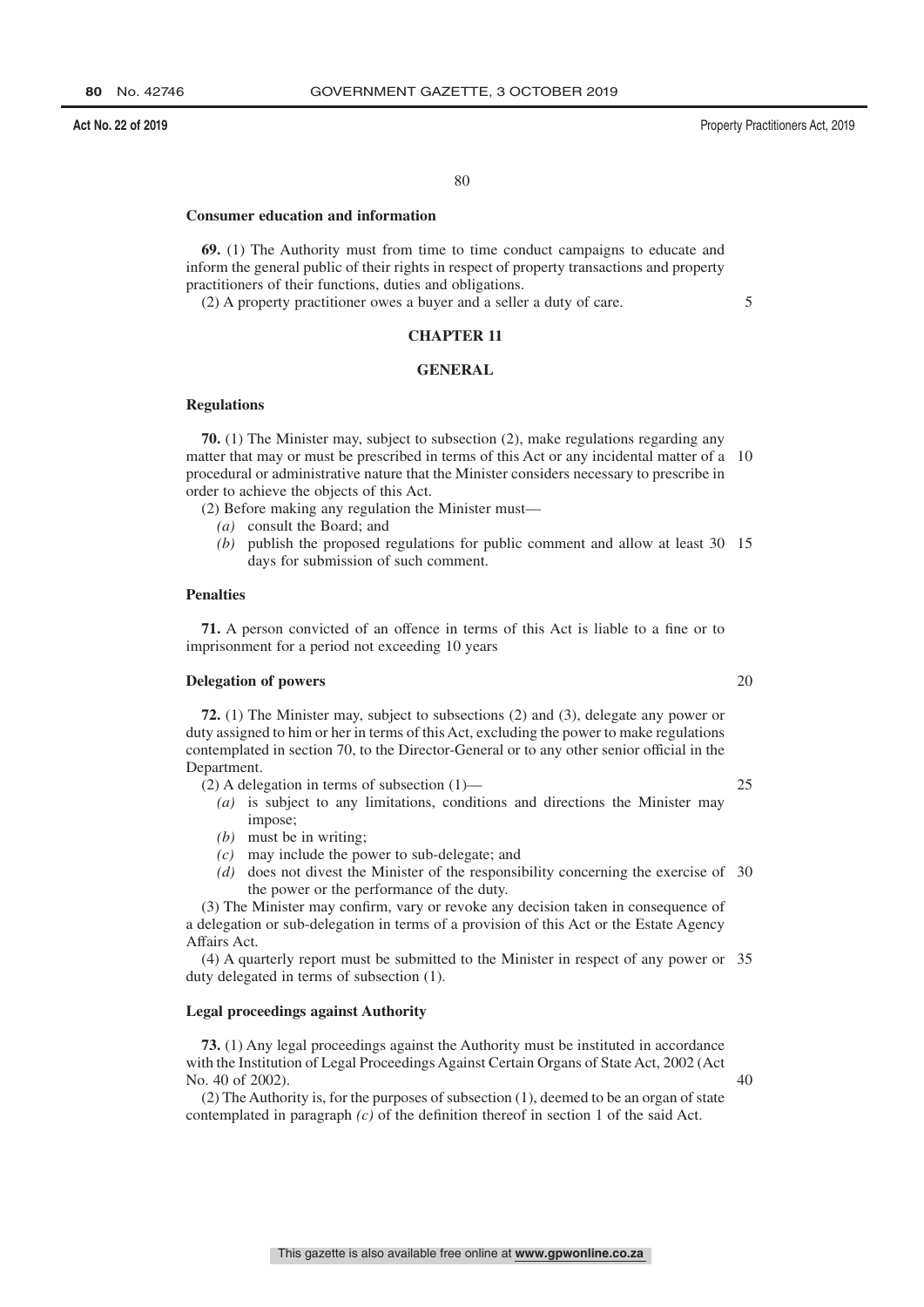81

# **Ndˆ ivhiso na pfunzo zwa vharengi**

**69.** (1) Maandalanga misi yothe a tea u ita mafulo a u funza vhathu na u vhudza<br>hitebayba nga u anggredza nga ba pfanelo dza tebore tehitebayba malugana na tshitshavha nga u angaredza nga ha pfanelo dza tshone tshitshavha malugana na ˆ mishumo ya vhashumi vha zwa ndaka, vhudˆ ifhinduleli ha vhashumi vha zwa ndaka na thirantsekisheni dza zwa ndaka na nga ha vhashumi vha zwa ndaka ho sedzeswa zwi vhofhaho avha vhashumi vha zwa ndaka. 5

(2) Mushumi wa zwa ndaka u tea u fara murengi na murengisi zwavhud្i.

#### **NDIMA YA 11**

#### **NYANGAREDZO**

#### **Ndangulo**

**70.** (1) Minista a tshi khou tevhedza khethekanyo thukhu ya (2), a nga ita ndangulo lugana na tshinwe na tshinwe tshine tsha nga kana tshine tsha nga kana tshine tsha nga kana tshine tsha nga kana tshine tsha nga kana tsh malugana na tshinwe na tshinwe tshine tsha nga, kana tshine tsha tea u randelwa u ya nga uno Mulayo kana tshinwe na tshinwe tsho teaho ho sedzwa kuitele kana ndaulo ine Minista a vhona yo tea uri hu vhe na u randela u itela u swikelela zwipikwa zwa uno<br>Mulayo Mulayo.

(2) Phanda ha musi Minista a tshi ita ndangulo u tea u—<br> $(a)$  kwama Bodo: na

- *(a)* kwama Bodo; na
- *(b)* and adza ndangulo dzo dzinginywaho u itela uri tshitshavha tshi bve muhumbulo na u fha tshitshavha maduvha a 30 uri yhathu yha kone u disa iyo muhumbulo na u fha tshitshavha maduvha a 30 uri vhathu vha kone u disa iyo<br>mihumbulo yaybo mihumbulo yavho. 20

# **Ndaˆ tiso**

**71.** Muthu o wanwaho mulandu wa vhutshinyi u ya nga uno Mulayo u tea u fhiwa ndatiso kana a tou ya tironngoni lwa tshifhinga tshi sa padi minwaha ya 10.

# Uhwesa maanda nga Minista

**72.** (1) Minista a tshi khou tevhedza khethekanyo thukhu dza (2) na (3), a nga hwesa 25<br>panda na mushumo wawe a tshi khou tevhedza uno Mulayo, bu sa katelwi maanda a maanda na mushumo wawe a tshi khou tevhedza uno Mulayo, hu sa katelwi maanda a<br>u ita ndangula dzo bulwaho, kha khethekanyo ya 70, a nga hwesa Mulanguli u ita ndangulo dzo bulwaho kha khethekanyo ya 70, a nga hwesa Mulanguli-Muangaredzi kana muofisiri munwe na munwe muhulwane kha Muhasho.

- (2) Zwa vhurumelwa u ya nga khethekanyo ya (1)—
	- $(a)$  zwi tevhedza phungudzelo, milayo na ndaela dza Minisţa;<br>(b) zwi itwa nga u tou nwalwa;
	- *(b)* zwi itwa nga u tou nvalwa;
	- $(c)$  zwi nga katela maanda a uri murumelwa na ene a rumele mun̆we; nahone
	- (d) a zwi dzhii vhudifhinduleli ha Minista malugana na u shumisa maanda kana<br>u shuma mushumo wawa ana Minista u shuma mushumo wawe ene Minista.<br>takina nga khwathisadza, shandukisa ka

(3) Minista a nga khwathisedza, shandukisa kana u shandula tsheo yo dzhiiwaho nga 35<br>urumalwa kana yo dzhiiwaho nga o rumalwaho nga murumalwa u ya nga mbatshalo vhurumelwa kana yo dzhiiwaho nga o rumelwaho nga murumelwa u ya nga mbetshelo ya uno Mulayo kana Mulayo wa zwa Mazhendedzi a Ndaka*.*

(4) Muvhigo wa kotara u tea u iswa kha Minista malugana na maanda kana mushumo<br>bitwaho nga yhurumelwa hu tshi khou tayhedzwa khathekanyo thukhu ya (1) wo itwaho nga vhurumelwa hu tshi khou tevhedzwa khethekanyo thukhu ya (1).

# Tsengo ya mulayo malugana na M<mark>aand</mark>alanga

**73.** (1) Tsengo iṅ̀we na in̈we ine ya kwama Maandalanga i tea u itwa hu tshi khou<br>shedawa Mulayo wa Institution of Leagl Proceedings Agginst Certain Organs of State tevhedzwa Mulayo wa *Institution of Legal Proceedings Against Certain Organs of State Act*, 2002 *(Act No.40 of 2002)*.

(2) Maandalanga a tshi khou itela ndivho dza khethekanyo thukhu ya  $(1)$ , a dzhiiwa<br>shiimiswa tsha muyhuso sa zwo bulwaho kha pharagirafu ya  $(c)$  ya thalutshedzo i re a tshiimiswa tsha muvhuso sa zwo bulwaho kha pharagirafu ya  $(c)$  ya thalutshedzo i re 45<br>kha khethekanyo ya 1 ya Mulayo wo bulwaho kha khethekanyo ya 1 ya Mulayo wo bulwaho.

This gazette is also available free online at **www.gpwonline.co.za**

10

15

30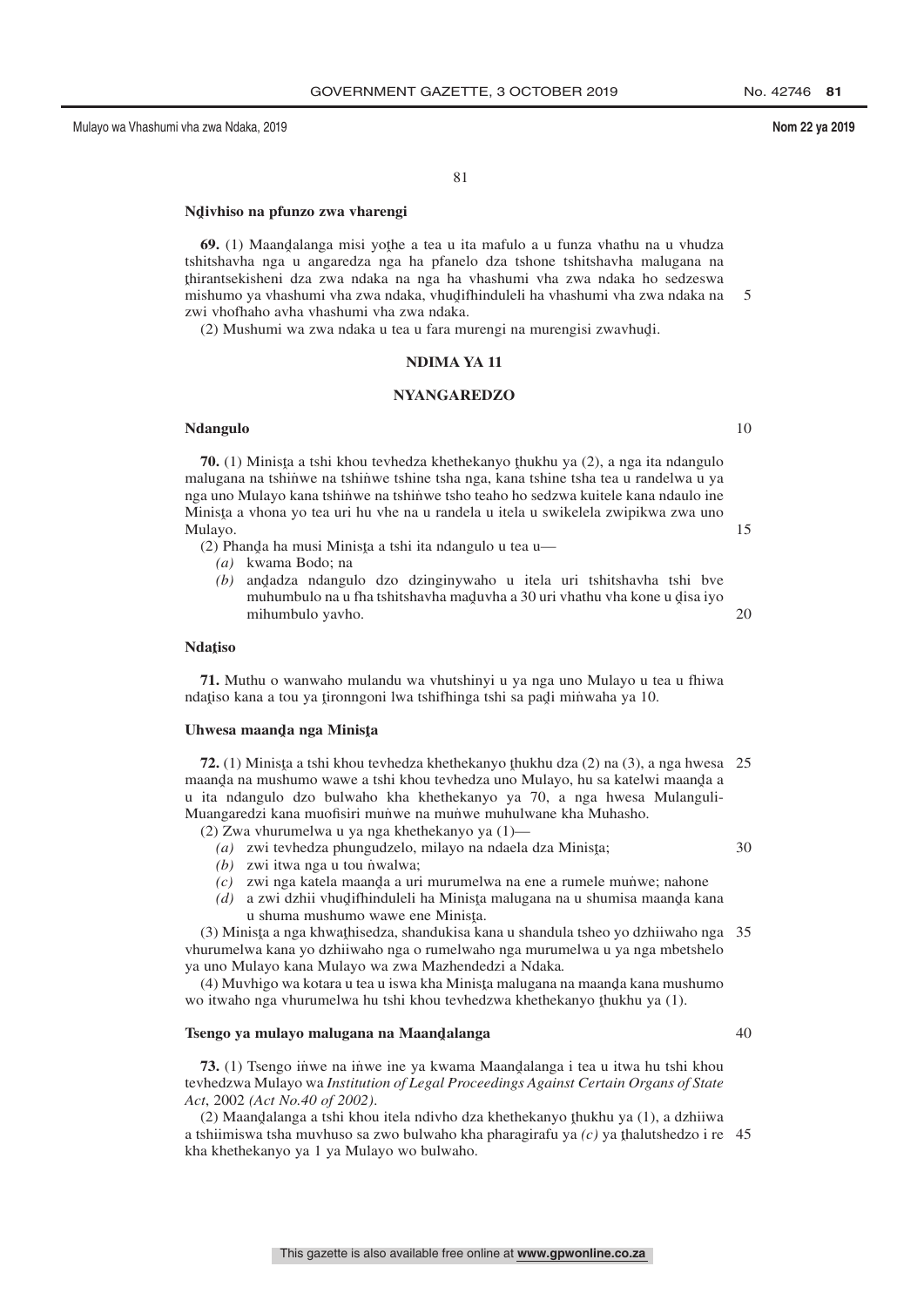#### **Act No. 22 of 2019** Property Practitioners Act, 2019

82

#### **Use of name of Authority**

**74.** (1) Unless authorised in writing by the Authority to do so, no person other than the Board or authorised employees of the Authority may in any way—

- *(a)* use the name of the Authority;
- *(b)* represent or make use of descriptions, logos, designs or advertising material used or owned by the Authority, or anything which a reasonable person will interpret to refer to the Authority except as provided for in this Act; or 5
- *(c)* use a description signifying or implying some connection between that person and the Authority, except as provided for in this Act.

(2) Any person who contravenes subsection (1) is guilty of an offence.

10

#### **Transitional provisions**

**75.** (1) Upon the commencement of this Act—

- *(a)* the juristic person known as the Estate Agency Affairs Board established by section 2 of the Estate Agency Affairs Act, and any committee of the Estate Agency Affairs Board appointed in terms of that Act, is hereby disestablished; 15
- *(b)* the members of the Estate Agents Affairs Board in office immediately before this Act takes effect, become members of the Property Practitioners Board, and must be regarded as having been appointed to the Property Practitioners Board in terms of section 7;
- *(c)* the members contemplated in paragraph *(b)* hold office for the unexpired 20 period for which such members have been appointed as members of the Estate Agents Affairs Board, as at the date of such members' assumption of office in the Property Practitioners Board in terms of paragraph *(b)*;
- *(d)* every person employed permanently by the Estate Agency Affairs Board immediately prior to the commencement of this Act is regarded as having 25 been appointed in terms of section 17;
- *(e)* the remuneration and other terms and conditions of service of any person contemplated in paragraph *(d)* may not be less favourable than the remuneration, terms and conditions applicable to that person immediately before the commencement of this Act and he or she remains entitled to all 30 rights, benefits and privileges to which he or she was entitled immediately before that date, including—
	- (i) employer contribution to a pension fund;
	- (ii) employer contribution to a medical aid scheme;
	- (iii) employee contributions in connection with membership of a pension 35 fund or medical aid scheme;
	- (iv) accrued pensionable service;
	- (v) accrued leave benefits; and
	- (vi) retirement at a specific age;
- *(f)* every person contemplated in paragraph *(d)* remains subject to any decisions, 40 proceedings, rulings and directions applicable to that person immediately before the commencement of this Act; and
- *(g)* any proceedings against a person which were instituted in terms of or under the Estate Agency Affairs Act, immediately before the commencement of this Act, must be disposed of as if that Act had not been repealed.

45

(2) For the purposes of the Income Tax, 1962 (Act No. 58 of 1962), no change of employer is regarded as having taken place when a person is appointed by the Authority in terms of section 17.

- (3) Upon the commencement of this Act—
	- *(a)* all movable, immovable and intellectual property of the Estate Agency Affairs 50Board, including all financial, administrative and other records of the Estate Agency Affairs Board and all documents in the possession of the Estate Agency Affairs Board, is transferred to the Authority, which then acquires such property;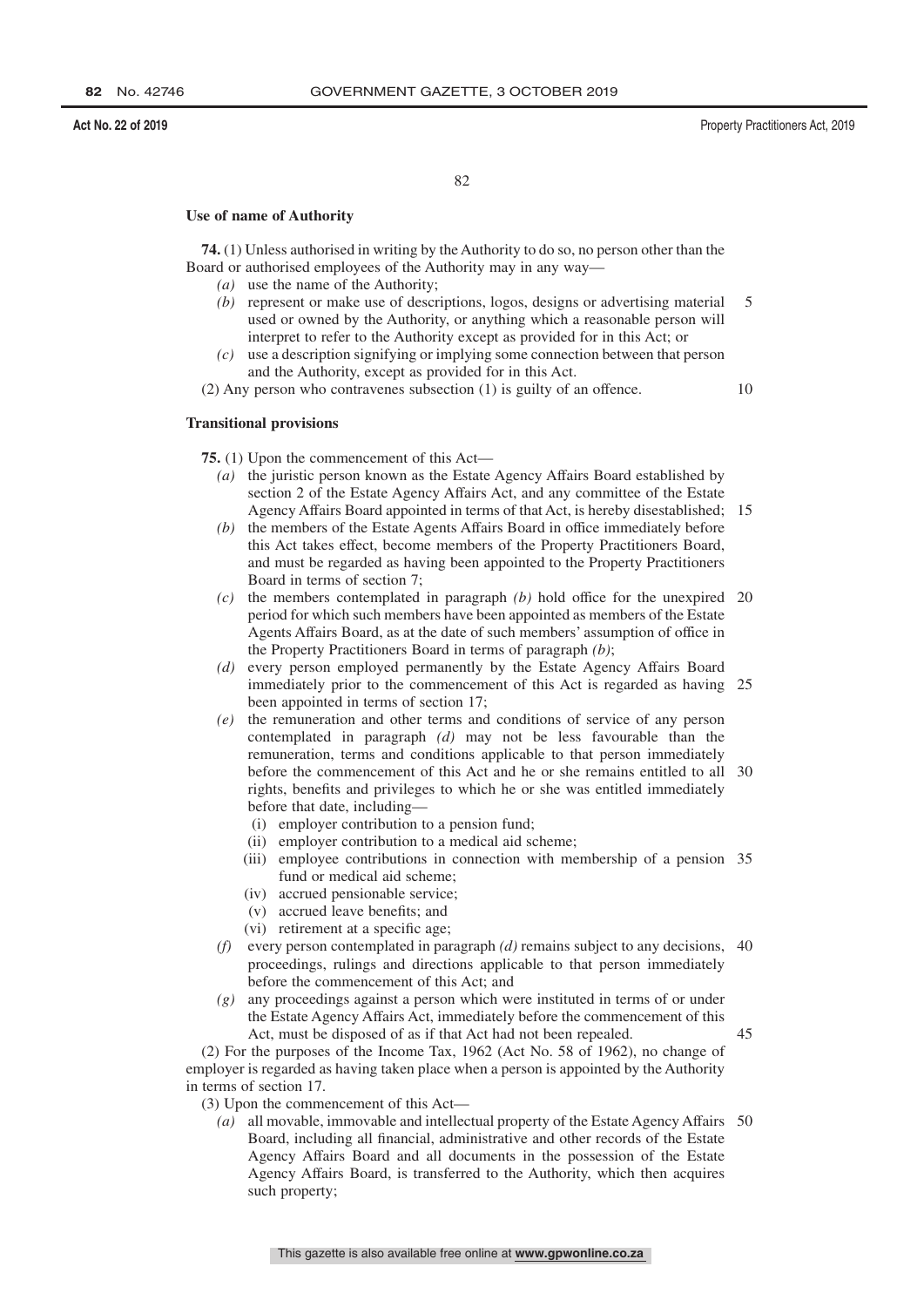83

# U shumisa dzina <u>la</u> Maandalanga

**74.** (1) Nga nnda ha musi zwo tendiwa nahone zwo tou niwalwa nga Maandalanga u<br>alanga hu na muthu nga nnda ha Bodo kana yhashumi yho tendelwaho yhane yha pfalo, a hu na muthu nga nnda ha Bodo kana vhashumi vho tendelwaho vhane vha<br>shuma kha Maandalanga yhane yha ngashuma kha Maandalanga vhane vha nga—<br>(a) shumisa dzina la Maandalanga:

- $(a)$  shumisa dzina ļa Maand̄alanga;
- (b) imela kana u shumisa nyolo, zwigathalu, nyolo kana matheriala a mbambadzo a shumiswaho kana zwa Maandalanga, kana tshin̈we na tshin̆we tshine muthu<br>a nga talutshedza uri tshi amba Maandalanga nga nnda ha mbetshelo kha a nga ţalutshedza uri tshi amba Maand̥alanga nga nnd̥a ha mbetshelo kha<br>Mulayo uno: kana Mulayo uno; kana
- $(c)$  shumisa nyolo dzi sumbedzaho na u amba vhutumani vhu re hone vhukati ha 10 uyo muthu na Maandalanga, nga nnda ha mbetshelo kha uno Mulayo.<br>Alu muniye na muniye ang a nfukakanya khathakanyo ya (1) u na mular

(2) Muthu mun˙ we na mun˙ we ane a pfukekanya khethekanyo ya (1) u na mulandu wa vhutshinyi.

#### **Nzudzanyo dza tshanduko**

**75.** (1) Musi uyu Mulayo u tshi tou thoma u shuma—

- *(a)* tshiimiswa tshine tsha divhiwa nga dzina la Bodo ya zwa Ndaka tsho<br>thomiwaho nga khathakanyo ya 2 ya Mulayo wa zwa Mazhandedzi a Ndaka thomiwaho nga khethekanyo ya 2 ya Mulayo wa zwa Mazhendedzi a Ndaka, na komiti inwe na inwe ya Bodo ya zwa Mazhendedzi a Ndaka yo tholwaho hu tshi khou tevhedzwa wonoyo Mulayo, i khou fheliswa;
- *(b)* mirado ya Bodo ya zwa Mazhendedzi a Ndaka i re kha ofisi phanda ha u 20<br>thoma u shuma uno Mulayo i mbo di yha mirado ya Bodo ya Vhashumi yha thoma u shuma uno Mulayo, i mbo di vha mirado ya Bodo ya Vhashumi vha<br>zwa Ndaka, nabone i tea u dzhijwa vo tholwa nga Bodo ya Vhashumi vha zwa zwa Ndaka, nahone i tea u dzhiiwa yo tholwa nga Bodo ya Vhashumi vha zwa Ndaka u ya nga khethekanyo ya 7;
- *(c)* mirado yo bulwaho kha pharagirafu ya *(b)* i vha kha ofisi lwa tshifhinga tsho<br>salaho, tshe ya yaka yo tholelwa tshone sa mirado ya Bodo ya zwa salaho tshe ya vha yo tholelwa tshone sa mirado ya Bodo ya zwa 25<br>Mazhandadzia Ndaka u hya kha iyo datumu ya mirado ya thoma u yha kha Mazhendedzi a Ndaka, u bva kha iyo datumu ye mirado ya thoma u vha kha<br>ofisi ya Bodo ya Vhashumi yha zwa Ndaka u ya nga pharagirafu ya (b); ofisi ya Bodo ya Vhashumi vha zwa Ndaka u ya nga pharagirafu ya *(b)*;
- *(d)* muthu munwe na munwe o tholwaho lwa tshothe nga Bodo ya zwa<br>Mazhandadzi a Ndaka phanda ha musi wai Mulayo u tshi thoma u shuma u Mazhendedzi a Ndaka phanda ha musi uyu Mulayo u tshi thoma u shuma u<br>dzhijwa o thola u va nga khathekanyo ya 17: dzhiiwa o thola u ya nga khethekanyo ya 17;
- *(e)* muholo na milayo min˙ we ya kushumele zwa muthu mun˙ we na mun˙ we o bulwaho kha pharagirafu ya *(d)* zwi do dzhiela ntha muholo, milayo yo teaho<br>kha muthu phanda ha u thoma u shuma ha uno Mulayo nabone muthu u dzula kha muthu phanda ha u thoma u shuma ha uno Mulayo nahone muthu u dzula<br>a tshi khou taa u wana pfanalo, mbualo na zwo khathaabo zwina o yha a tshi a tshi khou tea u wana pfanelo, mbuelo na zwo khetheaho zwine o vha a tshi di zwi wana phanda ha datumu, hu tshi katelwa—
	- ˆ (i) mbadelo i badelwaho nga mutholi kha tshikwama tsha phentsheni;
	- (ii) mbadelo i badelwaho nga mutholi kha tshikimu tsha zwa dzilafho;
	- (iii) mbadelo dzi badelwaho nga mushumi dzi kwamanaho na vhurado ha kha<br>tehikwama tsha phentebeni na tehikimu tsha zwa dzilatho: tshikwama tsha phentsheni na tshikimu tsha zwa dzilafho;
	- (iv) tshumelo yo kuvhanganywaho zwi tshi kwama phentsheni;
	- (v) u ya phentsheni muthu a tshi aluwa o swika kha minwaha yeneyo; na
	- (vi) mbuelo dzo kuvhanganywaho dza maduvha a livi;<br>muthu munwa na munwa o bulwaho kha pharaqirafu ya
- *(f)* muthu mun˙ we na mun˙ we o bulwaho kha pharagirafu ya *(d)* u dzula a tshi tea u tevhedza tsheo, tsengo/khothe, khatulo na ndaela dzo teaho kha uyo muthu<br>phanda ha u thoma u shuma ha uno Mulayo: na phanda ha u thoma u shuma ha uno Mulayo; na<br>tsango inwa na inwa i kwamabo muthu, ya ya vi
- *(g)* tsengo in˙ we na in˙ we i kwamaho muthu, ye ya vha yo itwa u ya nga, kana nga fhasi ha Mulayo wa Bodo ya zwa Mazhendedzi a Ndaka, phanda ha u thoma<br>u shumica uno Mulayo dzi tea u shunwa u tou fana na musi uno Mulayo u u shumisa uno Mulayo dzi tea u shunwa u tou fana na musi uno Mulayo u songo vhuya wa fheliswa.

(2) U itela ndivho dza Mulayo wa *Income Tax*, 1962 *(Act No. 58 of 1962)*, a zwi 50 dzhiiwi ho vha na u shanduka ha mutholi musi muthu a tshi tholwa nga Maandalanga u<br>va nga khathakanyo ya 17 ya nga khethekanyo ya 17.

(3) Musi hu tshi thoma u shuma uno Mulayo—

(a) ndaka yothe ine ya endedzea, i sa endedzei na ndaka i kwamaho ndivho Bodo<br>wa zwa Mazhandadzi a Ndaka, hu tshi katelwa masheleni, rekhodo dza ndaulo ya zwa Mazhendedzi a Ndaka, hu tshi katelwa masheleni, rekhodo dza ndaulo 55na dzinwe rekhodo dza Bodo ya zwa Mazhendedzi a Ndaka na manwalwa o the ane Bodo ya zwa Mazhendedzi a Ndaka ya vha nao, a namba a vha a ˆ Maandˆ alanga, saizwi hu Maandˆ alanga ane a tea u wana iyo thundu;

15

5

35

40

45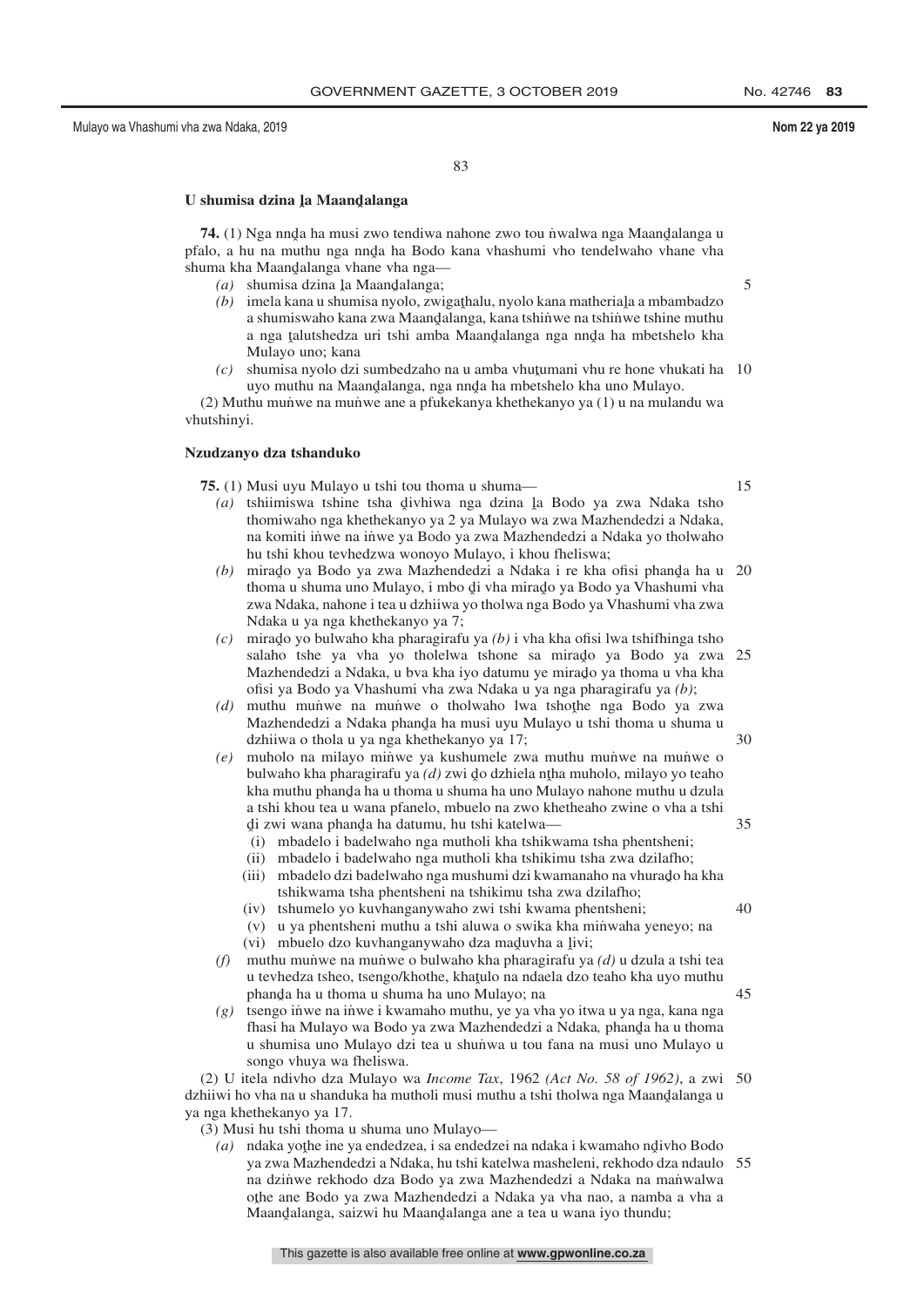- *(b)* the rights, duties, liabilities and obligations relating to the Estate Agency Affairs Board are transferred to the Authority;
- *(c)* the Estate Agency Affairs Board is substituted by the Authority as a litigant in all pending litigation or proceedings; and
- *(d)* all valid and binding agreements entered into by the Estate Agency Affairs Board shall be binding on the Authority as if the Authority had been the contracting party. 5

(4) All funds of the Estate Agents Fidelity Fund immediately before the commencement of this Act are upon commencement of this Act transferred to the Fund, and a claim for compensation instituted against the Estate Agents Fidelity Fund before commence-10 ment of this Act must be paid from the Fund if such claim is successful.

(5) Any claim with regards to the theft of trust money by a property practitioner committed before the commencement of this Act or the failure of a property practitioner to comply with section 35(1) or (2)*(e)* of the Estate Agency Affairs Act, in respect of which no proceedings were instituted before the commencement of this Act, must within 15 two years of the commencement of this Act be instituted, and then finalised in accordance with the Estate Agency Affairs Act as if that Act had not been repealed.

(6) All regulations made in terms of the Estate Agency Affairs Act remain in full force and effect as if they had been made in terms of or under this Act.

#### **Repeal**

20

**76.** The Estate Agents Affairs Act, 1976 (Act No. 112 of 1976), is hereby repealed.

#### **Short title and commencement**

**77.** This Act is called the Property Practitioners Act, 2019, and comes into operation on a date fixed by the President by proclamation in the *Gazette*.